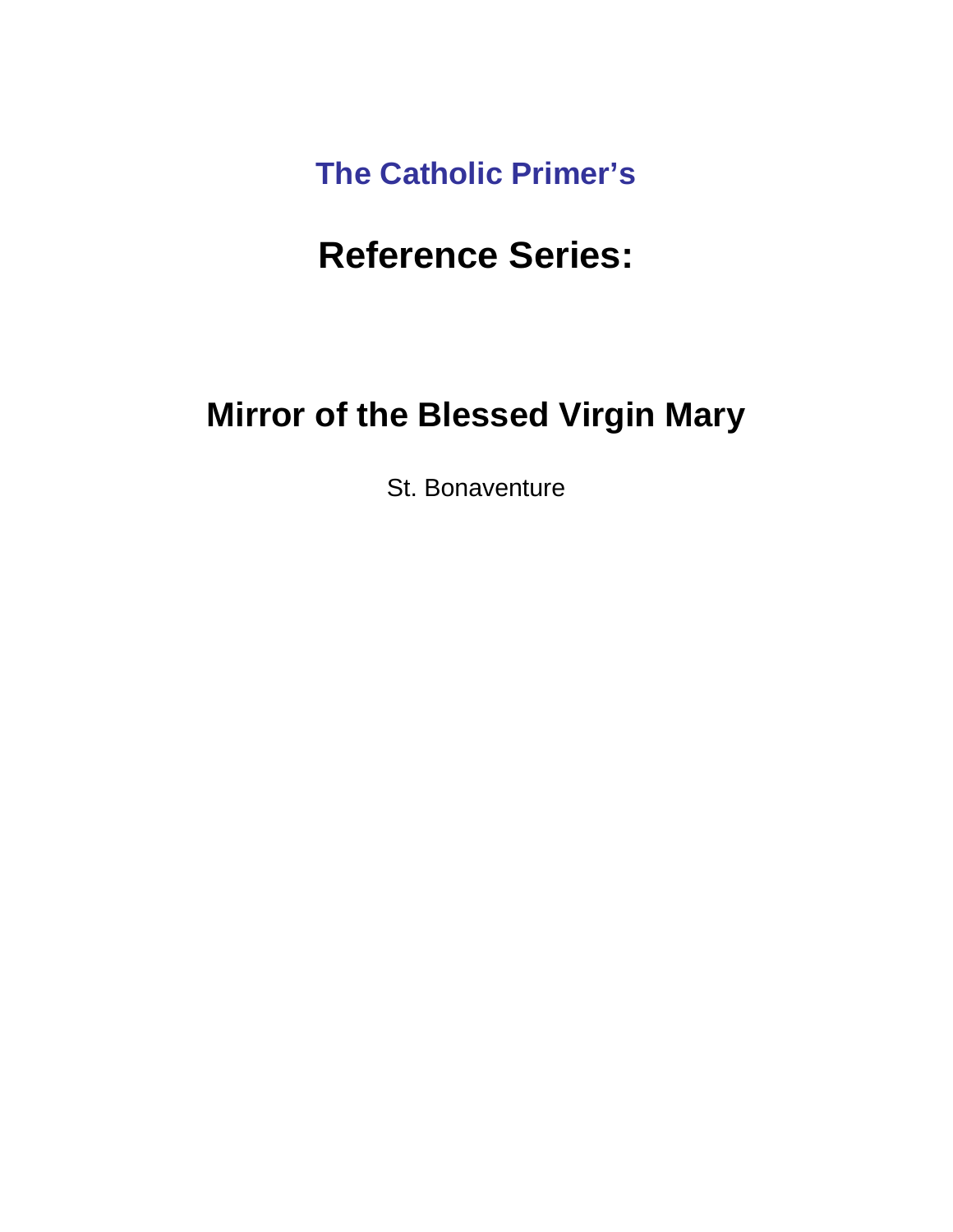**Caution regarding printing:** Before you print, please check the page count of this document after it is fully loaded. Many Catholic Primer eBooks and documents are hundreds or even thousands of pages in length, depending upon individual printer settings.

**The Catholic Primer** 



#### **Copyright Notice**

The contents Mirror of the Blessed Virgin Mary by St. Bonaventure is in the public domain. However, this electronic version is copyrighted. © The Catholic Primer, 2005. All Rights Reserved.

This electronic version may be distributed free of charge provided that the contents are not altered and this copyright notice is included with the distributed copy, provided that the following conditions are adhered to. This electronic document may not be offered in connection with any other document, product, promotion or other item that is sold, exchange for compensation of any type or manner, or used as a gift for contributions, including charitable contributions without the express consent of The Catholic Primer. Notwithstanding the preceding, if this product is transferred on CD-ROM, DVD, or other similar storage media, the transferor may charge for the cost of the media, reasonable shipping expenses, and may request, but not demand, an additional donation not to exceed US\$15. Questions concerning this limited license should be directed to [webmaster@catholicprimer.org](mailto:webmaster@catholicprimer.org) . This document may not be distributed in print form without the prior consent of The Catholic Primer.

Adobe®, Acrobat®, and Acrobat® Reader® *are either registered trademarks or trademarks of Adobe Systems Incorporated in the United States and/or other countries.*

The Catholic Primer: www.catholicprimer.org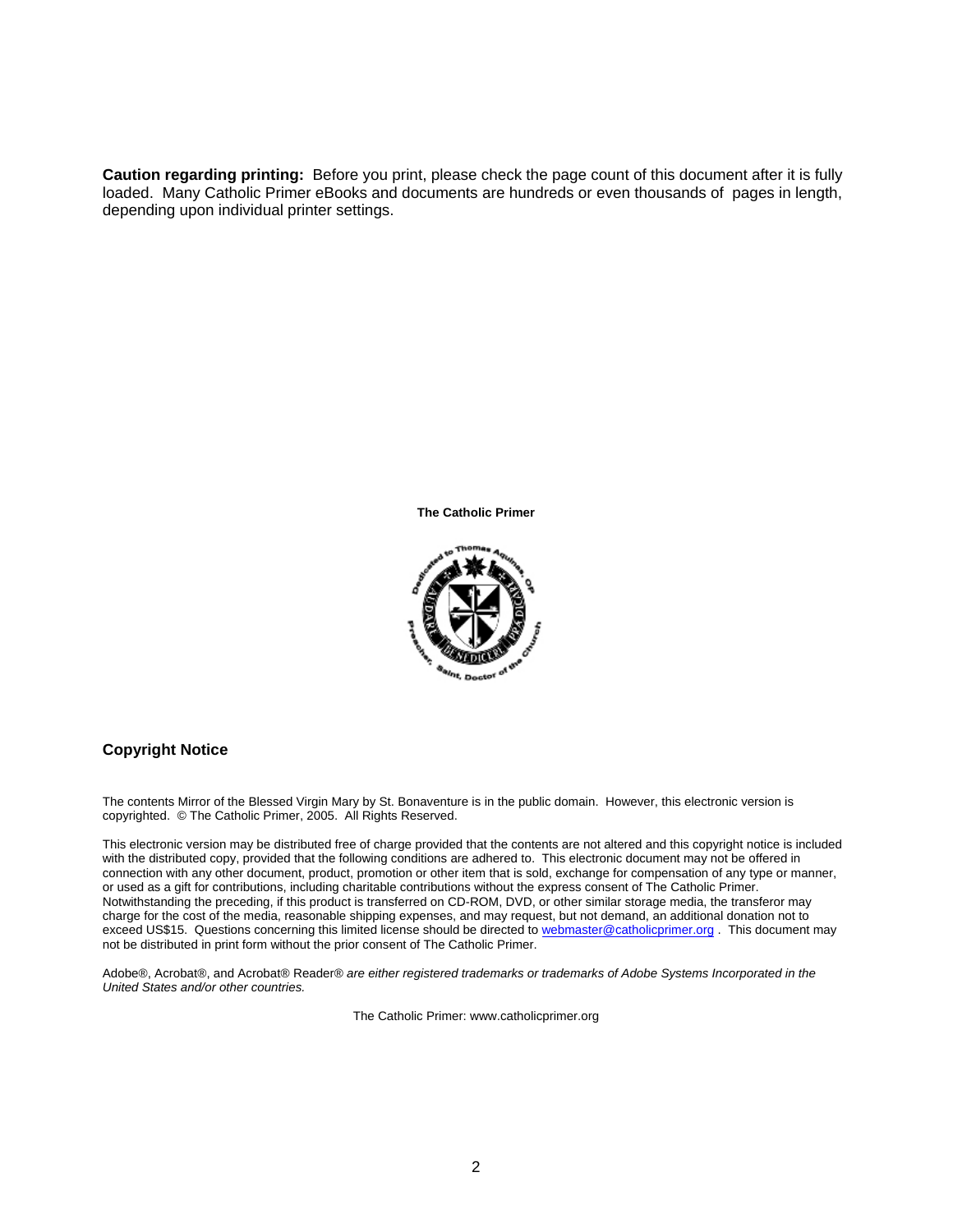# **CONTENTS**

| CHAPTER II -- FREEDOM OF MARY FROM THE THREEFOLD WOE OF ACTUAL SIN, FROM THE             |  |
|------------------------------------------------------------------------------------------|--|
| THREEFOLD WOE OF ORIGINAL MISERY, AND FROM THE THREEFOLD WOE OF ETERNAL                  |  |
|                                                                                          |  |
|                                                                                          |  |
| CHAPTER IV -- THE NAME OF THE BLESSED MARY IS FREE FROM ALL VICE AND  18                 |  |
|                                                                                          |  |
| CHAPTER V -- THE GRACE OF THE BLESSED VIRGIN MARY IS TRUE, IMMENSE, MANIFOLD, AND        |  |
|                                                                                          |  |
|                                                                                          |  |
|                                                                                          |  |
| CHAPTER VII -- THE NINE PLENITUDES IN MARY, WHICH REPRESENT THE NINE CHOIRS OF THE       |  |
|                                                                                          |  |
|                                                                                          |  |
|                                                                                          |  |
| CHAPTER X -- MARY THE DAUGHTER, MOTHER, SPOUSE, AND HANDMAID OF THE LORD 43              |  |
| CHAPTER XI -- MARY FOR HER OWN SAKE AND FOR OURS IS FITLY COMPARED TO THE AURORA         |  |
|                                                                                          |  |
|                                                                                          |  |
| <b>CHAPTER XIII -- MARY COMPARED TO A QUEEN ENTERING INTO THE PALACE WITH THE KING56</b> |  |
| CHAPTER XIV -- MARY IS BLESSED ON ACCOUNT OF HER FULLNESS OF GRACE, THE MAJESTY          |  |
| OF HER OFFSPRING, THE MULTITUDE OF HER MERCIES, THE GREATNESS OF HER GLORY  59           |  |
| CHAPTER XV -- MARY IS BLESSED BY THE SEVEN VIRTUES AGAINST THE SEVEN CAPITAL VICES       |  |
|                                                                                          |  |
| CHAPTER XVI -- WHO AND WHAT WAS THE FRUIT OF THE WOMB OF BLESSED MARY  71                |  |
| CHAPTER XVII -- TO WHOM THE FRUIT OF THE WOMB OF THE BLESSED MARY BELONGS, AND TO        |  |
|                                                                                          |  |
| CHAPTER XVIII -- TO WHOM THE RESULTS OF THE FRUIT OF THE WOMB OF MARY ARE                |  |
|                                                                                          |  |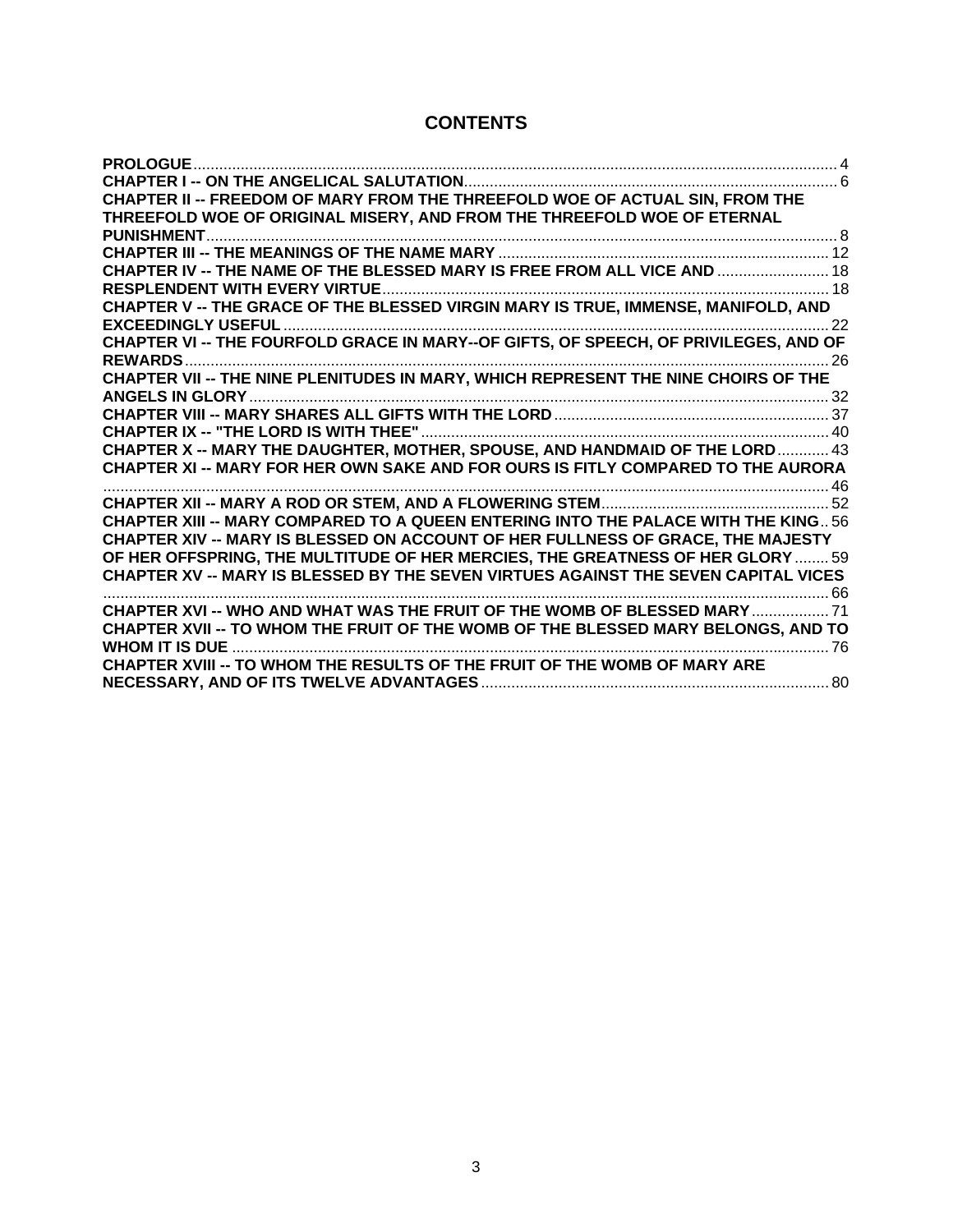#### **PROLOGUE**

<span id="page-3-0"></span>There is no doubt, as St. Jerome remarks, that whatever is worthily said of Our Blessed Mother redounds wholly to the praise and glory of God. Therefore, for the honor and glory of Our Lord Jesus Christ, and ardently desiring to produce a work which will tend to the praise of His most glorious Mother, I have judged it fitting to take for the subject-matter of my treatise the most sweet Salutation of this Blessed Mother. But I acknowledge my utter insufficiency for such an undertaking. First, because of the sublimity of the subject; secondly, because of the slenderness of my knowledge; thirdly, because of the aridity of my speech, and, finally, because of the unworthiness of my life, and the supreme glory and praiseworthiness of the person whose praises I wish to sing.

For who is there who would not deem that subject incomprehensible of which St. Jerome does not hesitate to speak as follows: "That which nature possesseth not, which custom useth not, which eclipseth reason, which the mind of man is unable to compass, which maketh the heavens tremble, and striketh dumb the earth, which amazeth every inhabitant of Heaven, all this was divinely announced by Gabriel to Mary, and was fulfilled in Christ." Therefore I confess myself unworthy to speak of such and so great a heroine. Again I say, how could my slender knowledge and my dull mind suffice to conceive praises worthy of Mary, when the illuminated mind of an Anselm faileth in presence of the task? For he saith: "My tongue faileth, Lady, for my mind is insufficient. Lady, all that is within me burns that I may render thee thanks for thy so great benefits. But I am unable to conceive worthy praise, and am ashamed to put forth that which is unworthy."

St. Augustine, addressing Mary, says: "What shall I, so poor in talent, say of thee, when whatever I may say of thee is less praise than thy dignity deserves ?"

Again, how can my untrained tongue, my arid powers of interpretation not fail in the praises of Mary, when Augustine, that most eloquent of men, says: "What shall we, so little, so feeble, say in praise of Mary, when, if all our members were turned into tongues, no one of us would suffice to praise her?"[1]

Again, if praise in the mouth of a sinner is unbecoming (Eccli. XV, 9), how shall I, a miserable sinner, a man of most unworthy life--how shall I dare to proclaim the praises of Mary, when I hear Jerome, a man of such great worth, hesitate ? For he saith: "I fear and tremble, all the while that I long to fulfill your expectations, lest I should prove to be an unworthy panegyrist. For there is in me neither sanctity nor eloquence, worthily to praise the Blessed and glorious Virgin."[2]

And again: "Why should I add to the sea a small cup of water? Why a stone to a mountain? And as Mary has already been so adequately praised by the tongues of men and angels, what can our puny efforts, and especially my own, add to these ?"

Finally, St. Jerome, speaking of Mary, says: "If I am to speak the truth, whatever can be expressed in human words is less than the praise given by Heaven; for Mary has been excellently preached and praised by divine and angelic heralds, foretold by prophets, fore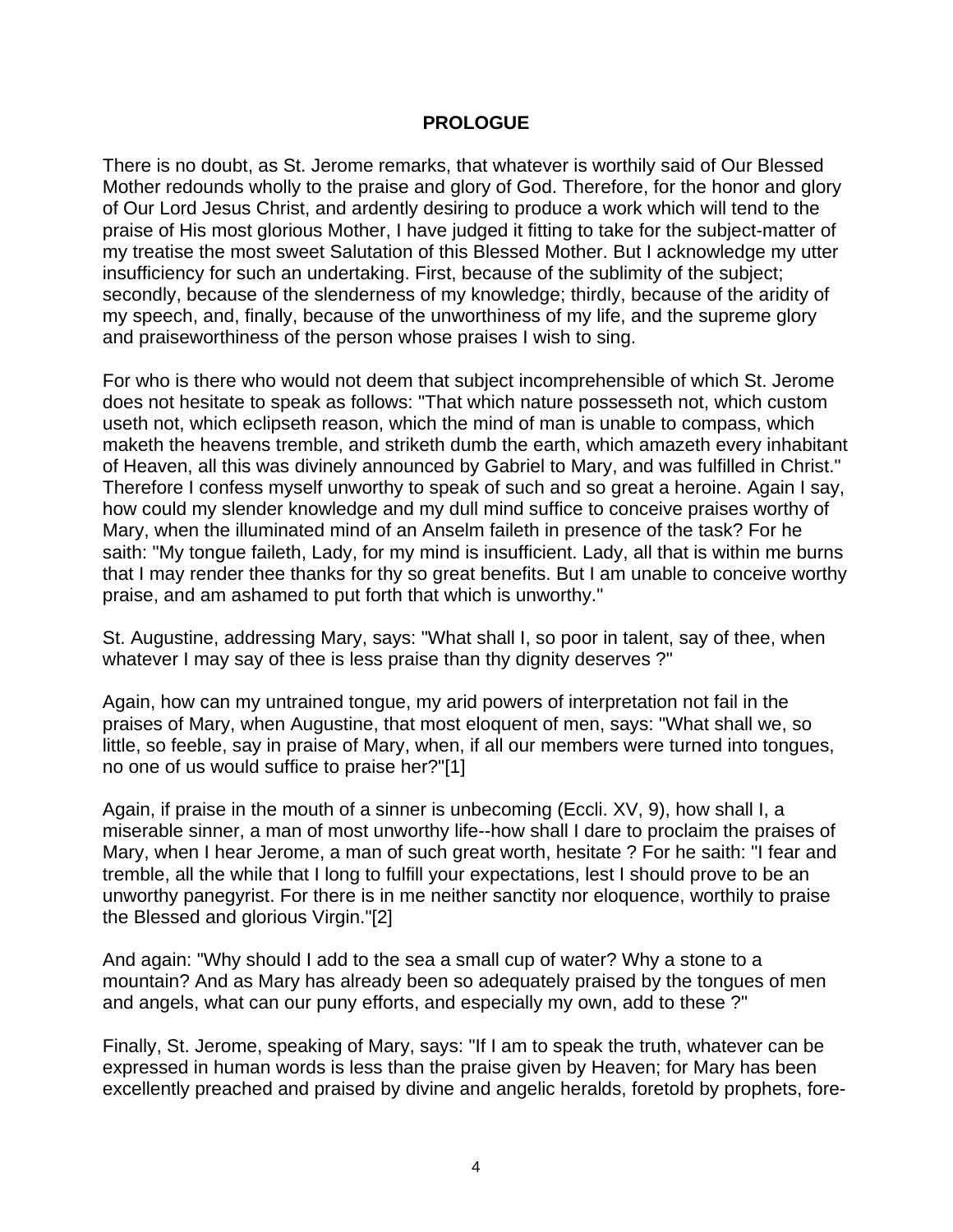shadowed by patriarchs, in types and figures, set forth and described by Evangelists, worthily and officially saluted by Angels."[3]

Having diligently weighed all these things, pious reader, I must beg your forgiveness for whatever insufficiency, whatever want of skill appears in this writing of mine. How shall I, so inefficient, succeed in a task before which Mary's unique and zealous panegyrist, St. Bernard, quailed? For he saith: "There is nothing which gives me greater delight than to preach on the glory of the Virgin Mother." And giving his reasons for this delight, he continues: "For all men honor, embrace, and receive her with the great affection and devotion that is fitting, yet whatever is said of one so unspeakably sublime, by the very fact of its being put into words, is less worthy, less pleasing, less acceptable."[4]

Yet St. Jerome encourages and consoles me, saying: "Although none can be found who is worthy to praise her, yet let not even the sinner desist from glorifying her with all his might."[5]

And St. Augustine, speaking of the manner in which the Son of God bestowed upon His Mother the gift of fecundity, yet took not away her integrity by being born of her, among other things says: "We who are so insignificant, cannot suffice to speak of so great a gift of God; and yet we are compelled to utter her praises, lest, by being silent, we should appear ungrateful. And certainly, that poor widow who made an offering so pleasing to God with her two brass mites, should not have withheld that offering because she could not give more; yea, rather by giving what she could, she pleased God exceedingly."

Hence it is that I, so poor in talent, and equally devoid of knowledge and eloquence, have presumed to offer to so great a Queen this poor script of mine, that in it, so to speak, as in a dim mirror, the simpler lovers of this great Queen should in some imperfect manner perceive who and how great she is. And because this treatise is, as it were, a kind of mirror which reflects the life, grace, and glory of Mary, it is not unfittingly termed the Mirror of Mary. Oh, do thou, therefore, my most kind Lady and Mother, graciously accept this small gift offered to thee by thy poor lover! For with this puny gift, with this small work on thine own Salutation, I salute thee. On bended knee, with bowed head, with heart and lips, I salute thee, I wish thee blessing. Hail Mary, etc.

- 1. St. Augustine, "De Sanctis," CCVIII, n. 5.
- 2. St. Jerome, "Epist. ad Paulam et Eustoch."
- 3. "Epist. cit."
- 4. "Serm. de Assumpt. B. Mar.," IV.
- 5. St. Jerome I. c.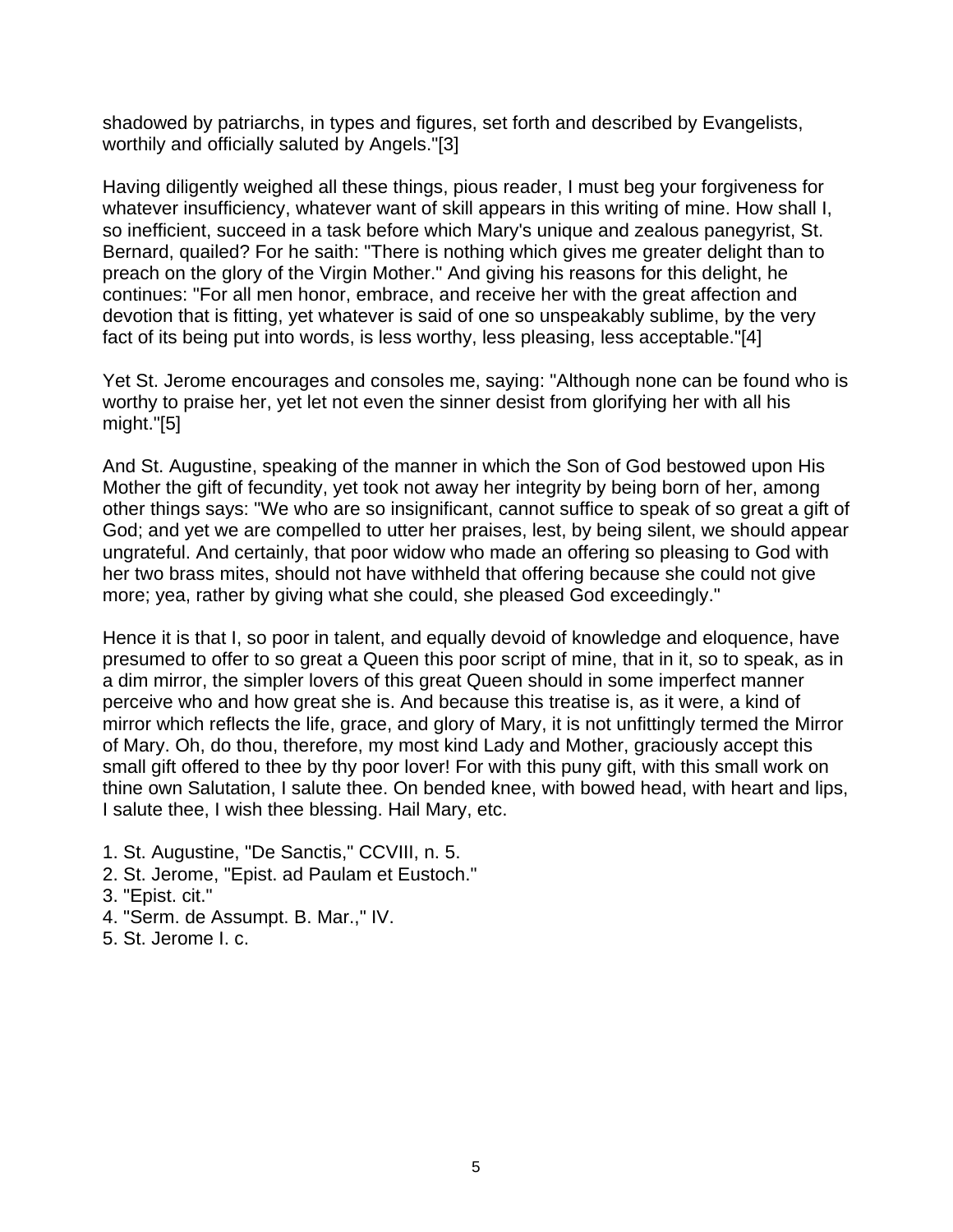# <span id="page-5-0"></span>**CHAPTER I -- ON THE ANGELICAL SALUTATION**

Hail Mary, full of grace, the Lord is with thee; blessed art thou among women, and blessed is the fruit of thy womb.

HEAR, O most sweet Virgin Mary, hear things new and wonderful! Hearken, O daughter, and see, and incline thine ear ! Hear that glorious messenger, Gabriel! Hear what is to be the wonderful mode of thy fecundity! Incline thine ear to a fruitful consent. Hear what is announced to thee as a certainty by God the Father ! See in what manner the Son of God is to become Incarnate of thee! Incline thine ear to the Holy Spirit, who is about to operate within thee ! Because thou hast ears to hear, hear !

And in the beginning of thy hearing, listen to this unheard-of salutation:

Hail Mary. This name, Mary, is not inserted here by Gabriel, but by the devotion of the faithful, inspired by the Holy Ghost. And the last sentence, blessed is the fruit of thy womb, was not uttered by Gabriel in his salutation, but was pronounced by Elizabeth in the spirit of prophecy. Let us each and everyone say, Hail Mary. O truly gracious and venerable, O truly glorious and admirable salutation! As Bede says: "Inasmuch as it is unheard of in human experience, so much more is it becoming to the dignity of Mary."

In this sweetest of salutations five sweet phrases are set forth, in which are contained five sweet prerogatives of the Virgin. Oh, how sweetly are these praises insinuated! For here is signified how most pure, how most full, how most firm and secure, how most worthy, how most useful was the Blessed Virgin Mary. She was most pure, because of the absence of all fault in her; she was most full and abounding, because of the plenitude of grace in her; she was most firm and secure, because of the Divine Presence within her; she was most worthy, because of the dignity of her person; she was most useful, because of the excellence of her Child. How pure Mary was because of the absence of all evil in her, is well expressed by the word Ave. Rightly is the word Ave addressed to her, who was ever entirely immune from the "vae" or "woe" of sin. Thus it behooved the Mother of God to be, as St. Anselm testifies: "It was fitting that the conception of the God-Man should be of a most pure mother, that the purity of the Virgin-Mother, than which, under God, there was none greater, should be hers to whom God had designed to give His Only Son, whom He had begotten, equal to Himself, from His own Heart, that He should so give Him to her to be at the same time the Son of God and the Son of Man."

Again, how full of grace was Mary by the abounding plenitude of her gifts is well signified when it is said to her: "Full of grace." And truly full, and ever full, as St. Anselm testifies, when he most devoutly exclaims: "O Woman full and overfull of grace, of whose abundance every creature is revived and refreshed." Again, how secure and firm was Mary by the Divine Presence is well signified by the words, The Lord is with thee. Rightly is Mary safe and secure, when the Lord is present with her; for the Lord, God the Father, the Son, and the Holy Ghost, is with her, so that she is in an especial manner most intimately connected with God. St. Bernard shows this when he says: "Nor is God the Son alone with thee, whom thou dost clothe with thy flesh; but also God the Holy Ghost, of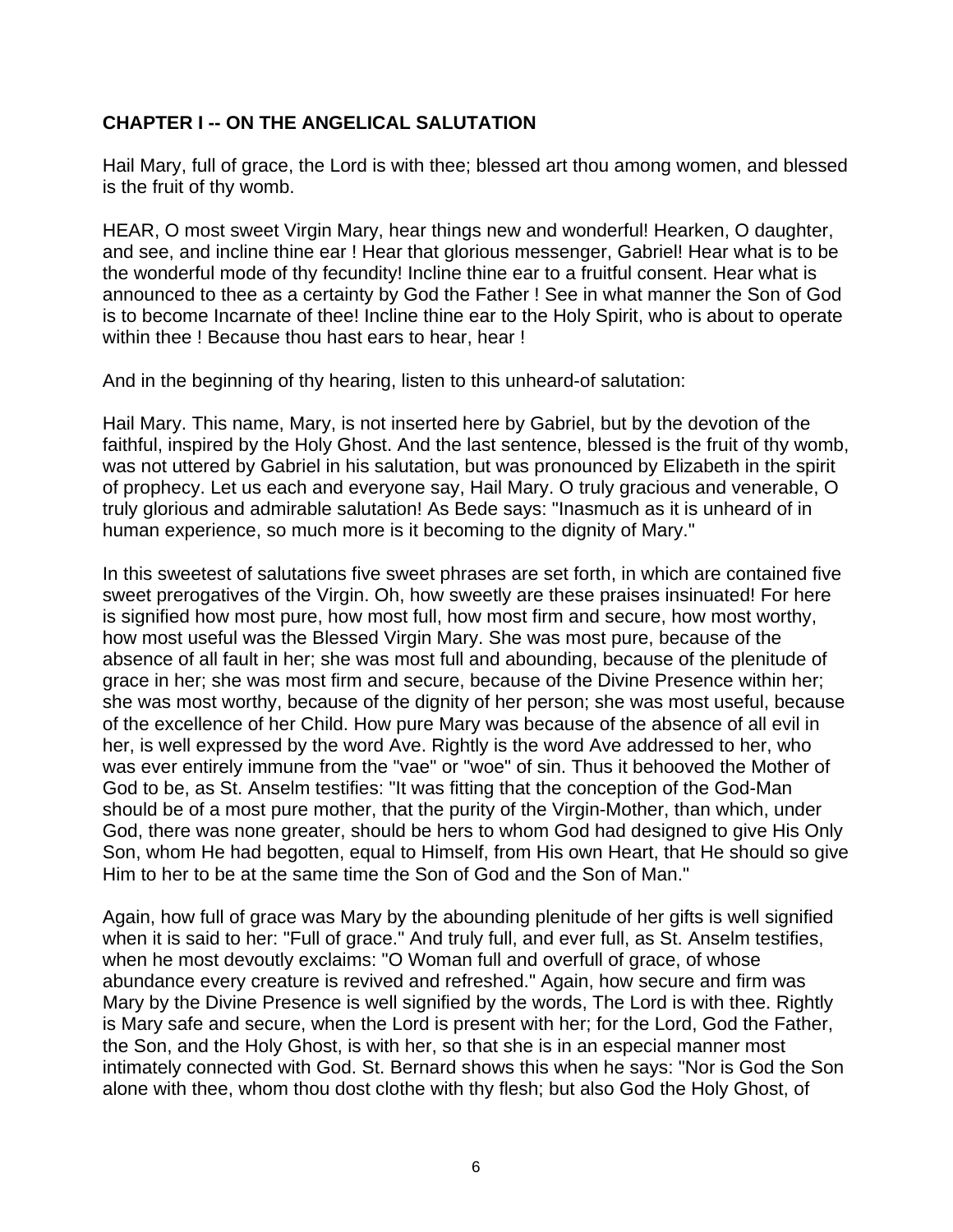whom thou dost conceive; and God the Father, who hath begotten that which thou conceivest."

Again, how worthy was Mary, because of the dignity of her person, is well expressed when she is saluted in the words: Blessed art thou among women! For it could not be that her person, having been made venerable by such a blessing, was not most worthy. Therefore, St. Anselm, overcome with amazement, exclaims: "O Blessed and ever Blessed Virgin, by whose blessing every creature is not only blessed by its Creator, but the Creator by the creature!" Again, how useful was Mary, by the excellence of her Child, is well expressed in the words: Blessed is the fruit of thy womb! For she availed to save the world, having brought forth the most excellent and powerful Fruit of salvation. Therefore doth the devout St. Anselm say: "By thy fruitfulness, O Lady, the unclean sinner is justified, the condemned sinner is saved, and the exile is recalled. Thy Son, O Lady, redeemed the captive world, healed the sick, and raised the dead to life."

You see, therefore, dearly beloved, in what manner Mary, because of her immunity from guilt, is rightly saluted with the Ave. Because of the abundance and immensity of her grace, she is rightly saluted as full of grace; because of the Divine Presence within her, and her intimacy with Our Lord, she is told: The Lord is with thee; because of the dignity and reverence of her person, she is rightly saluted as blessed among women; because of the excellence and utility of her Child, it is fittingly said to her: Blessed is the fruit of thy womb. We shall now treat of each of these points in order.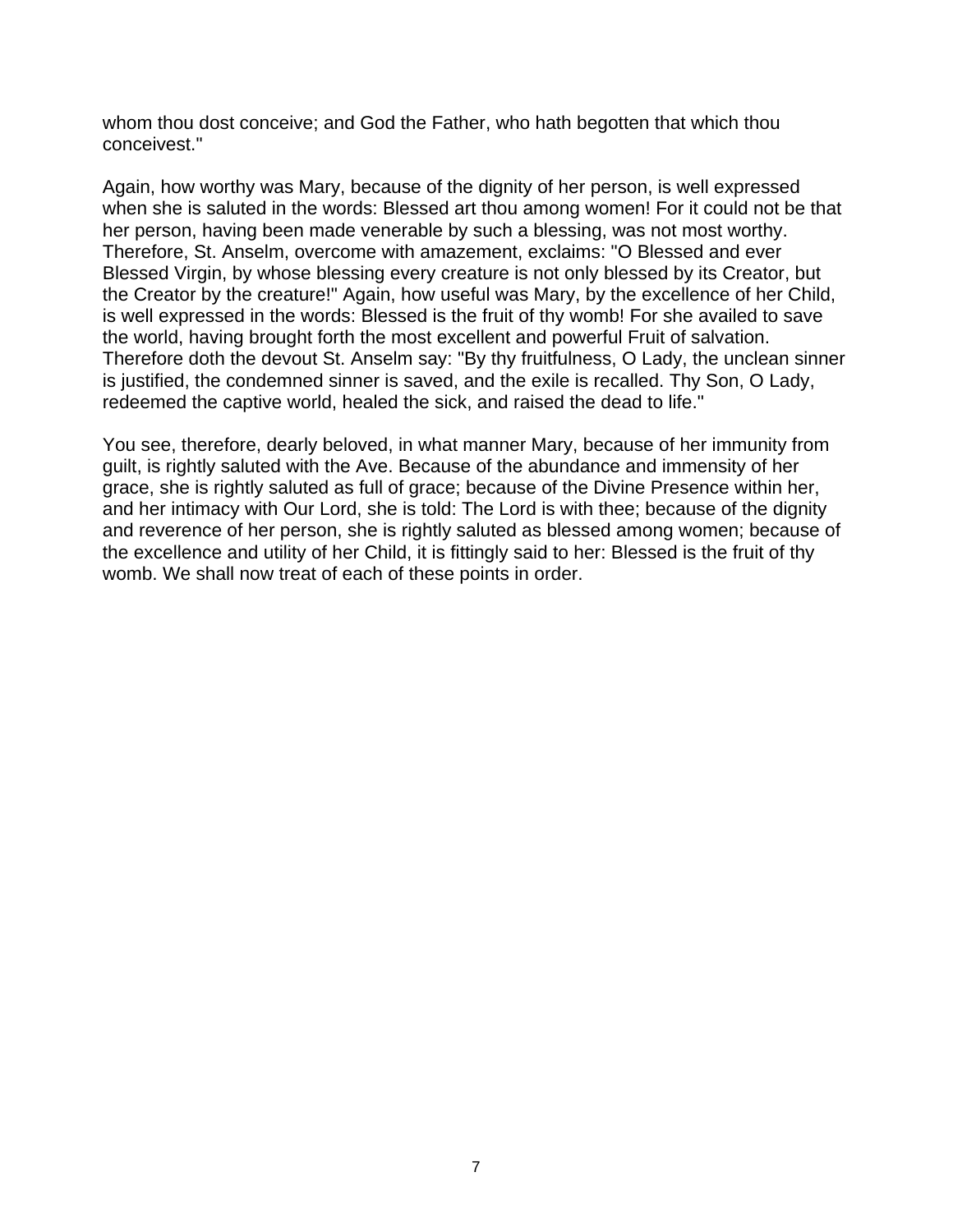### <span id="page-7-0"></span>**CHAPTER II -- FREEDOM OF MARY FROM THE THREEFOLD WOE OF ACTUAL SIN, FROM THE THREEFOLD WOE OF ORIGINAL MISERY, AND FROM THE THREEFOLD WOE OF ETERNAL PUNISHMENT**

Hail Mary, full of grace. Let us all utter this good and sweet word Ave, by which our redemption from eternal woe was begun. Let each one of us, I say, utter it; let all utter it most devoutly, saying: Ave Maria, Ave, Ave, and again a thousand times, Ave! Behold, Ave is said to the most holy Virgin Mary because of her absolute immunity from any fault; because of her perfect innocence and purity of life; rightly is Ave said to her in the very beginning of her salutation, Ave indeed and without woe ("a" or "absque vae").

We must consider that the "vae" or woe, from which she is entirely immune, is threefold. There is the woe of guilt, misery, and hell. There is the woe of actual sin, of original misery, and the woe of the punishment or pain of hell. Of these three woes we may not unfitly understand what we read in the Apocalypse. "I heard," says John, "the voice of one eagle flying through the midst of heaven, and saying with a loud voice, Woe, woe, woe to the inhabitants of the earth!" Behold how each of these woes is multiplied by three, so that all together we have nine woes, against which Ave is rightly said to Mary. For there are three faults, three miseries, three hells in this woe, for the absence of which Mary is rightly saluted by the Ave.

First, the woe of guilt is threefold, i. e., the woe of the guilt of the heart, of the guilt of the lips, and of the guilt of deeds. On account of these three woes it may be said: "Woe, woe, woe to the inhabitants of the earth!" Woe, therefore, to sinners because of the guilt of the heart, as it is said in Isaias: "Woe to you who are of a deep heart, that ye hide counsel from the Lord." Woe, indeed, to those who are of a deep heart unto evil, for the deep hearts of evil-doers are haunts of the devils, and sepulchers full of the filth of vice. Woe, therefore, to them, as is said in St. Matthew: "Woe to you, Scribes and Pharisees, hypocrites, who are like to whited sepulchers, which appear outwardly to men fair, but within are full of dead men's bones, and of all abominations." Oh, how far from this woe was the most innocent heart of Mary, as St. Bernard says: "Mary had no fault of her own, and far from her most innocent heart was repentance." Of what could the heart of Mary repent when she had never admitted into it anything worthy of penance? Therefore, her pure heart was not the haunt of the devil, nor the sepulcher of vice. Rather, it was a garden and a paradise of the Holy Ghost, according to that word of the Canticle of Canticles: "A garden enclosed is my Sister, my Spouse."--"A garden," says St. Jerome, "a garden of delights, in which were planted the seeds of all virtues, and the perfume of virtue." Because Mary was far from this woe of guilt, therefore it is rightly said to her: Ave.

Again, woe to sinners because of the guilt of the lips, as it is said in Isaias: "Woe to you who call evil good, and good evil." Woe to these, woe to all who sin by the lips, as is said in the Psalms: "The poison of asps is under their lips." Oh, how far from this woe was the most innocent mouth of Mary! Therefore Blessed Ambrose says: "There was nothing evil in the eyes of Mary; nothing prolix in her words, nothing forward in her deeds." On the lips of Mary there was nothing of the gall and poison of the devil, but the honey and milk of the Holy Ghost, according to the word of the Canticles: "Thy lips are as the dropping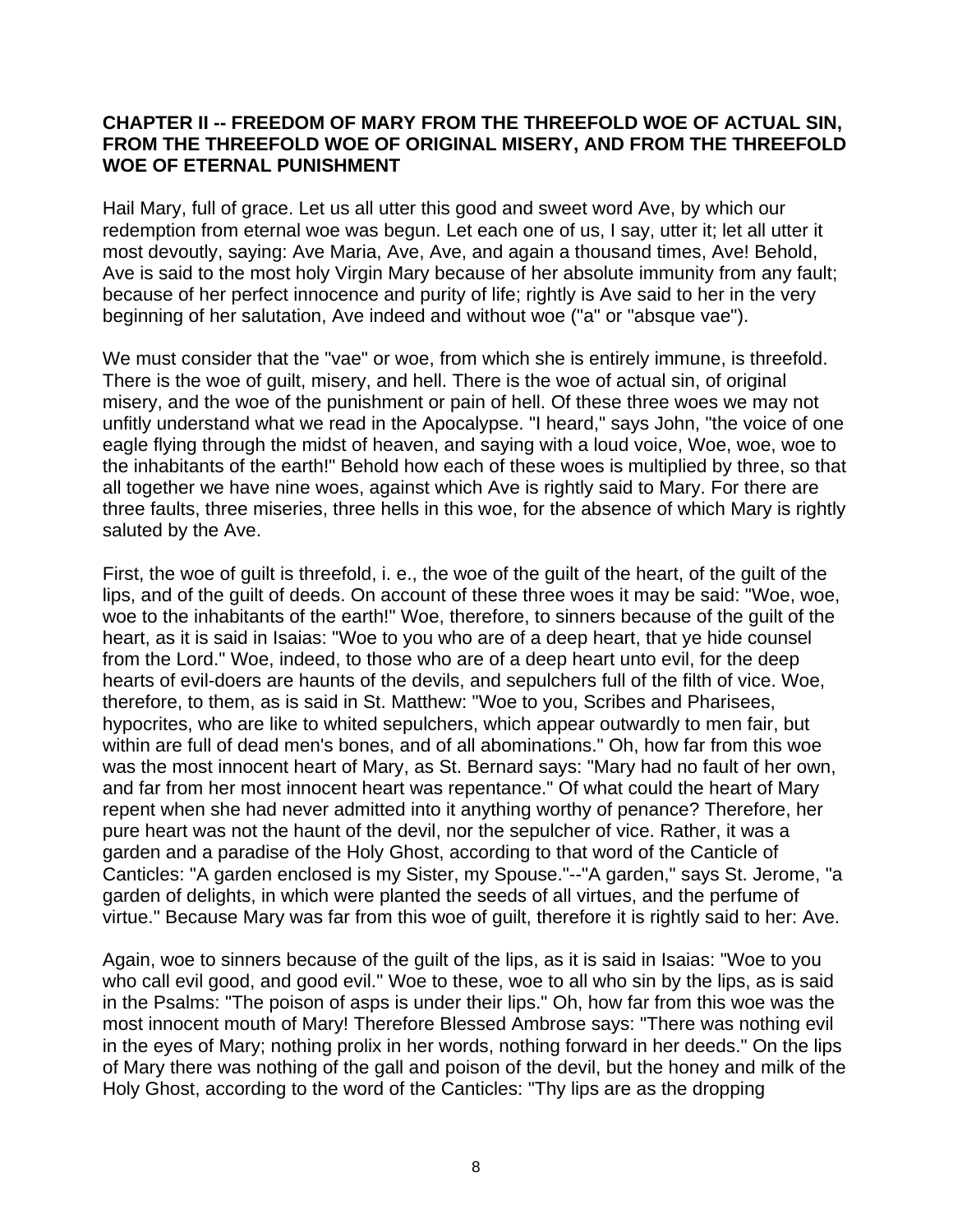honeycomb, my Spouse; honey and milk are under thy tongue." Had not Mary on her lips this most pure milk when she uttered that most chaste word: "Behold the handmaid of the Lord"? Because the woe of the guilt of the lips was so entirely absent from Mary, therefore is she rightly saluted with Ave.

Again, there is woe to sinners because of the guilt of their deeds, as it is said in Ecclesiasticus (II, 14): "Woe to the double heart and the wicked lips, and to the hands that do evil." Woe to the double heart, for the guilt of the heart; woe to the wicked lips, for the guilt of the lips; woe to the hands that do evil, for the guilt of their deeds. Oh, how far removed from such a woe was every deed of Mary and the whole of her life! Therefore St. Bernard saith: "It behooved the Queen of Virgins, by a singular privilege of sanctity, to lead a life entirely free from sin, that while she ministered to the Destroyer of death and sin, she should obtain the gift of life and justice for all."

Note that never did she contract the least stain either in thought, word, or deed, so that the Lord could truly say to her: "Thou art all fair, O my beloved, and there is no spot in thee." So, therefore, the most innocent and holy Mary was without woe in thought, word, and deed, and therefore is it said to her, Ave.

Secondly, we must consider that Mary was not only free from the threefold woe of actual guilt, but also from the threefold woe of original misery, i.e., from the misery of them that are born, from the misery of them that bring forth, and from the misery of them that die.

The woe of the misery of being born is the woe of the weakness of concupiscence; the woe of them that bring forth is the woe of the pains of travail; the woe of the dying is the misery of being reduced to dust and ashes. Because of these three woes is it said to the inhabitants of the earth: "Woe, woe, woe to the inhabitants of the earth!" The woe of those who are born is the woe of the fuel of sin which is born in us, by which, according to our original corruption, we are so weak unto good and so prone to evil; so that each one is born with the "fomes peccati," and by this is weak and wounded, and can truly say with Jeremias: "Woe is me for my destruction, my wound is very grievous. But I said, truly this is my own evil, and I will bear it" (Jer. X, 19.) But alas! not only is there in those that are born weakness and misery, inclining them, when adults, to actual sin; but also the woe of stain and of guilt, bringing them even as little infants under the wrath of God. Therefore the Apostle saith: "All are born children of wrath" (Eph. II, 3.) Oh, how far from this woe of them that are born was the most holy Nativity of Mary, who was not only free from original sin, but also from the fuel of misery, in so far as it leads to sin, for she was conceived without stain. Because the Nativity of Mary was so far removed from this woe, she is saluted by Ave.

Again, the misery of them that bring forth is that original curse pronounced against Eve, "Thou shalt bring forth children in sorrow" (Gen. III, 16.) On account of this woe it may be said to all who bring forth what the Lord said to some amongst them: "Woe to them that are with child and bring forth in those days" (Matt. XXIV, 19.) Oh, how far from this woe was Mary when she conceived and brought forth, as St. Augustine testifies, saying: "Oh, how blessed is that Mother who without stain conceived Purity, and without pain brought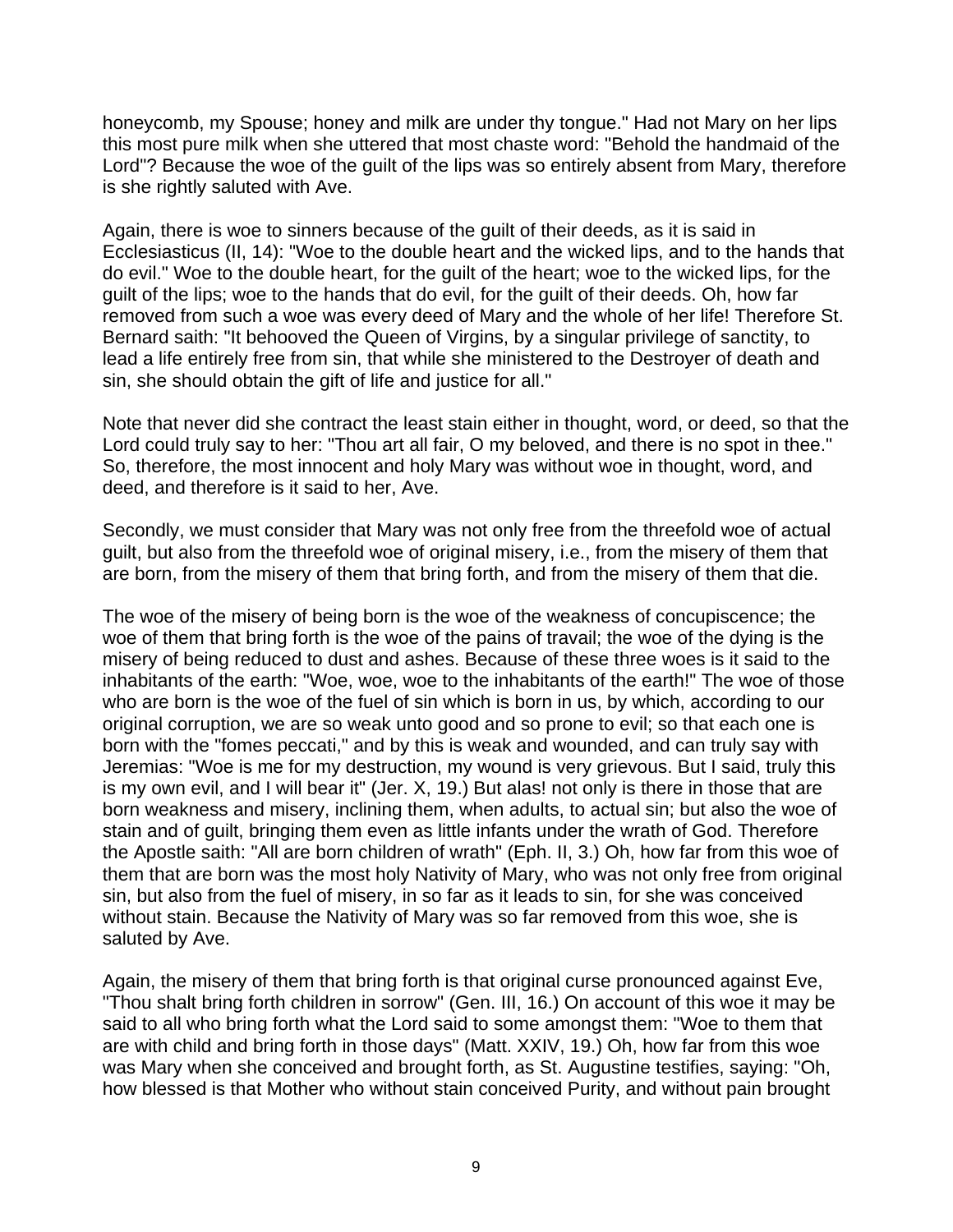forth Healing." Because she was so far from this woe of them that bring forth, therefore is Mary saluted with Ave.

Again, the misery of them that die is the woe of dissolution into dust, which was imposed upon man when it was said to the sinner: "Dust thou art, and unto dust thou shalt return" (Gen. III, 19.) Hence of those that are born and those that die, can be said that word of Ecclesiasticus: "Woe to you, ungodly men, who have forsaken the law of the most high Lord, and if you be born, you shall be born in malediction: and if you die, in malediction shall be your portion" (Eccli. XLI, 11 f.)

Certainly both just and unjust are born under the curse of concupiscence, and in danger of being reduced to dust; yet to the impious alone is this curse particularly addressed, for their concupiscence is more deadly and their dissolution into dust more odious; and to the wicked their evil inclinations are more hurtful, and the remembrance of their future dissolution is more bitter, than to the just. Oh, how far from this dissolution was the body of Mary, as we universally believe. For this body was the most holy Ark of God, to which corruption was unbecoming, but which, according to the likeness of her Son, should rise again, before any taint of corruption could infect it. Whence it is both of the Son and the Mother that the Prophet saith: "Arise, O Lord, into Thy rest, Thou and the Ark of Thy sanctification" (Ps. CXXXI, 8.) This Ark was made of incorruptible wood, because the flesh of Mary never became corrupted. Therefore St. Augustine well says: "The heavens were more worthy to preserve so glorious a treasure than the earth, and rightly incorruptibility followed on integrity, and not any dissolution or corruption." As Mary was entirely free from the misery of them that are born, so also was she from the woe of the dying, and rightly is she saluted by Ave.

Thirdly, we have to consider that Mary was not only immune from the threefold woe of actual guilt, and from the threefold woe of original sin; but also from the threefold pain of hell. This threefold woe consists in the greatness, the multitude, and the duration of the punishments.

Woe, therefore, to the damned and to those who will be damned, because of the greatness, the multitude, and the duration of their torments! "Woe, woe, woe to the inhabitants of the earth!" First, there is the greatness of the torments, as Ezechiel saith: "Woe to the bloody city, of which I will make a great bonfire" (Ezech. XXIV, 9.) The bloody city is the multitude of the impious, of whom there will be an immense bonfire made in the great conflagration of the damned. Oh, how far removed from this woe of greatness of torment was the greatness of the grace and glory of Mary, for whom, instead of the grievous torments of hell, was prepared by God so great a glory in Heaven, and as she was great and garbed in merit, so is she great in her reward. She herself is that great throne of which it is said: "King Solomon also made a great throne of ivory" (3 Kings X, 8.) Mary is the Throne of Solomon, great in grace and glory. St. Bernard well says: "As much more grace than others as Mary obtained on earth, so great a degree of singular glory did she gain in Heaven." Rightly, therefore, is it said to her, Ave. There is also the multitude of the pains of hell. Isaias says: "Woe to their souls, for evil things are rendered to them" (Is. III, 9.) He says, evil things, in the plural, because there are many, yea, infinite evils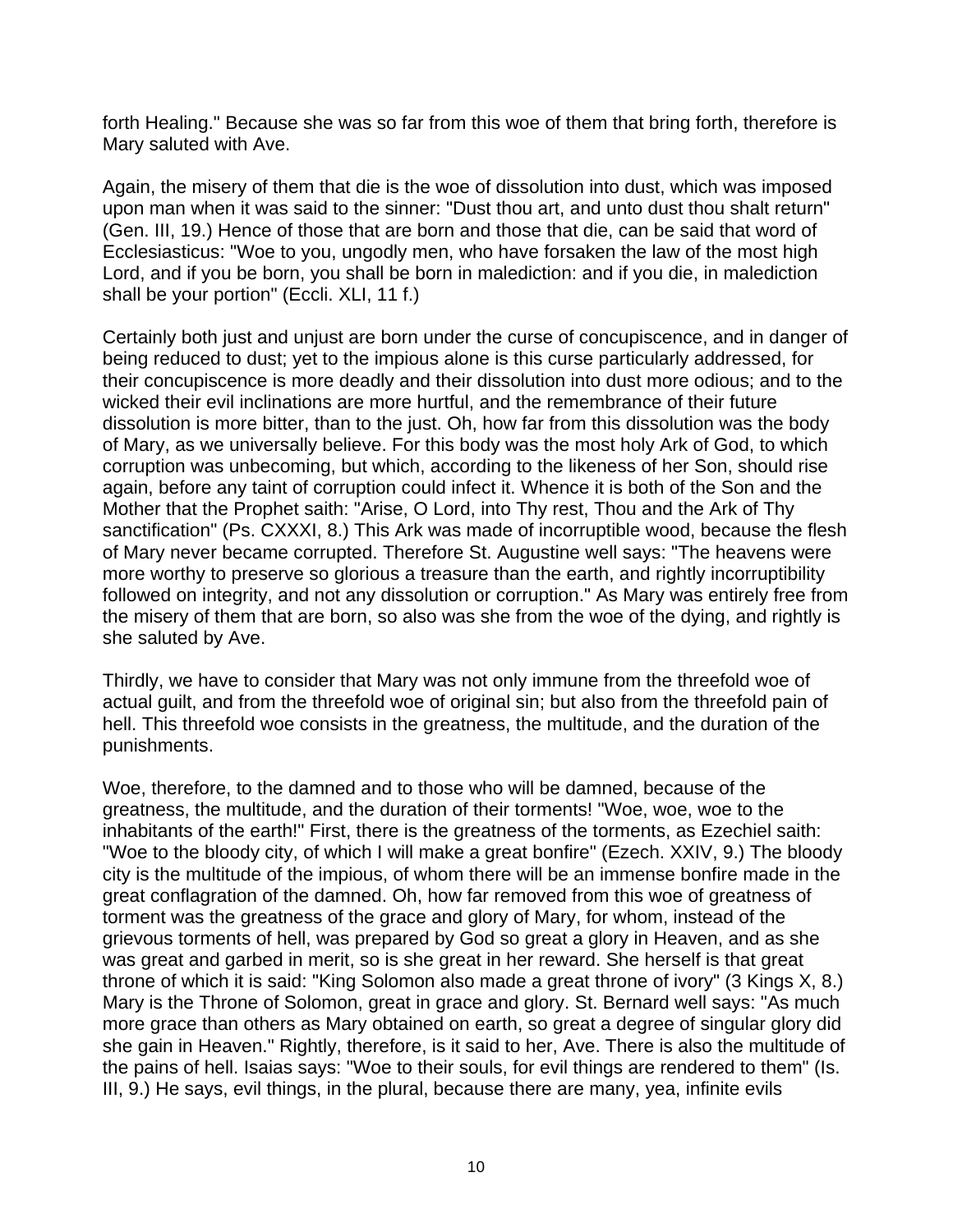rendered to evil-doers in hell. But to Mary, in contradistinction to the many evils prepared for the damned in hell, God hath prepared many good things in Heaven. No angel, no saint, can equal her in the multitude and accumulation of heavenly good things, as the Book of Proverbs says: "Many daughters have gathered together riches, thou hast surpassed them all." If we understand these daughters to be human souls or angelic intelligences, has she not surpassed the riches of the virgins, of the confessors, of the martyrs, of the Apostles, of the prophets, of the patriarchs, and of the angels, when she herself is the first-fruit of the virgins, the mirror of confessors, the rose of martyrs, the ruler of Apostles, the oracle of prophets, the daughter of patriarchs, the queen of angels? What is wanting to her of the riches of all these? St. Jerome says: "If you look diligently at Mary, there is nothing of virtue, nothing of beauty, nothing of splendor or glory which does not shine in her."

Now the pains of hell consist also in their perpetuity. In the Epistle of St. Jude it is said: "Woe to them, for they have gone in the way of Cain and after the error of Balaam, and have perished in the contradiction of Core." And a little further on: "to whom the storm of darkness is preserved forever" (Jude XI, 12.) Note that he says, forever, and think how great is the duration of these pains and of the darkness which will have no end. But against this eternal darkness in hell the Lord has prepared for Mary eternal light in Heaven, so that, as the sinful soul, the throne of the devil, will be miraculously dark forever, Mary, the Mediatrix, the throne of Christ, will be marvelously luminous forever according to the Psalm: "Her throne is as the sun in my sight, and as the moon perfect for ever" (Ps. LXXXVIII, 38.)

Thus, therefore, as the Most Blessed Virgin Mary was free from the threefold woe of hell, yea, from all the nine woes, rightly is it said to her, Ave. Let every one of us salute her with Ave, and let us petition her that, through her own sweet Ave, she will pray that we may all be delivered from every woe by our Lord Jesus Christ, her Son.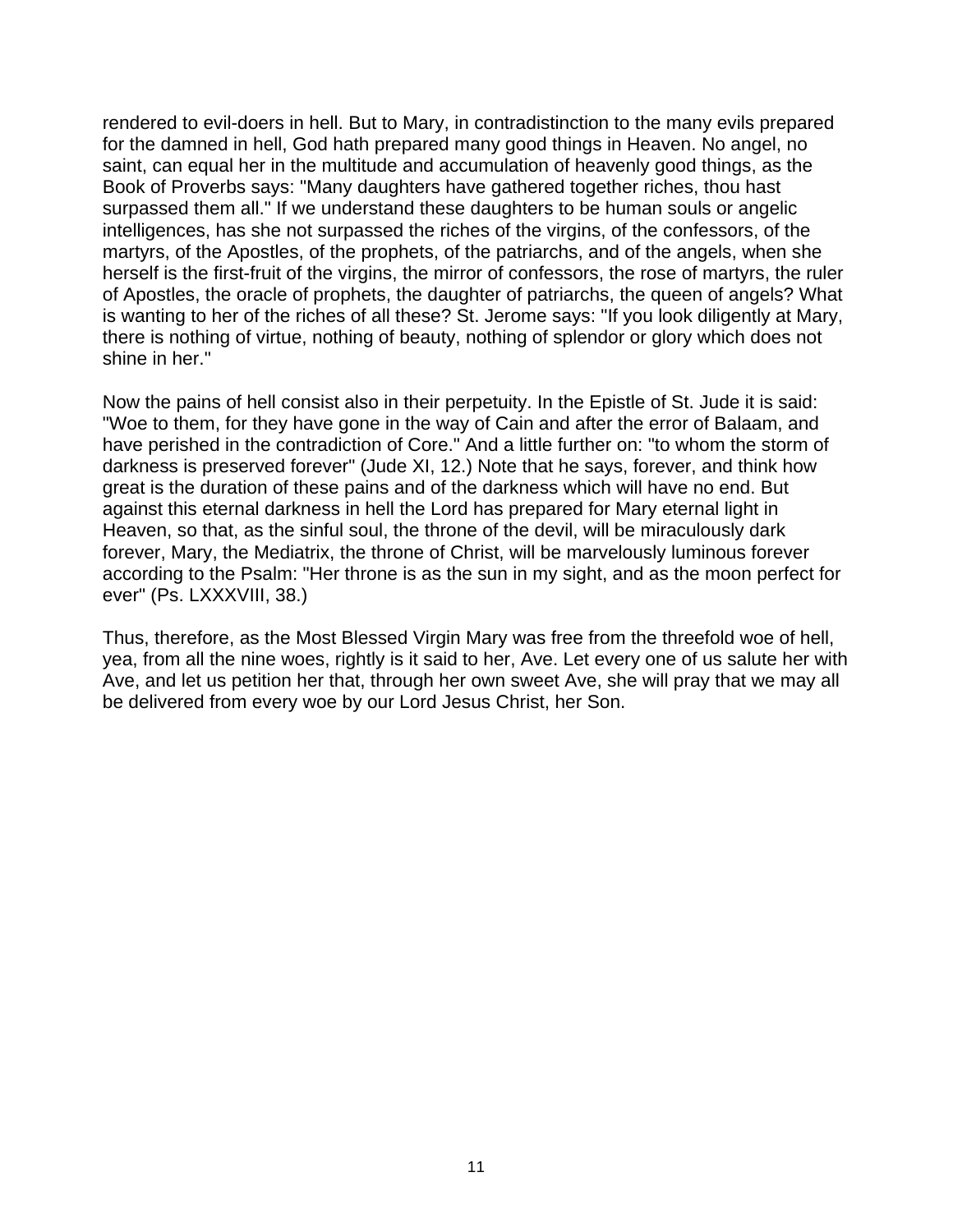## <span id="page-11-0"></span>**CHAPTER III -- THE MEANINGS OF THE NAME MARY**

Ave Maria. As we have said above, this name was inserted here not by the Angel, but by the devotion of the faithful. The Blessed Evangelist Luke says significantly: "And the name of the Virgin was Mary" (Luke I, 27.) This most holy, sweet, and worthy name was eminently fitting to so holy, sweet, and worthy a virgin. For Mary means a bitter sea, star of the sea, the illuminated or illuminatrix. Mary is interpreted lady. Mary is a bitter sea to the demons; to men she is the star of the sea; to the angels she is illuminatrix, and to all creatures she is lady.

Mary is interpreted: "a bitter sea"; this is excellently suited to her power against the demons. Note in what way Mary is a sea, and in what way she is bitter, and how she is at once a sea and bitter. Mary is a sea by the abundant overflow of her graces; and Mary is a bitter sea by submerging the devil. Mary is indeed a sea by the superabounding Passion of her Son; Mary is a bitter sea by her power over the devil, in which he is, as it were, submerged and drowned.

Consider, first, that Mary is called a sea because of the abundance of her graces. It is written in Ecclesiasticus: "All rivers flow into the sea" (I, 7.) The rivers are the graces of the Holy Ghost, wherefore Jesus saith: "He who believeth in Me, out of his belly shall flow rivers of living water." This He said of the Spirit, which they were about to receive (John VII, 38.) All the rivers flow into the sea because the graces of all the saints flow into Mary. For the river of the grace of the angels enters into Mary; and the river of the grace of the patriarchs enters into Mary; and the river of the grace of the Apostles enters into Mary; and the river of the grace of the martyrs enters into Mary; and the river of the grace of the confessors enters into Mary; and the river of the grace of the virgins enters into Mary. All rivers enter into the sea, that is, all graces enter into Mary. Therefore, she above all can say that word of Ecclesiasticus: "In me is all grace of the way and of the truth, and in me is all hope of life and of virtue" (XXIV, 25.) What wonder if all grace flowed into Mary, through whom such grace flowed forth upon all ! For St. Augustine says: "Mary, thou art full of grace, which thou hast found with the Lord and hast merited to pour forth upon the whole world."

Consider, secondly, that Mary in the Passion of her Son was filled with bitterness when the sword of sorrow passed through her soul. Well could she say with Ruth: "Call me not Noemi, that is fair, but call me Mara, that is bitter, for the Most High hath filled me exceedingly with bitterness" (Ruth I, 20.) Noemi, who was at once beautiful and bitter, signified Mary, beautiful indeed by the sanctification of the Holy Spirit, but bitter by the Passion of her Son.

The two sons of Mary are the God-Man, in His Divinity, and man, in his humanity. Mary is the Mother of one in the body, of the other in the spirit. Wherefore St. Bernard saith: "Thou art the Mother of the King, thou art the Mother of the exile; thou art the Mother of God, the Judge, and thou art the Mother of God and of man; as thou art the Mother of both, thou canst not bear discord between thy two sons." St. Anselm exclaims: "O blessed confidence, O safe refuge, Mother of God and our Mother!" The two sons of Mary were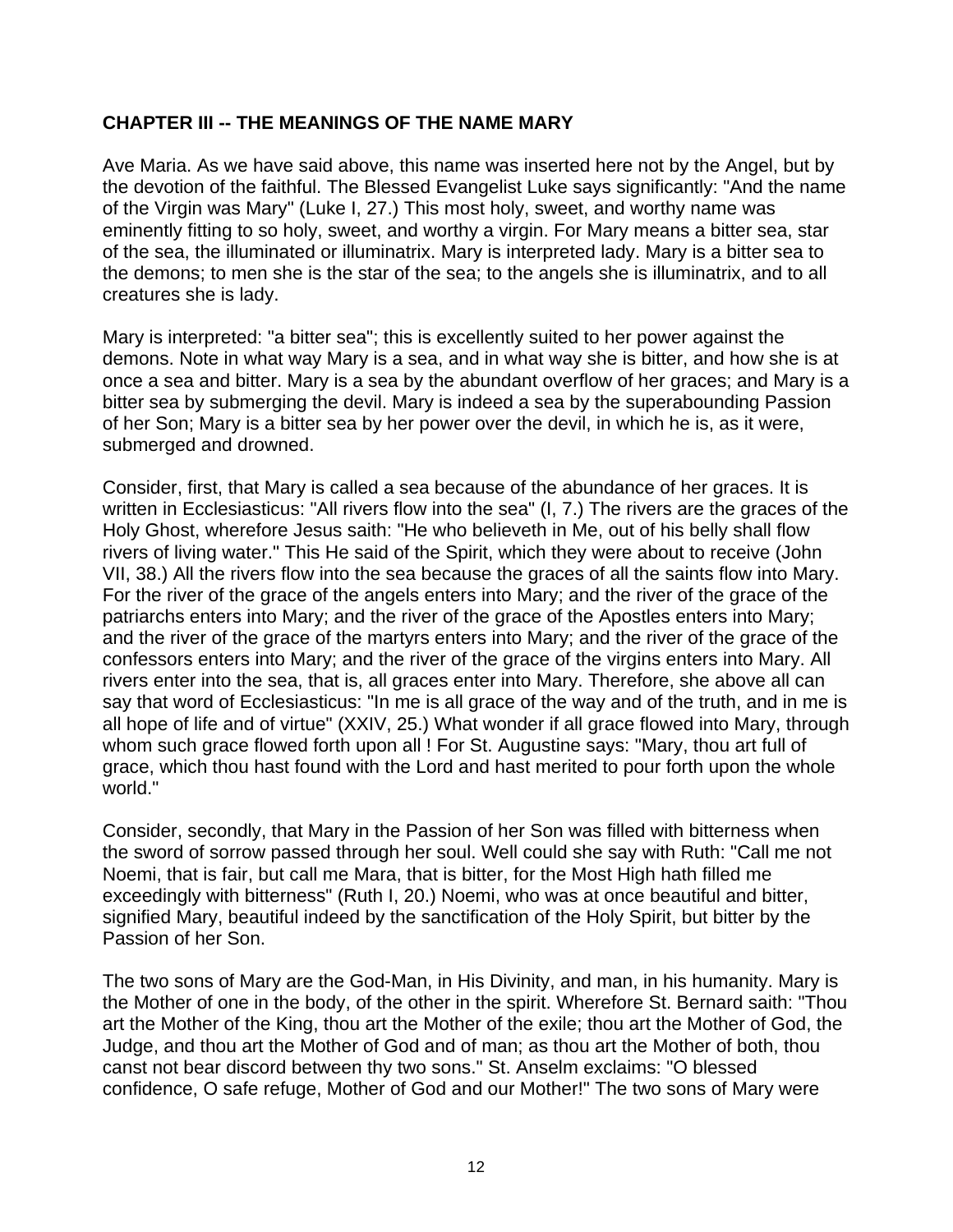both slain in the Passion; the one in body, the other in mind; the one by the bitter death of the cross, the other by infidelity of mind. And, therefore, Mary's soul was filled with exceeding bitterness, as St. Augustine testifies, saying: "That loving Mother crying out with intensity of pain, beating her enfeebled breast, had so fatigued her body and all its members, that, tottering in her walk, she could scarcely drag herself to the obsequies of Christ." Thou seest now how Mary was a sea of the Holy Spirit; thou seest in what manner she was a bitter sea in the death of her Son.

Thirdly, consider that Mary is a bitter sea to the devil and to his angels, oppressed by him, as the Red Sea was bitter to the Egyptians submerged in it, of whom we read in Exodus: "The Lord drew back upon them the waters of the sea" (Ex. XV, 19.) Oh, how bitter and full of fear is this sea to the Egyptians! Oh, how bitter and full of fear is this Mary to the demons! Therefore, St. Bernard saith: "Visible enemies fear not so greatly an immense multitude of hosts in battle array, as the powers of the air fear the name, the patronage, and the example of Mary; they flow and melt like wax before the fire, wherever they find frequent recollection of this holy name, devout invocation of Mary, and diligent imitation of her. Thou seest now in what manner Mary is a sea by the abundance of her overflowing graces, how she is bitter by the vehemence of the Lord's Passion, and how to the devils Mary is a bitter sea by the power she has of quelling them.

Now we must consider how Mary is interpreted "Star of the sea." This name is most suitable to Mary, for she fulfills the office that a star does to mariners at sea. We read, and it is true, that sailors, when they propose to sail to some distant land, choose a star by whose guiding light they may, without going astray, make their way to the land of their desire. Such is certainly the office of Mary, our Star, who directs those who sail through the sea of the world in the ship of innocence or penance, to the shore of the heavenly country. Well, therefore, doth Innocent say: "By what aids can ships pass among so many dangers to the shore of the fatherland? Certainly," he replies, "chiefly by two. By the wood and by the star; that is, by faith in the Cross, and by virtue of the light which Mary, the Star of the sea, hath brought forth for us." Very properly is Mary compared to a star of the sea, because of her purity, her radiance, and her utility. For Mary is a most pure star, a most radiant star, and a most useful star. She is a most pure star by living most purely; a most radiant star by bringing forth eternal light; a most useful star by directing us to the shores of our true home country.

First consider that Mary is a most pure star by living purely and without sin. Therefore doth Wisdom say of her: "She is more beautiful than light, than the sun, and above all the arrangement of the stars, and being compared to light, she is found more pure." Some read here, "before" instead of "more pure," but either phrase is fitted to our Star. For Mary is indeed prior, or before, that is, she is most worthy, most great; Mary is purer than the sun, and the stars, and the light. For both in dignity and purity she surpasses the sun, the stars, and the light, yea, even every spiritual and angelic creature, of whom it is said: "God divides light from darkness," that is, the angels who stood firm from those who fell. Mary is prior to and purer than this angelic light. Hence Saint Anselm exclaims: "O Blessed among women, who surpassest the angels in purity, and the saints in piety!" Behold how Mary is a most pure Star by the purity of her life.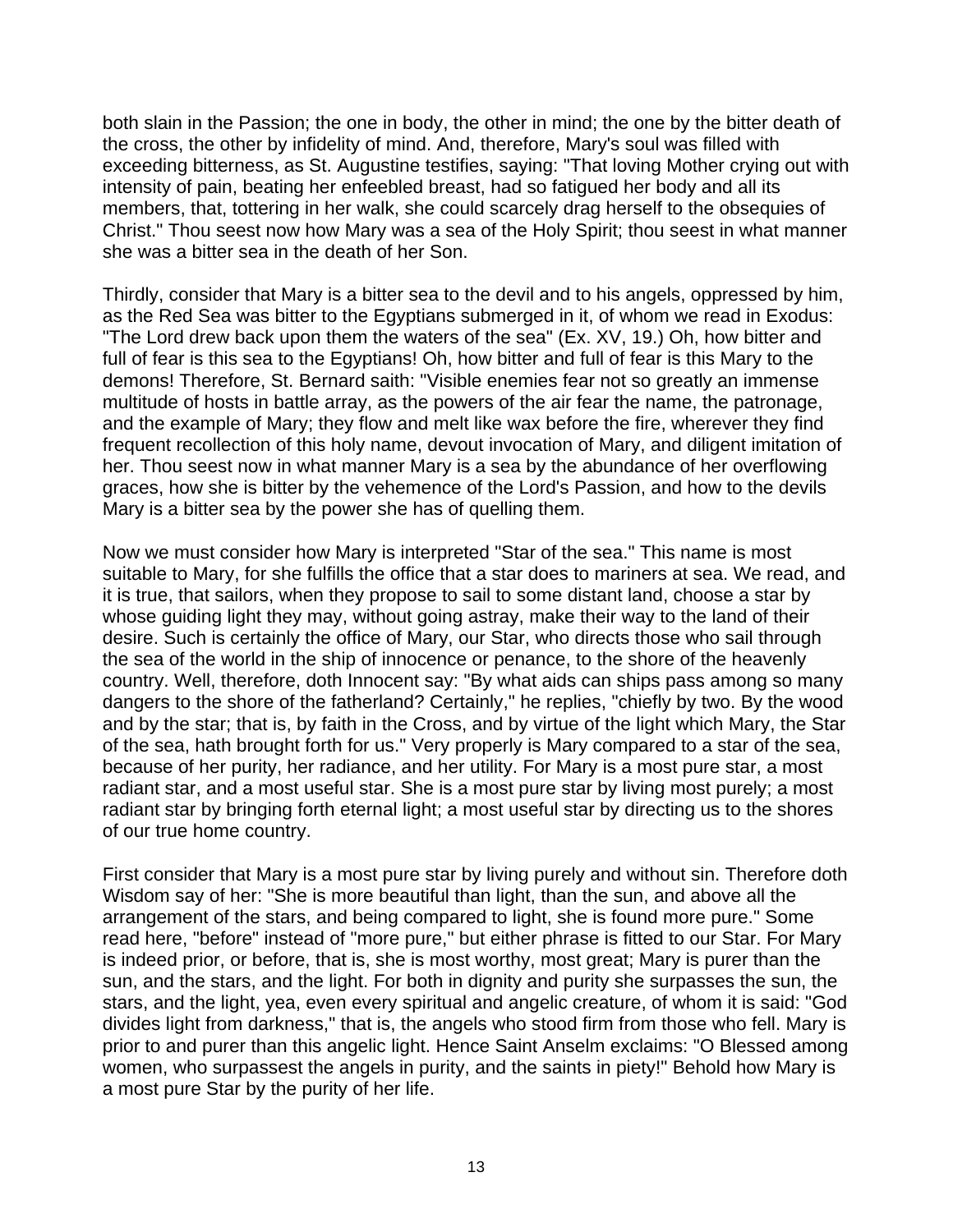Secondly, consider that Mary is a most radiant star by emitting eternal light and bringing forth the Son of God. For she is that star of whom it is said in Numbers: "A star shall rise out of Jacob, and a rod shall arise in Israel." The rod is the Son of God, who is the ray of Mary, our star; this is that ray of whom it is sung: "As the ray of a star." St. Bernard says: "A ray from a star does not diminish its brightness, neither does the Son of the Virgin lessen the virginity of His Mother." O most truly blessed, O most truly radiant Star, Mary, whose ray has penetrated not only the world, but also Heaven, and even hell, as St. Bernard says: "She is that glorious and beautiful Star arisen out of Jacob, whose ray illuminateth the whole world, whose splendor shines forth in the highest, and penetrates even into hell." As Mary was a most pure star, by living most purely, so is she a most radiant one, by bringing forth the Son of God.

Thirdly, consider that Mary is a most useful star, by guiding us to our heavenly country, by leading us through the sea of this world to the grave of her Son, as to the gates of Paradise. She is as that radiant star which led the Magi most surely to Christ. Mary is that star which in the waves of the present life is most necessary to us. St. Bernard says: "Turn not away thine eyes from the splendor of this star, if thou wilt not be overwhelmed by storms. If the winds of temptation arise, if thou strikest on the rocks of temptation, tribulation, look upon the star, call on Mary." Therefore, lest thou shouldst be submerged in the sea of this world, follow the star, imitate Mary. It is the safest of paths to follow her, as St. Bernard says: "Following her, thou strayest not, praying to her, thou shalt never despair; thinking of her, thou shalt never err; if she upholdeth thee, thou shalt not fall; under her protection thou shalt not fear; if she is thy guide, thou shalt not grow weary; with her favor thou shalt attain thy end; and so in thyself thou shalt experience how truly it is said: And the name of the virgin was Mary."

Mary is also interpreted illuminatrix or lightgiver. For this virgin was wonderfully illuminated by the presence of the Lord, according to that word of the Apocalypse: "I saw another angel coming down from heaven, having great power, and the earth was enlightened by the glory of him.... The Son of God is the Angel of Great Counsel; the earth illuminated by the glory of Him is Mary, who, as she was illuminated by His grace in the world, is now illuminated by His glory in Heaven, that, being thus illuminated, she may become a lightgiver in the world and in Heaven. Therefore, we must consider that Mary, the illuminated, is a light-giver by her example, her benefits, and her rewards. She giveth light by the example of her life, by the benefits of her mercy, and by the rewards of her glory.

Mary is the light-giver by the example of her most luminous life. For it is she who by her glorious life giveth light to the world. She it is whose glorious life enlightens all the churches. She is the lamp of the Church, enkindled by God for this very purpose that by her the Church might be enlightened against the darkness of the world. Let the Church, therefore, pray, let the faithful soul pray: "For Thou lightest my lamp, O Lord, my God, enlighten my darkness." The Lord hath lit this lamp most radiantly, and by this light he puts to flight the darkness of our souls. St. Bernard felt this when he said: "O Mary, by the magnificent example of thy virtues thou stirrest us up to the imitation of thee, and thus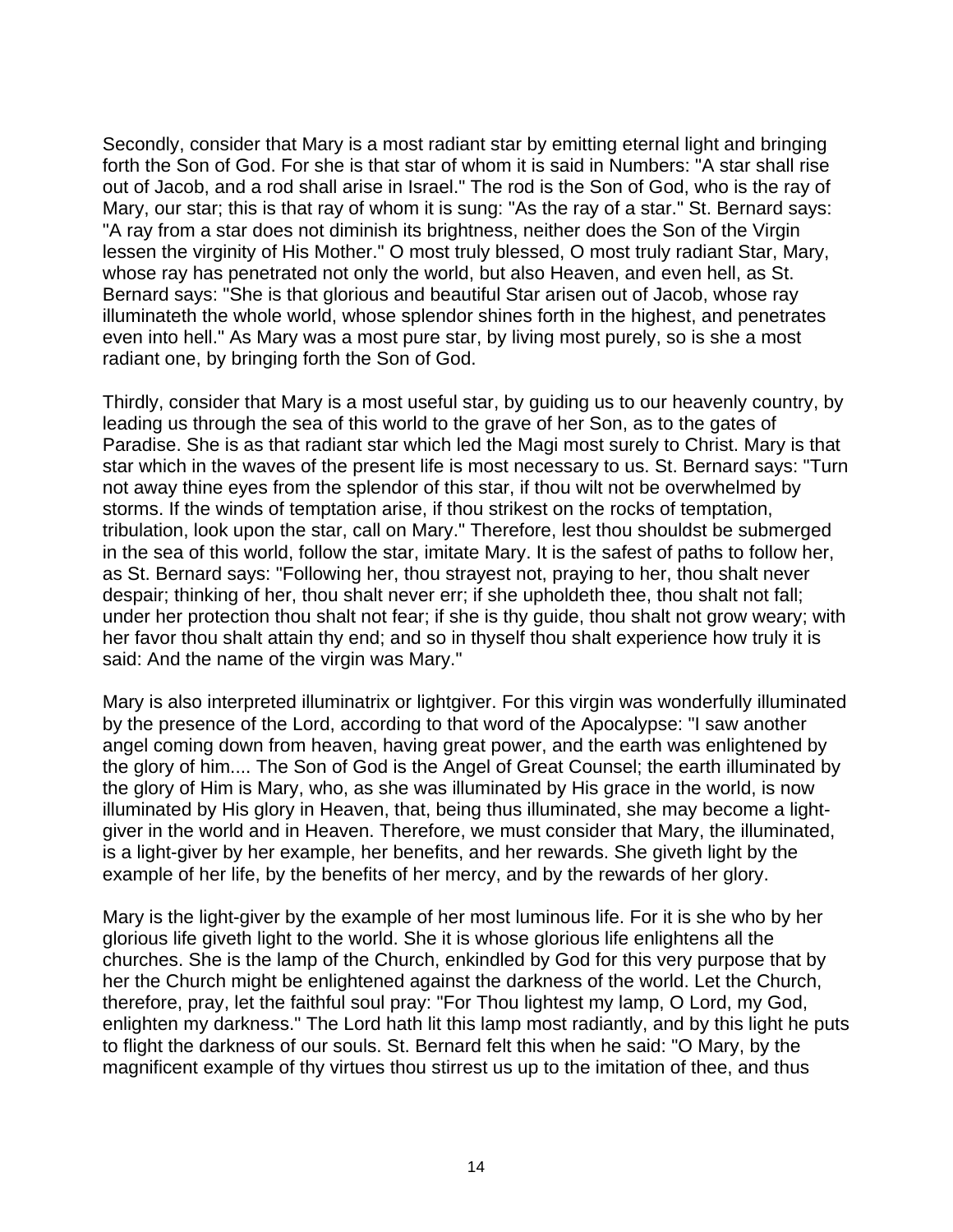dost enlighten our night. For he who walketh in thy ways, walketh not in darkness, but has the light of life."

Secondly, consider how Mary is light-giver by the benefits of her gracious mercy, by which so many in the night of this world are spiritually illuminated, as the Israelites in olden days were by a pillar of fire, according to the Psalm: "Thou didst lead them forth in a pillar of cloud." Mary is to us a pillar of cloud, for she protects us like a cloud from the fiery heat of the divine indignation. She also protects us from the heat of diabolical temptation, as it is also said in the Psalm, "He spread a cloud."

Mary is a pillar of fire. What would become of us wretched beings, so full of darkness, in the light of this world, if we had not so lucid a lamp, so luminous a pillar ? What would become of the world without the sun ? St. Bernard says: "Take away this lightsome body, the sun, what will give light to the world, and where is day? Take away Mary, this Star of the Sea, and what remains save an enveloping cloud, the shadow of death, and the densest darkness?" Thou hast seen how Mary is a lightgiver by her most transcendently luminous life, thou shalt now see how Mary is an illuminatrix by her most resplendent mercy.

Thirdly, consider that Mary is also illuminatrix by her most resplendent glory, which illuminates the whole of Heaven, as the sun doth the world, according to Ecclesiasticus: "The sun giving light hath looked upon all things, and full of the glory of the Lord is his work" (XLII, 16.) The work of the Lord is full of His glory; the most excellent work of the Lord is Mary. This work, as it was full of the grace of the Lord in this world, is full of the glory of the Lord in Heaven. Thus, therefore, Mary, giving light by her glory, hath looked upon all things, because through all the angels and all the saints she spreadeth the illumination of her glory. What wonder if the presence of Mary illuminates the whole of Heaven, who also doth illuminate the whole earth? For St. Bernard saith . "The presence of Mary lights up the whole world, and the very heavenly country itself glows more brightly from being irradiated by the splendor of that virginal lamp." So thou seest how Mary is illuminatrix by her light-giving life and also by her resplendent glory.

Now we have to consider how Mary is interpreted "lady." Such a title well becometh so great an empress, who is in very deed the sovereign lady of the inhabitants of Heaven, of the dwellers upon earth and in hell. She is, I say, the Lady of angels, the Lady of men, the Lady Sovereign in Heaven, on earth, and in hell.

First, consider that Mary is the Lady of angels; for it was she who was foreshadowed by the Lady Esther, of whom we read that she leaned delicately on one of her handmaids, and another maid followed her mistress, bearing up the train of her garment. By Esther the Queen we understand Mary our Queen; the two servants, the lady of whom is Mary our Queen, are all creatures, men and angels. Oh, what a joy to us miserable men that the angels have their Lord and their Lady from among us men. Truly is Mary Queen of the Angels. St. Augustine, addressing her, says: "If I call thee heaven, thou art higher. If I call thee the mother of nations, thou art above this praise. If I style thee Lady of angels, thou art truly proved to be so; if I call thee the type or form of God, thou art worthy of this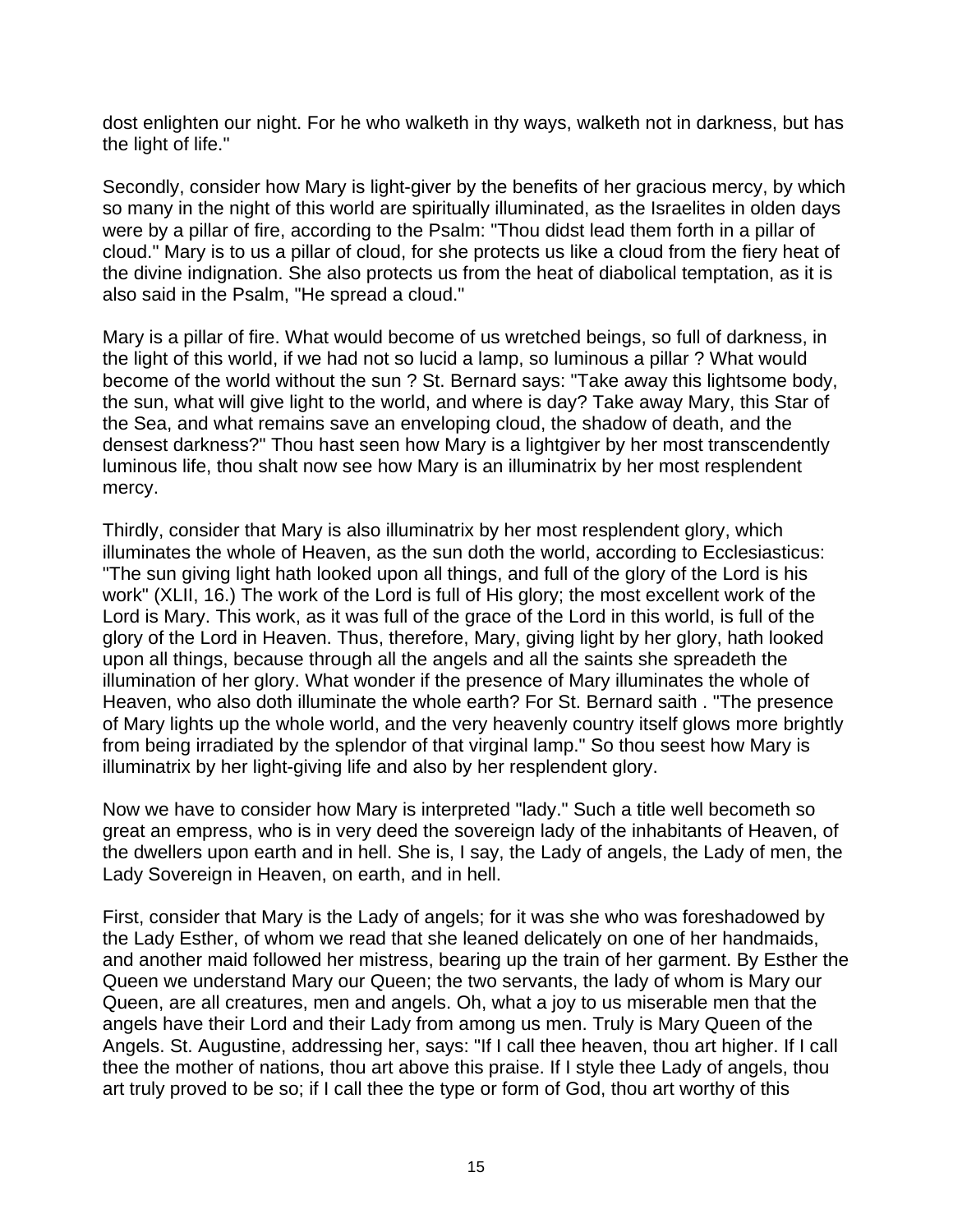name." Now the soul of man is the handmaid who in this world follows its Lady, Mary. It follows her, bearing up the train of the garment of its Lady, that is, gathering up the virtues and the example of Mary. But the angelic intelligences are the handmaids on whom Mary, their Lady, as it were, leans in Heaven. She leans upon them by familiarly associating with them; she leans upon them most delicately by taking her delight in them; she leans upon them most fully and entirely by communicating herself in her plenitude to the angels; she leans upon them as one most powerful by commanding them. Mary leans upon all the angels by her power. St. Augustine says: "Michael, the prince and leader of the heavenly militia, with all his ministering spirits obeyeth, O Virgin, thy commands; by defending in the body and by receiving the souls of the faithful, especially by presenting to thee, O Lady, those who day and night commend themselves to thee."

Now consider how Mary is the Lady of men in this world. Of this Lady it is said in the Psalm: "As the eyes of the handmaid ,are on the hands of her mistress," etc. The handmaid of the Lady Mary is every human soul, yea, the universal Church. The eyes of this handmaid should be ever on the hands of her mistress, for the eyes of the Church, the eyes of every one of us, should always look upon the hands of Mary, so that by her hands we may receive some good, and that we may offer to the Lord, by those same hands, whatever good we do." For it is by the hands of this Lady we have whatever good we possess, as St. Bernard testifies, saying: "God would have us obtain nothing which did not pass through the hands of Mary." By the hands of this Lady we should also offer to God whatever good we do, as St. Bernard exhorts, saying: "What little thou offerest, take care to commend it to those hands most pleasing and worthy of all acceptance, the hands of Mary, if thou wouldst not be repulsed. Well for us, beloved, it is indeed well for us, that we have such a Lady, who hath towards us such liberal hands, and is so powerful for us with her Son, that every one of us may have secure access to her." The devout Anselm saith: "O great Lady, to whom the joyful multitude of the just giveth thanks, to whom fleeth the terrified crowd of evil-doers, to thee, O all-powerful and merciful Lady, I, an anxious sinner, have recourse."

Thirdly, consider how Mary is the Lady of the demons in hell, so powerfully subjugating them that of her we may understand that saying of Psalm 100: "The rod of his power the Lord shall send forth." The rod of power is the Virgin Mary. She is the rod of Aaron, flowering by her virginity and fruitful by her fecundity. She is that rod of which it is said in Isaias: "There shall spring forth a rod from the root of Jesse." This rod is the Virgin Mary, a rod of power against the infernal enemies, whom she dominates by her great power. So great a Lady, of such great power, deserves to be loved by us, to be praised by us, to be prayed to by us, that she may protect us against our enemies. St. Anselm gives us the example, when, speaking to this Lady, he says: "Thee, O Lady so very great, my heart desireth to love, my mouth to praise, my mind longeth to venerate, my soul desireth to beseech, because the whole of my being commends itself to thy protection."

Now thou seest how Mary is the Lady of angels in Heaven, of men in this world, and of the demons in hell. Also how Mary is a bitter sea, the Star of the Sea, the Light-giver, the Lady. Mary is the Star of the sea to converted men; she is the Light-giver to the faithful angels; she dominates all creatures.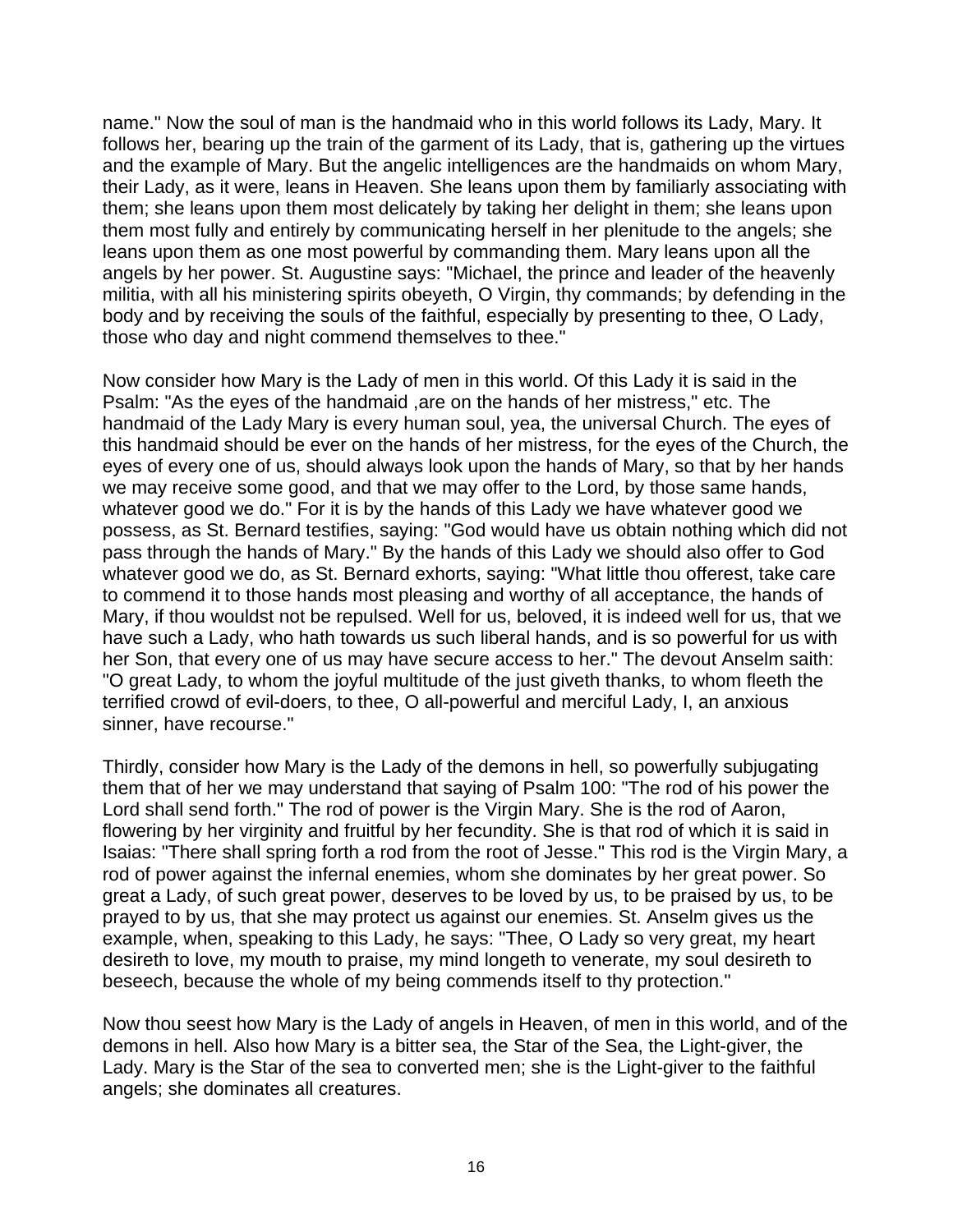Let us pray, let us pray most devoutly to Mary and say: "O Mary, Bitter Sea, help us, that we may be plunged into the bitter sea of penance! O Mary, Star of the Sea, help us, that we may be guided rightly through the sea of this world! O Mary, Lightgiver, help us, that we may be eternally illumined in glory! O Lady Mary, help us that by thy government and empire we may be filially governed. Through Our Lord Jesus Christ, Amen."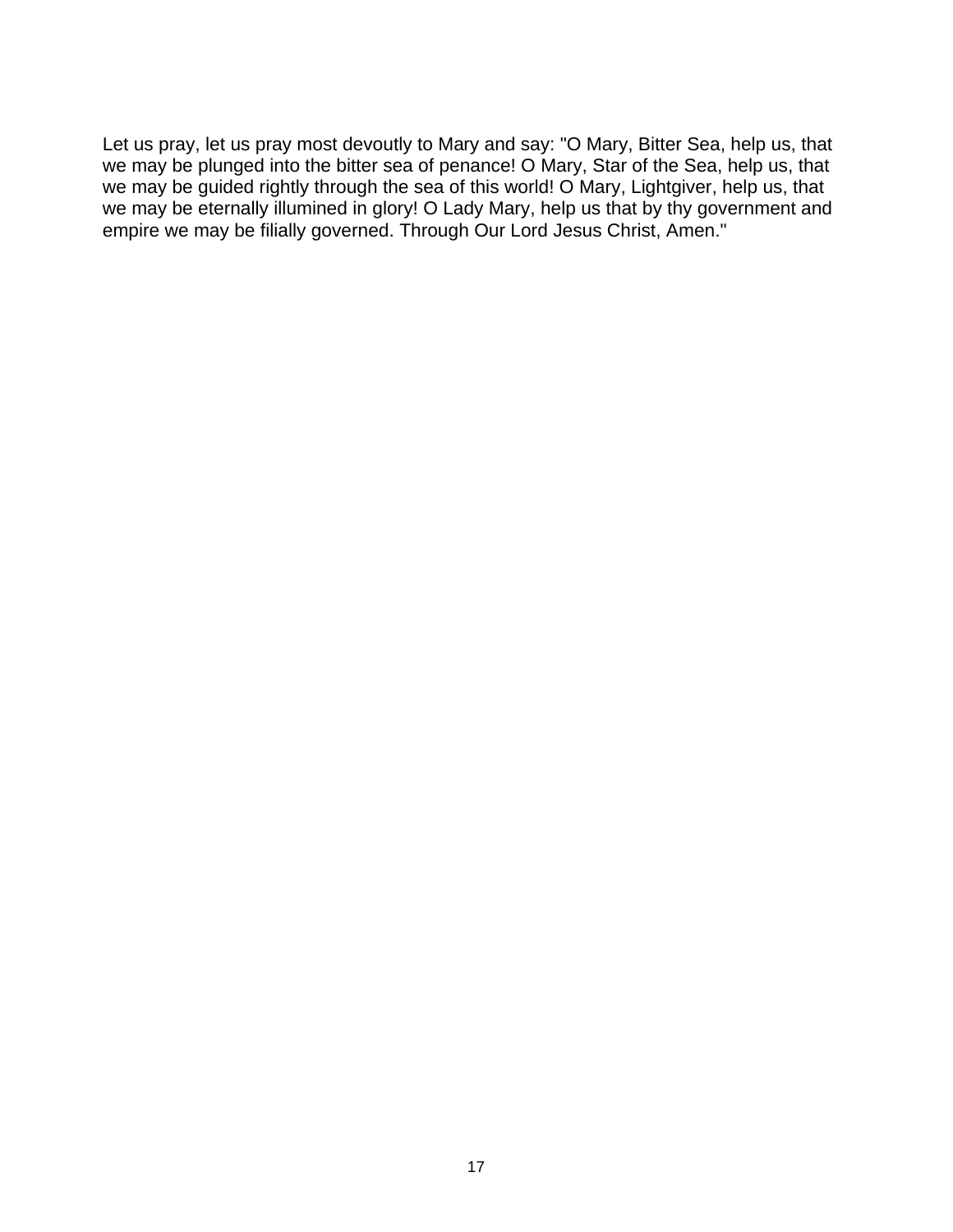### <span id="page-17-0"></span>**CHAPTER IV -- THE NAME OF THE BLESSED MARY IS FREE FROM ALL VICE AND RESPLENDENT WITH EVERY VIRTUE**

Hail Mary. This most sweet and affectionate name, so full of grace and so noble, so glorious and so worthy, excellently befits Our Lady. For most fittingly is so loving a virgin named Mary. For she is Mary, in whom there is no vice, and who is glorious with every virtue. She is Mary, who was entirely immune from the seven capital sins. She was most humble in opposition to pride; most loving by charity in opposition to envy; most meek against anger by her gentleness; indefatigable by her diligence against sloth; Mary by her poverty was detached against avarice; against gluttony she was most sober by her temperance; against lust she was most chaste by her virginity. We can gather all these things from the Scriptures, in which we find the name of Mary written.

First, Mary was most humble. She is that Mary of whom St. Luke says: "And Mary said, 'Behold the handmaid of the Lord' " (I, 38.) O wonderful and profound humility of Mary! Behold the archangel speaks to Mary; Mary is called full of grace; the overshadowing of the Holy Spirit is announced; Mary is made Mother of God; Mary is set before all creatures; Mary is made the Lady of Heaven and earth; and for all that she is not the least elated, but in all she is deeply grounded in humility, saying: "Behold the handmaid of the Lord." Well, therefore, doth Bede say: "Mary never exalted herself by reason of heavenly gifts; as she became more and more acquainted with heavenly mysteries, she fixed her mind more firmly in humility, answering the Angel, 'Behold the handmaid of the Lord.' This is an example to many, who in honors and prosperity, in graces and virtues, do not humble themselves with Mary and with Christ, but grow elated with pride like Eve and Lucifer. But the humility of Mary was most certainly not in word only, but also manifested itself in deeds; not alone in the word of her official reply, but in the fact of her submitting to the legal purification; not alone in the word by which she humbled herself as a submissive handmaid, but also in the deed by which she humbled herself as guilty and a sinner. For she is that Mary of whom it is said in St. Luke: 'After the days of her purification . . . were accomplished.' O hard, unhappy pride! O proud and unhappy hardness of the sinner! Behold Mary, who is without all sin, submitted herself to the law of purification, and thou, a wretch full of sins, submittest not to the law of satisfaction."

See how Mary was most loving by her charity. For she is that Mary of whom St. Luke saith: "Mary rising up with haste, went into the hill country." She went that she might visit, and salute, and minister to Elizabeth. See how this visitation of Mary was full of charity. In the description of that visit Mary is four times named and her charity towards God and towards her neighbor is most fully declared. Charity to our neighbor should be kept and cherished in the heart, in word and in deed. Mary had charity to her neighbor in her heart, and therefore, arising, Mary went with haste into the hill country. What was it that urged her on to haste in this office of charity but the love that burned in her heart? We read that the shepherds came with haste to the crib; that Mary went with haste to render a service; and that Zacheus made haste to come down and receive the Lord into his house. Woe, therefore, to those who are tardy in works of charity! Mary, again, cherished charity to her neighbor in her words; she is that Mary of whom it is said: "When Elizabeth heard the salutation of Mary." Charity in greeting our neighbor and on all other occasions of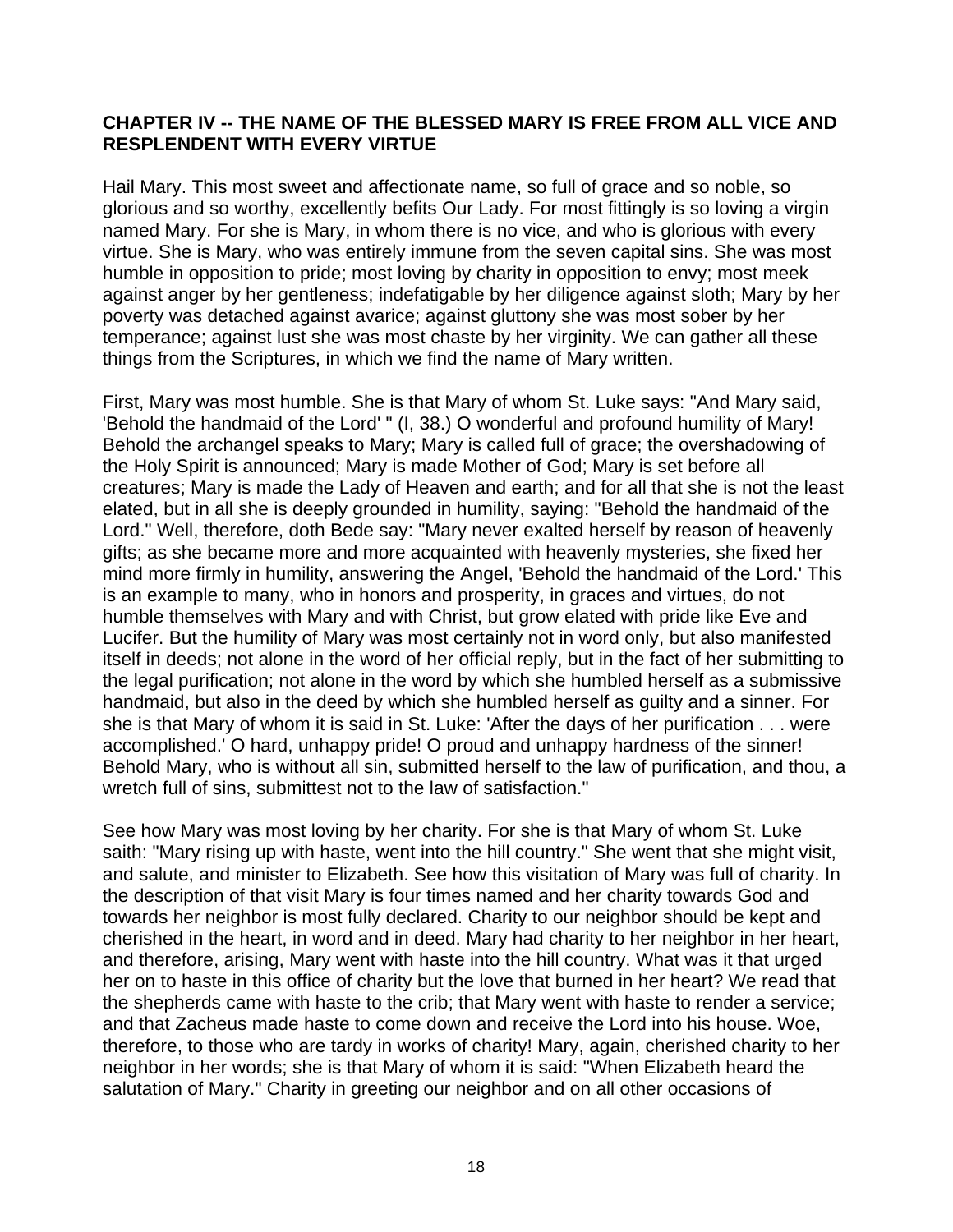charitable speech is, I say, to be cultivated. The Angel salutes Mary; Mary saluted Elizabeth; the Son of Mary saluted those whom He met coming forth from the sepulcher, saying to them: "Avete, All hail!" Woe to those who, out of hatred or dislike, deny to their neighbor greetings of politeness. Woe to those who deceitfully salute their neighbor like Judas, when he said: "Hail, Rabbi!" Oh, how sweetly did Mary know how to salute! O Mary, deign to greet us by thy grace! And most certainly she willingly salutes us by her benefits and her consolation, if we willingly greet her with Ave Maria. Mary not only had charity in her heart and in her words, but she also exercised herself in charitable deeds. For she is that same Mary of whom it is said: "Mary remained with her about three months." She remained for the service and the consolation of Elizabeth. Therefore St. Ambrose saith: "She who came out of charity, remained at her post." As Mary in all things had charity for her neighbor, so above all things she had charity towards God. For she is that same Mary who said: "My soul doth magnify the Lord." The soul magnifies that which it loves and rejoices in. Therefore, the soul of Mary most befittingly magnified God and most securely rejoiced in God, because she so ardently loved God. Of this love Master Hugh of St. Victor saith a good word: "Because the love of the Holy Spirit burned in a singular manner in her heart, therefore the power of the Holy Ghost did wonderful things in her flesh."

Thirdly, see how Mary was most meek by gentleness, most patient in all adversity. For she is that same Mary to whom it is said, according to St. Luke: "And he (Simeon) said to Mary His Mother: Behold this Child is set for the fall and for the resurrection of many in Israel and for a sign which shall be contradicted, and thine own soul a sword shall pierce." This sword signifies the bitter Passion and death of her Son. The material sword cannot kill or wound the soul, so the sharp Passion of Christ, although by compassion it pierced the soul of Mary, never dealt it a mortal wound. For Mary never killed the executioners of her Son by hatred nor wounded them by impatience. Now, if other martyrs were most patient in their bodily martyrdom, how much more so was our martyr, Mary, in her spiritual martyrdom? Of her noble martyrdom St. Jerome saith: "O marvelous patience and meekness of Mary, who was not only most patient while her Son was crucified in her presence, but also before the crucifixion, when her Son was reviled, as it is said in the Gospel of St. Mark, 'Is not this the Son of the carpenter and of Mary?' and a little further on: 'And they were scandalized in Him.' "Truly is Christ a carpenter, but the works of His hands are the sun and the aurora. Alas, how far from the grace of Mary most meek are they who are so peevish, so impatient, so irritable as to torment their neighbors, companions, and fellow workers.

Fourthly, see how untiring and diligent Mary was by her assiduity in good works. For she is that Mary of whom it is said: "They were all persevering in prayer in one mind, with the women, and Mary, the Mother of Jesus" (Acts I, 14.) Mary, by persevering indefatigably in prayer, gave an example, which it behooves us to follow, and not to faint. And if Mary prayed so sedulously on earth, why should she not pray most earnestly for us in Heaven?

Therefore St. Augustine well doth admonish us, saying: "Let us with all earnestness implore the patronage of Mary: that while we serve her on earth with suppliant ardor, she by her fervent prayer may deign to help us from Heaven." But see, our Mary was not only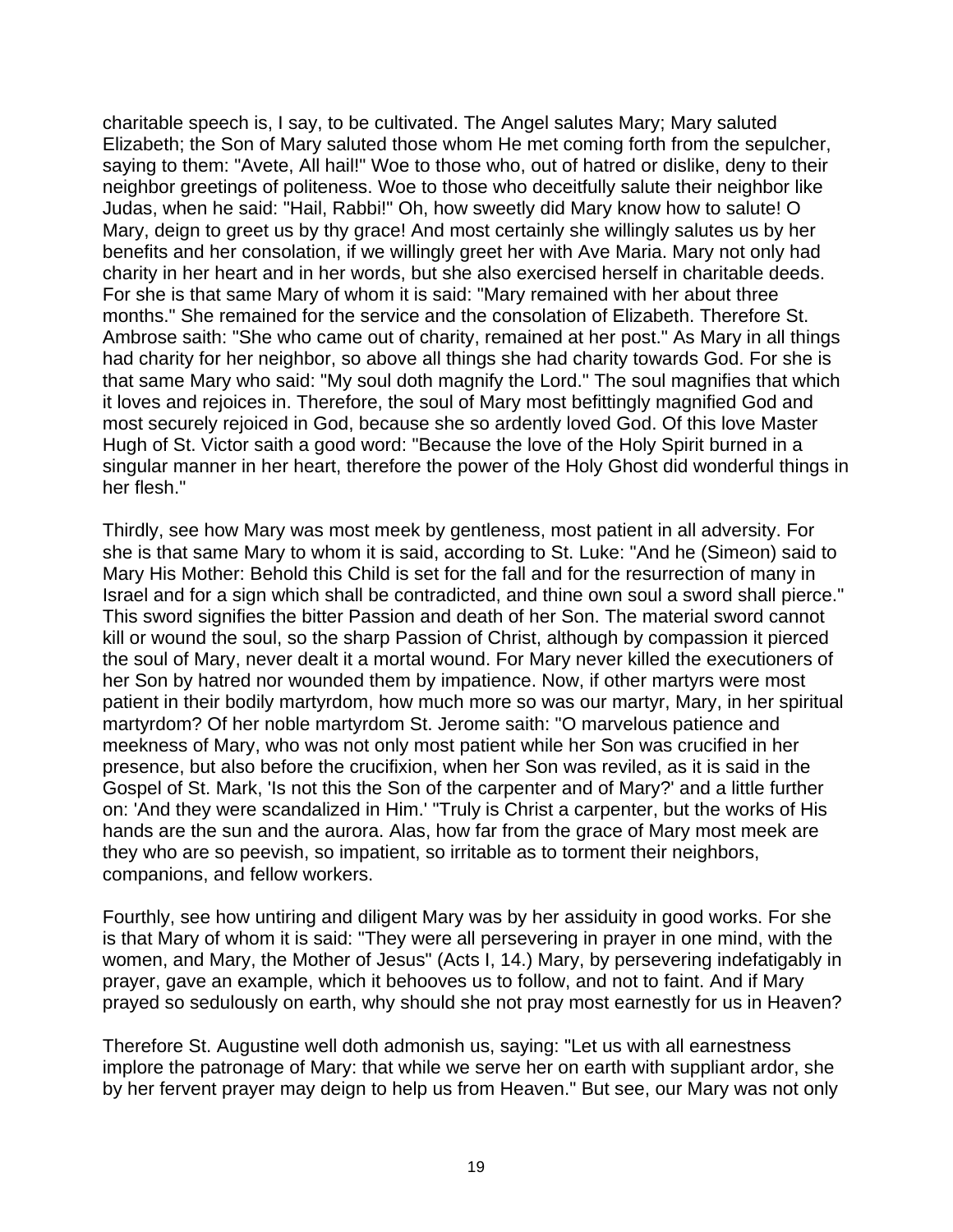untiring and most diligent in the prayer of the lips, but also most earnest in holy meditations of the heart. For she is that same Mary of whom it is said in the Gospel of St. Luke: "Mary kept all these words, pondering in her heart" (Luke II, 19.) Mary was never idle or slothful, and therefore she not only occupied her mind in holy meditations, and her tongue in devout prayers, but also her hands in good works.

It was thus that Mary remained three months with Elizabeth. To what purpose? Bede answers: "That the virgin might render diligent service to her aged relative." Alas, how unlike Mary is the wretched sluggard whose mind, hands, and tongue are so often devoid of merit!

Fifthly, see how detached Mary was by her poverty. For she is that same Mary of whom it is said: "They found Mary, and Joseph, and the infant lying in the manger" (Luke II, 16.) The poor shepherds found the poor Mother, Mary, and the poor Infant in the poor spot, not in splendid pomp, but in a poor manger. But if the Mother had not been poor, she would indeed have found fitting hospitality. While you diligently consider these things, you may realize how great was the poverty of Mary, of which St. John Chrysostom says: "See the greatness of the poverty of Mary, and whoever is poor, may receive thence great consolation."

Most certainly, whoever is poor willingly and freely for God's sake, or who is poor of necessity, yet patiently, can be much consoled by the poverty of Mary, and of Jesus Christ. Far from this consolation are those rich men who seek things so very different. Therefore Our Savior saith: "Woe to you rich who have here your consolation" (Luke VI, 24.)

But the rich must not despair, because not only the poor shepherds, but also the rich kings, found the poor Mary and her poor Son, as it is said in St. Matthew's Gospel: "Entering into the house, they found the child . . ." (Matt. II, 11.) So also these rich ones found them who had brought gifts. The poor find this consolation by poverty; the rich by liberality. While the poor are conformed to Christ by poverty, the rich are reformed to the likeness of Christ by liberality.

Sixthly, see how temperate Mary was by sobriety. For she is that Mary to whom it is said: "Fear not Mary, for thou hast found grace" (Luke II, 30.) Note that it is said: "thou hast found grace." Never would Mary have found grace, unless grace had found Mary temperate in food and drink. For grace and gluttony do not go together. And it is impossible that a man should at the same time be pleasing to God by grace, and displeasing by gluttony. It is good, therefore, to seek grace and to fly gluttony. For St. Paul says: "It is best that the heart be established with grace, not with meats; which have not profited those that walk in them" (Heb. XIII, 9. ) Note that it is said: "Thou shalt conceive in the womb" (Luke I, 31.) Never would Mary have conceived God in her womb if she had given way to gluttony. How far from the grace of Mary are they who so often exceed due moderation in food and drink !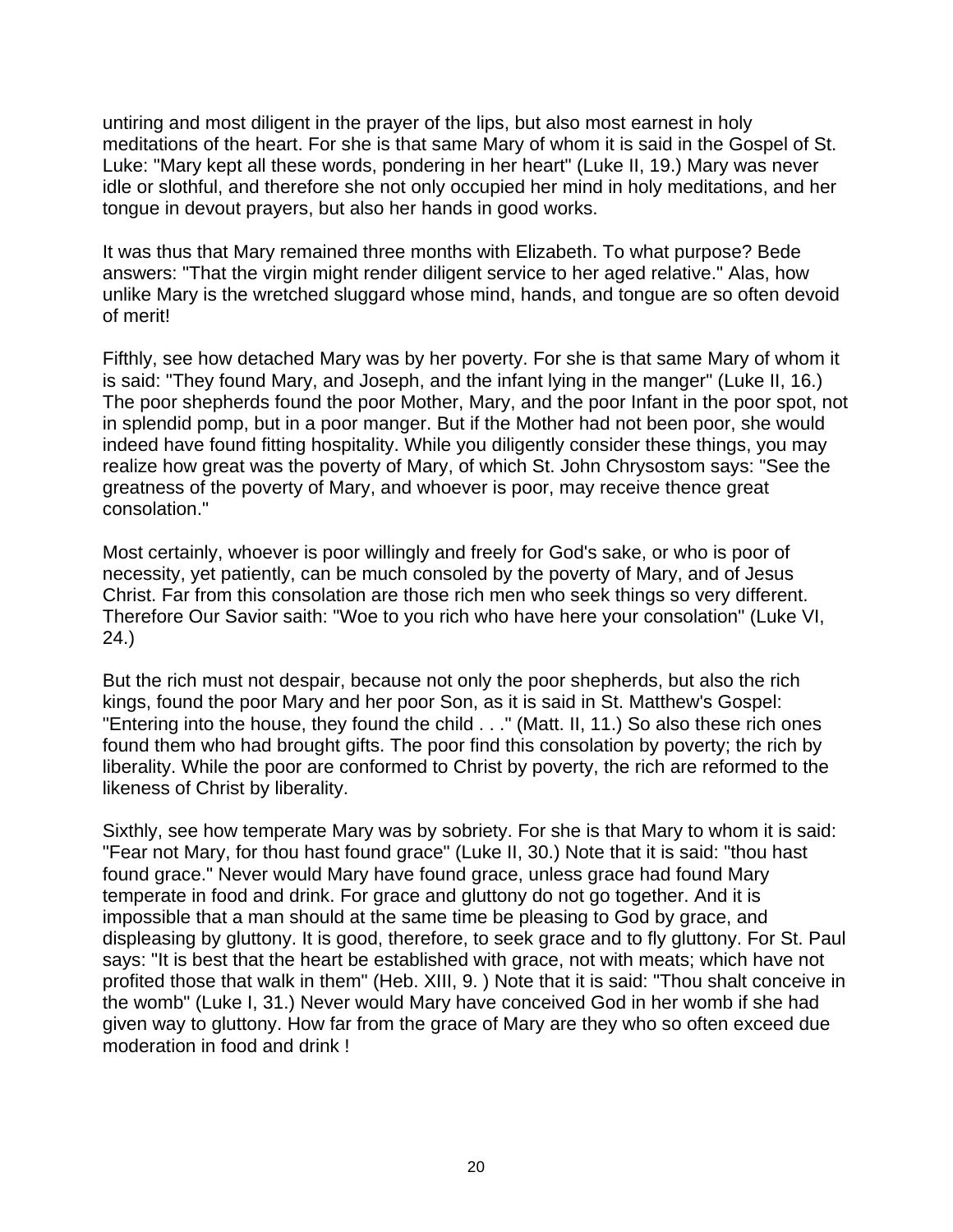Seventhly, see that Mary was most chaste by virginity. For she is that Mary of whom it is said: "The name of the virgin was Mary" (Luke I, 27.) We have as witnesses of the resplendent chastity of Mary: the Evangelist, Mary herself, and the Angel. For she was chaste in her virginal body, as the Evangelist testifies, saying: "And the name of the virgin was Mary" (Luke I, 27.) In her virginal mind Mary was even more chaste, as she herself testifies. For she said to the Angel: "How shall this be done, because I know not man" (Luke I, 34.) That is to say, I do not intend to know a man. But Mary was most chaste of all in her virginal offspring, as the Angel testifies, who spoke of her thus in St. Matthew's Gospel: "Joseph, Son of David, fear not . . ." (Matt. I. 29.) For from the time the Virgin Mary was divinely overshadowed by the Holy Spirit, her virginity was never dimmed, but was glorified in a divine and truly marvelous manner. By her Child she was approved, by her Child she was ennobled, by her Child she was enriched. By thy Child, O Mary, thy virginity was gifted, endowed, and consecrated. Therefore St. Augustine well saith: "Truly do we proclaim Mary to be both Virgin and Mother, for true fecundity glorified her virginity and undefiled virginity glorified her true fecundity. Her virginity was rendered more glorious by her fecundity, and her fecundity by her virginity." Alas, how far from the grace of Mary are they who are not chaste, who are enemies of chastity !

Now, since the sweet name of Mary is of such favor as we have set forth, rightly do we call upon her, according to that word of St. Bernard: "O clement Queen, may Jesus Christ, thy Son, bestow the gifts of His grace on thy servants, who invoke the sweet name of Mary--Jesus Christ, who with the Father and the Holy Spirit liveth and reigneth God for ever and ever. Amen."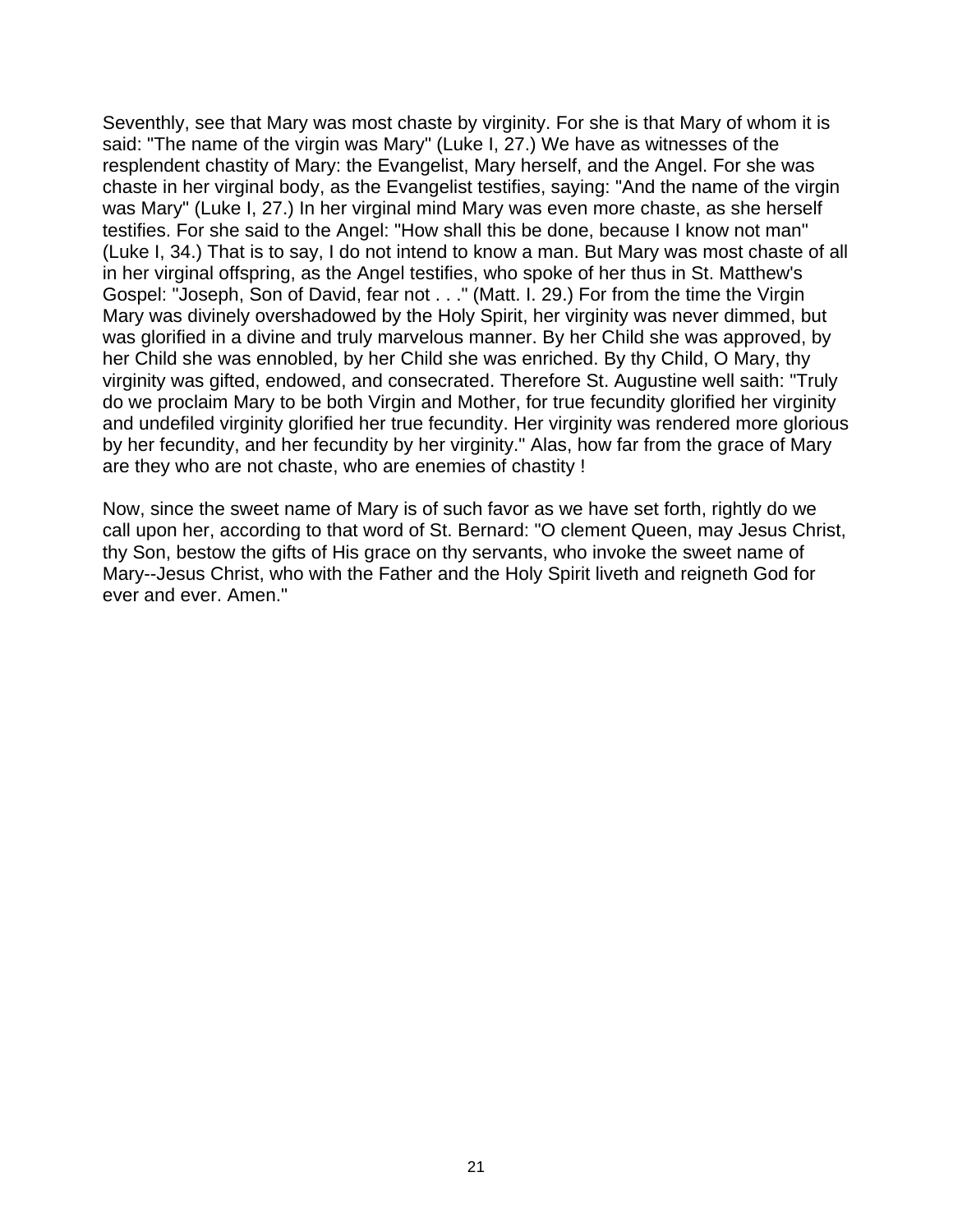### <span id="page-21-0"></span>**CHAPTER V -- THE GRACE OF THE BLESSED VIRGIN MARY IS TRUE, IMMENSE, MANIFOLD, AND EXCEEDINGLY USEFUL**

Hail Mary, full of grace. It has been shown above, how Mary, because of the pure innocence of her life, is rightly saluted by the Ave. We have now to show how, by the abundance of her grace, she deserves the salutation "full of grace." Consider, dearly beloved, this grace, the grace of Mary, this admirable grace. Consider the truth, the immensity, the multiplicity, the utility of the grace of Mary. For the grace of Mary is a most true grace, a most immense grace, a most manifold grace, and a most useful grace.

First, consider the truth of the grace of Mary. Of this Gabriel saith: "Thou hast found grace," etc. (Luke I, 31.) That grace is true which is found with God who is the Truth. He says "with God" and not with the devil. For the devil offers the grace of an evil prosperity, that one may sin more freely. Holofernes, who signifies the devil, says: "Drink now, and sit down and be merry: for thou hast found favor before me" (Judith XII, 17.) He says, "with God," not with the world, because with the world, that is, with worldly men, false grace and false contrition are often found. Therefore it is said in Ecclesiasticus: "Open not thy heart to every man, lest he repay thee with an evil turn; and speak reproachfully to thee" (VIII, 22. ) "With God," he says, not with men; therefore Blessed Bernard saith: "Let us seek grace, but grace with God, for with men favor is deceitful." Again he says, "with God," not with the flesh; for the grace or favor of the flesh is false, as beauty of body and such like. Solomon saith: "Favor is deceitful, and beauty is vain" (Prov. XXXI, 31.) For the Virgin Mary, so full of grace, condemned the false grace of the world, of the flesh and of the devil. Therefore did she find grace with God, true and pure, defiled by no base mixture, so that she could truly say with Ecclesiasticus: "My odor is as unmixed balm" (Eccli. XXIV, 21.) The balm of Mary is the unction of grace, which was most copiously poured forth on her. Therefore St. Bernard, speaking of the text, "The Holy Ghost shall come upon thee," says: "That precious balm flowed upon thee with such fullness and abundance that it overflowed abundantly all around thee." Balm is usually mixed, and thereby adulterated, with honey or oil. But the balm of the Holy Spirit in Mary was not mixed, for it was adulterated neither by the honey of carnality and worldly consolation, nor by the oil of praise and flattery. But because the grace of, Mary was so true and pure, therefore St. Jerome well says of her: "Whatever was done in Mary, was all purity and simplicity, all grace and truth, all mercy and justice, which looked forth from Heaven." Whoever, therefore, desires with Mary to find true grace, let him approach with Mary to Him with whom it is found, with every desire, in all earnestness, with all the ardor of longing, as the Apostle exhorts the Hebrews saying: "Let us go with confidence to the throne of grace, that we may obtain mercy, and find grace in seasonable aid" (Heb. IV, 16.) And note that whoever wishes to find, must seek, and whoever wishes to seek, must bow down. Let him bow down with Mary in true humility, whoever wishes to find true grace with Mary. For it is said in Ecclesiasticus: "The greater thou art, the more humble thyself in all things, and thou shalt find grace before God" (III, 20.) Mary, because she truly humbled herself, found true grace, as it is said: "He hath regarded my humility."

Secondly, consider the immensity of the grace because of which Mary is called "full of grace." The grace of which she was full was certainly immense. An immense vessel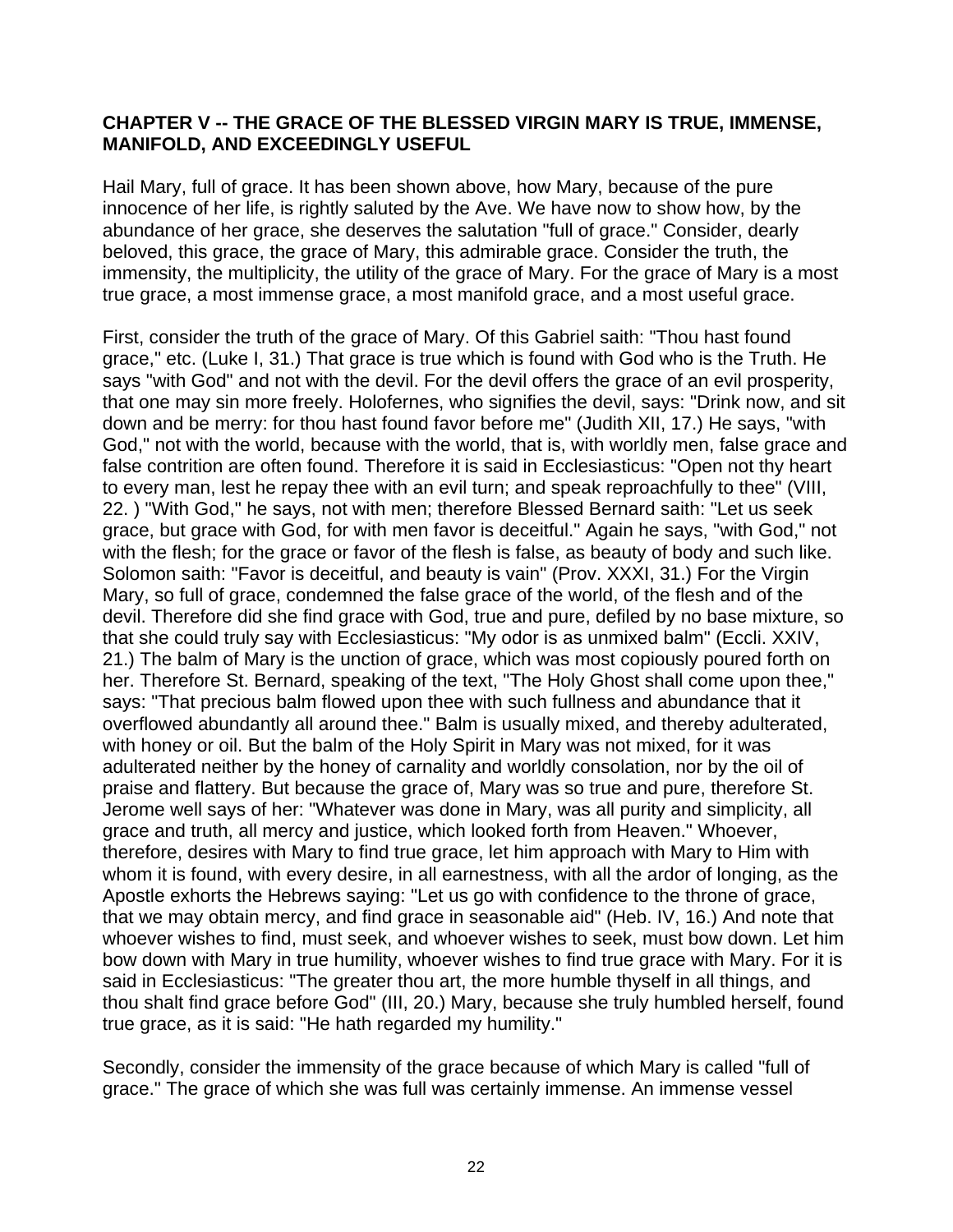cannot be full, unless that is also immense wherewith it is filled. Mary was an immense vessel, since she could contain Him who is greater than the Heavens. Who is greater than the Heavens? Without doubt He of whom Solomon says: "If heaven and the heaven of heavens cannot contain thee, how much less this house which I have built?" (3 Kings VIII, 27.) It was not indeed the house which Solomon built, but she of whom that house was the type, which could contain God. Thou, therefore, O most immense Mary, art more capacious than the Heavens, because He whom the Heavens cannot contain was borne in thy womb. Thou art more capacious than the world, because He whom the whole world cannot contain, being made man, was enclosed within thee. If Mary's womb then had such immensity, how much more had her mind? And if so immense a capacity was full of grace, it was fitting that that grace which could fill so great a capacity, should also be immense. Who can measure the immensity of Mary? Behold what is said in Ecclesiasticus: "Who hath measured the height of heaven, and the breadth of the earth, and the depth of the abyss?" (I, 2.) Mary is a heaven, as much because she abounded in heavenly purity, heavenly light, and other heavenly virtues, as because she was the most high throne of God, as the Prophet saith: "The Lord hath prepared His throne in heaven" (Ps. CII, 19.) Mary was also the earth which brought forth for us that fruit of which the same Prophet saith: "The earth hath given its fruits" (Ps. LXVI, 7.) Mary is also an abyss in goodness and deepest mercy. Therefore she obtaineth for us the mercy of her Son, as it were an abyss calling upon an abyss. Therefore Mary is a heaven, Mary is the earth, Mary is the abyss. Who hath ever measured the height of that heaven, the breadth of that earth, the depth of that abyss, except He who hath made her, not only in grace and glory, but in mercy so high, so wide, so deep? Therefore it is especially of her mercy that Bernard saith: "Who can search into the length and breadth and depth and sublimity of thy mercy, O blessed one? For the length of it will help all who call upon her till the last day; the breadth of it fills the whole world, so that the earth is full of her mercy; and the sublimity of it will bring about the restoration of the heavenly city, and its depth hath obtained redemption for them that sit in darkness and the shadow of death.("Serm. de Assumpt.," 4.)

Third, consider the manifoldness of the grace of Mary, of whom Ecclesiasticus says: "I, like the turpentine tree, have stretched forth my branches, and my branches are of honor and grace" (XXIV, 22.) According to Pliny and the Gloss, the turpentine tree is a large tree of Syria, and it has many and wide-spreading branches. The male tree bears no fruit, but only the female; this fruit is double, ruddy and white and of a pleasant smell. This beautiful tree, growing in Syria, is the Blessed Virgin Mary. For "Syria" means watered, and truly the whole life of Mary was watered by grace, for she grew in the healthful moisture of grace from the womb of her mother. What wonder if Mary grows in the moisture of grace, when without it every seed will wither? Whence it is said of the seed in St. Luke's Gospel: "And being sprung up, it withered, because it had no moisture" (Luke VIII, 6.) The branches of this tree, branches of honor and grace, are the virtues, and the examples, and thebenefits of Mary. Many are the branches, branches of honor and grace, the merits of her abundant grace, her many virtues and good example, her many benefits and her mercy. In these branches the birds of heaven joyfully dwell, that is, holy souls, so that it can be said of them what we find in the Book of Daniel: "In the branches thereof the fowls of the air had their abode" (IV, 9.) Oh, how wide-spreading, how high are the branches of that blessed tree, the Virgin Mary! How wide-spreading to men, how long to the angels, how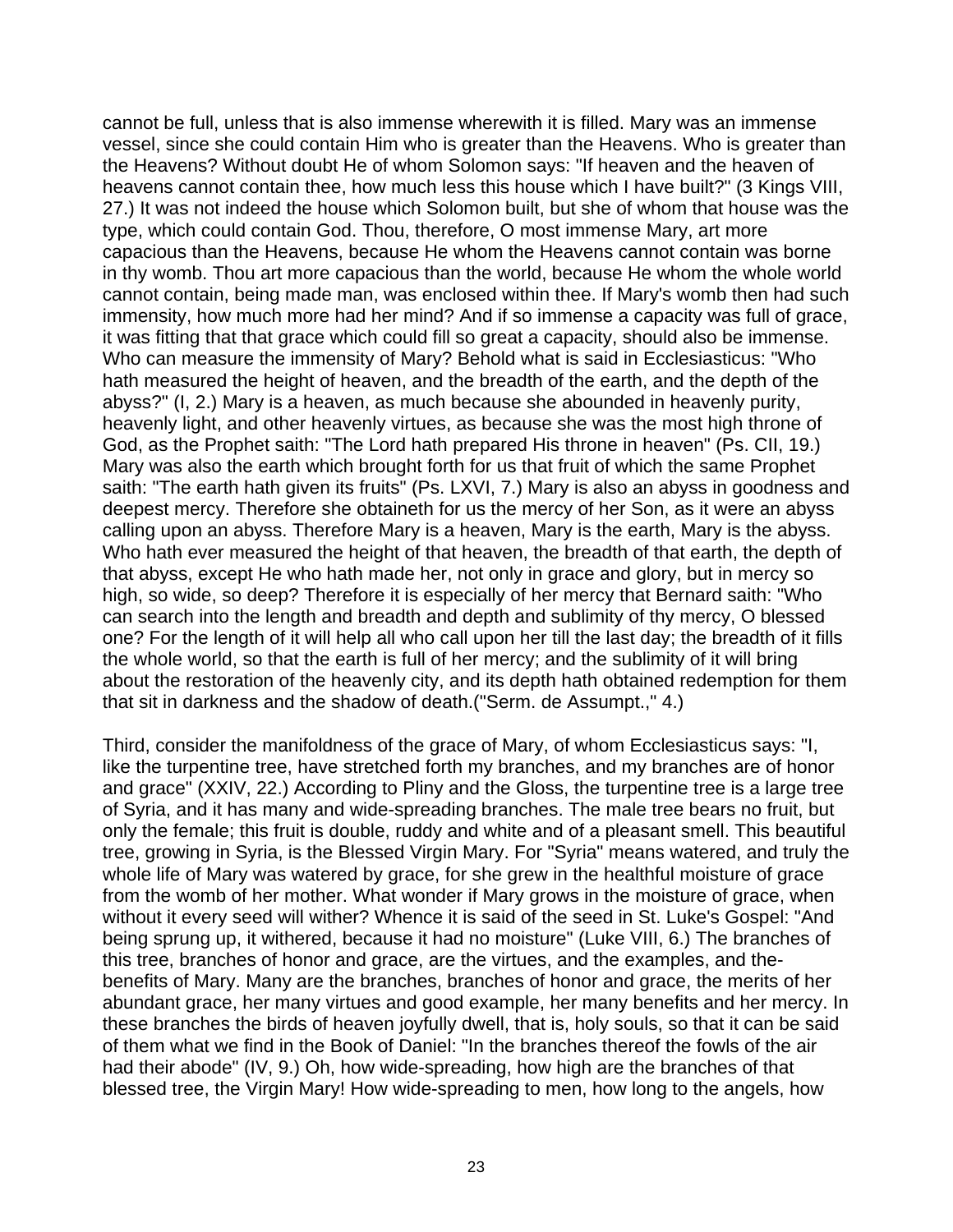high towards God! In what way she extends to all the branches of her graces and her mercies St. Bernard sets forth, saying: "Mary has opened to all the bosom of her mercy, that all may receive of her fullness: the captive redemption, the sick healing, the sad consolation, the sinner pardon, the just grace, the angels joy, the Blessed Trinity glory, the Person of the Son the substance of human flesh! The fruit of that tree is that of which it is said: "Blessed is the fruit of thy womb." That fruit was ruddy in blood, white in death. Therefore the spouse of God, that is, the holy soul, saith as in the Canticle: "My beloved is white and ruddy" (Cant. V, 10.) This fruit is-also of a pleasant odor to devout souls. John the Apostle had this odor in mind when he said to the Lord: "Thy odor hath roused in me eternal concupiscences." O soul, O soul, dost thou not experience the odor of mercy of this fruit? Oh, if thou didst inhale it, wouldst thou not run after it, as is said in the Canticle: "We run in the odor of thy ointments"? It is to be noted that it is not the male turpentine tree, but the female, that brings forth fruit. So that fruit of life, Jesus Christ, was brought forth, not by a man, but by a woman, a virgin. Well, therefore, doth St. Augustine say: "A virgin mother was chosen, who would conceive without concupiscence, and bring forth a man without a man."

Fourthly, consider the utility of the grace of Mary. It is said: "A gracious woman will find glory" (Prov. XI, 16.) Behold the utility of the grace of the gracious Mary; it is the finding of perpetual glory. Most useful was the grace of Mary both to herself and to us. Most useful, I say, was the grace of Mary to herself. For grace made Mary delightful, miraculous, and glorious. Delightful in her soul, miraculous in her Son, glorious in her kingdom. Mary was certainly delightful in her spiritual mind, miraculous in her virginal offspring, glorious in her eternal diadem. Grace, therefore, made the mind and the soul of Mary delightful with spiritual delights, as a spiritual paradise of the living God, like that word of Ecclesiasticus: "Grace is like a paradise in blessings" (XL, 17.) Truly she was a paradise of God in blessings of manifold spiritual delights. Of which St. Bernard saith: "What shall I say of the delights of the beauty of virginity, with the gift of fecundity, the mark of humility, the dropping honeycomb of charity, the bowels of mercy, the fullness of grace, the prerogative of singular glory?" Likewise grace made Mary miraculous in her offspring, miraculous in her conception and bringing forth, while miraculously the virgin brought forth, and more miraculously conceived and brought forth God.

Therefore is it well said of her: "Thou hast found grace with God" (Luke I, 30.) Of this name, St. Bernard, speaking to Mary, said: "Understand, prudent Virgin, how great and what special grace thou shalt find with God, from the name of thy promised Son." Grace likewise made Mary glorious, wherefore it has well been said: "A gracious woman shall find glory" ( Prov. XI, 16. ) O truly happy finder, Mary, who is so great in this world, so great in Heaven! No pure creature found such grace in this world, such glory in Heaven. And certainly she found both grace and glory with the Lord, for as it is said in the Psalm: "The Lord will give grace and glory" ( Ps. LXXXIII. )

But the grace of Mary was not only most useful to herself, but also to us, to the entire human race. For the grace of Mary gathers in the evil, nourishes and fattens the good, delivers all. It gathers in sinners from guilt, fattens them by grace, delivers them from eternal death. I say, therefore, that the grace of Mary gathers in souls to mercy, gathers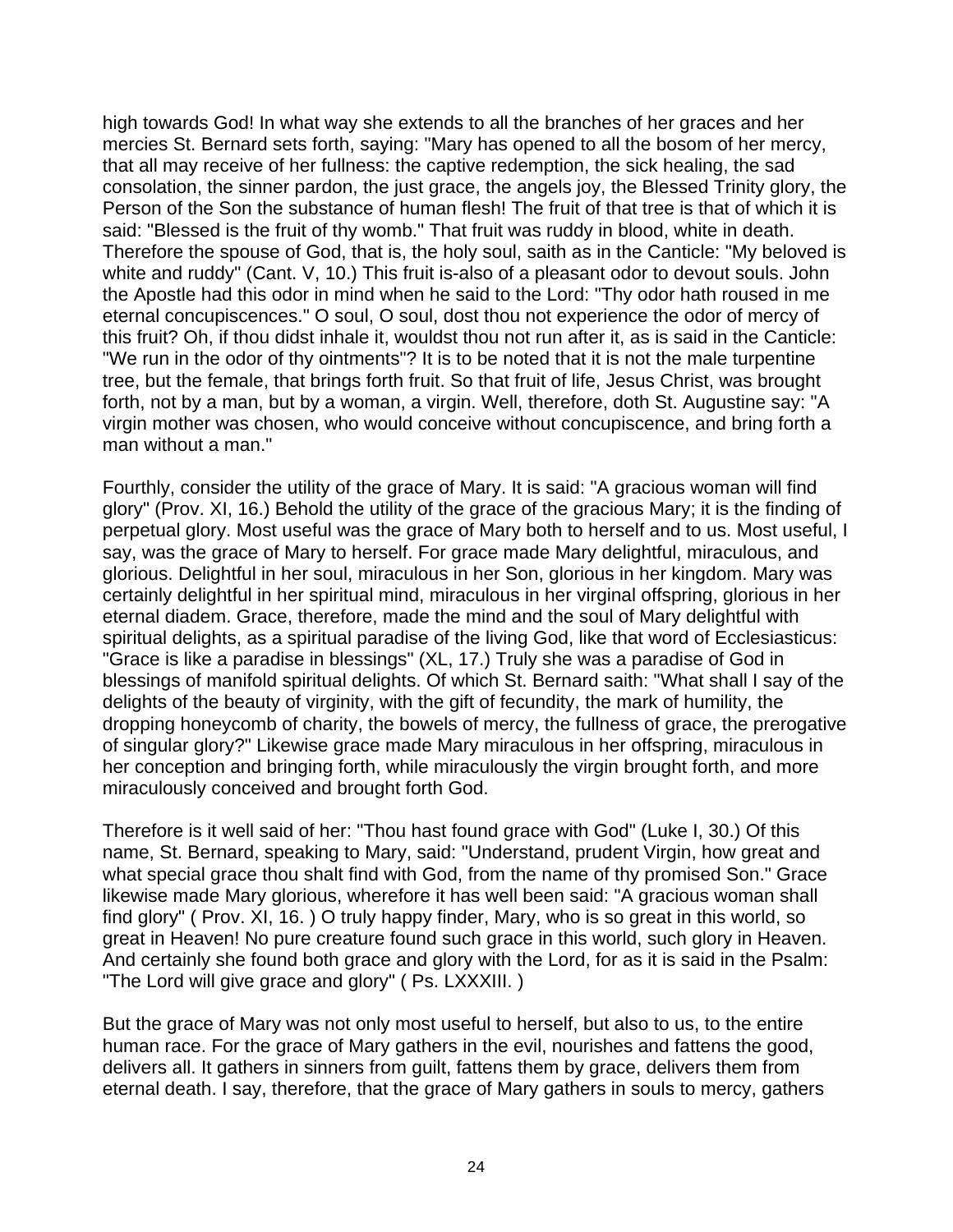evil-doers into the Church. This is well signified in the favor which Ruth found when she collected the ears of corn left by the reapers, when she said to Booz: "I have found grace in the eyes of my lord" (Ruth II, 12.) "Ruth" is interpreted "seeing" or "hastening," and she typifies the Blessed Virgin Mary, who was truly a seer in contemplation and was swift in work. For she seeth our misery and swiftly bestows on us her mercy. Booz is interpreted as "strength," and signifies him of whom it is said in the Psalm: "Great is the Lord and great is His strength" (Ps. CXLVI.) Ruth, therefore, in the eyes of Booz, Mary in the sight of the Lord, found this grace, that she gathered up the ears of corn left by the reapers, that is, souls are gathered to pardon by her. Who are the reapers but the teachers and pastors? O truly great grace of Mary, by which many are saved and find mercy, who were given up as hopeless by their priests and pastors! Therefore St. Bernard saith: "Mary, thou embracest with maternal affection the sinner despised by the whole world, thou cherishest him, thou never forsakest him, until he is reconciled to the tremendous Judge." Likewise Mary nourishes the good with the fatness of grace. Therefore is it said in Ecclesiasticus: "The grace of a diligent woman shall delight her husband, and shall fat his bones" (XXVI, 16.) Mary was indeed the diligent woman of whom Bede saith: "Mary was silent about the secret of God, but she diligently considered it in her heart." Who was the husband of this diligent woman, but He whom she had encompassed in her womb ? Of whom Jeremias says: "The Lord hath created a new thing upon the earth, a woman shall encompass a man" (Jer. XXXI, 32.) The bones of this man are all they who are strong in the Church, that is, in His body. These bones, by the help of the grace of Mary, are fattened by the unction of grace. They are fattened, I say, by the fatness of the Holy Ghost, by which he longed to be enriched who said: "Let my soul be filled as with marrow and fatness." Oh, who can reckon how many souls by the help of Mary are nourished and fattened by grace? And who indeed can calculate how great in Mary herself was this fatness of grace, by which so many millions of souls are nourished? What was lacking to her who was the dwelling of all virtue and grace? St. John Damascene says: "Mary, planted in the house of the Lord, and fattened in spirit like a fruitful olive tree, was made the dwelling of every virtue." Likewise Mary delivers all men from everlasting death. This was well typified in Esther, of whom we read: "The king loved her more than all women, and placed the diadem of his kingdom on her head" (Est. II, 17.) We read, therefore, that there was a twofold utility in the grace of Esther which she had with the king: one was that she obtained the royal crown; the other, that she delivered her nation, which had been condemned to death. So Mary, our Esther, obtained such grace with the eternal King that by it she not only attained to the crown herself, but delivered the human race, which was condemned to death. Therefore St. Anselm says: "How shall I worthily praise the Mother of my Lord and God, by whose fecundity I, a captive, was redeemed, by whose Son I was rescued from eternal death, by whose Child, I, being lost, was recovered and led back from the exile of misery to the homeland of eternal beatitude." O Mother of grace, make us sons of grace. Grant that by thy most true grace we may be gathered for the pardon of sin, nourished by the spirit of devotion, and delivered from the death of damnation ! Through Jesus Christ, Our Lord.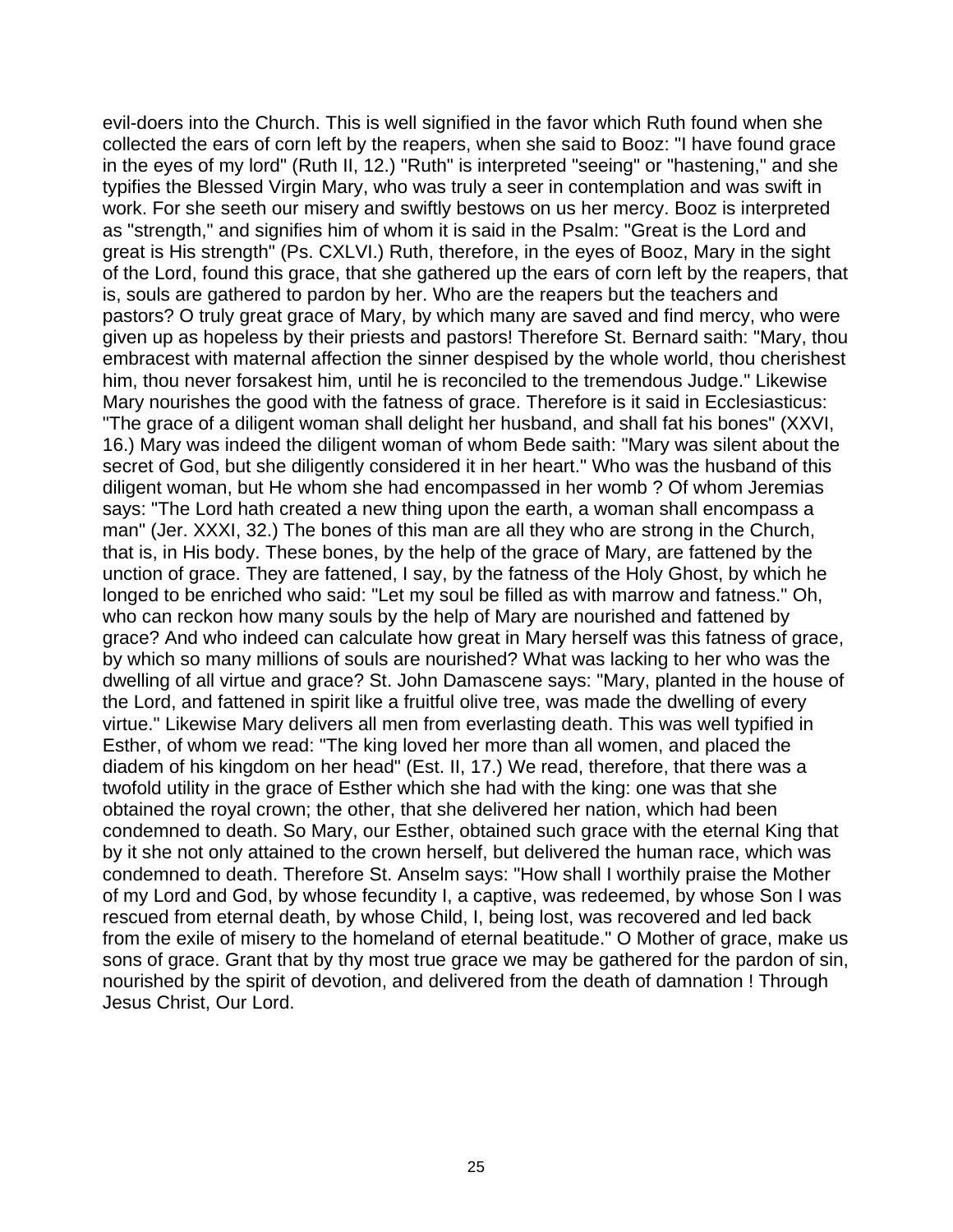### <span id="page-25-0"></span>**CHAPTER VI -- THE FOURFOLD GRACE IN MARY--OF GIFTS, OF SPEECH, OF PRIVILEGES, AND OF REWARDS**

Ave Maria, gratia plena. We have still some things to say of the grace of the most sweet Mary. We will now consider the fourfold grace of her gifts, her speech, her privileges, and her rewards.

First, consider in Mary the grace of the Gifts of the Holy Ghost. To this grace Mary, giving thanks, could apply the word of Ecclesiasticus: "In me is all grace of the way and the truth." What wonder if she herself is the grace full of life and truth, who is the Mother of Him who was "full of grace and truth"? And what wonder if in that rod is so great an affluence of the Gifts of the Holy Ghost, in whose flower the Holy Spirit rested with such an abundance of His gifts? Mary is that rod, and the Son of Mary is that flower, of whom it is said in Isaias: "There shall come forth a rod from the root of Jesse, and a flower shall ascend from that root, and there shall rest upon Him the spirit of wisdom and of understanding, the spirit of counsel and of fortitude, the spirit of knowledge and of piety, and he shall be filled with the spirit of the fear of the Lord." On this flower was a great abundance of the Holy Spirit, which has overflowed into the whole Church, so that the Evangelist John says: "Of His fullness we have all received, and grace for grace." Now that such an abundance of grace has overflowed from this flower into the whole garden, how much more will it abound in the rod or stem of the flower, in Mary herself? Let Mary, therefore, say in all security, "In me is all grace of the way and the truth." Certainly the grace of the way and the truth consists in the aforesaid seven gifts of the Holy Ghost; it was by the aforesaid seven gifts that the grace of the way and the truth was in Mary. The grace of the truth set Mary in order in the truth above herself, below herself, in herself, and without herself. The grace, I say, of the truth set Mary in order above herself by the gift of Wisdom; below herself, by the gift of counsel; in herself, by the gift of understanding; without herself, by the gift of knowledge. The grace of the truth set in order the soul of Mary in truth above herself, in the most wise contemplation of things to be enjoyed; below herself, in fleeing foresight of things that were to be shunned; in herself, in her sure knowledge of what to believe; without herself, in a most reasonable discretion concerning all she had to do. The grace of her life set Mary in order in a good life with regard to the devil, with regard to her neighbor, and with regard to God. The grace, I say, of life set Mary in order in a good life; towards the devil, by fortitude; towards her neighbor, by the gift of piety; towards God, by the gift of fear. The grace of life set Mary in order in a most strong resistance to the devil; in a most loving kindness to her neighbor; in a most devout reverence towards God. This was signified by the Holy Ghost in a most fitting manner by the house which Wisdom built for Himself, having seven columns, which were the seven Gifts of the Holy Ghost. Whoever, therefore, feels within himself the beginning of a desire for the Gifts of the Holy Ghost, can find the shape of these pillars in this house, and he ought to desire these seven pillars with great ardor and much prayer. Likewise, he who desires the sevenfold grace of the Holy Spirit must look for the flower of the Holy Spirit in the rod. By the rod or stem we attain to the flower, and so to the Spirit that rests upon the flower. By Mary we approach to Christ, and by the grace of Christ we find the Holy Spirit. Therefore St. Bernard well says, addressing Mary: "By thee we have access to thy Son, O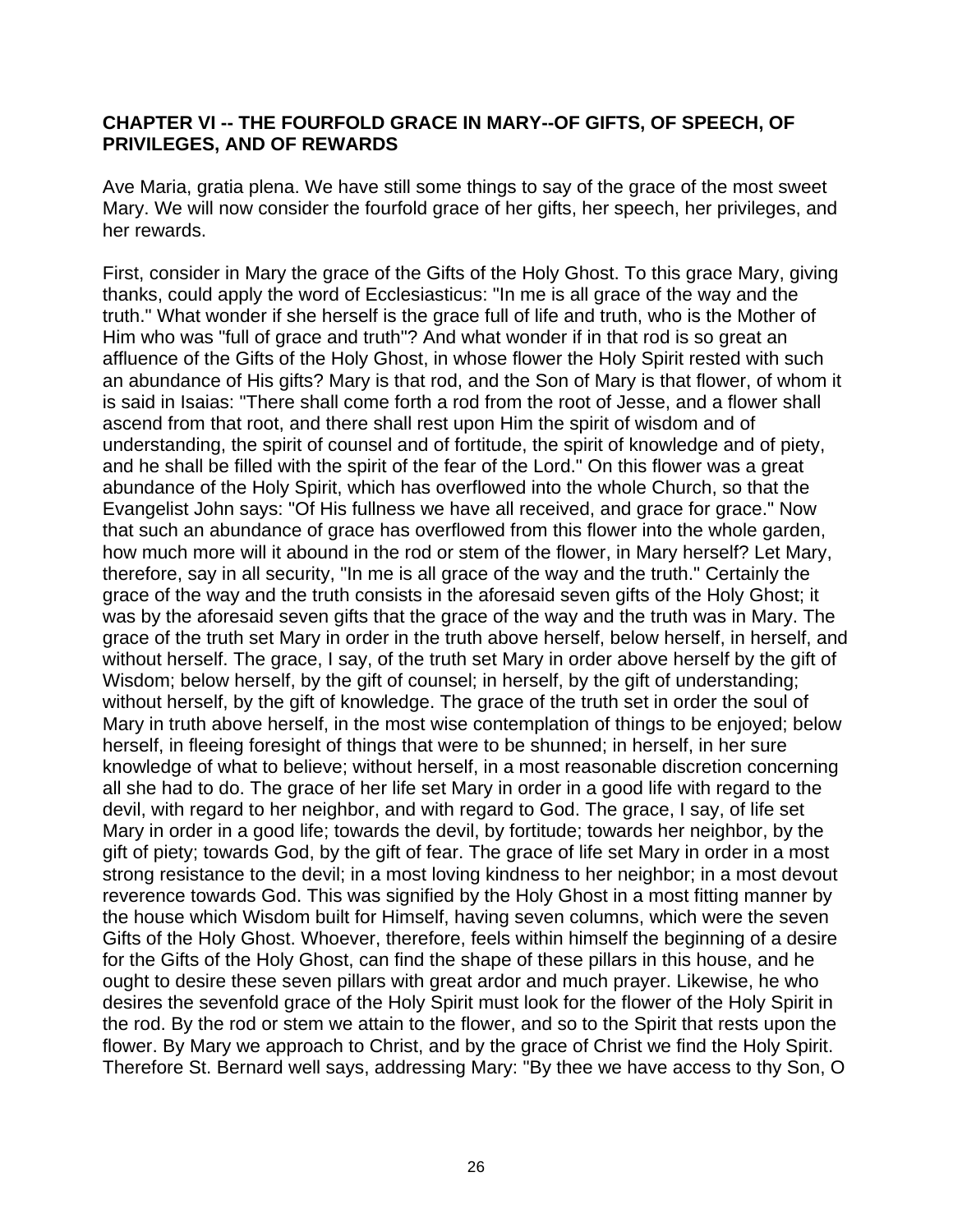blessed finder of grace, mother of life, mother of salvation, that by thee He may receive us, who by thee was given to us."

Secondly, consider in Mary the grace of the lips, or of speech, of which it is said in the Psalm: "Grace is shed abroad on thy lips." Such was the grace of the lips in Mary that she could excellently be prefigured by Judith, of whom it is said: "There is not such another woman upon earth in look, in beauty, and in sense of words" (Judith XI, 19.) Truly there is not, nor ever was, nor ever will be, such another woman upon earth, as Mary was, in her glorious life, in the beauty of a pure conscience, and in the sense of words of a most skilled tongue. We shall clearly see the grace of the lips in Mary if we diligently gather and meditate the words of her lips as recorded in the Gospel. We find in the Gospel seven sentences, sweeter than honey, dropping from the lips of Mary, and indicating excellently the honey-flowing grace of her lips, as it is said in the Canticle: "Thy lips are as a dropping honeycomb" (IV, 11.) The seven words of Mary, spoken to the Angel, to God, and to men, are as seven wells of honey. To the Angel, Mary spoke the word of chastity and the word of humility. Mary had on her lips the word of chastity when she said in answer to the Angel: "How shall this be done, for I know not man?" This is a lesson to the unchaste, who have on their lips not chaste, but base and carnal words. Mary spoke to the Angel the words of humility when she said: "Behold the handmaid of the Lord, be it done unto me according to thy word." This is a lesson to the proud and arrogant, who neither think nor speak humbly of themselves, but have words of boasting and elation on their lips. Again Mary spoke to men the word of charity and the word of truth: the word of charity in greeting, the word of truth in instruction. Mary spoke the word of charity when she so affectionately saluted the mother of the Precursor that even the infant in that mother's womb exulted. This is a lesson to the rancorous, who will not only not speak charitably to their neighbors, but disdain to speak to them at all. Mary spoke the word of truth when, the wine failing, she said to the servants at the marriage feast: "Whatsoever He shall say to you, do ye." This is a lesson to those who will not only not speak good words to their neighbors, but urge them to evil deeds. Again, Mary spoke three times to the Lord. She spoke more to God than to angels or to men, for she spoke twice to the angels and twice to men, but three times to God. To God she spoke a word of praise, of loving complaint, and of compassion. Of praise for the benefits bestowed on herself; of loving complaint for the loss of her Son; of compassion for the failing of the wine. Mary had the word of praise to God on her lips, when in thanksgiving for that God had looked upon her lowliness, she said: "My soul doth magnify the Lord." This is a lesson to the ungrateful, who, alas, give such scant thanks to God for His benefits, and at times grow puffed up against God by these very benefits. Mary had the word of loving complaint to God upon her lips, when she said to her Son, after the three days' loss: "Son, why hast thou done so to us? Behold thy Father and I have sought Thee sorrowing." Here is a lesson for the indevout, who do not seek Jesus sorrowing, when by the withdrawal of devotion they have lost him for many days. Mary spoke the word of compassion to God when at the marriage feast she said to her Son: "They have no wine." Here is a lesson to the unmerciful, who are not moved to compassion by the needs of others, and who neither help their neighbors, nor draw them to God. Behold now, O Mary, our advocate, it is still needful to us that thou shouldst speak to thy Son for us, that many of us have no wine; we lack the wine of the Holy Spirit, the wine of compunction, the wine of devotion and spiritual consolation. Of which St. Bernard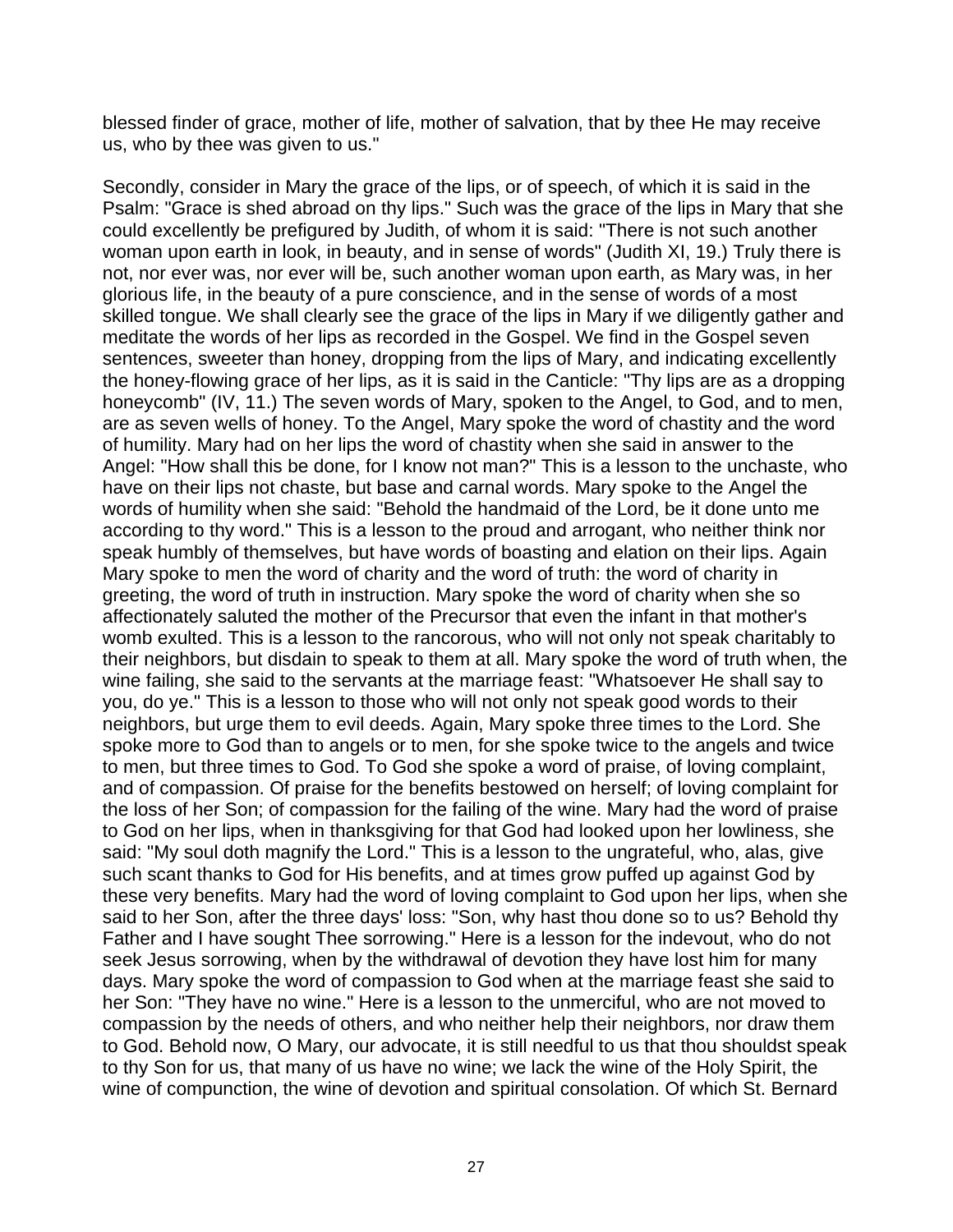thus speaks: "How often is it necessary for me, O my brethren, after your tearful complaints to beseech the Mother of Mercy to say to her Son that you have no wine! And she, I say, beloved, if she is piously besought by you, will not be lacking to your need, for she is merciful, she is the Mother of Mercy. For if she had compassion for the shame of those whose guest she was, much more will she have compassion on you if you call upon her earnestly." Consider well, from what we have said, what power Mary hath with the King of kings, because of the grace of her lips, for it is written in the Book of Proverbs: "He who loveth cleanness of heart, for the grace of his lips shall have the king for a friend" (Prov. XXII, 11.)

Thirdly, consider in Mary the grace of privileges. Of this grace it is said: "Thou hast found grace with the Lord, behold thou shalt conceive in the womb, and shalt bear a Son, and thou shalt call His name Jesus. He shall be great, and shall be called the Son of the Most High." See how Gabriel, asserting that Mary had found grace, immediately specifies what that grace is, saying: "Behold thou shalt conceive in the womb." Oh, how great and how unheard-of in all the world that a virgin should conceive and bring forth the Son of the Most High. We can perceive in Mary seven privileges, privileges full of immense graces, granted to Mary alone by God.

The first privilege of Mary was that she was, above all men, free from sin and most pure. For she was so abundantly sanctified by grace in her mother's womb that it is believed she was never in the least degree inclined to the slightest venial sin. Therefore St. Bernard saith: "It behooved the Queen of Virgins, by a singular privilege of sanctity, to lead a life free from every sin, so that, while she brought forth the slayer of sin and death, she should obtain for all the gift of life and justice."

The second privilege of Mary is that, above all men, she was full of grace. St. Jerome saith: "On others grace was bestowed in measure; but the whole fullness of grace was poured into Mary." And, therefore, well doth this same Blessed Doctor, comparing the grace of Mary with that of the angels and preferring it, say: "It is to be believed that the glorious Virgin Mary merited greater privileges of virtue, and received grace praised by the angels."

The third privilege of Mary was that she alone was a mother and at the same time an inviolate virgin. St. Bernard, praising this privilege, says: "Mary chose for herself the better part. Clearly the better, because conjugal fecundity is good, but virginal chastity is better, but the best is virginal fecundity, or fecund virginity. The privilege of Mary will not be given to another, because it will not be taken away from her."

The fourth privilege of Mary is that she alone is the ineffable Mother of the Son, the Mother of that Son of whom alone God is the Father; wonderful above measure that so great a privilege should be granted to a creature. Of this privilege St. Bernard saith: "This is the singular glory of our Virgin, and the excellent prerogative of Mary, that she merited to have her Son in common with God the Father."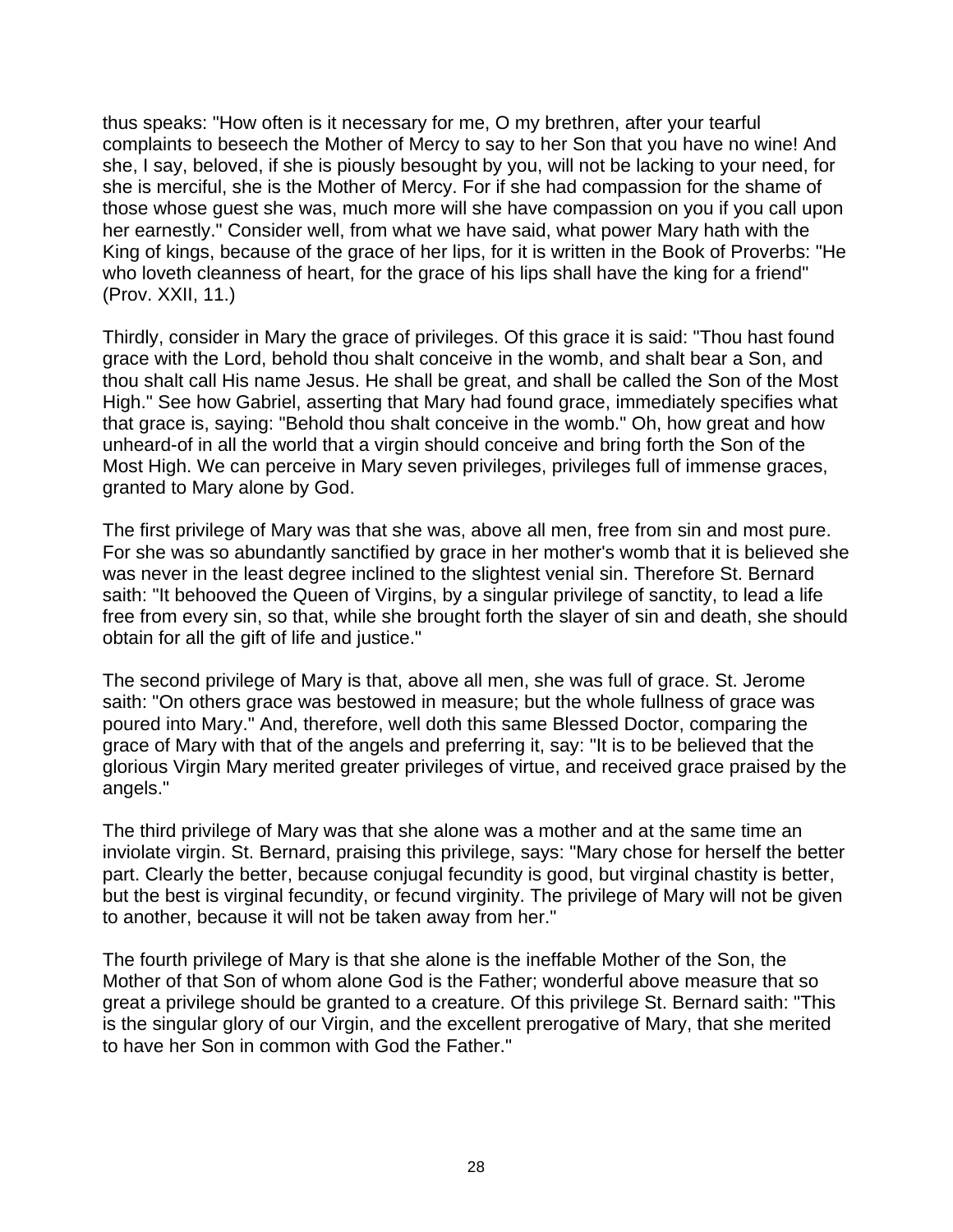The fifth privilege of Mary is that she alone above all creatures was in the body most familiar with God. For, what was never granted to any other creature, nor will ever be granted again in eternity --she bore God for nine months in her womb, she nourished God from her breasts full of heaven, for many years she sweetly brought up our Lord, she had God subject to her, she handled and embraced her God in pure embraces and kisses with tender familiarity, as St. Augustine says: "No wonder, Mary, that God reigning in Heaven deigns to rejoice with thee, whom, when He was a little child born of thee, thou didst so often kiss on earth." (Serm. de Sanct., XXV, CCVIII, n. II, appendix.)

The sixth privilege of Mary was that she alone, above all creatures, is most powerful with God. St. Augustine says: "She merited to be the mother of the Redeemer." He also says: "Beg for what we ask, excuse what we fear, because we shall never find one more powerful in merit than thee, who hast merited to be the Mother of the Redeemer and of the Judge. It is a great privilege that she is more powerful with God than all the Saints, as St. Augustine declares: "There is no doubt that she who brought forth the price by which all were freed, can above all others pay the suffrage of holy liberty." But what would it avail us for Mary to have such great power if she cared nothing for us ? Therefore, brethren, we must hold it for certain, and incessantly give thanks for this, that, as she has more power with God than all the Saints, so is she also more solicitous for us before God than all the Saints. It is the same Augustine who teaches us this, saying: "We know, O Mary, that thou above all the saints art solicitous for the holy Church--thou who obtainest for sinners time to repent, that they may renounce their errors."

The seventh privilege of Mary is that she, above all the Saints, is most excellent in glory. St. Jerome says: "Everywhere the holy Church of God sings, what it is unlawful to believe of any other of the saints, that the merits (of Mary) transcend those of all angels and archangels. This privilege not, as it were, of nature, but of grace--belongs to the Virgin Mary." Behold how glorious is the privilege of Mary's glory that she, after God, is most exalted in glory. The glorious privilege of the glory of Mary is, that whatever after God is most beautiful, whatever is sweetest, whatever is pleasanter in glory, that is Mary's, that is in Mary, that is by Mary. It is entirely the glorious privilege of Mary, that, after God, our greatest glory and our greatest joy is because of her. St. Bernard says: "After God, it is our greatest glory, O Mary, to behold thee, to adhere to thee, to abide in the defense of thy protection."

These, therefore, are the seven privileges of Mary by which we obtain the life of grace. And therefore, we may implore Mary, as Abraham implored Sara: "Say, I beseech thee, that thou art my sister, that it may be well with me because of thee, and that my soul may live by thy grace" (Gen. XII, 13.) 0 Mary, our Sara, say that thou art our sister, that because of thee it may be well for us with God, and that our souls may live in God because of thy grace. Say, O our most beloved Sara, that thou art our sister, that, for the sake of such a sister, the Egyptians, that is, the evil spirits, may reverence us, that, because of such a sister, the angels may fight for us, and that above all, for the sake of such a sister, the Father, the Son, and the Holy Ghost may have mercy on us.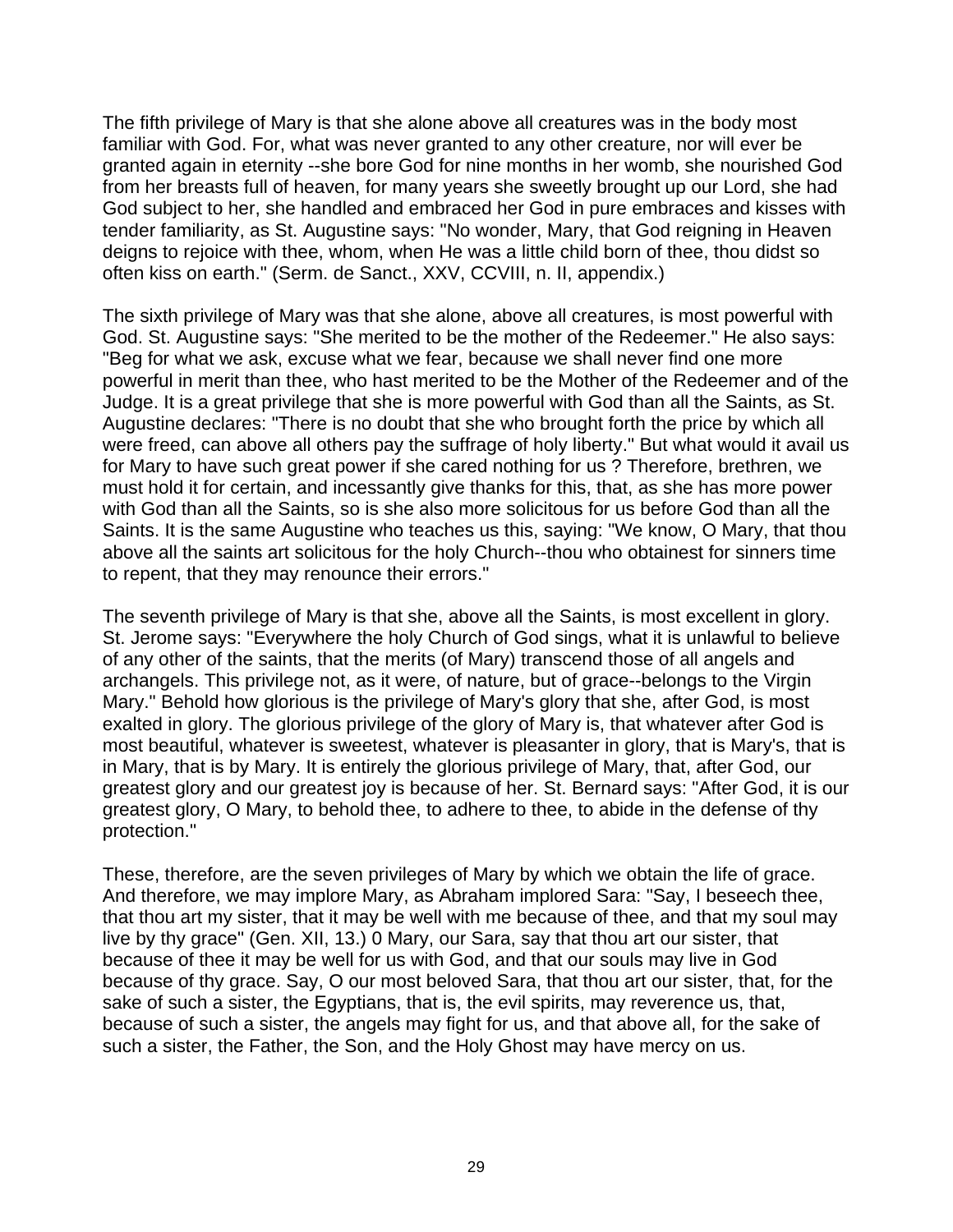Fourthly, consider in Mary the grace of rewards, on which we have already touched in speaking of her seventh privilege. To this grace can be applied that word of Ecclesiasticus: "Grace upon grace hath a chaste and holy woman" (XXVI, 19.) The woman chaste above all women is Mary, the woman holy above all women, in whom is grace above grace, the grace of glory above the grace of the way, the grace of rewards in Heaven above the grace of merits in this world. This grace of the beatitude of Mary consists in seven gifts of body and of soul. Every glorified body has four glorious gifts: the gift of wonderful clarity, the gift of wonderful subtlety, the gift of wonderful agility, and the gift of wonderful impassability; and if every glorified body has these gifts, how much more so will the body which brought forth Him who is the Glorifier of all bodies? What wonder if her gift of clarity is the brightest in Heaven, who by the gift of holiness was so resplendent in this world that St. Bernard says of her: "While yet thou didst live among sinners, thou didst shine before God with such sanctity, that thou alone didst merit to approximate to the glory of the eternal King." Again, what wonder if by the gift of subtlety she is most subtle, who by the gift of humility was most subtle in this world? Speaking to her, Blessed Bernard says: "Thou wouldst never have ascended far above all the choirs of angels, if on earth thou hadst not lowered thyself by humility below all men." Again, what wonder if by the gift of agility she is swiftest in Heaven, who by her gift of loving kindness was so swift upon earth? For in the offices of charity she went with haste into the hill country, of the swiftness of whose haste St. Ambrose says: "Whither would she, who was now full of God, hasten, unless into the hill country with haste? For the grace of the Holy Spirit knoweth no tardy delays." Again, what wonder if by the gift of impassability she is impassable in Heaven, who by the gift of patience and equanimity was so impassable in this world that she never felt the slightest impatience or hatred when the sword passed through her own soul? For we neither read nor believe that the least sign of impatience ever appeared in Mary. St. Bernard says: "Diligently revolve in thy mind the whole of the Gospel story, and if thou discoverest in Mary the least sign of rebuke, of hardness, or of indignation, then thou mayest hesitate to believe in her virtue in other things, and fear to approach her."

If such is the glory of the body of Mary, what, thinkest thou, is the glory of her soul? This blessed soul has three beatific gifts--the gift of wonderful love, the gift of wonderful knowledge, and the gift of wonderful fruition, or, to put it in a more modern way, the gifts of vision, fruition, and experience. But in whatever manner the gifts of Mary are expressed, it is certain that these gifts surpass those of all other souls. For if all blessed souls are endowed with these gifts in Heaven, how much more the soul of her who brought forth in this world the soul of the Beatifier of all souls? St. Bernard says: "She penetrated the most profound abyss of divine Wisdom beyond what could be believed, and as far as the condition of a creature is capable, she was united to that inaccessible Light." Again, what wonder if the soul of Mary is immersed in fecund love, what wonder if she is loving above all, who is above all beloved? Truly, before and above all; for St. Augustine thus addresses her: "The King of kings, loving thee above all as His true Mother and Spouse, is joined to thee in the embrace of love." Again, what wonder if in most delightful fruition is immersed the soul of Mary who was fed by the most blessed Fruit of her womb? St. Augustine says: "Mary in brightness of soul enjoys Christ, and His glorious embraces, always present, always beholding Him, always thirsting to see Him, she is ineffably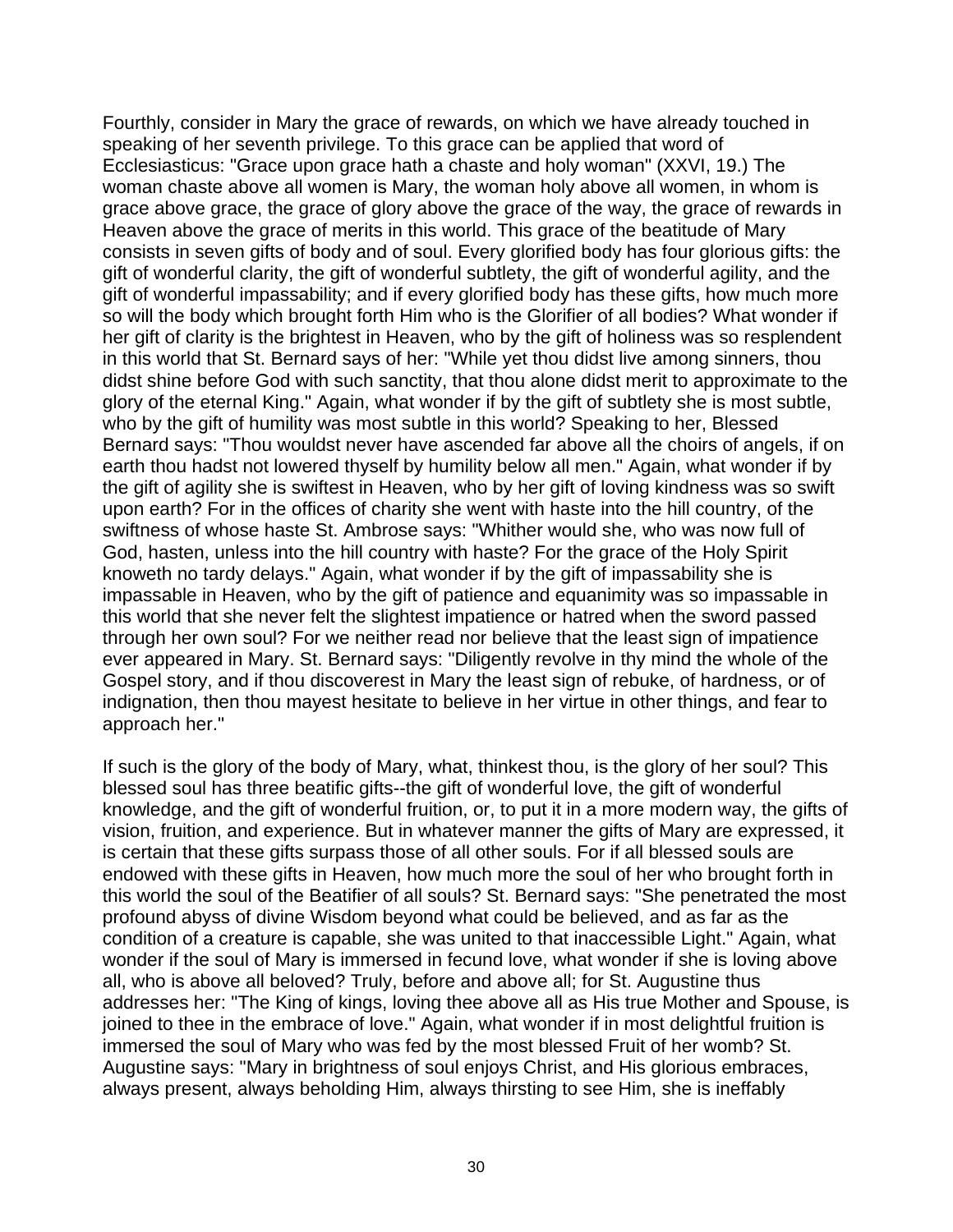nourished by Him." Therefore, as the most glorious Mary exceeds all Saints in the grace of the way and in the grace of merits, so she exceeds all Saints in the grace of glory and in the grace of rewards. Therefore, she is well symbolized by Queen Esther, of whom we read that, being led to the nuptial chamber of King Assuerus, she found grace and mercy before him above all women, and he placed the diadem of the kingdom upon her head. This is eminently suited to Mary, of whom St. Jerome says: "She is raised above the choirs of angels, that she may behold the beauty and the countenance of the Savior, whom she had loved and desired with all the desire of her heart." This Queen Esther, the blessed Virgin Mary, at her Assumption was led into the bridal chamber of the King Assuerus, the Eternal King, of which incident St. Augustine, addressing Mary, says: "The Queen Mary, being led into the bridal chamber of everlasting rest, possesses the favor and grace of the King Assuerus, that is, the grace of the True King above all women, that is, above all angelical intelligences, and above all beatified souls, so that in Mary there should be grace above that of all the blessed. And in very truth the King of kings placed on her head the diadem of the kingdom, a truly priceless diadem, so delightful, so wonderful, that no tongue can fitly speak of it and it is incomprehensible to every intellect.

Now, therefore, beloved, you have seen with how great grace of gifts Mary is enriched, with how great grace of the lips, with how great privileges, with how abundant a dower of rewards. Let us, therefore, beseech this finder of graces that she may let us find grace with God, through Our Lord Jesus Christ, Amen.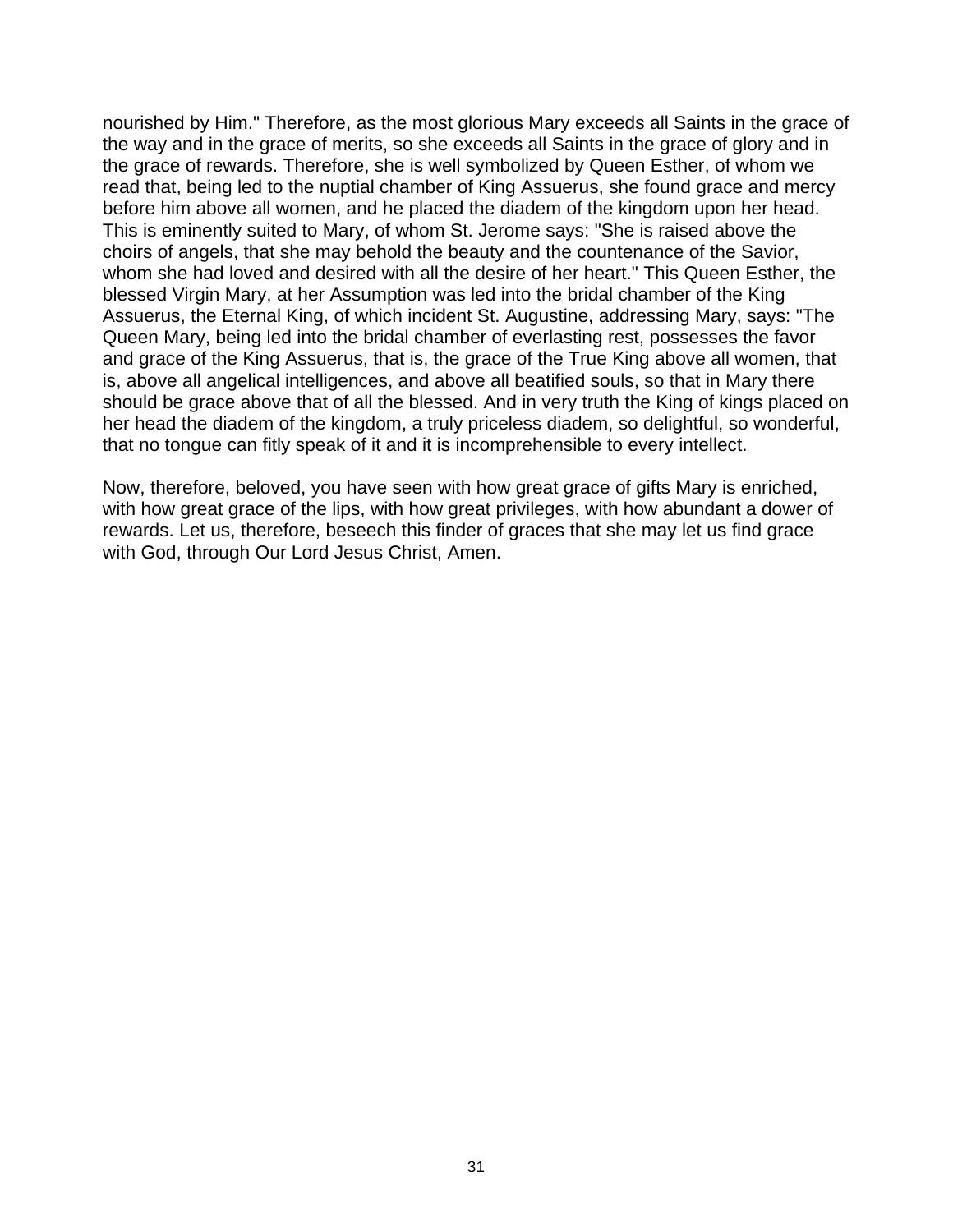### <span id="page-31-0"></span>**CHAPTER VII -- THE NINE PLENITUDES IN MARY, WHICH REPRESENT THE NINE CHOIRS OF THE ANGELS IN GLORY**

Ave, gratia plena. It was not enough for the Arch angel simply to commend the grace of Mary; he wished also to insist emphatically on its fullness, when he said: "Gratia plena." O truly full, and fully full! Gabriel had not yet said: "Behold, thou shalt conceive in the womb." He had not yet said: "The Holy Ghost shall come upon thee." If, therefore, before the coming upon her of the Holy Ghost, before the conception of the Son of God, Mary was full (of grace), how much more so afterwards? Therefore Anselm aptly says of her fullness and of the fullness of her gratitude: "She, being already a thousand times full (of grace), was saluted by the Angel, filled with the Holy Ghost, breathed upon by the divine plenitude." Well, therefore, is Mary said to be full of the illumination of wisdom, of the outpouring of grace, of the riches of a good life, of the unction of mercy, of the fecundity of a pious offspring, of the perfection of the Church, of the redolence of fair fame, of the resplendence of divine glory, of the joy of eternal gladness. Let us consider these nine plenitudes in Mary, which represent the nine plenitudes of the angelic orders in glory.

First let us consider that Mary is full of the illumination of wisdom and understanding. She may aptly be symbolized by that which is said in the Book of Proverbs: "My husband is not at home, he is gone on a very long journey. He took with him a bag of money: he will return home the day of the full moon" (VII, 19 f.) This is that Man of whom Jeremias saith: "The Lord hath created a new thing upon the earth, a woman shall encompass a man" (XXXI, 32.) The woman is Mary--a woman indeed in sex, not in corruption; a mother of virtue, who encompassed Our Lord in her womb, clothed Him with our nature. This Man--if indeed, as Josephus saith, it be lawful to call Him a man-- has three houses. It belongs to imperial majesty to have three mansions in the palace, namely, a reception-room, a supper-room, and a bedchamber. The reception-room is the place for conversation and discussions; the supper-room, for food; the bedchamber, for rest. So our Emperor, who rules the winds and the sea, has His reception-room, which is the world; He has His refreshment-room, which now is the Church, and was of old, the Synagogue; He has His place of rest, namely, the rational soul of man. But alas! this Man, the Lord of hosts, had been very far distant from His house of the world, His house of the synagogue, His house of the soul, for "far from sinners is salvation" (Ps. CXVIII, 155.) This Man was not in His house when Jeremias complained: "I have forsaken my house, I have left my inheritance" (Jer. XII, 7.) He took the bag of money with him when He hid the treasure of His mercies and His grace from the world. But lo! this Man came back on the day of the full moon--of that moon, I say, of which it is said in the Canticle of Canticles: "Fair as the moon." This moon, therefore, is Mary. The full moon is Mary full of grace. Well is Mary compared to the moon, because by the Eternal Sun she is fully illuminated with the light of wisdom and truth. Therefore, the name Mary is well interpreted illuminatrix or illuminated. For she, who is our moon and our lamp, was illuminated by the Lord, and she was the illuminatrix of the world, according to that prophetic word: "For thou lightest my lamp" (Ps. XVII.) In the fullness of this moon, the Man came back to his house, when Christ came into this world in the flesh. O truly wonderful fullness of this moon! Behold, if Mary was full of the light of wisdom, which she received from the Eternal Sun, before she conceived Him; how much more full was she, when she so wonderfully conceived this Sun, and so entirely received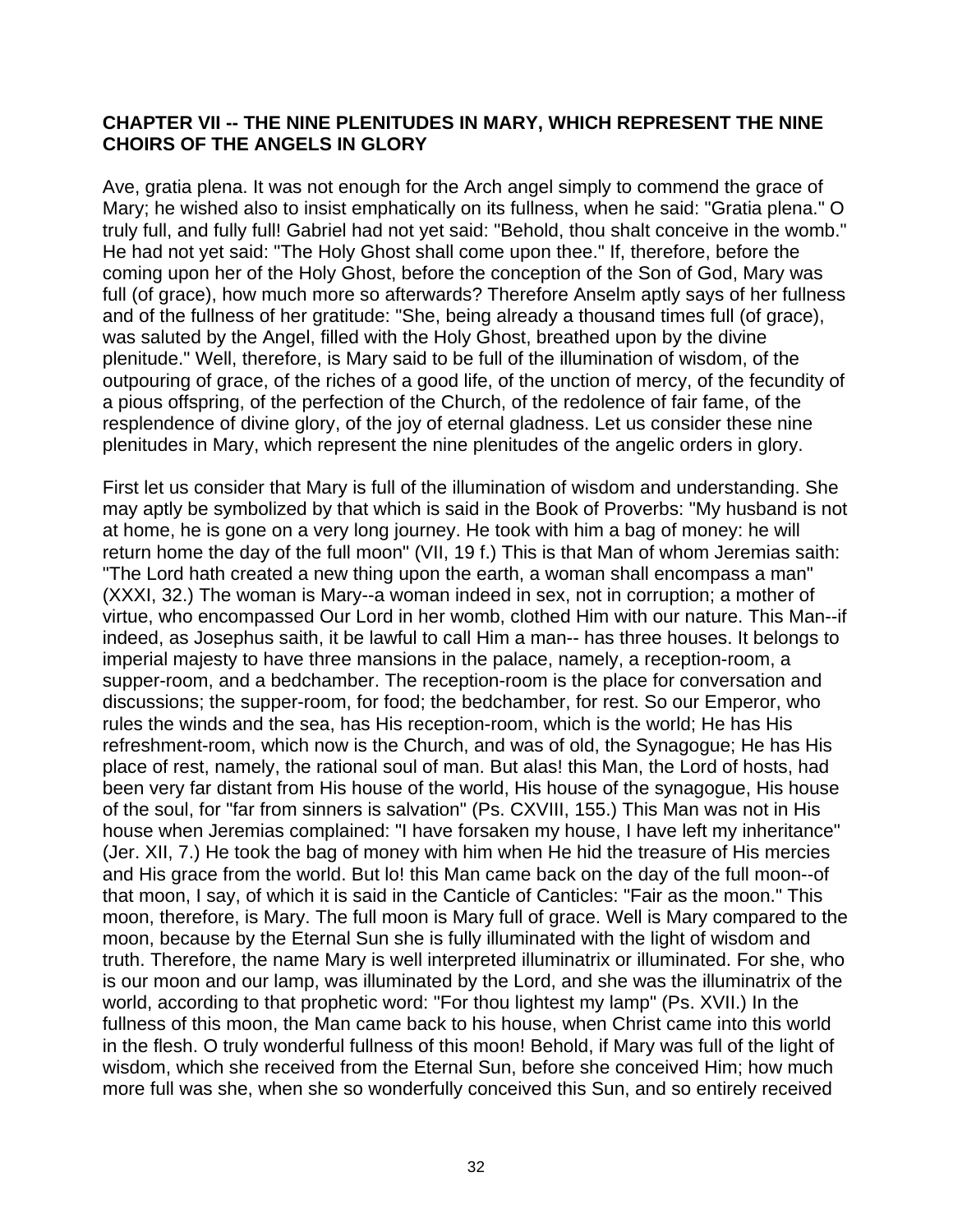Him within herself ! Well, therefore, saith St. Bernard, when commending the fullness of the wisdom of Mary: "Heavenly wisdom built for Himself a house in Mary: for He so filled her mind that from the very fullness of her mind her flesh became fecund, and the Virgin by a singular grace brought forth that same Wisdom, covered with a garb of flesh, whom she had first conceived in her pure mind."

Secondly, let us consider that Mary is full of the outpouring of grace in her affections. For such was the inundation of grace, so great was its depth and magnitude in Mary, that she could well be called a full sea according to that word: "Let the sea roar, and the fullness thereof" (I Par. XVI, 32.) As in the sea there is a gathering together of waters, so in Mary is a gathering together of graces. Therefore it is written: "The gathering together of the waters was called (Vulg. "he called") seas" (Gen. I, 10.) It is also said in Ecclesiastes: "All the rivers run into the sea" (I, 7.) All the rivers are the gifts of the graces, which entered into Mary, according to that word of Wisdom: "In me is all grace of the way and of the truth" (Ecclus. XXIV, 25.) How full is this sea, how full of grace is Mary, St. Jerome declares, saying: "Truly full, because on others it is only bestowed in part, but on Mary the whole plenitude of grace was outpoured at once." This sea, therefore, being full, let us hear it roar against vices. Let the sea roar, therefore, and the fullness thereof, let the full sea, let the full Mary, roar. Let it roar against luxury, preach chastity, and say: "How shall this be done, for I know not man?" Let it also roar against pride, by humility, saying: "Behold the handmaid of the Lord." Let it roar against ingratitude, giving thanks and saying: "Behold the handmaid of the Lord.... My soul doth magnify the Lord." Of the fullness of this sea it is likewise said in the Psalm: "Let the sea be moved, and the fullness thereof." Let the sea be moved, let Mary be moved, let her be moved by our sighs and mortifications, let her be moved by our tears and prayers, let her be moved by our alms and our other acts of veneration. Let her be moved fully, I say, that she may pour out on us of her fullness. Let us note what St. Bernard says in speaking of her: "If a vessel full of liquid is moved, it is easily spilt, and lets drop its contents. So the Blessed Virgin Mary, if she is moved by our prayers, pours forth graces upon us."

Thirdly, let us consider that Mary is in very truth full of the riches of a good life. Of this plenitude we can truly say: "The earth is the Lord's." By the earth is signified Mary, of whom we read in Isaias: "Let the earth be opened, and bud forth a savior!" What more lowly than the earth? What more useful? We all tread the earth under our feet, and draw from it the nourishment of our life. Whence have we food and clothing, bread and wine, wool and thread, flax, and all the necessaries of life except from the earth, and from the fullness of the earth? What, therefore, is more lowly, what more useful than the earth? In like manner, what is more humble, what more useful than Mary? She by her humility is the very least of all; by her fullness of grace, the most useful of all. For we have all that is needful for our spiritual life through Mary. Well therefore doth St. Bernard say: "Let us look more deeply and see with how great a depth of devotion He wishes Mary to be honored by us who hath placed the fullness of all good in Mary, so that if we have any ground for hope, or for salvation, we should know that it is from her it springs." ("Serm. de Aquaeductu.") Hear now the Psalmist: "The earth is the Lord's and the fullness thereof." The fullness of the earth consists in fruits and divers riches, according to the Psalmist: "The earth is filled with Thy riches." The fruits and the riches of this most full earth, Mary,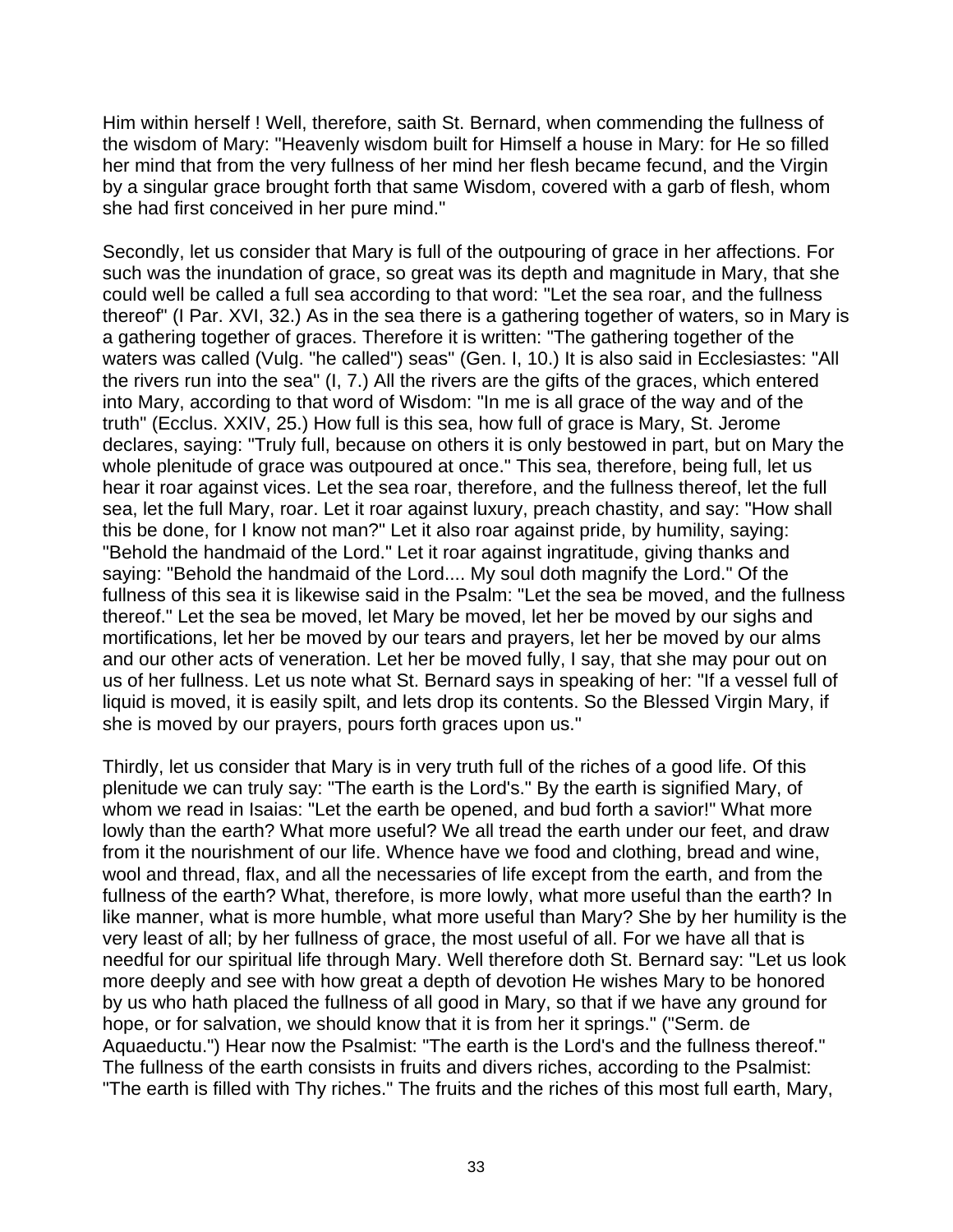are the works, the examples, and the divers merits of the most holy life of Mary. The Lord filled her with such riches and with so great gifts that it is said: "The Lord looked upon the earth, and filled it with his goods" (Ecclus. XVI, 30. ) St. Jerome, speaking of this fullness, says: "It was fitting that the Virgin should be pledged with such gifts, that she should be full of grace, she who gave glory to the heavens, God to the earth, who restored peace, who gave faith to the nations, put an end to vices, brought back order to life, and discipline to manners."

Fourthly, let us consider that Mary is full of the unction of mercy and of the oil of piety. Therefore she may be signified by that woman who, having closed the door of her house and gathered together within all her vessels, they were miraculously filled with oil, according to what Eliseus had prophesied to her, saying: "Thou shalt take them away, when they are full" (Kings IV, 4. ) This woman is Mary, who was called "woman" by her Son in the Gospel of St. John, where we read: "Woman, behold thy Son." The vessels of this woman are her affections and her deeds, her desires and her benefits, which in Mary are all full of the oil of mercy. Well, therefore, doth St. Bernard say of this oil: "No wonder, Lady, if the sanctuary is so copiously anointed with the oil of the mercy of thy heart, when that inestimable work of mercy, which God had predestined from all eternity in our redemption, was first of all effected in thee by the Maker of the world. Let us, therefore, say to Mary: 'Give us of your oil.' Let us beg for the oil of her mercy in this world, lest we should ask in vain at the judgment." That the house in which the vessels were filled should also have been closed, is admirably suited to Mary, of whose spiritual enclosure Ezechiel says: "This gate shall be closed, and it shall not be opened, and no man shall pass through it; for the Lord God of Israel has entered through it" (XLIV, 2.) The gate of Mary was closed by the lock of virginity; no man had passed through it by way of conjugal embrace; the Lord God came forth through her by a singular manner of birth. But certainly, because for the multiplication of the oil, vessels not a few were collected from the neighbors; therefore by these vessels may be signified all those who have been partakers of the mercies of Mary. Who these are, St. Bernard declares when he says: "Mary has opened the bosom of her mercy to all, that all may receive of her fullness: the captive, redemption; the sick, healing; the sad, consolation; the sinner, pardon; the just, grace; the angel, joy; in fine, the whole Trinity, glory; the person of the Son, the substance of human flesh."

Fifthly, let us consider that Mary is full of the fecundity of the divine offspring. Of this plenitude we may understand that word of Isaias: "I saw the Lord sitting upon a throne, high and elevated, and the earth was full of His majesty" (Is. VI, 1.) That house on the throne of which God sits is the Blessed Virgin, on the throne of whose mind the Lord rested. O truly blessed and stable throne, as it is said in the third Book of Kings: "Thy most firm throne for ever" (VIII, 13.) This most high throne is in the intellect, raised up on the affections. It is also most high above men, raised up over men. On this throne, therefore, of Mary, on the throne, I say, of her mind, the Lord was seated, and the house of her body was full of the majesty of the Incarnate Word. Of this ineffable fullness St. Ambrose says: "Well is she alone said to be full of grace, who alone obtained the grace which none other ever had, of being filled with the author of grace." O truly happy house, full of so happy a fecundity! For St. Bernard saith: "Well was she full of grace, who both kept the grace of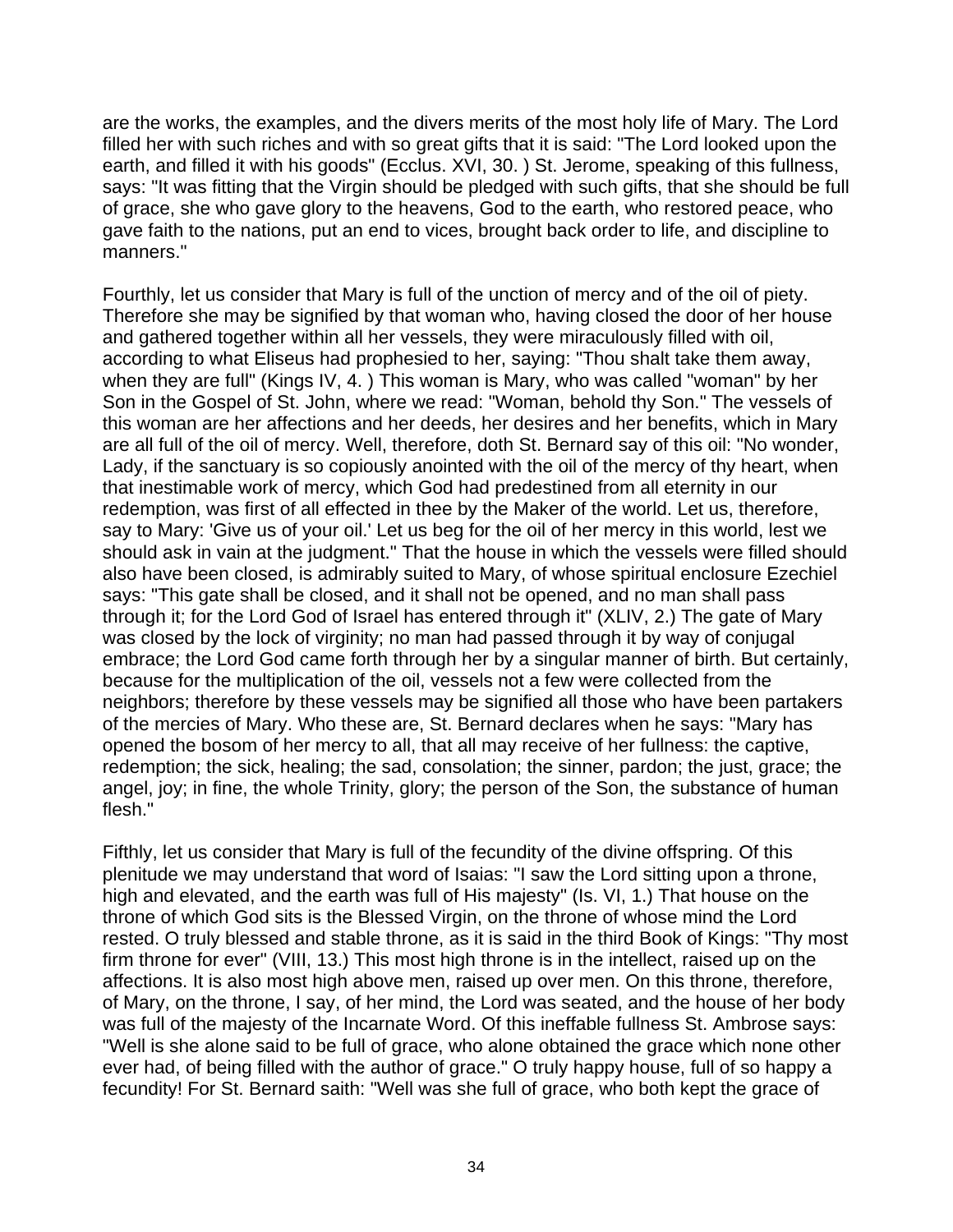virginity and acquired the glory of fecundity." The Lord, therefore, sat on the throne of the mind of Mary by grace, and filled the house of her body with His majesty by His assumed nature. Therefore, it is said in the third Book of Kings: "The glory of the Lord had filled the house of the Lord" (VIII, II.) Then saith Solomon: "The Lord hath said that He would dwell in the cloud" (ibid., 12.) Mary, therefore, the house of the Lord, was filled with the glory of the Divine Majesty by the cloud of the humanity assumed by God--that cloud, I say, of which we read in Ecclesiasticus: "The healing of all is in the hastening of the cloud" (XLIII, 24.) And again: "Like the morning star in the midst of a cloud." For like the star in a cloud is the Word in the flesh assumed by Him.

Sixthly, let us consider in what way Mary was full of the perfection of the universal Church. The Church had and has diverse and marvelous perfections and graces in her various saints, in whose fullness it would seem that Mary abode, that she might truly utter that word of Ecclesiasticus: "My abode is in the full assembly of saints." Truly was the abode of Mary in the plenitude of the saints, while in her own wonderful perfection the fullness of the perfection of the saints was not wanting to her. As St. Bernard declares, when he says: "Rightly in the fullness of the saints was her abode, to whom was not wanting the faith of the patriarchs, the spirit of the prophets, the zeal of the Apostles, the constancy of the martyrs, the sobriety of the confessors, the chastity of the virgins, the fecundity of the married, yea, nor the purity of the angels." For it is written in the book of Ecclesiasticus: "And shall be admired in the holy assembly" (XXIV, 3.) On account of this, the abode of Mary is in the fullness of the Saints, not in the fullness of the impious; because Mary remains willingly with those who are full of sanctity, not with those who are full of iniquity. She not only abides in the fullness of the Saints, but abides in fullness with the Saints, lest their fullness should grow less. She takes hold of virtues, lest they fly; she takes hold of merits, lest they perish; she takes hold of demons and keeps them in check, lest they do harm; she takes hold of her Son, lest He strike sinners. Before Mary there never was one who could dare thus to take hold of the Lord, as Isaias bears witness, saying: "There is none that calleth upon thy name, that riseth up and taketh hold of thee" (Is. LXIV, 7.)

Seventhly, let us consider how Mary is full of the redolence of fair fame. As a field is full of the scents of various flowers, so is Mary full of the fair fame of fragrant sprinkling. Of her fullness we may understand what we read in Genesis: "Behold the smell of my son is as the smell of a full field, which God hath blessed" (Gen. XXVII, 27.) This field is Mary, in whom the treasure of the angels, yea verily, the whole treasure of God the Father is hidden. Happy is he "who sells all that he has, and buys that field." The full odor of this full field is the full fair fame of Mary, her full honor. Of this St. Jerome saith: "Because she was filled with the many odors of the virtues, there came forth from her a most sweet odor, rejoicing the angelic spirits." Of this odor she herself, glorying, could use the words of Ecclesiasticus (XXIV, 20): "I gave a sweet smell like cinnamon and aromatical balm." The good odor of Mary was like cinnamon externally, in the rind of her conversation; like aromatical balm interiorly, by the unction of her devotion; like myrrh, in the bitterness of her suffering. The good odor of Mary was also like cinnamon in her deeds; like balm in her contemplation; like myrrh in her sufferings. O truly rich, and exceedingly rich she who, besides other aromas, was so full of the odoriferous balm of the Holy Spirit that St. Bernard, speaking of that word, "The Holy Ghost shall come upon thee," says: "That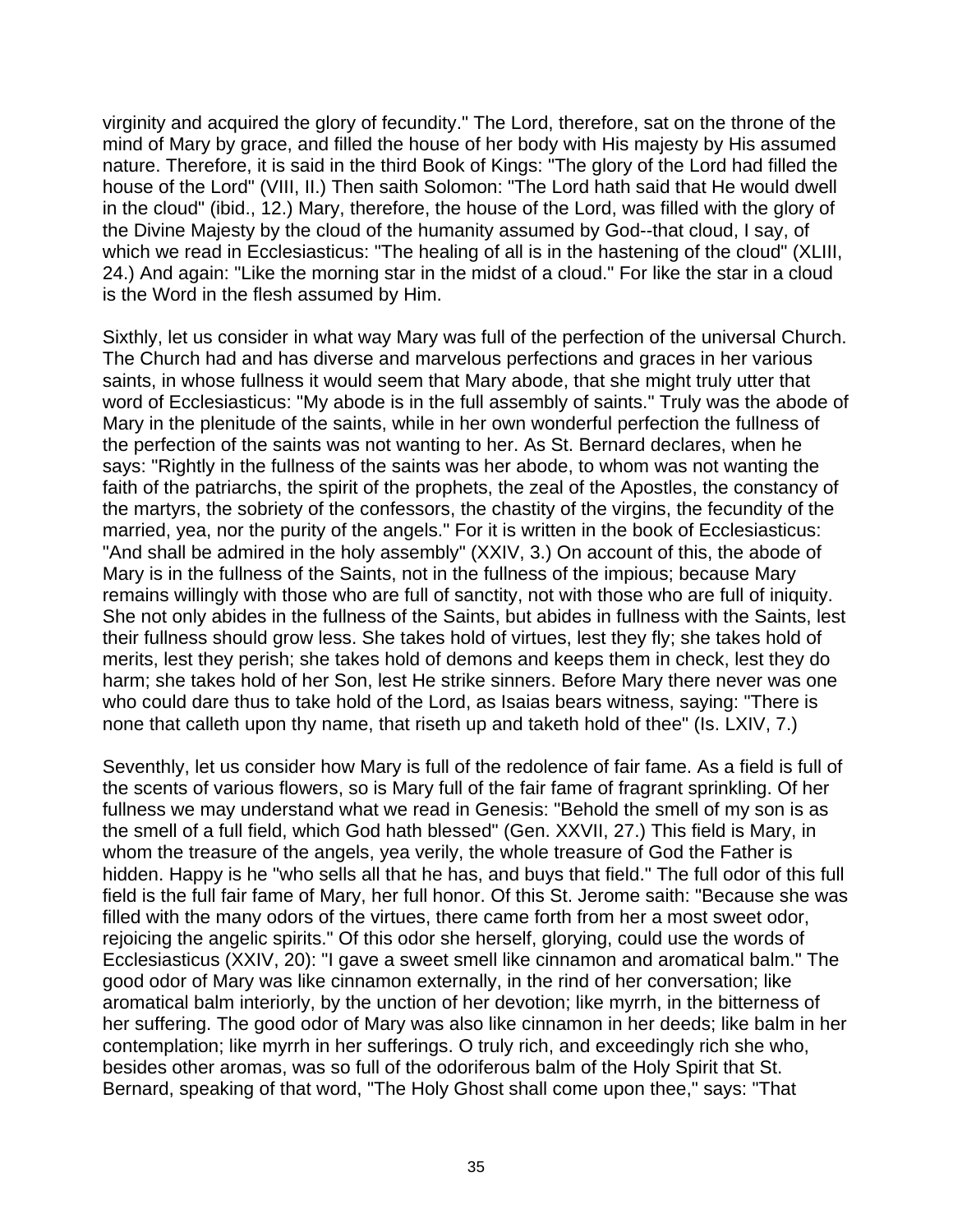precious balm flowed in on thee with such copiousness and plenitude that it overflows most abundantly on all around thee." Well, therefore, could God the Father say: "Behold the odor of my Son is as the smell of a full field," as though He said: "Behold the smell of my Son, the honor of my Son, is from the honor and the good fame of His mother." St. Jerome saith: "The maternal honor is His, who was born from her."

Eighthly, let us consider how Mary was full of the reflection or resplendence, as it were, the expression of the divine glory, according to Ecclesiasticus: "The work of the Lord is full of His glory" (XXIV, 20.) Above all, the most wonderful work of the Lord is Mary, of whom it is said in Ecclesiasticus: "An admirable instrument the work of the Most High" (XLIII, 2.) Truly a wonderful work, for a similar one can never be found. Whence it is said of it: "There was no such work made in any kingdom" (3 Kings X, 20.) None indeed in the kingdom of Heaven, none in the kingdom of earth, nor in that of hell; for there never was such a work in Heaven, on earth, or in the nether regions. For this work is full of the glory of the Lord, because this glory shines most fully in Mary, above all pure creatures. For after the humanity assumed by the Word, there is no work, no creature, in whom there is such scope for the divine glory as in Mary. For the Lord has through Mary glory because of the restoration brought about in Heaven, glory in the Redemption accomplished in the world, glory for the deliverance wrought in hell --this glory He has in the fullness of grace in Mary. Therefore, well does St. Anselm say: "I speak to thee alone, Lady; the world is full of thy benefits; they have penetrated hell, and surpassed the Heavens. For by the fullness of thy grace those who were in limbo rejoice in their deliverance, and those who were above the world have joy in their restoration." Therefore, full of the glory of the Lord is His work, Mary, because, as it is said in Isaias, "The earth is full of His glory" (Is. VI, 3.) Full indeed is the whole earth, full is Mary of the divine glory, which shines in her most fully. Rightly above all the aforesaid is she said to be full of grace, who is most pleasing to all who are not ungrateful, as St. Bernard shows when, speaking of the words, Ave gratia plena, he says: "Well is she fully pleasing because she is pleasing to God, to the angels, and to men; to men by her fecundity, to the angels by her virginity, to God by her humility."

Ninthly, consider how Mary is full of the joy of eternal happiness. Who is ignorant that she is of those of whom her Son said: "Ask, and you shall receive, that your joy may be full"? If, therefore, the joy of the Apostles, of all those who are reigning with God, is full, how much more is the joy of the Mother of God full and complete? Of this plenitude St. Jerome says: "Full indeed of grace, full of God, full of virtues, she could not but possess most fully the glory of eternal splendor." What wonder, then, that plenitude that it overflows most abundantly on all around thee." Well, therefore, could God the Father say: "Behold the odor of my Son is as the smell of a full field," as though He said: "Behold the smell of my Son, the honor of my Son, is from the honor and the good fame of His mother." St. Jerome saith: "The maternal honor is His, who was born from her."

Thus you see in Mary the fullness of illuminative wisdom, the fullness of overflowing grace, the fullness of a fruitful life, the fullness of helping mercy, of the perfection of the Church, of good fame, of divine glory, of eternal joy. Now, therefore, O Virgin full of grace, deign to make us, who are so empty, partakers of thy fullness, that we may at last attain to eternal fullness. By Our Lord Jesus Christ, etc.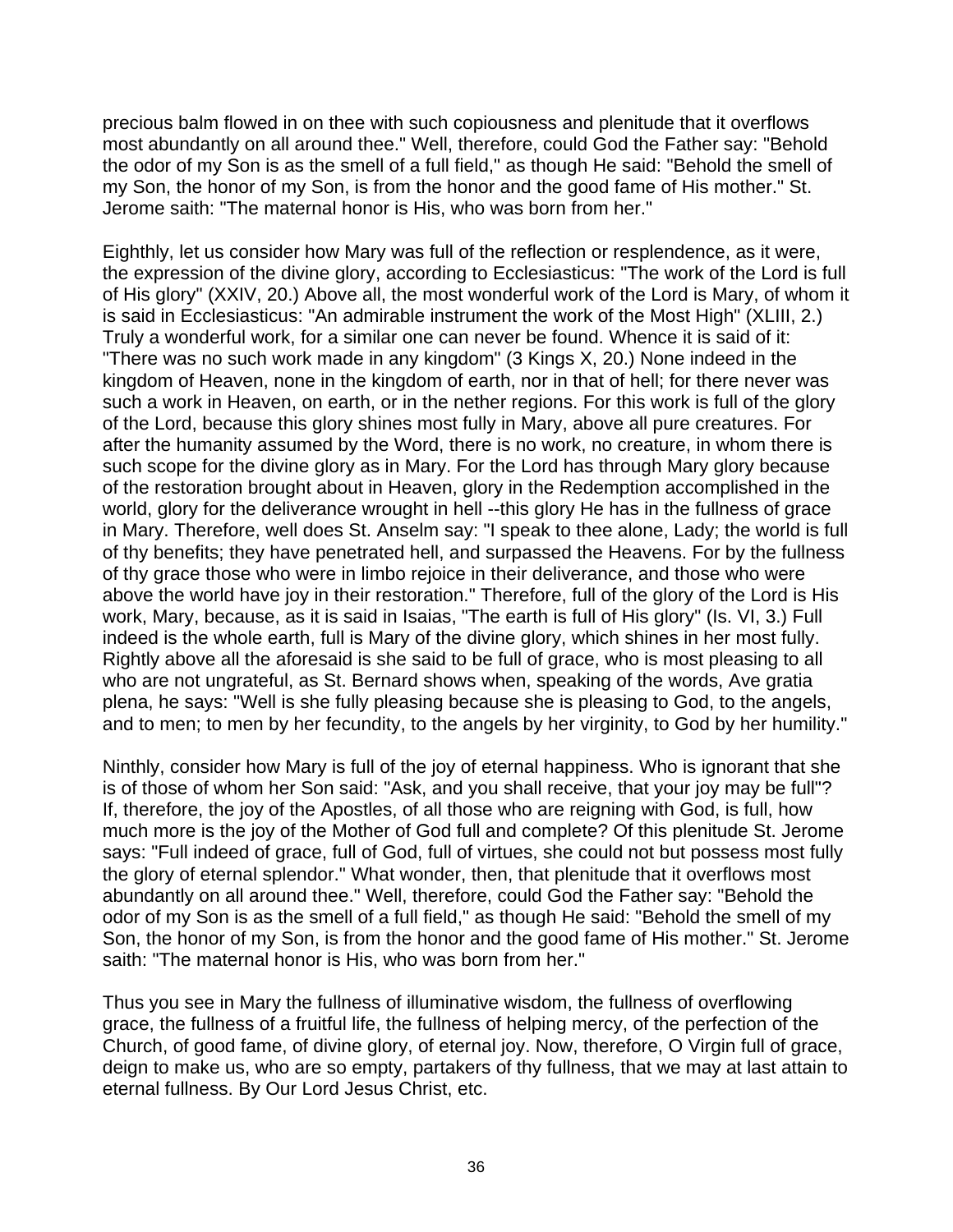# **CHAPTER VIII -- MARY SHARES ALL GIFTS WITH THE LORD**

"Ave Maria, gratia plena, Dominus tecum." It has been shown above how Mary, because of the purity of her life, is rightly saluted by the Ave. It has also been shown how, because of the abundance of her graces, she is rightly called "full of grace." We have now to show how, because of a most special presence of God within her, it is rightly said to her: "The Lord is with thee." But tell us, in what measure, O great Gabriel, thou bringest tidings of a great thing to the great Mary from the great God! But tell us, in what measure, or how He is with her? Behold St. Augustine answering this question, as it were in the person of Gabriel: "The Lord is with thee, but more than with me. The Lord is with thee, but not as He is with me. For although the Lord is in me, the Lord hath created me; but by thee the Lord is to be born." The Lord, therefore, O Mary, but who, how great? The Lord of the earth and of all things in general, the Lord who is especially the Lord of mankind, the Lord who is thine in a singular manner, O Mary. The Lord, I say, of all creatures in general, the Lord in a special manner of rational creatures, the Lord especially of thy virginal court, O Mary. We must consider, therefore, that this Lord, who is with thee, is in general the Lord of all creatures. Judith says: "The Lord of the heavens, the Creator of the waters, and the Lord of all creatures" (IX, 17.) And the Wise Man: "The Lord of all things loved her" (Wisd. VIII, 3.) Therefore, the Lord of all things universally, of all things visible and invisible. This universal Lord of all things was in Mary in such a manner that He made her the universal Lady of all things--the Lady, I say, of Heaven, and the Lady of the world. St. Anselm saith: "The Queen of heaven, and the Lady of the World, to the Mother of Him, who cleanseth the world, I confess that my body is exceedingly impure." But lo! this universal Lord of all things is a most powerful Lord, a most wise Lord, a most rich Lord, a most unfailing Lord. A lord without power, without wisdom, without wealth, without permanence, would be a most imperfect lord. A feeble lord, one needy and insipid, or unable to keep his position, would be little esteemed. But Our Lord is universal, most powerful, most wise, most wealthy; His eternity is unfailing.

First note that the universal Lord, who is with Mary, is a Lord most powerful in will and it is well said of Him: "All whatsoever the Lord hath willed, the Lord has done . . . even in all abysses" (Ps. CXXXIV, 6.) Therefore, neither in Heaven, nor on earth, nor in all the infernal abysses, can anyone resist the will of so powerful a Lord, as Mardochai testifies, saying: "Lord King Almighty, in thy dominion are all things, and there is none who can resist thy will" (Esth. XIII, 9.) Behold, Mary, how great, how powerful is the Lord who is with thee! And because He is a most powerful Lord, He is most powerfully with thee: therefore, art thou most powerful with Him, by Him, through Him, so that thou canst truly say, "My power is in Jerusalem" (Ecclus. XXIV, 15 . ) Jerusalem signifies the Church triumphant in Heaven; it signifies also the Church militant upon earth. For truly both in Heaven and on earth the Mother of the Creator has power. How very powerful she is, Anselm recognizes when he says: "Hear us, loving one; be with us, be favorable to us; help us, most powerful one, that our minds may be cleansed from stains and our darkness illuminated." The Lord, therefore, is with thee, O most powerful Mary.

Secondly, note that the universal Lord, who is with Mary, is a Lord most wise in truth. For He is the Lord, of whom it is said in the Psalm, "Great is our Lord, and great is His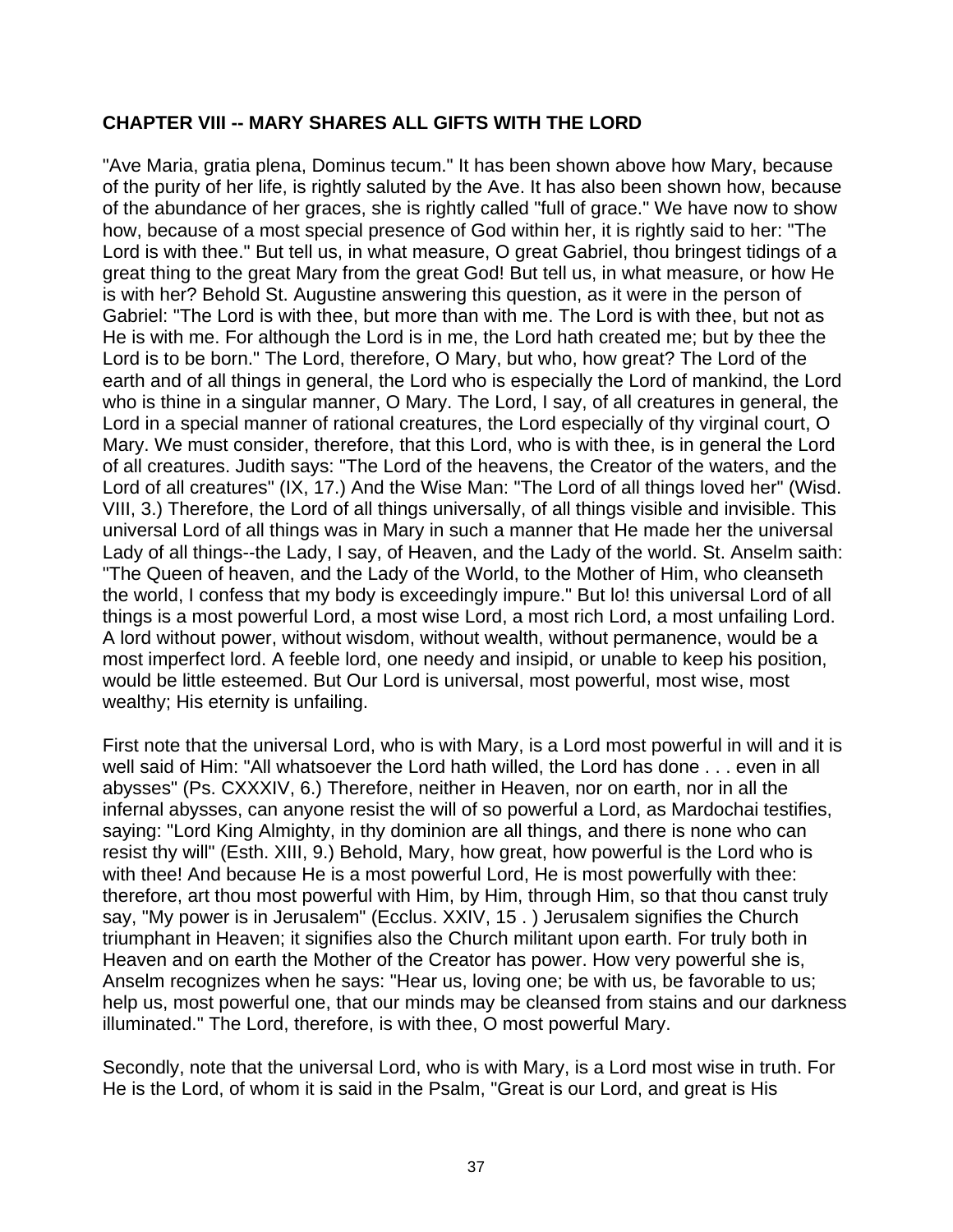strength, and of His wisdom there is no number" ( Ps. CXLVI, 5. ) Oh, how wise is the Lord, whose wisdom nothing can deceive, nothing can be concealed from, because He knows all things. All our works, both good and bad, all our words, good and bad, all our thoughts and all our desires, good and bad, the Lord knows. Whence St. Peter says: "Lord, Thou knowest all things." Behold, Mary, what kind of a Lord, what a most wise Lord, is He who is with thee. And because the most wise Lord is most wisely with thee, therefore, thou too art most wise with Him and through Him. Thou art typified by that Abigail, of whom it was said: "She was a woman most prudent and most beautiful." Mary was so prudent and so beautiful that St. Anselm does not hesitate to say of her: "All the treasures of wisdom and knowledge are in Mary." The Lord, therefore, is with thee, O most wise Mary.

Thirdly, consider that the universal Lord, who is with Mary, is most wealthy in His possessions, as the Prophet testifies, saying: "The earth is the Lord's, and all that dwell in it." Not only is the earth and its fullness the Lord's, but also the Heavens and their fullness. For Thine, O Lord, are the Heavens, and thine is the earth, because "the heaven of heavens is the Lord's." Everything is the property of this Lord, Heaven and earth, bodies and spirits, all nature, all grace, all heavenly glory, all is the Lord's own. Therefore, the Lord is most rich, as the Apostle says: "He is the Lord of all, rich unto all that call upon Him" (Rom. X, 12.) Behold, Mary, how rich, how great is He who is with thee ! And because the most rich lord is with thee so richly, therefore art thou most rich together with Him and because of Him, so that it can be truly said of thee: "Many daughters have gathered together riches, thou hast surpassed them all" (Prov. XXXI, 29.) The daughter Agnes, the daughter Lucy, the daughters Catherine, Cecilia, Agatha, and many other holy virgins and just souls, have gathered together riches of virtue and grace, of merits and rewards, but thou, O Mary, by thy universal riches hast surpassed them all. Oh, how rich is Mary in glory, who was so rich in misery! Oh, how rich is she in Heaven, who was so rich in this world! Oh, how rich is she in her soul, who was so rich in her body, that even St. Bernard exclaims: "O Mary, rich in all and above all, of whose substance a small part being taken, was enough to pay the debt of the whole world!" The Lord is with thee, therefore, O Mary most rich.

Fourthly, consider that the universal Lord, who is with Mary, is the unfailing Lord of eternity. Whence we read in Exodus: "The Lord will reign in eternity and beyond." And in the Psalm it is said: "But thou, O Lord, remainest for ever." Behold, O Mary, how great a Lord, how unfailing a Lord is He who is with thee! And because He is unfailingly with thee, therefore, thou also art unfailing with Him in eternity. For thou art that unfailing, that everlasting throne, the throne of the Son of God, of whom the Father saith by the Prophet: "His throne is like the sun in my sight, and like the moon perfect for ever and truly in eternity." Hence, we cannot only say with truth: "Thou, O Lord, endurest for ever," but we can also truly say: "Thou, O Lady, endurest for ever." What wonder if Mary, in her Son, remains forever, when even the benefits of Mary in her servants remain forever? For St. Bernard says: "In thee, O Mary, angels find joy, the just grace, sinners pardon forever." The Lord, therefore, is with thee, O neverfailing Mary! Rejoice, O Mary, rejoice! Behold the most powerful Lord is with thee in such a manner that thou art most powerful with Him. The most wise Lord is with thee in such a way that thou art most wise with Him. The most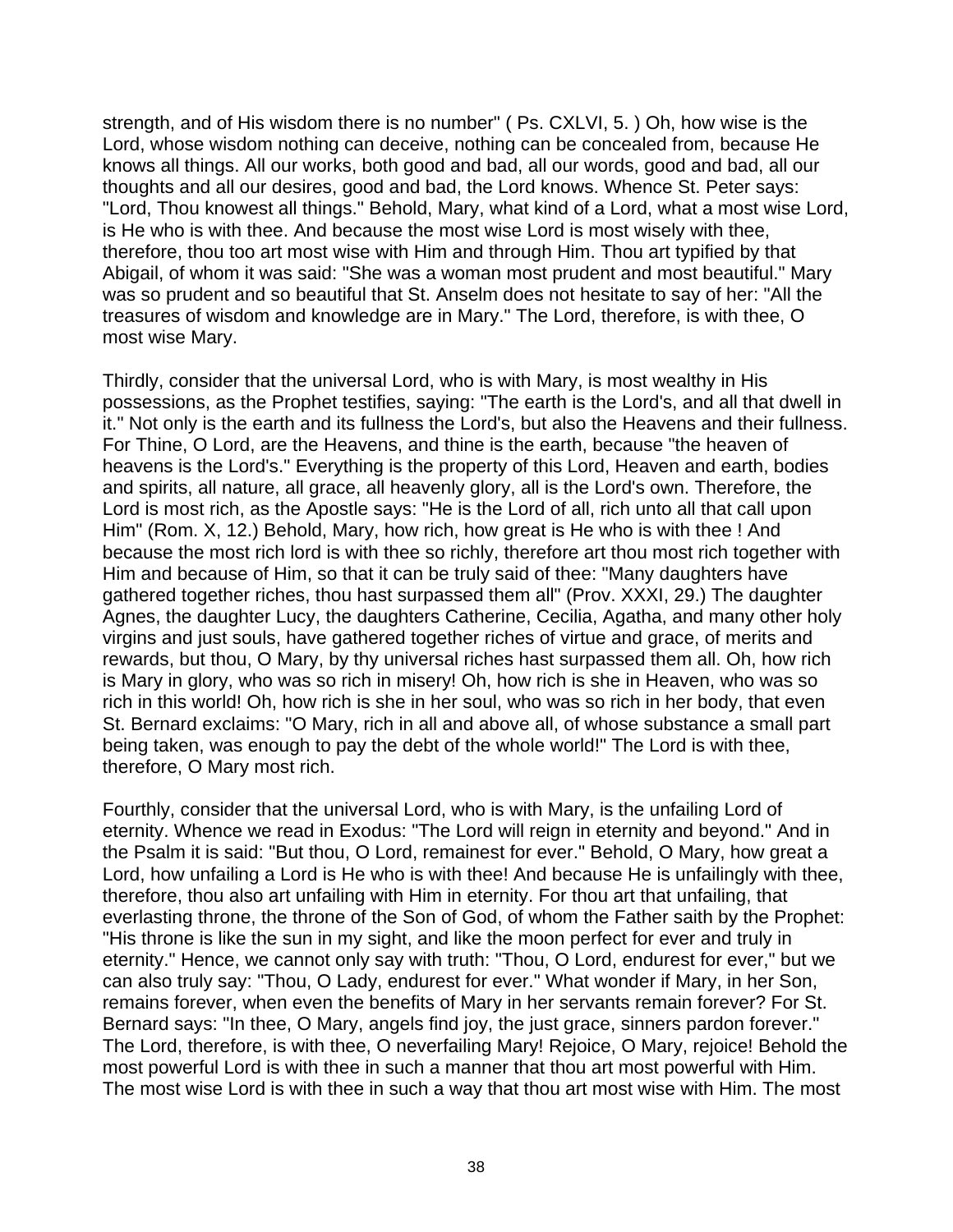rich Lord is with thee in such wise that thou art most rich with Him. The never-failing Lord is with thee in such wise that thou, together with Him, shalt never fail or be deficient.

Now, therefore, most powerful Lady, be a helper to us who are so impotent! Now, most wise Lady, be to us who are foolish a helper and a counselor! O most wealthy Lady, be to us who are poor a benefactress! O most unfailing Lady, be to us feeble, failing creatures a perpetual support in every good deed!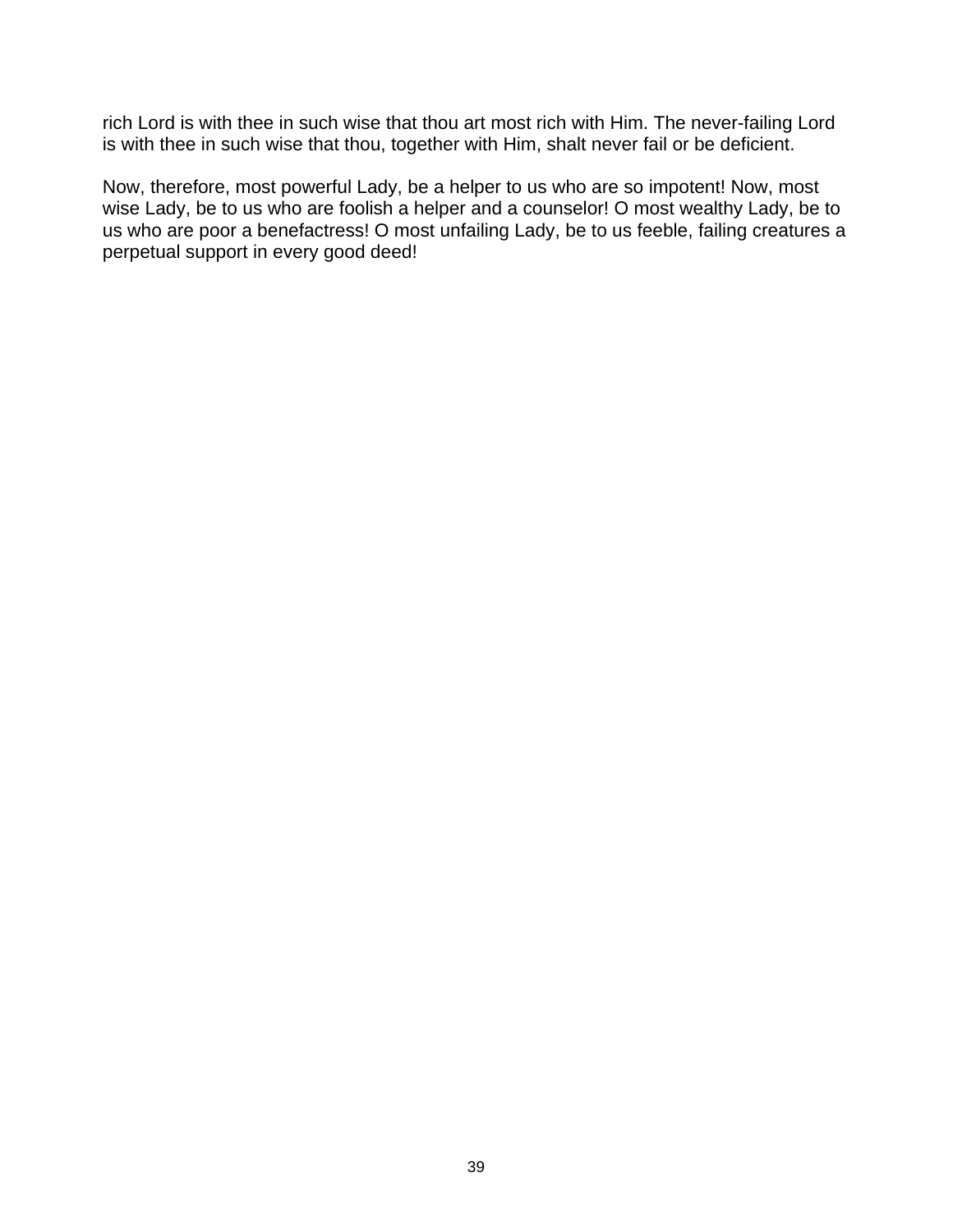# **CHAPTER IX -- "THE LORD IS WITH THEE"**

We must now consider that this Lord, of whom it is said, "The Lord is with thee," is in a special manner the Lord of rational creatures, as man, the rational creature himself, says in the eighth Psalm: "O Lord, our Lord," etc. He is the Lord of all men; He is especially our Lord. As it is said in Isaias: "The Lord is our judge, the Lord is our lawgiver, the Lord is our king" (Is. XXXIII, 22.) The Lord is our lawgiver in this world; the Lord is our judge at the last judgment; the Lord is our King who will crown us in Heaven. This particular Lord of ours was with Mary in such a manner that He made her also our special Lady. Which St. Bernard acknowledged when he said: "Our Lady, our mediatrix, our advocate, reconcile us to thy Son, commend us to thy Son, present us before thy Son." But behold, this Lord of ours is a most loving, a most just, a most sure, a most renowned Lord. A Lord who was not loving in benefits, just in judgments, true in promises, nor renowned among his people, would not be thought much of. But Our Lord is most loving in liberality; most just in equity; most true in fidelity; most renowned in fame.

First, therefore, we must note that our own Lord, who is with Mary, is a most loving Lord in His infinite mercy. For He is the Lord of whom the Prophet saith: "Thou, Lord, art sweet and mild, and of much mercy to those who invoke Thee" (Ps. LXXXV, 5.) He is a Lord of much mercy in many temporal benefits, also in spiritual and eternal ones, which out of his great mercy He has bestowed upon us, and never ceases to bestow. Would that we were not ungrateful for so great mercies ! Would that to such a merciful Lord we were very grateful as Isaias was, who said: "I will remember the tender mercies of the Lord, the praise of the Lord for all the things that the Lord hath bestowed upon us" (Is. LXIII, 7.) Behold, Mary, what a Lord He is, how loving, how merciful, the Lord who is with thee. And because this most merciful Lord is so merciful with thee, therefore thou art most merciful with Him, and truly of thee can it be said: "A throne shall be prepared in mercy, and one shall sit upon it in truth" (Is. XVI, 5.) The throne of divine mercy is Mary, the Mother of mercy, in whom all find the solace of mercy. For as we have a most merciful Lord, so have we a most merciful Lady. Our Lord is of much mercy to all who invoke Him, and our Lady is of much mercy to all who invoke her. Therefore St. Bernard excellently saith: "Let him be silent on the subject of thy mercy, O blessed Virgin, who, having invoked it in his necessities, found it wanting." The Lord, therefore, is with thee, O most merciful Mary.

Secondly, note that our own special Lord, who is with Mary, is the most just Lord of equity, as it is well said in the Psalms: "The Lord is just and hath loved justices" (Ps. X, 8.) And again: "Thou art just, O Lord, and Thy judgment is right" (Ps. CXVIII, 137.) The Lord is most certainly just in all His judgments, in all causes, in all His deeds, as it is once more said in the Psalms: "The Lord is just in all His ways" (Ps. CXLIV, 17.) The Lord is so just in every path of justice that for no one will He depart from the way of justice. And therefore it is well said: "God will not except any man's person, neither will he stand in awe of any man's greatness, for He made the little and the great, and He hath equally care of all." Behold, O Mary, what kind of a Lord He is, what a just Lord, the Lord who is with thee ! And because the Lord is most just with thee, therefore art thou most just together with Him. For thou art the rod of Aaron, straight, erect, flowering and fruitful; straight and erect, by justice and equity; flowering, by virginity; fruitful, by fecundity. For who would be the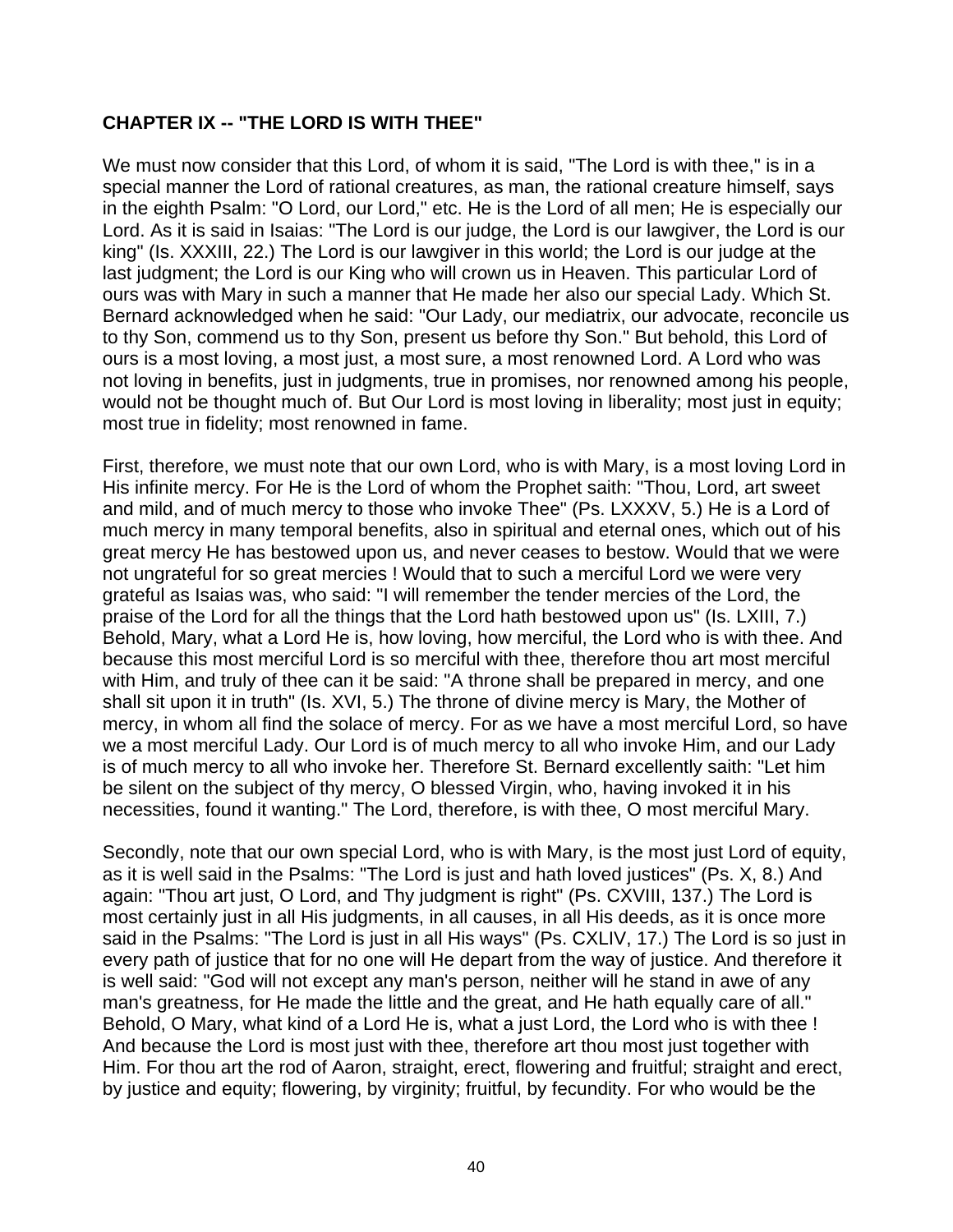straight rod or stem, the upright rod or stem, if the rod of Aaron were not upright? What soul would be just, if Mary were not just? This is why St. Bernard says: "Who is just, if not the just Mary, from whom sprang the Sun of Justice?" The Lord is, therefore, with thee, O most just Mary.

Thirdly, note that our own special Lord, who is with Mary, is most sure in fidelity and most faithful in surety, as the Prophet testifies, saying: "The Lord is faithful in all His ways." Think, therefore, upon those words of His, in which He has promised a crown to the just and hell to the wicked; and know that the faithful Lord will keep His words faithfully. He will faithfully do what He has spoken, as Ezechiel testifies: "I the Lord have spoken, and I will do" (Ezech. XXX, 12.) The most faithful Lord will most faithfully keep His words, as He Himself says in the Gospel: "Heaven and earth shall pass away," etc. Behold, O Mary, what kind of a Lord He is, what a faithful Lord He is, the Lord who is with thee! And because the most faithful Lord is faithfully with thee, therefore art thou most faithful together with Him. For thou art that most faithful dove of Noe, who hast most faithfully stood forth as mediatrix between the Most High God and the world submerged in a spiritual deluge. The crow was unfaithful, the dove most faithful. So also was Eve unfaithful; but Mary was found faithful. Eve was the unfaithful mediatrix of perdition; Mary was the faithful mediatrix of salvation. St. Bernard saith: "Mary was the faithful mediatrix, who prepared the antidote of salvation for both men and women." The Lord, therefore, is with thee, O most faithful Mary.

Fourthly, note that our special Lord, who is with Mary, is the Lord who is most renowned for fame. He is of a great name, as St. Jerome testifies, saying: "There is none like to Thee, O Lord, and great art Thou, and great is Thy name" (Jerem. X, 6.) The name of the Lord is indeed of great fame and of great praise among all peoples, as the Royal Prophet testifies: "Kings of the earth, and all ye people, princes and all ye judges of the earth, young men and maidens, the old and the young, praise ye the name of the Lord !" (Ps. CXLVIII, I 1-12.) The praise and fame of the name of God has extended not only to every people, but also to all time, as is manifest from the same Prophet who says: "May the name of the Lord be blessed from henceforth, now and forever." Likewise, the fame and praise of the name of the Lord has not only extended to every people and to all Lime, but also to every place, as the same Prophet says: "From the rising of the sun even to its setting, the name of the Lord is to be praised" (Ps. CXII, 2.) Behold, O Mary, how great a Lord, what a renowned Lord, is He who is with thee! And because He is a renowned and famous Lord, who is with thee in so renowned a manner, therefore art thou most renowned together with Him. For thou art well prefigured by Ruth, of whom it is written: "Be thou the example of virtue in Ephrata, and have a celebrated name in Bethlehem" (Ruth IV, 11.) O Mary of the most renowned name, how can thy name not be celebrated, which cannot even be devoutly uttered by anyone without some good coming to him? St. Bernard testifies to this, saying: "O great, O loving, O most praiseworthy Mary, thou canst not even be named, but thou enkindlest love; nor canst thou be thought of, without renewing the affection of those who love thee; thou canst never enter the portals of a loving memory without bringing with thee the sweetness which is divinely inseparable from thee." Mary, therefore, is well prefigured by that woman of renown, Judith, of whom it is written: "And she was greatly renowned among all, because she feared the Lord very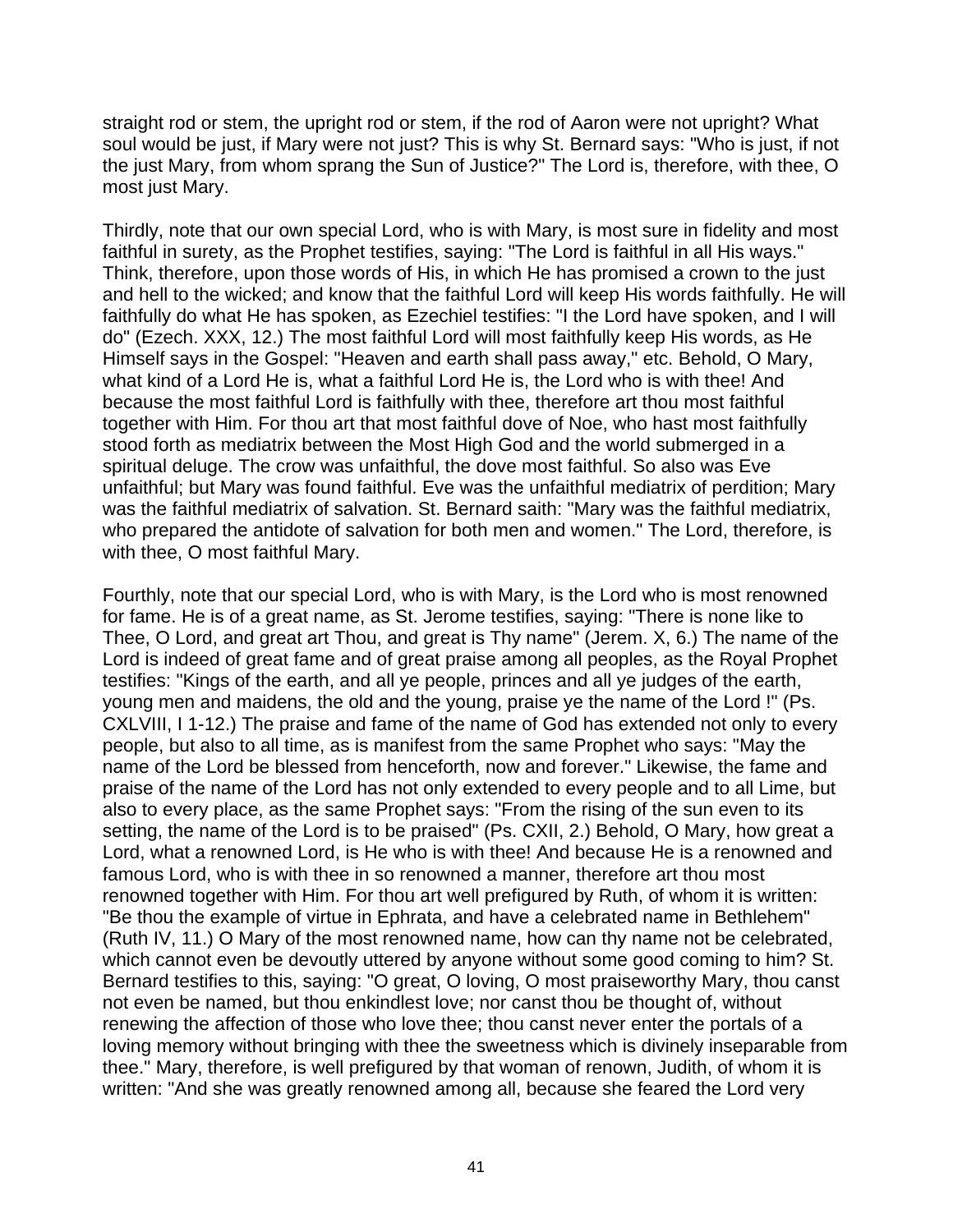much; neither was there any one that spoke an ill word of her" (Jud. VIII, 8.) Mary is indeed renowned because of her virtues and her praiseworthy example; but she is even more renowned because of her mercies and her unspeakable benefits, and more renowned still because of her graces and wonderful privileges. For what is more wonderful than to be a virgin mother, and the Mother of God ? What wonder if Mary is renowned in the world from so many thousand benefits of her mercy, who is so renowned for that one benefit which she bestowed on man? St. Bernard says: "The renown of thy highest favor is that bestowed on the God-loving soul, who was reinstated by thee." The Lord is, therefore, with thee, O most renowned Mary. Rejoice, rejoice! Behold the most loving Lord is with thee in such a manner that thou also art most loving. The most just Lord is so with thee that thou, together with Him, art most just; the most renowned Lord is with thee in such a manner that thou also, together with Him, art most renowned. O most loving Mary, save us impious souls by thy merciful, loving kindness! O most just Mary, save us unjust souls by thy just equity! O most faithful Mary, save us perfidious souls by thy fidelity! O most renowned Mary, save us by thy sweet renown!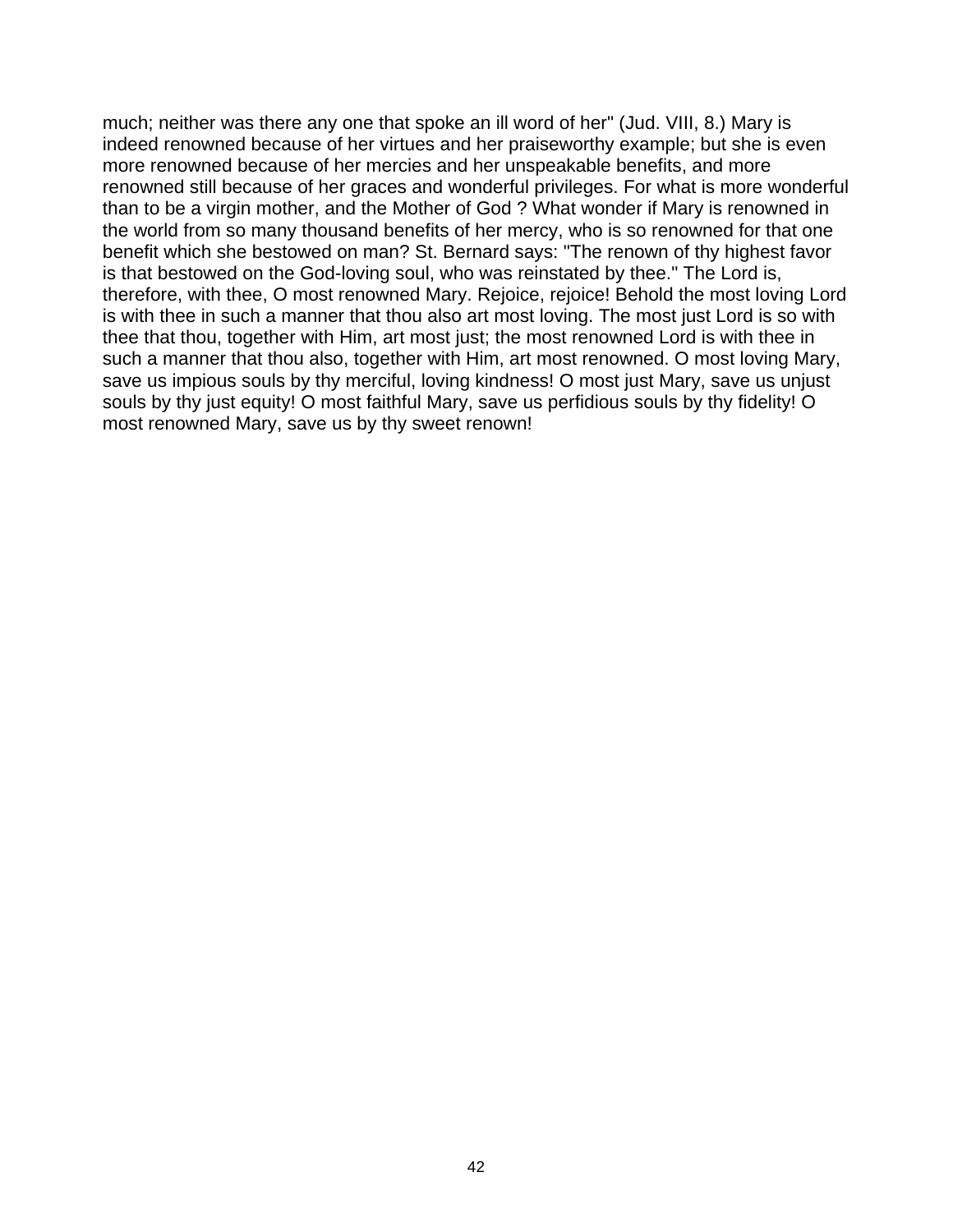## **CHAPTER X -- MARY THE DAUGHTER, MOTHER, SPOUSE, AND HANDMAID OF THE LORD**

We must now consider that this Lord, of whom it is said, "The Lord is with thee," is not alone in a general sense the Lord of every creature, not alone the Lord of the rational creature, but also in a most special sense the Lord of the virginal court of His most Holy Mother. Mary is singularly, both in body and in soul, the court of the Lord, the most holy house of God, of whom it is said in the Psalm: "Sanctity behooveth Thy house, O Lord." O singularly blessed House, who alone hast merited so singularly to have the Lord. St. Bernard saith: "Thou alone hast been found worthy that in thy virginal court the King of kings and the Lord of lords, coming from His royal throne, chose thee for His first dwelling among the sons of men." This singular Lord of Mary was with her in so special a way that He made her Lady, so that there never was one like her either before or after her. For she became in a wonderful and singular manner the daughter of the Lord, the mother of the Lord, the spouse of the Lord, and the handmaid of the Lord. If we wish to describe her relation to each Divine Person, we can say that the Lord who is with Mary is the Lord and Father, the Lord and Son, the Lord and Holy Ghost, the Lord who is triune and one. He is the Father and Lord, of whom Mary is the most noble daughter. He is the Son and Lord, of whom Mary is the most worthy Mother; He is the Holy Ghost and Lord, of whom Mary is the most just spouse; He is the Lord Triune and One, of whom Mary is the most submissive handmaid. Mary certainly is the Daughter of the Most High Eternity, the Mother of the Most High Truth, the Spouse of the Most High Goodness, the Handmaid of the Most High Trinity.

First, therefore, note, that this Lord, who is so singularly with Mary, is the Lord of whom Mary is the most noble daughter. Of this Lord and of this daughter can be understood that which Booz said: "Blessed art thou of the Lord, my daughter, and thy latter kindness has surpassed the former" (Ruth iii, 10.) Therefore Mary is the daughter blessed by the Lord; by the Most High Lord, I say, whose daughter she is. O truly noble daughter of the most noble King, who hast been so abundantly adorned interiorly with manifold glory, that truly it can be said of thee: "All the glory of the King's daughter is from within" (Ps. XLIV.) Therefore Mary, as the most true daughter of the King, was most abundantly drawn to the kingdom, as St. Bernard testifies, saying: "Thou, a delicate daughter, and full of all grace, dearly beloved in thy delights, art drawn to the glory of thy beauty, and as a sign of love." This blessed daughter surpassed her former kindness by the latter; for great as the mercy of Mary was while she was still an exile in this world, much greater is her mercy now that she reigns in Heaven. Now by her innumerable benefits she shows men a greater mercy, for she now sees more clearly the untold miseries of mankind. For the splendor of her former mercy Mary was fair as the moon; but for the splendor of her latter mercy she resembles the sun. For as the sun surpasses the moon in the greatness of his splendor, so the latter mercy of Mary surpasses in greatness her former mercy. Who is there upon whom the sun and the moon do not shine? Who is there upon whom the mercy of Mary does not shine? Hear what St. Bernard thinks of this: "As the sun shines indifferently upon the good and the bad, so when Mary is petitioned, she does not discuss the merits of the petitioners, but shows herself ready to hear them, is most merciful to all, and in fine she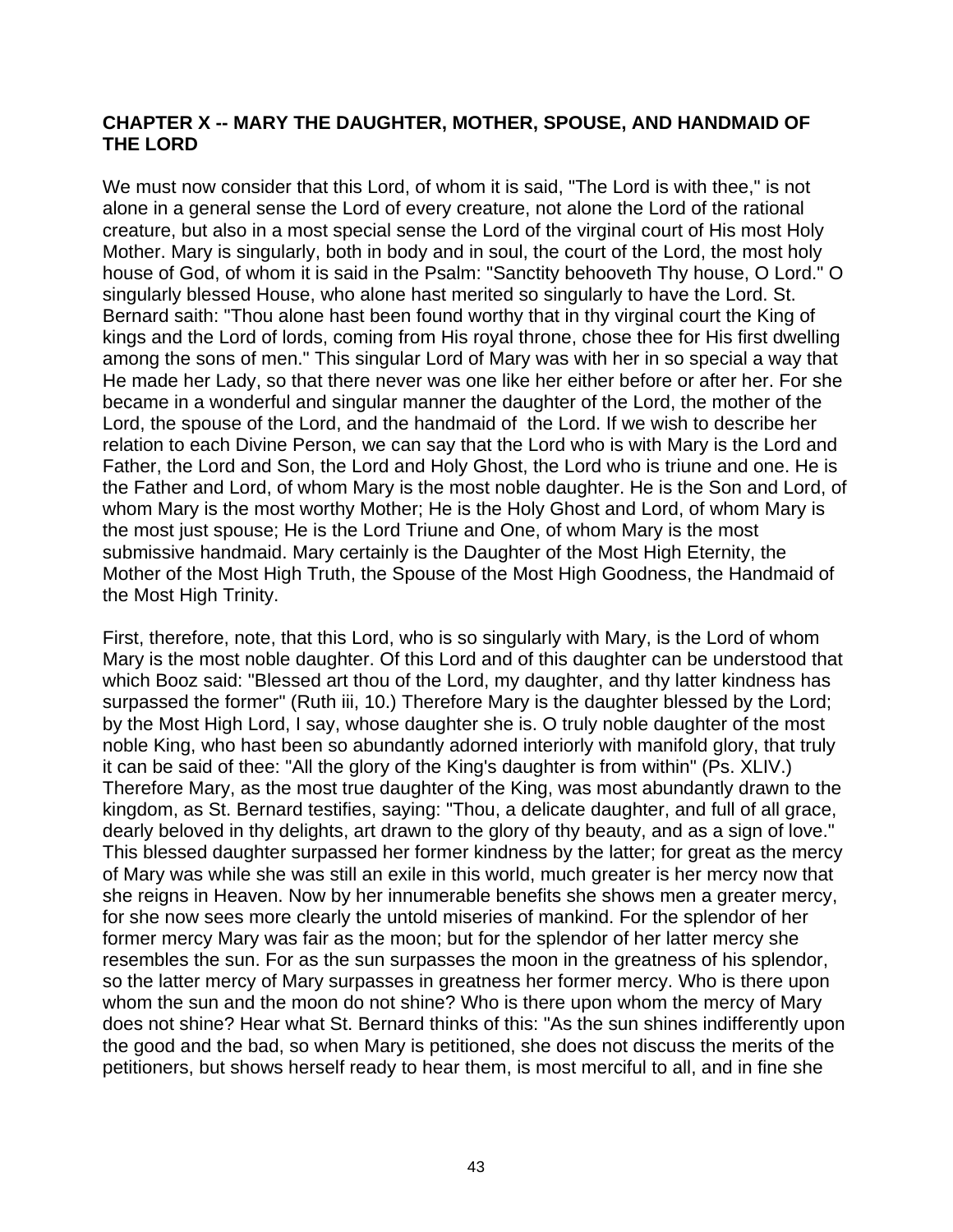compassionates the misery of all with most abundant affection." The Lord is with thee, therefore, O Mary, as a father with a most noble daughter.

Secondly, note that the Lord who is so singularly with Mary, is the Lord whose most worthy mother she is. Of this Lord and of this mother Elizabeth said: "Whence is this to me, that the mother of my Lord should come to me?" The Mother of the Lord, the Virgin and Mother, is a most worthy mother. She is the Mother who is most becoming to such a Son. She is the Mother to whom such a Son is most becoming. She is the one, than whom God could make no greater. God could make a greater world, God could make a greater Heaven, but a greater mother than the Mother of God He could not make. St. Bernard saith: "No other mother was becoming to God than a virgin; nor was any other son becoming to a virgin than God." A greater among mothers than Mary and a greater among sons than Jesus could not be born. This mother is, therefore, the flower of mercy, the mother of the Sun of justice, the mother of the Fountain of wisdom, the mother of the King of glory. She is the mother of Him, I say, whose mercy leads us to love, whose justice to fear, whose wisdom to know, whose glory to hope. Mary is, therefore, the mother of Him who is in fact our love by mercy, our fear by justice, our knowledge by wisdom, our hope by glory, so that she can truly say: "I am the mother of fair love, and of fear, and of knowledge, and of holy hope" (Ecclus. XXIV, 24.) But is Mary the Mother of Christ only? Nay, what is most joyful, she is not only the Mother of Christ, but also the Mother of all the faithful. St. Ambrose saith: "If Christ is the brother of all believers, is not she, who brought forth Christ, the mother of all believers?" Oh, dearly beloved, let us all rejoice, and exclaim: "Blessed is the Brother, by whom Mary is our Mother; and blessed is the Mother, by whom Christ is our Brother." St. Anselm says: "Lady and Mother, by whom we have such a Brother, what thanks, what praise shall we pay to thee?" God is, therefore, with thee, O Mary, as a son with a most worthy mother.

Thirdly, note that this Lord who is so singularly with Mary is the Lord whose most beautiful spouse Mary is. To this Lord, as to this spouse, we can apply the word of Osee: "I will espouse thee to myself in justice, and in judgment, and in mercy, and in commiserations, and I will espouse thee to me in faith; and thou shalt know that I am the Lord" (Osee II, 19- 20.) Behold a beautiful spouse, beautiful in justice, and in the judgment of her looks, beautiful in compassion and in mercy in the regard of her neighbors, and beautiful in faith in the sight of God. Beautiful indeed in the justice of her life, and in the judgment of her conscience, beautiful in mercy, in affection, and in compassion in her deeds. Beautiful in faith, whereby she believed all that was to be believed above herself, and whereby she believed all that was to be done in her, according to that word: "Blessed art thou who hast believed, because all shall be fulfilled in thee, which has been said to thee by the; Lord" (Luke I, 45.) But behold Mary, the Spouse of the Holy Spirit, as she is and was most beautiful in conversation, so also is she most sweet in her address, as it is said in the Canticle of Canticles: "As a dropping honeycomb," etc. Oh, what honey-flowing words have those sweet lips of Mary often distilled! Had she not indeed milk and honey under her tongue in those two sweet words which she addressed to Gabriel? Had not Mary milk upon her tongue when she said: "How shall this be done, for I know not man?" (Luke I, 34.) Had she not honey on her tongue when she uttered that honey-sweet word: "Behold the handmaid of the Lord, be it done unto me according to thy word"? From the sweetness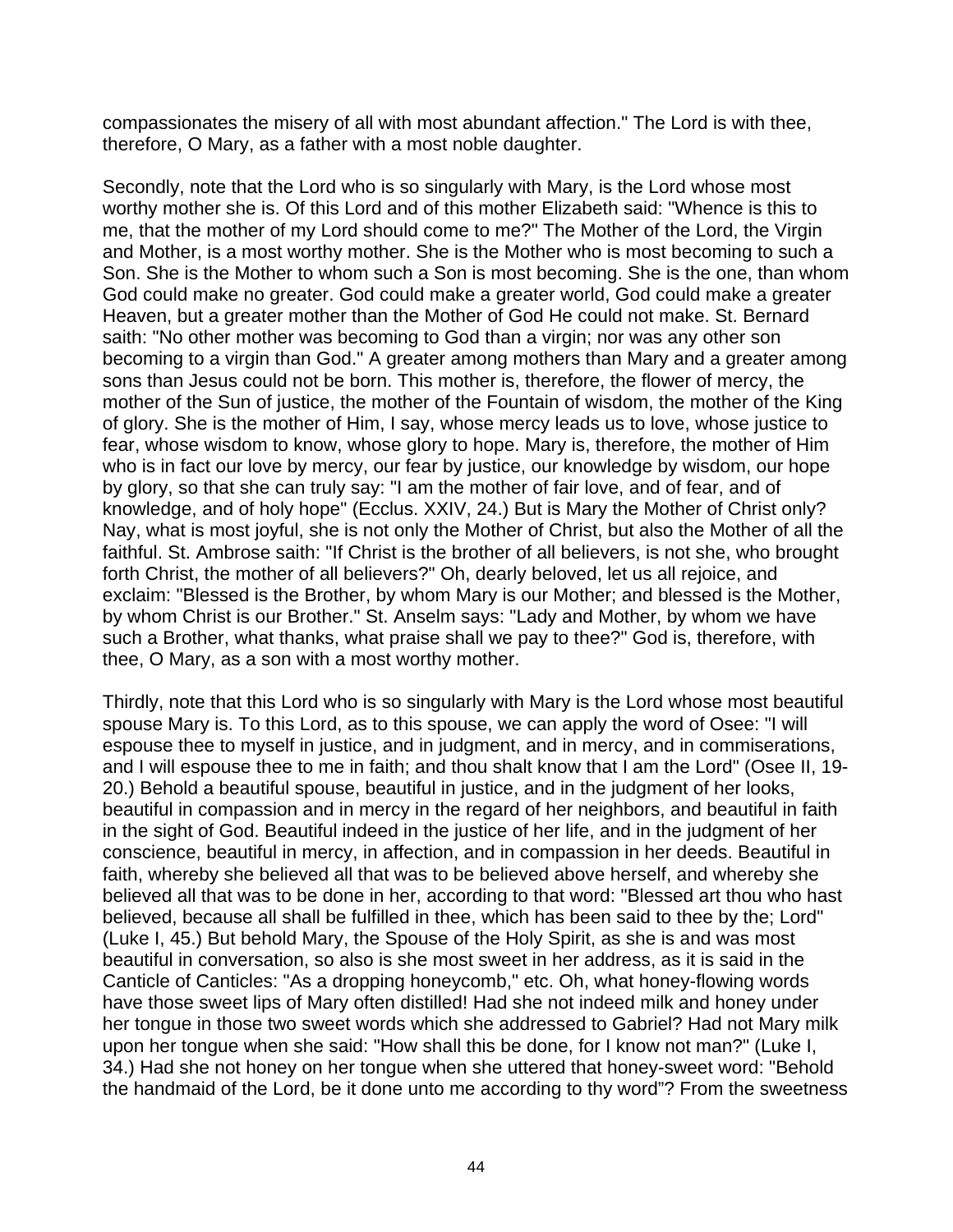of this word, throughout the whole world, the Heavens have dropped honey. Mary had honey on her tongue in her eloquent words to God; she had milk on her tongue in her agreeable speech to her neighbor. Of how great sweetness and beauty is that Spouse of the Supreme Consoler! Because, as St. Augustine says, "Who is this virgin, so holy that the Holy Spirit deigns to come to her? So beautiful, that God chooses her for His Spouse?" The Lord is, therefore, with thee, O Mary, as a bridegroom with his beloved spouse.

Fourthly, note that this Lord, who is so singularly with Mary, is the Lord whose most devout handmaid she is, as she herself testifies: "Behold the handmaid of the Lord." Mary is the handmaid of God the Father, of God the Son, and of God the Holy Ghost. What wonder if she is the handmaid of that Lord, when her son is the servant of this Lord, according to the human nature assumed from His mother? He Himself confesses it in the Psalm, where He says: "O Lord, because I am thy servant, and the son of thy handmaid." O what a good handmaid, and what a good son of the handmaid! Alas, how many are bad handmaids, and bad sons of the handmaids. But what saith the Scripture? "Cast out the bondwoman and her son." We read in Genesis of the handmaid of Sara that, seeing that she herself had conceived, she despised her mistress. Therefore, the evil handmaid Agar is puffed up by her fecundity; but the good handmaid Mary is made fecund by her humility. That proud handmaid despised her mistress; the Lord looked on this humble handmaid, as she herself says: "He hath regarded the humility of his handmaid." O Christian soul, handmaid of the Lord, with Mary cultivate fecundity in such a manner that you may not be wanting in humility; that, therefore, you may not be puffed up by your fecundity in good works, notice the humble handmaid, look upon the humble Mary. "Behold," she says, "the handmaid of the Lord." St. Ambrose says: "See her humility, see her devotion. She calls herself the handmaid of the Lord, she who is chosen to be His Mother; nor is she elated by the promise. O truly admirable humility! Behold in what manner Mary designs not only to be the handmaid of the Lord, but also the handmaid of the servants of the Lord. For it is she who is signified by Abigail, who sent messengers that she might be brought to David, saying: "Behold, let thy servant be a handmaid, that: she may wash the feet of the servants of my Lord" (I Kings XXV, 41.) By the blessed handmaid Mary, how many servants of the Lord have been washed, how many faithful by her prayers have been cleansed from their sins! For she, as it were, offered water for their feet when she obtained for them tears of compunction for their sins. The Lord is with thee, therefore, O Mary, as with a most devout handmaid. The Father is with thee; the Son is with thee; the Holy Ghost is with thee. St. Bernard says: "The Father is with thee, because He made His Son thine; the Son is with thee, who, in order to work in thee an admirable secret, in a wonderful manner unlocked the secret room of generation, and kept for thee the seal of virginity; the Holy Spirit is with thee, who together with the Father sanctified thy womb. The Lord is, therefore, with thee," the Lord, whose daughter thou art, than whom none is more noble; the Lord, whose mother thou art, than whom none is more wonderful; the Lord, whose spouse thou art, than whom none is more lovable; the Lord, whose handmaid thou art, than whom none is more humble, nor ever was, nor ever will be. Therefore, O Lady, because so great a Lord is in such a manner and so much with thee, grant that by grace He may also be with us.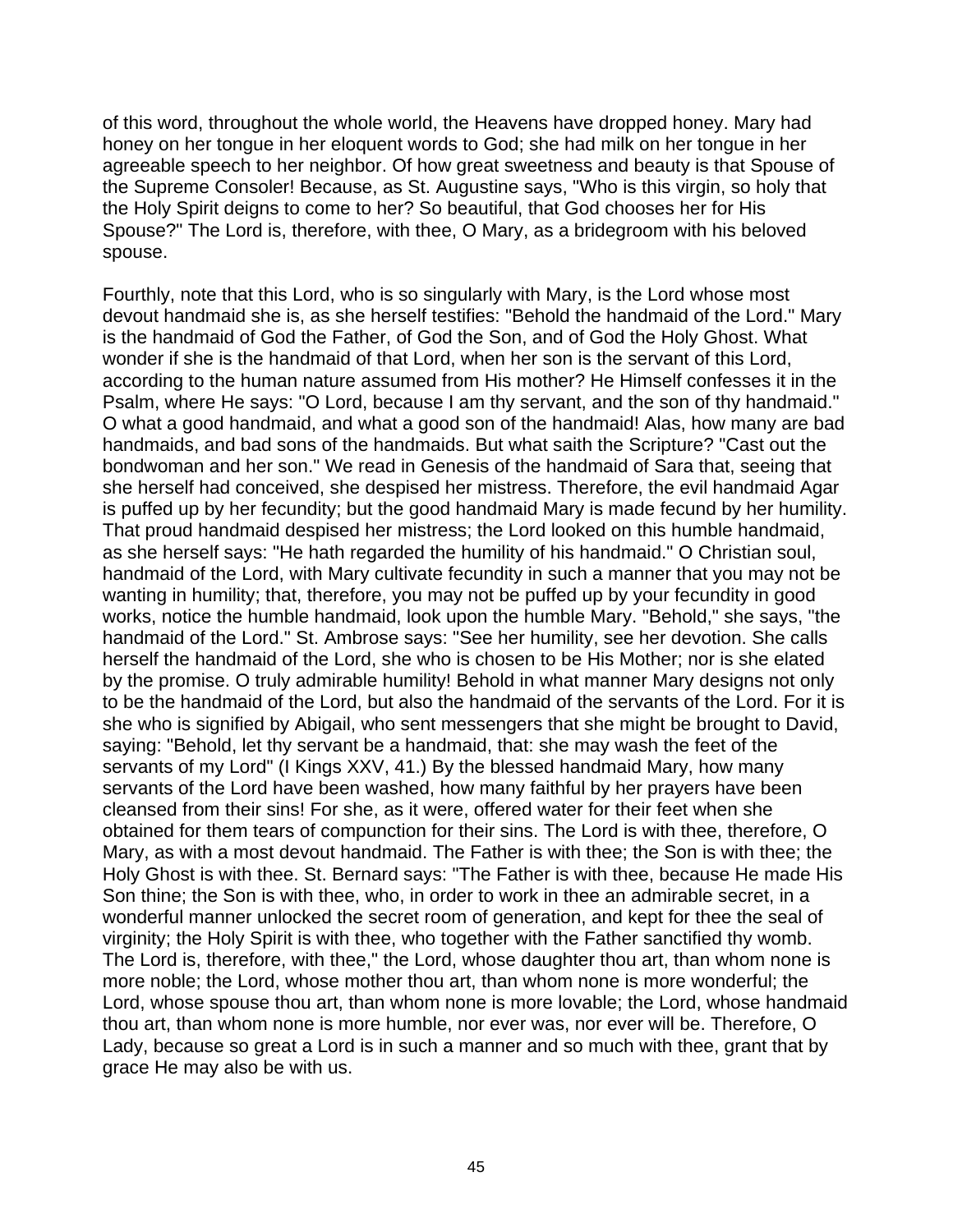## **CHAPTER XI -- MARY FOR HER OWN SAKE AND FOR OURS IS FITLY COMPARED TO THE AURORA**

"Dominus tecum"--The Lord is with thee. That devout client of Mary, St. Anselm, alluding to these sweet words, says: "Mary, I beseech thee, by the grace by which the Lord wished so to be with thee, and thee with Him, grant for His sake, according to the same grace, His mercy to me; grant that the love of thee may be ever with me, and that my care may be about thee; grant that the cry of my necessity may be with thee, as long as it lasts, and that the look of thy loving kindness may be on me as long as I live; grant that my joy in thy beatitude may ever be with me, and that compassion for my misery may be with thee as far as it is expedient for me."

The Lord is with thee, O Mary. Certainly with thee, as the sun is with the aurora which goeth before him; with thee as the flower is with the stem which produces it; with thee, as the King is with the Queen going in to him. For the Sun, which is the most lightsome of all luminaries, the Flower which is more precious than all flowers, and the King, who is more glorious than all kings, is Our Lord Jesus Christ. The aurora, therefore, going before this Sun with resplendent radiance, the stem producing by a most wonderful flowering this Flower, the Queen entering in to the King in solemn procession, is the most Blessed Virgin Mary. Of all these points we shall treat in order.

"The Lord is with thee." With thee, certainly, as the sun is with the aurora going before it, and preceding its rise, and beginning the day by its light. Truly, indeed, Mary, the aurora of the world, prepared in a most singular manner by the Eternal Sun, being thus marvelously irradiated, herself prepares the rising of this Sun, has wonderfully inaugurated for the world the day of grace of such a Sun, as St. Bernard says: "Like the aurora exceedingly resplendent hast thou come into the world, O Mary, when thou didst foreshew the splendor of the true Sun by such a wonderful radiance of sanctity that truly the day of salvation, the day of propitiation, the day which the Lord hath made, was worthy to be begun by thy bright light." Mary is, therefore, the aurora, of whom it is said: "Who is this, who cometh forth," etc. Fitly is she compared to the aurora, as well for herself, as for us; for herself especially, for us in general. Mary for herself is well compared to the aurora according to Scripture; first, because of the driving away of the night of sin; secondly, because of the approach of the light of grace; third, because of the rising of the Sun of justice; fourth, because of the place of her throne of glory. First, in her most full sanctification; secondly, in her most bright conversation; thirdly, in her most wonderful generation of her Son; fourthly, in her most glorious Assumption.

First, note that Mary is, as it were, a happy aurora because of the absence or happy driving away of guilt in her own sanctification. Therefore Job, cursing the night in which it was said: "A man is conceived," said: "Let the stars darken their light. Let it expect light and not see it, nor the rising of the dawning of the day" (Job III, 9.) What is meant here by the stars, by the light, by the dawn? I say that the stars are the souls of the Saints; the light is the Holy of holies; the dawn is the Queen of Saints. The stars indeed are all the Saints, who never abandon good order and discipline of morals, the course of fervor and of a good life, and so they fight with vigor against the devil. Of these stars it is well said in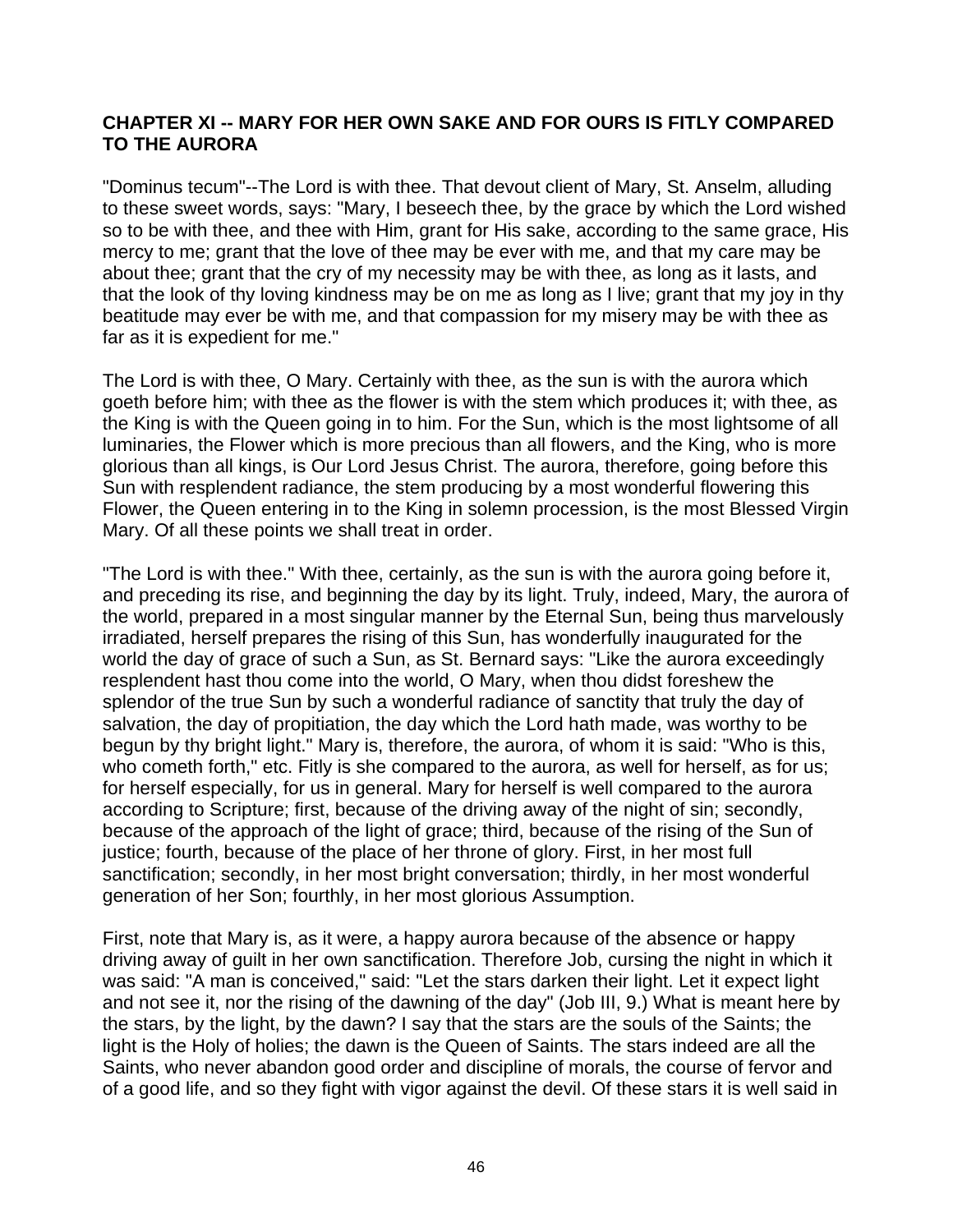the Book of Judges: "The stars remaining in their order and courses fought against Sisara" (Judg. V, 20.) Sisara is interpreted, taking away the departing one, and it signifies the devil, who takes anyone that departs from God. The light signifies the Holy of Holies, Jesus Christ, as He Himself shows, saying: "I am the light of the world, who followeth Me, walketh not in darkness" (John VIII, 12.)

Let us, brethren, follow this light, lest, walking in darkness, we should fall into the mire of sin and the pit of hell. Let us follow not haltingly, according to what is said, "How long will you halt between two sides? If the Lord is God, follow Him; but if Baal is, follow ye him" (3 Kings XVIII, 21.) The dawn, whose rising the night does not see, signifies the Blessed Virgin, whose nativity was not initiated by the night of original sin. For the night which Job cursed, the night in which man was conceived, is original sin; in which we are all conceived. Hence the Psalmist says: "In sins did my mother conceive me." Because all the Saints are conceived in sin, they are born in sin, and hence it is rightly said that this night has seen no light.

Secondly, note that Mary is, as it were, a happy aurora, because of her happy progress in the light of grace, according to that word: "Who is this that advances like the aurora," etc. (Cant. VI, 9.) For as the light of the aurora progresses by gradually growing in brightness, so Mary advanced by advancing in the splendor of grace and of a good life. She made progress indeed by advancing in all virtues universally, so that in all the glory of all virtue she was, as it were, in herself the rising aurora, fair as the moon to her neighbors, as the sun towards God. She made progress also by advancing in special virtues, of which St. Bernard speaks thus: "Charity burned in Mary by seeking grace, virginity was resplendent in her body, in service she was eminent in humility." By the glory of these virtues Mary was, as it were, the rising aurora in her shining virginity, fair as the moon in her resplendent humility, clear as the sun in her radiant charity. Happy he who cultivates these three splendors, these three virtues of Mary, by which she conceived the God and Master of all virtues, as St. Bernard again testifies, saying: "She who was already full of grace found grace, that, being fervent in charity, intact in virginity, devout in humility, she might become pregnant without any intercourse with man, and might bring forth a child without the usual travail."

Thirdly, note that Mary is, as it were, a happy aurora, because of the happy rising of the Sun of justice. For the Sun of justice, Christ Our Lord, by means of His aurora, Mary, rose upon this world. His rising was unaccompanied by any cloud of sin; wherefore this aurora was exceedingly resplendent in the rising of her Sun, according to that word: "As the light of the morning when the sun riseth, shineth in the morning without clouds" (2 Kings, XXIII, 4. ) The light of this morning is the holiness of Mary, by which the Sun of justice, who was about to come forth from her, deigned to irradiate her. Of this St. Bernard well saith: "Rightly, O Mary, hast thou fulfilled the office of the morning. For the Sun of justice, who was Himself about to proceed from thee, preventing as it were His own birth by a certain morning splendor, copiously transfused thee with the rays of His own light." The light of this morning shone forth wonderfully when the Sun rose without clouds, that is, when Christ was born without any of the darkness of original sin. Behold, here it is said that the sun rose without clouds, and in Exodus we read that the bush was on fire without being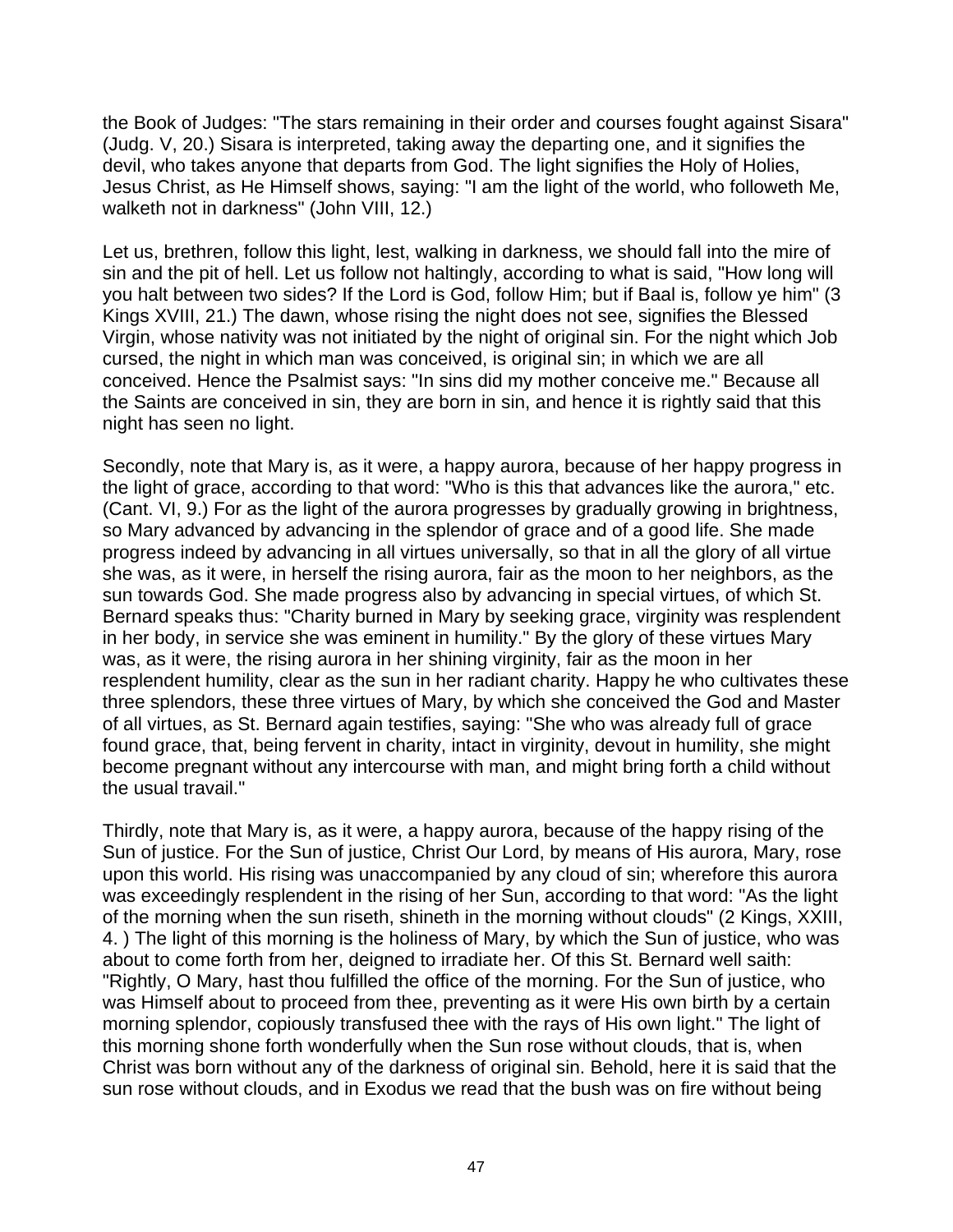burned; and in Daniel, that a stone was cut without hands. What, therefore, is signified by the sun, by the fire, by the stone, if not Christ? For He Himself is the sun enlightening the intellect, the fire enkindling the affections, the stone strengthening us against defect. I say that Jesus Christ is the sun illuminating the intellect, according to Malachias: "The sun of justice will rise upon you who fear my name" (IV, 2.) See, therefore, if thou fearest the Lord, for it is written: "Who feareth God, neglecteth nothing" (Ecclus. VII, 19.) Again Christ is the fire enkindling the affections, as the Apostle says to the Hebrews: "Our God is a consuming fire" (Hebr. XII, 29. ) This fire was not only in the bush of the virginal womb, but also in the bush of her devout heart. They have felt this fire who said: "Were not our hearts burning within us," etc. Again, Christ is the stone strengthening us against failings, if we are well founded upon Him. Therefore it is said in St. Matthew: "The rains fell, and the floods came, and the winds blew, and they beat upon that house, and it fell not, for it was founded on a rock" (VII, 25.) Behold, neither the rain of heretical eloquence, nor the floods of worldly concupiscence, nor the winds of human violence, could injure the house of a mind founded upon the rock of Christ. What does it mean, therefore, that the sun rises without a cloud, the bush is on fire without being consumed, the stone is cut without hands, unless it be that Christ, who is the sun of truth, the fire of charity, the stone of firmness or of eternity, is conceived and born without the cloud of original sin, without the fire of carnal concupiscence, without the agency of the marital embrace? For in the conception of Christ you will find neither sin in the offspring, nor concupiscence in the mother, nor the embrace of a father. That this Virgin conceived so miraculously, He could effect who sent beforehand so many wonderful things prefiguring this miracle, as St. Augustine testifies, saying: "He who wrote on the tablets of stone without iron, made Mary with child of the Holy Ghost; and He who produced bread in the desert without ploughing, impregnated the virgin without corruption; and He who made the rod to bud without rain, made the daughter of David bring forth without seed."

Fourthly, note that Mary is, as it were, a happy aurora because of her place in glory; and according to this Job well says of the aurora: "Didst thou . . . shew the dawning of the day its place?" (Job XXXVIII, 12.) Now certainly, our aurora, Mary, elevated high in Heaven, holds the place nearest to the Eternal Sun. We may consider that the throne of Mary in Heaven has a threefold greatness. The first is that she received Our Lord spiritually; the second, that she received Him corporeally; the third, that she received Him eternally. Behold the threefold place of Mary. I say that the first place, in which Mary received Our Lord spiritually, is her mind, tranquil and peaceful, according to the Psalmist: "His place is in peace, and His dwelling in Sion," which, interpreted, means a mirror or contemplation. Whoever wishes to contemplate God, or to behold Him with the eyes of the mind, must make Him a place in peace in his mind; for without peace of mind no one can arrive at the knowledge of contemplation. Therefore the Apostle saith: "Follow peace with all men, and holiness, without which no man shall see God" (Hebr. XII, 14.) Oh, who shall relate, or who can even imagine, in what contemplations daily that Sion, that holy mind of Mary, was employed, while she fervently revolved in her mind all those mysteries known to herself above all mortals? Of this St. Jerome well says: "If there are in you any bowels of piety or mercy, consider with what love was crucified, with what desire this virgin burned, while she revolved in her soul all that she had heard and seen, all that she had known; with what emotions she was moved, being filled with the Holy Ghost, with the thrilling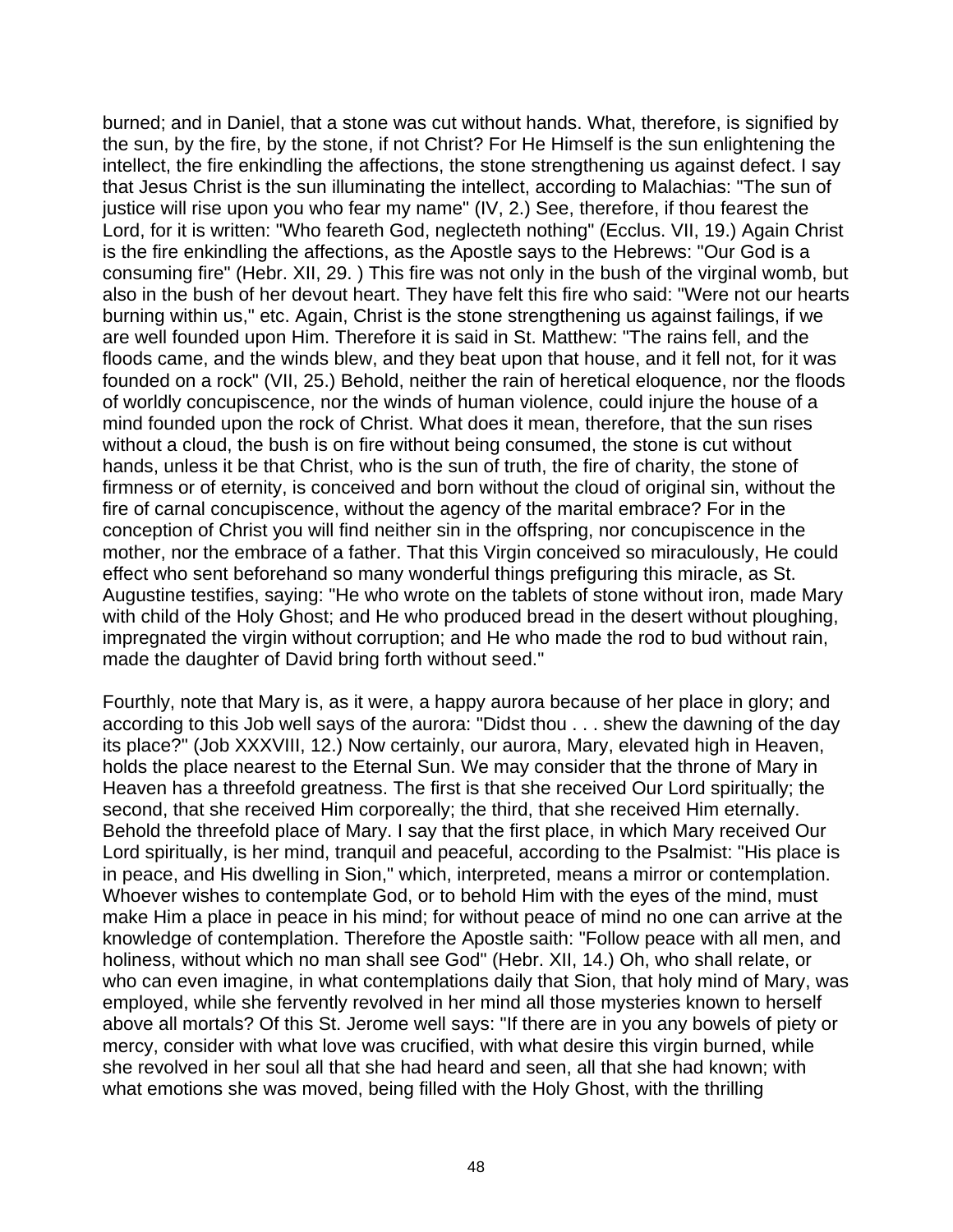knowledge of heavenly secrets." The place in which Mary conceived corporeally was her holy womb, to which may be applied the word of Genesis: "The river which came forth from the paradise of pleasure (Jesus Christ from the Virgin's womb) was to water the garden" (Gen. II, 10.) The special paradise is Mary; the universal paradise is the Church. Happy is the watering of both these gardens by the mystic river from the womb of Mary, Jesus Christ, who has said: "I will water my garden of plants" (Ecclus. XXIV, 42.) Well, therefore, doth St. Jerome say, commenting on these words: "I saw her coming up beautiful from the banks of the water." Well is it said, "above the rivers of water," because the Lord had nourished her on the waters of refreshment, and brought her up on them; from whom many rivers emerge, water all the land of delights, and flow over the garden of pleasure." Again, the place wherein Mary received the Lord when she was about to dwell forever in Heaven is the place of glory, of which the Lord said to Job: "Hast thou shown the dawn its place?" (XXXVIII, 12), as if he said, "Not thou, but I." It does not belong to thee to show Mary, the dawn, her place in Heaven, but to me. Well doth he say, her place, as it were appropriating it to her, and discriminating it from all the other places of the Saints. Hence we read: "The priests brought in the ark of the covenant into its place" (3 Kings, VIII, 6.) This place is most certainly above all the choirs of angels. Finally, this place is the most worthy in Heaven, as St. Bernard testifies saying: "Neither was there in the world a more worthy place than the bridal chamber of the virginal womb, in which Mary received the Son of God, nor in the heavens one more worthy than the royal throne to which the Son of Mary raised her." Mary is compared to the dawn; first, because she put an end to the night of guilt, in her most full holiness; secondly, because of the advance of the light of grace in her most bright conversation; thirdly, because of the bringing forth of the Sun of justice in her wonderful generation of her Son; fourthly, because of her taking possession of her place in glory in her most glorious Assumption.

Then we have to consider that the most lightsome Virgin is compared to the aurora, not alone for herself, but also because of us. For as in Scripture she is signified by the aurora, she is for us a mediatrix with God, with the angels a peace-maker, against the devils a defender, to ourselves a lightgiver.

First note that our aurora, Mary, is for us a mediatrix with God, as is signified in the Psalm: "Thine is the day and thine is the night, thou hast made the aurora and the sun" (Ps. LXXIII, 6.)

Thus St. Gregory well says: "The day is the life of the just, but the night is taken to mean the life of the sinner." And therefore the Lord went before the children of Israel by night in a pillar of fire, by day in a pillar of cloud, and because the cloud protected the wicked from the fire of His wrath, and He burns the wicked like fire. Therefore the sun signified Christ, who enlightens the elect and burns the reprobate. He sometimes burns them severely in this world, but more severely at the last judgment, and most severely of all in hell. Of this threefold burning can be understood that word of Ecclesiasticus: "The sun three times as much, burneth the mountains" (Ecclus. XLIII, 4), that is, proud sinners. On this account we are in need of a refreshment, of a mediatrix between us and the just Sun. And well, therefore, doth the Psalmist, in the aforesaid verse, place the aurora midway between the night and the sun, because in the natural order it certainly holds this place. The aurora,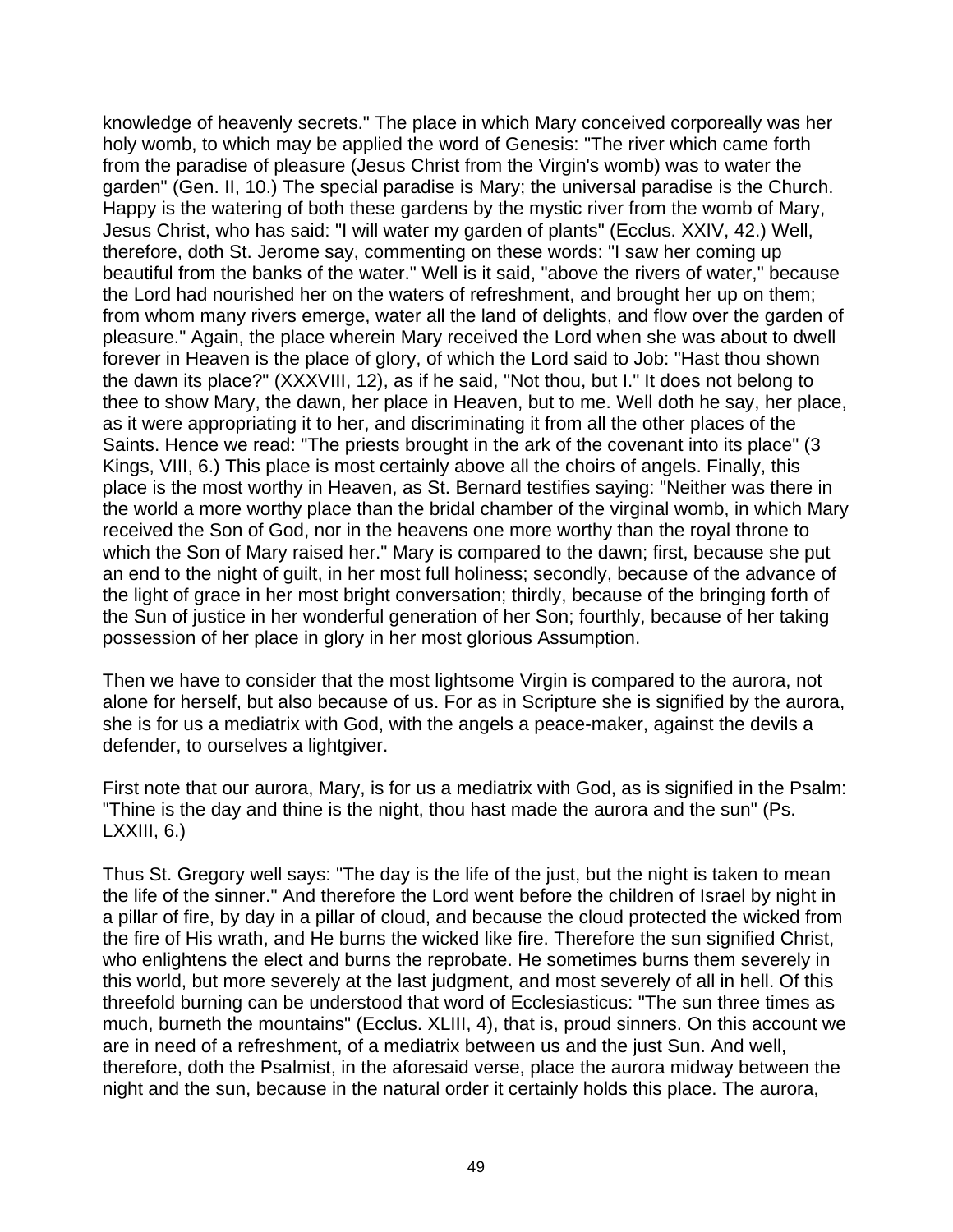therefore, is the Blessed Virgin Mary, who is the most excellent mediatrix between the night and the sun, between man and God, between unjust man and just God; she is the best cooler of the wrath of God. St. Bernard bears witness, saying: "Man now has secure access to God, for he has as a Mediator of his cause the Son before the Father, and the Son before the Mother. The Son shows His naked body, with His wounds in hands, feet, and side to His Father; Mary shows her breasts to her Son. There can be no question of a repulse, where so many marks of charity appear in one, and present their prayer."

Secondly, note that our aurora, Mary, is for us peace-maker with the angels, as it is signified in Genesis, where we read that the angel who wrestled with Jacob blessed him at dawn. For when the angel said, "Let me go, it is morning," Jacob would not let him go till he had blessed him. In the morning took place the struggle between the angel and Jacob, the discord between God, the angels, and men. For man by sin had offended his Creator; and the Creator being offended, every creature was offended; how much more she who is more closely bound to the Creator! This struggle, therefore, was perhaps a figure of that discord. But when the aurora appeared at the coming of Mary, men and angels were pacified, because in that dawn, in the Virgin Mary herself, man received the angelic benediction. For the angel said to the Virgin: "Blessed art thou among women," and by this blessing of the Virgin man obtains the blessing of peace and salvation in the Virgin's Son --that blessing of which the Apostle says: "Blessed be the God and Father of our Lord Jesus Christ, who hath blessed us in every blessing in the heavenly places in Christ," which blessing the Son Himself will confirm when He will say: "Come, ye blessed of My Father," etc. As Jacob gave thanks at the rising of dawn, let us, therefore, thank Mary for that blessing by which we made peace with the angel. By the aurora, by the dawn, by Mary, men made peace with the angels, since the time when, by Mary, the depleted choirs of angels were peopled by men, as St. Anselm signifies, saying: "O wonderfully singular and singularly wonderful Woman, by whom the elements are renewed, the injuries of hell repaired, men are saved, angels are restored!"

Thirdly, note that Mary, our dawn, is for us a defender against the devils, as signified in Job, where it is said of the murderer, the thief, and the adulterer, "He diggeth through houses in the dark, as in the day they had appointed for themselves, and they have not known the light" (Job XXIV, 16.) "If the morning suddenly appear, it is to them the shadow of death" (Job XXIV, 17.) The murderer is a devil, the thief is a devil, the adulterer is a devil. The murderer, because he takes human life; the thief, because, whatever good thing he can rob us of, he; does; the adulterer, because he corrupts the soul, which is the spouse of God. Alas, what evil these wicked people do us, what evil the wicked spirits do us! For sometimes they dig in the darkness of ignorance, in the darkness of obscurity, the interior houses of our minds, the houses indeed, of which it is said in the Psalm: "God is known in their houses" (Ps. XLVI, 14.) Without doubt they dig into our souls by their piercing temptations, those houses in which He joyfully dwells who has said: "Today I must abide in thy house" (Luke XIX, 5.) And having dug through these houses, having indeed dug into the minds of men through to an unhappy consent to sin, alas, how great evils these wicked ones do in souls by murder, theft, and adultery! That we may evade such perils, let the dawn come, let Mary help us! For if the morning shall suddenly appear, if she quickly comes to our aid, and if her grace and mercy supervene, it will be as the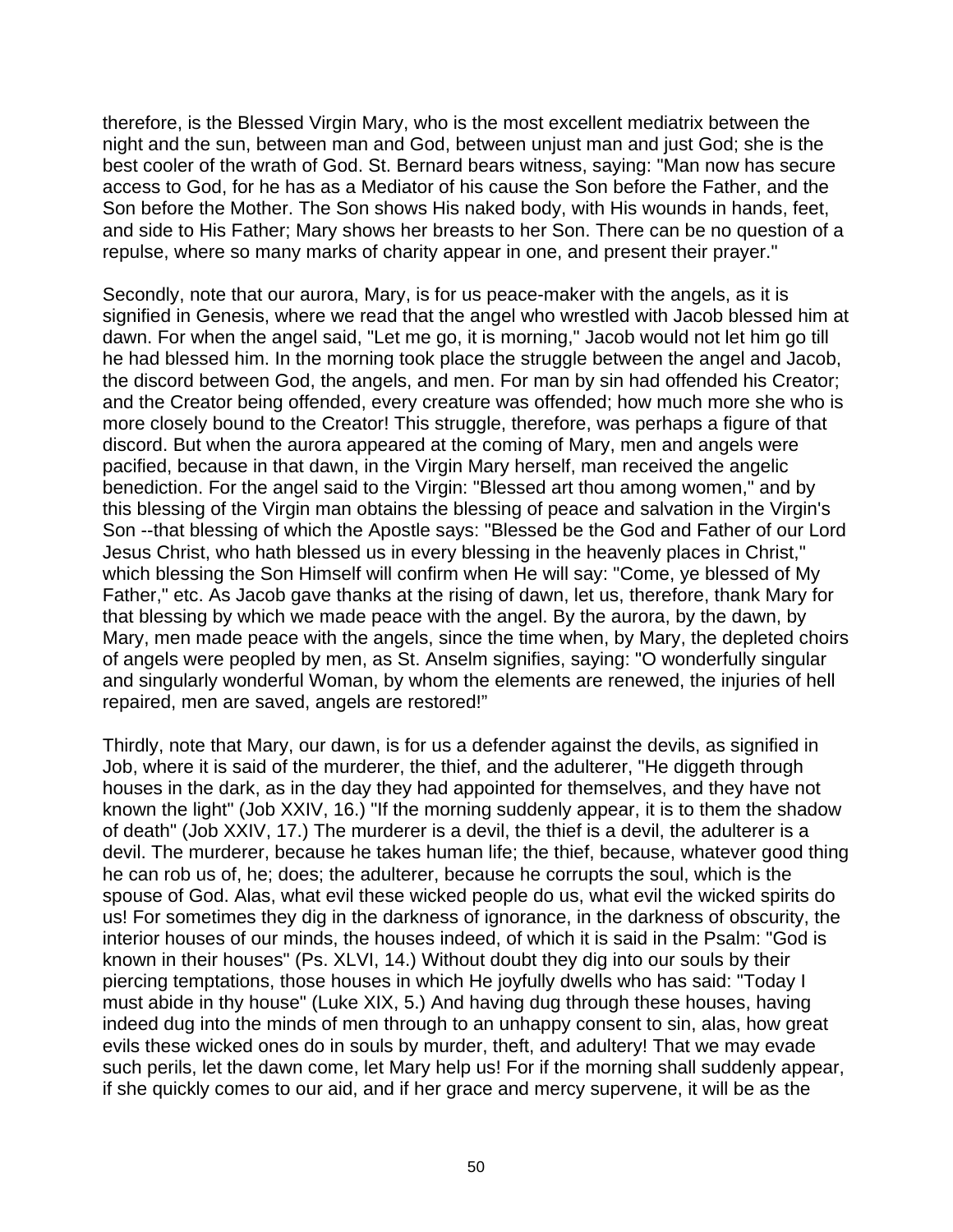shadow of death to the demons; they will tremble and fly; they will fear, as men fear and fly the shadow of death. Well doth St. Bernard say: "An army of enemies does not so much fear an immense host of armed soldiers, as the powers of the air do the very name of Mary, and her holy example; they fly and melt like wax before a fire, wherever they find the frequent invocation of this holy name, its remembrance and imitation."

Fourthly, note that Mary, our dawn, is, as regards ourselves, a light-giver to help us to do good. For from the first rays of light, workmen begin to work. Whence in the second book of Esdras it is said: "And let us do the work; and let one-half of us hold the spears from the rising of the morning, till the stars appear" (2 Esdras 21.) Two things are needful to us, namely, that we be earnest in our good works, and therefore well do the builders say: "Let us do the work." What work is this, but that of which the Apostle says: "While we have time, let us do good to all, especially to those who are of the household of the faith" (Gal. VI, 10.) Well do they say: Let us do the work, not our representatives. And in another passage: In all things let us show ourselves as the ministers of God. But Mary did not commission a nurse, or a representative, but showed herself always a handmaid to the Lord, as St. Augustine testifies: "Mary without doubt was a worker, who bore Him in her womb, and when He was brought forth, nourished and nursed Him, laid Him in the manger, and during the whole of His infancy served Him as a loving Mother, so that even to the death of the cross she never left Him." Not only did she follow Him by her footsteps, as from the love of a son, but also by the imitation of His life, as out of reverence for a Lord." It is needful for us, not only to be instant in good works, but also to resist vices; and therefore well do they add that the lances should be held; for we should hold the lance of zeal against the attacks of vice, against the attacks of the devil, the flesh, and the world. Of these lances it is well said in Jeremias: "Furbish the spears, put on the coats of mail." By the coat of mail of justice we are protected, but with the lance or spear of zeal we attack evil. If thou dost not launch the spear of zeal in this world against evil, God will use the lance His zeal against thee on judgment day. Therefore it is said in the Book of Wisdom: "He will sharpen His dire wrath as a spear" (Wisd. V, 21 . ) Oh, what a warrior was Mary, whose holy zeal was her spear. St. Bernard says to her: "Thou wert a formidable warrior, for thou wert the first manfully to attack him who had supplanted the first Eve." Therefore, that we may faithfully persist in good works manfully resist vices, it is needful for us to look on the example of Mary, to implore the suffrages of Mary. Then, as it were from the rising of the morning, we work, when being irradiated by the example and the life of Mary, when being illuminated by the patronage and the mercy of Mary, we are incited to good. We ought to work well till the rising of the stars, that is, until our souls, having become lightsome like stars, go forth from our bodies and fly to the stars. But above every star that ever appeared, above every star that ever will come forth in the heavens, the most splendid is Mary, our aurora, our morning, as St. Bernard testifies, saying: "Thou art the most vivid image of the true Sun, amongst the myriads of stars that are before God, thou shinest forth gloriously in Heaven by thy virginal purity." Thus you see how fittingly Mary is called the morning, the aurora. The Lord is with thee, O Mary, as the sun is with the dawn. Therefore, O Lady, most sweet morning, our Lady, most sweet Mary, let us be with the Sun of Justice, our Lord Jesus Christ, thy Son, who with the Father and the Holy Ghost liveth and reigneth for ever and ever. Amen.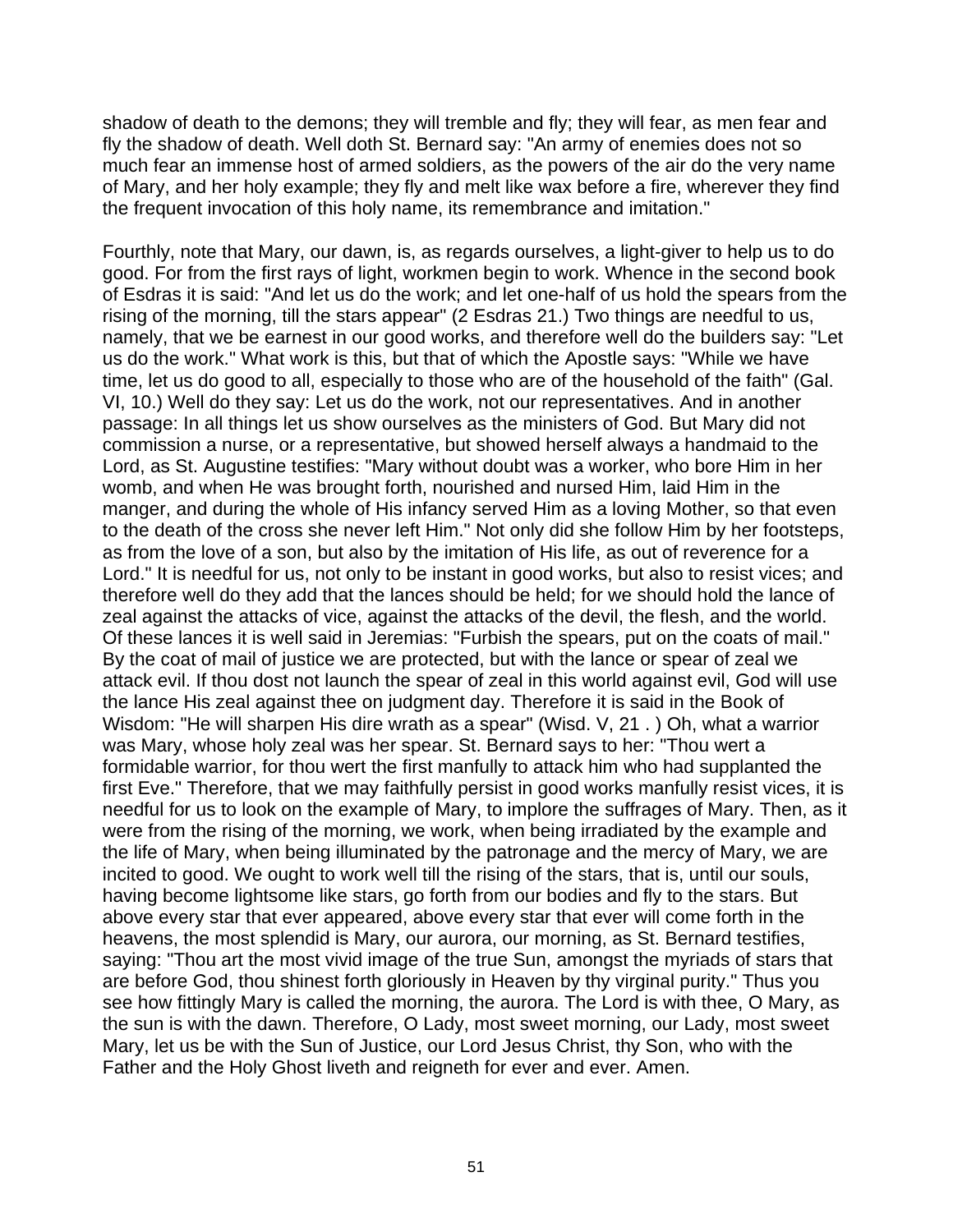## **CHAPTER XII -- MARY A ROD OR STEM, AND A FLOWERING STEM**

"The Lord is with thee." Having seen how the Lord was with Mary, as the sun is with the dawn which goes before it, let us now see how the Lord is with Mary as the flower is with the budding stem. For Mary is that rod of which it is said in Isaias: "There shall come forth a rod from the root of Jesse, and a flower shall ascend from that root, and the Spirit of the Lord shall rest upon Him, the spirit of wisdom and of understanding, the spirit of counsel and of fortitude, the spirit of knowledge and of piety, and He shall be filled with the spirit of the fear of the Lord" (Is. XI.) Let us place these words before the eye of our mind, and direct our consideration first to the rod and then to the flower.

First consider, that this rod, this royal rod, is the Virgin Mary, as St. Ambrose testifies, saying in speaking to the Blessed Virgin: "Thou thyself, who hast brought forth the Lord, art of the land of Israel; thou hast grown into a rod, the rod from the root of Jesse; thou hast arisen and flowered, O rod of Aaron; thou hast flowered and brought forth." For Mary is a rod smoking with incense, a rod of wood, a rod of gold, a rod of iron. Mary is a rod smoking to beginners, a rod of wood to those who are advancing, a rod of gold to the perfect, a rod of iron to the incorrigible and the demons.

I say that the Virgin Mary is as a smoking rod to beginners and to penitents. Of this rod it is said in the Canticle of Canticles: "Who is she that cometh up from the desert, as a pillar of smoke of aromatical spices, of myrrh, and frankincense, and of all the powders of the perfumer?" (Cant. III, 6.) The desert is the heart of the sinner, which is indeed devoid of grace and virtue. The aromatical spice, the sweet incense of the soul, is the aspiration of hope for pardon. The Blessed Virgin Mary, therefore, came up from the desert as a pillar of smoke, when, by her prayers, the heart of the sinner received the smoking incense of pardon. This smoke is generated from the aromatical myrrh of contrition, and of incense in confession, and from all the powders of the perfumer in manifold satisfactions. No desert doth the Virgin Mary abhor, no sinner doth she despise; but wherever she passes, she spreads the sweet incense of pardon. Excellently, therefore, does St. Bernard say: "Thou dost not abhor or despise any sinner, however foul, if he but sighs to thee, and begs with a repentant heart for thy pardon; thou drawest him from the abyss of despair with thy loving hand, thou breathest upon him the remedy of hope, and embracest him, the outcast of all the world, with maternal affection, thou cherishest him and dost not desert him, until he is reconciled with the tremendous Judge."

Again, Mary is the rod of wood, the rod which is flowering to those who are advancing. Of this rod it is said in the Book of Wisdom that the rod of Aaron, which was of wood, bore fruit and flowers. By the flowers are signified virtues, which, after the passing of the devilish winter, rise up in hearts, as it is well said in the Canticle: "Now the winter is over and gone, and flowers have appeared in our land." Let the winter, therefore pass, let that torpor in which charity grows cold, pass, and then the flower of virtue will appear again. Oh, with what flowers the flowering Virgin hath abounded, as St. Bernard says, speaking to her: "Thou art as a garden-plot of holy perfumes, planted by the heavenly Perfumer, delectably flourishing with the flowers of all virtues." As flowers signify virtues, so fruits denote the works of the virtues. Of these it is well said: "By their fruits you shall know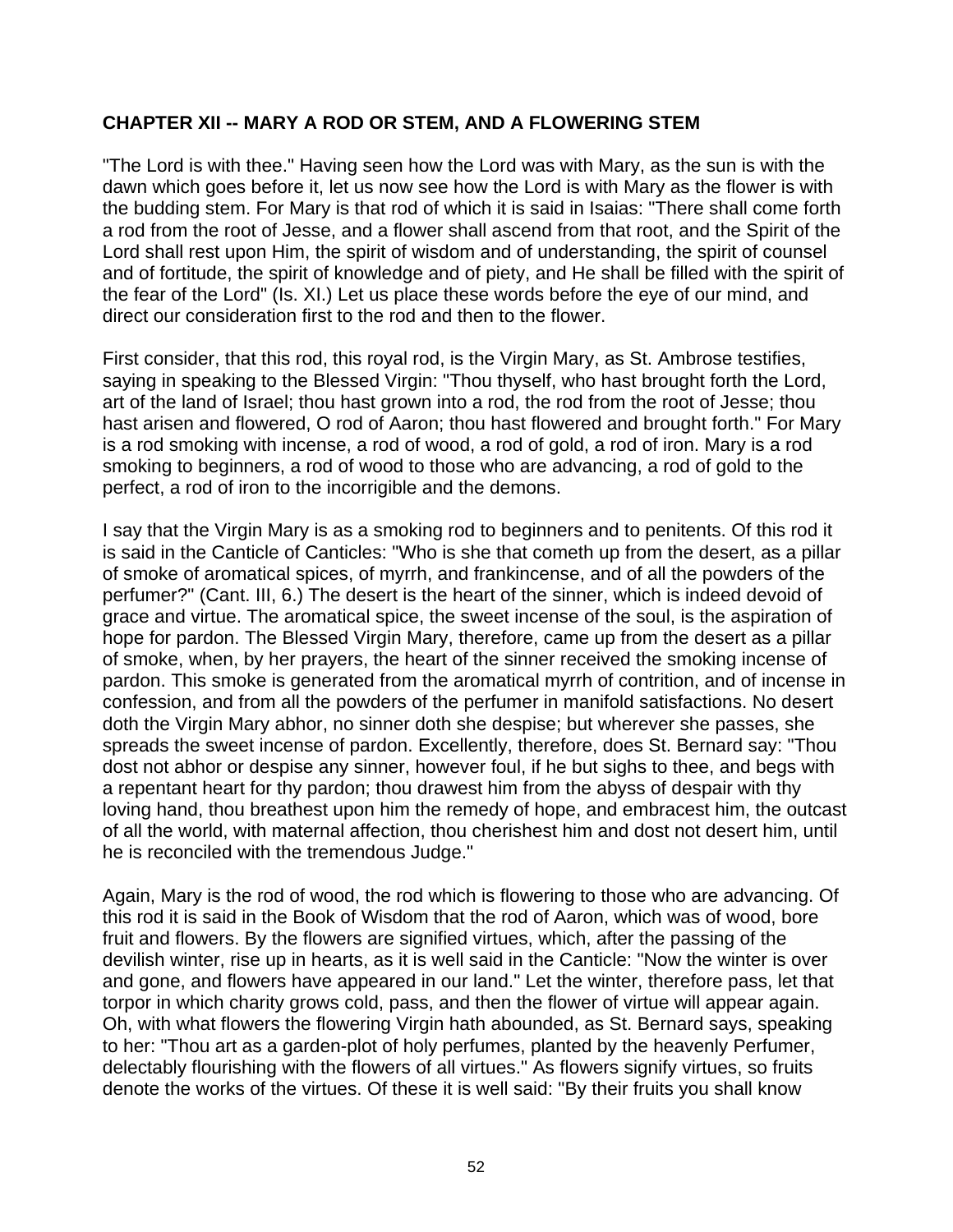them." When, therefore, we advance in virtues and in the works of the virtues, we advance by the examples and merits of Mary, and then the Virgin Mary is to us a rod of wood, flowering and fruitful.

Likewise the Virgin Mary is to the perfect and contemplative a golden rod. We read that Esther; with two maidens went to King Assuerus, and when she had become faint from exceeding fear, the King held out to her the golden scepter to console her. Esther means "raised up" or "hidden," and is a figure of the contemplative soul, whom God raises up in contemplation and hides in the hidden place of His face from the tumult of men. This soul by contemplation enters into Christ the King. The two maidens by whose help she enters are the two powers of the soul, the intellect, which proceeds by way of knowledge, and the affections, which follow by love. The soul which has thus entered into Christ, sometimes faints away by a kind of stupor, when she recognizes the inaccessible brightness of the divine glory, or the terrible severity of the divine justice. The golden rod, the royal scepter, is the Virgin Mary. Golden indeed by her charity, royal by her nobility; golden by her purity, royal by her justice; golden by her incorruption and virginal integrity, royal by her domination and power. This is the happy rod, which is extended with clemency to comfort the contemplative soul, when the happy Virgin Mary, by contemplation and devotion of this soul, which is so loving and sweet, enters into it; so that from this the soul is strengthened against fear of the divine splendor and justice. The contemplative soul of St. Anselm desired this rod to be extended to it, when he exclaimed: "O Virgin fair to look upon, lovable to contemplate, delightful to love, who transcendest the capacity of the heart, give thyself, O Lady, to the weak soul who followeth thee."

Likewise the Virgin Mary is as an iron rod to the demons and incorrigible sinners. To this rod we may apply that word of the Psalm: "Thou shalt rule them with a rod of iron." O Mary, rod of gold to the perfect, rod of gold to the hard, rod of gold to men, rod of iron and hard to the demons, keep the demons from us I This, Lady, we ask, and we ask it devoutly with Innocent: "Hail, loving Mother of God, who from the dignity by which thou art Mother of God, hast power to restrain the demons, restrain the demons lest they hurt us; command the angels to guard us." Thus, therefore, the Blessed Virgin Mary is to us a rod of smoke or incense in our conversion, a flowering rod in our lives, a golden rod in our contemplation, an iron rod in our defense. St. Bernard, admiring and worthily contemplating this rod, saith: "O Virgin, sublime rod, to how great a height thou raisest thy summit even unto Him who sitteth on the throne, unto the Lord of Majesty, for thou castest deep down thy roots in humility."

Let us now consider the flower of this rod; let us consider in the royal rod, and in the Virgin Mary a fourfold flower, a precious flower, a flower of virginity, of virtuous reputation, of miraculous fecundity, and of glorious immortality.

Of this flower consider, first, in Mary the flower of precious virginity, which is virginity itself. Of this it is said in Isaias: "The desert shall rejoice and shall flower as a lily." Mary can fittingly be said to be a desert, who was so willing to be alone, who was in her voluntary solitude visited by an angel. Therefore St. Ambrose well says: "Alone in the inner part of her house, she whom no man could see, he found her alone without a companion, alone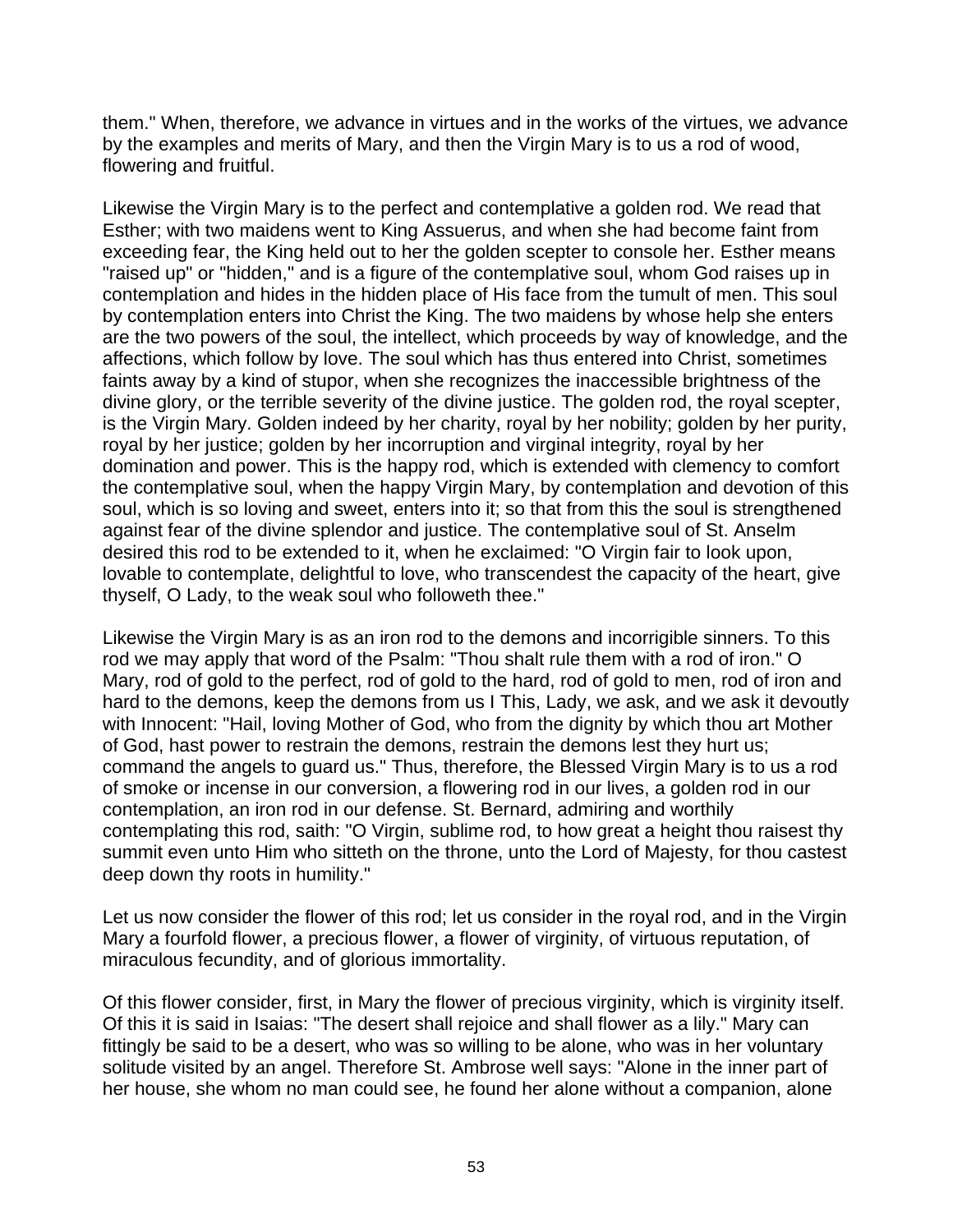without a witness." In what manner this desert, the Virgin Mary, should rejoice, let her say herself: "And my spirit hath rejoiced in God my Savior." This desert of earth flowered like a lily by virginity. O angelical lily! O heavenly flower! O truly heavenly flower! Whom that supercelestial Bee hath so loved. For St. Bernard saith: "That Bee who feedeth among the lilies, who dwelt in a flowering fatherland, when He flew to Nazareth, which is interpreted a flower, flew towards thee, and came to the sweet smelling flower of thy perpetual virginity, he rested upon it, he embraced it." The flower of virginity has as many petals, so to speak, as the conditions and praises of virginity. Oh, how greatly the crowns of this flower were multiplied by Mary! St. Ambrose says: "In the whole world the flower Mary weaves unfading crowns, and keeps the royal court of purity with immaculate affection, until integrity perseveres to the palm of victory, that in maidens it may grasp the trophy of sanctity, and in the footprints of the Virgin Mary, attain to the heavenly bridal chamber."

Secondly, consider in Mary the flower of virtuous reputation, of manners and of life, and hear what she herself says: "My flowers are the fruits of honor and riches" (Ecclus. XXIV, 23.) Of these it is also said: "Our bed is flowering." Behold, we find flowers in the earth, and in the bed. The earth is the mind of the active (souls); the bed is the mind of contemplatives. The earth, I say, is the mind bearing fruit in good actions; but the bed is the mind seeking quiet in contemplation. Let the mind be active, or let it be contemplative, it should always be beautiful with flowers. Note also that the flower of honesty, of a good reputation, yea, the flower of any virtue has, as it were, as many petals as it has good and meritorious works to show. Oh, how flowering was that earth, how flowering was the bed of Mary, who in the flowering virtue of her life flourished in the beauty of every virtue, as St. Bernard testifies, saying: "Thou art the casket of holy perfumes, O Mary, gathered by the heavenly Perfumer, delightfully blooming with the beautiful flowers of every virtue, among which three are excellent above all, the violet of humility, the lily of chastity, and the rose of charity."

Thirdly, consider in Mary the flower of her miraculous fecundity. This flower is the Son of the Virgin, of whom it is said: "There shall come forth a rod from the root of Jesse, and a flower shall arise from its root." Oh, how beautifully this flower came forth, being born without sin, and how sadly was it crushed by dying, as it were like a sinner, according to that word: "Like a flower he goeth forth and is crushed." Oh, how white in His going forth, and how ruddy in His bruising was this flower! A flower, I say, delightful to the angels and most useful to men for life. St. Bernard saith: "The flower is the Son of the Virgin, a flower white and ruddy, a flower on whom the angels long to look, a flower by whose perfume mortals live again." Happy the wood which produces such a flower! Happier the stem or rod which in the wood produces this flower! Happy above all the flower, without whom there can neither be wood nor rod happy! Truly a most happy flower, in which the Holy Ghost so rested that without Him no one could have the grace of the Spirit. St. Jerome testifies to this, saying: "The Holy Ghost, who in the vast wood of the human race had found no rest, at last rested upon this flower, so that without Christ no one could be wise, no one could have understanding, or counsel, or fortitude, or learning, or piety, or the fear of the Lord." This flower has, as it were, as many petals as it had ministries and examples. If thou desirest to have this flower, thou must bend its stem down to thee by prayer. If the flower is exceedingly high by its divinity, the stem is flexible by its love. And if the flower is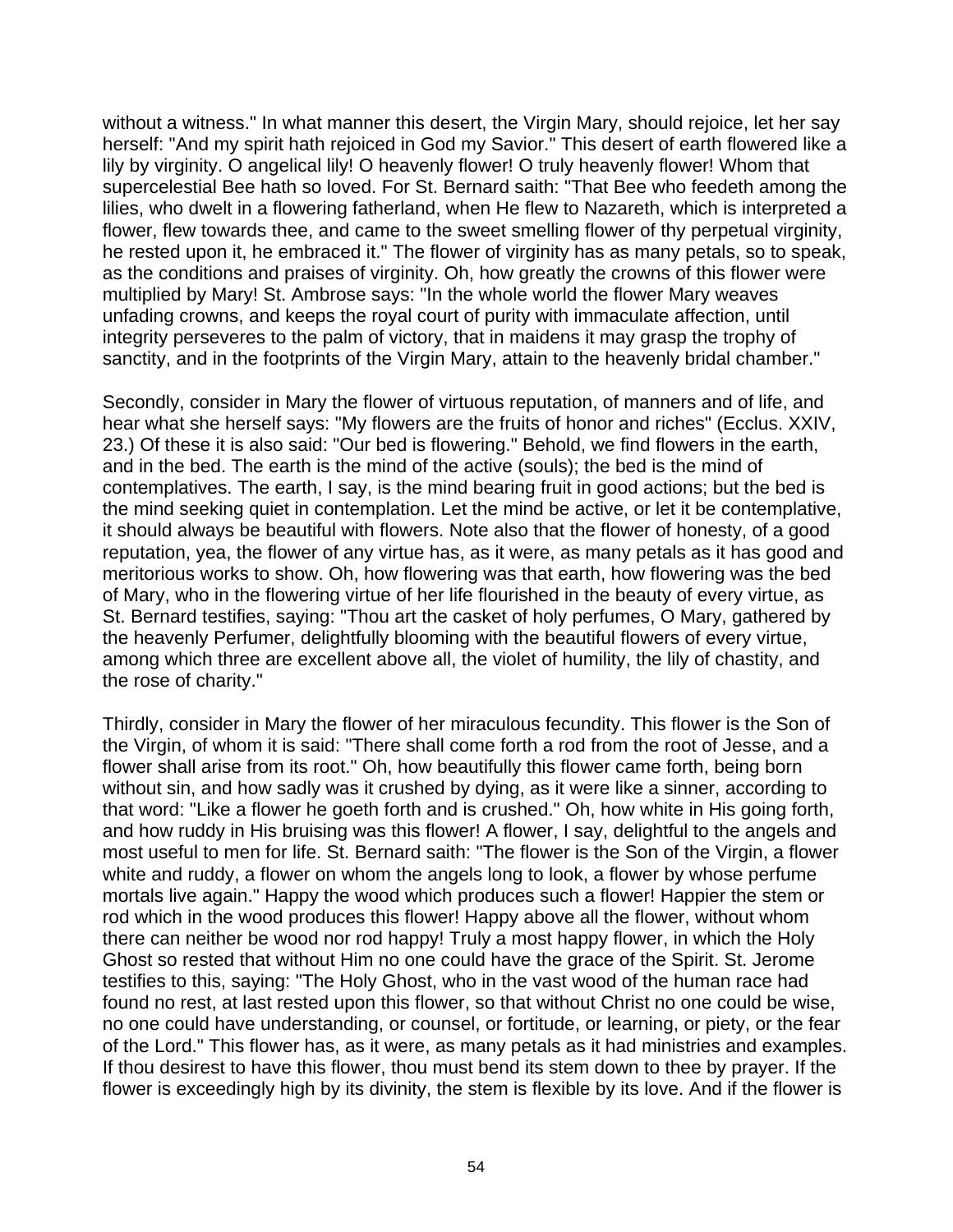most rare, because neither in Heaven nor on earth is there found another one, it is nevertheless most common, like a flower not enclosed in a garden, but in a field exposed to all passersby. Therefore, well could Christ say: "I am the flower of the field." He can be called a flower of the field, not only because it is openly exposed to the view of all, but also because it is produced without human culture. This St. Bernard hath in mind when he says: "The field flourishes without any human aid, it is not sowed by anyone, not harrowed by the plough, not made fertile with manure; thus indeed did the womb of the Virgin flower, so did the chaste and entire interior of Mary like pastures of eternal greenness produce Him whose beauty sees not corruption, whose glory will never fade."

Fourthly, consider the flower of gracious immortality, of which it is said in Numbers that the rod of Aaron bore at the same time both flowers and fruit. The rod of Aaron prefigures the Virgin Mary. In the straightness of the rod is prefigured the integrity of Mary; in the flower, the beauty of her glorified body; and in the fruit, the beatitude of her soul. It is to be noted that in youth the body is most beautiful, as it is said: "In the morning it blooms and fades." But the flower perishes in death, as it is said in Isaias: "The grass is withered, and the flower is fallen." It will flower again in a glorious resurrection, according to the Psalmist: "My flesh has flowered again." This flower of the glorification of the body has, as it were, as many petals as the glorified body has gifts and rewards. And certainly the holy Doctors seem to hold it as probable, and strive with some show of reason to prove, and the pious sense of the faithful always held, that the Blessed Virgin was taken up body and soul into Heaven, and that her body and soul are now in glory. St. Augustine says: "I hold that Mary is in Christ and with Christ; in Christ, because in Him we live and move and have our being; with Christ, because she is assumed into glory." Therefore we worthily believe that Mary rejoices with ineffable joy both in body and soul, in her own Son, by her own Son; nor has she ever felt the sting of corruption because no stain was communicated to her integrity in bringing forth her Son, because she begot Him who is the whole and perfect life of all; let her be with Him, whom she bore in her womb; let her be with Him, who bore Him, nursed Him, and fed Him. Mary is the Mother of God, the servant of God, the nurse of God, the follower of God. According to this belief she can now say: "My flesh hath flowered again." And according to this she has at the same time both fruit and flowers: as flower, her glorified body; and for fruit, her glorified spirit. A flower indeed in the beauty of her glorious body; and fruit in the unspeakable pleasure of her soul. We must note that, according to the aforesaid fourfold flower, the Virgin Mary has a fourfold flower of virginity, and a fourfold flower of fecundity; she has the flower of good repute and the flower of humility; she has at the same time in her Child the flower of humanity and the fruit of the divinity; she has at the same time the flower of immortality in the body and the fruit of blessed pleasure in the soul. Let us, therefore, discern these flowers in the virginal rod, and gather these new flowers of joy from the virginal garden, which St. Bernard saw gathered and commended to us, when, speaking to Mary, he said: "Thy most holy womb, O Mary, is to us a garden of delights; because from it we gather the flowers of manifold joys as often as we think in our minds how great a sweetness flowed thence over the entire world." Therefore, most sweet Virgin Mary, behold, the Lord is truly with thee, as the flower is with the stem which produced it. Grant that the Lord may also be with me, yea, with all of us, and give to us this flower, the Lord Jesus Christ. Amen.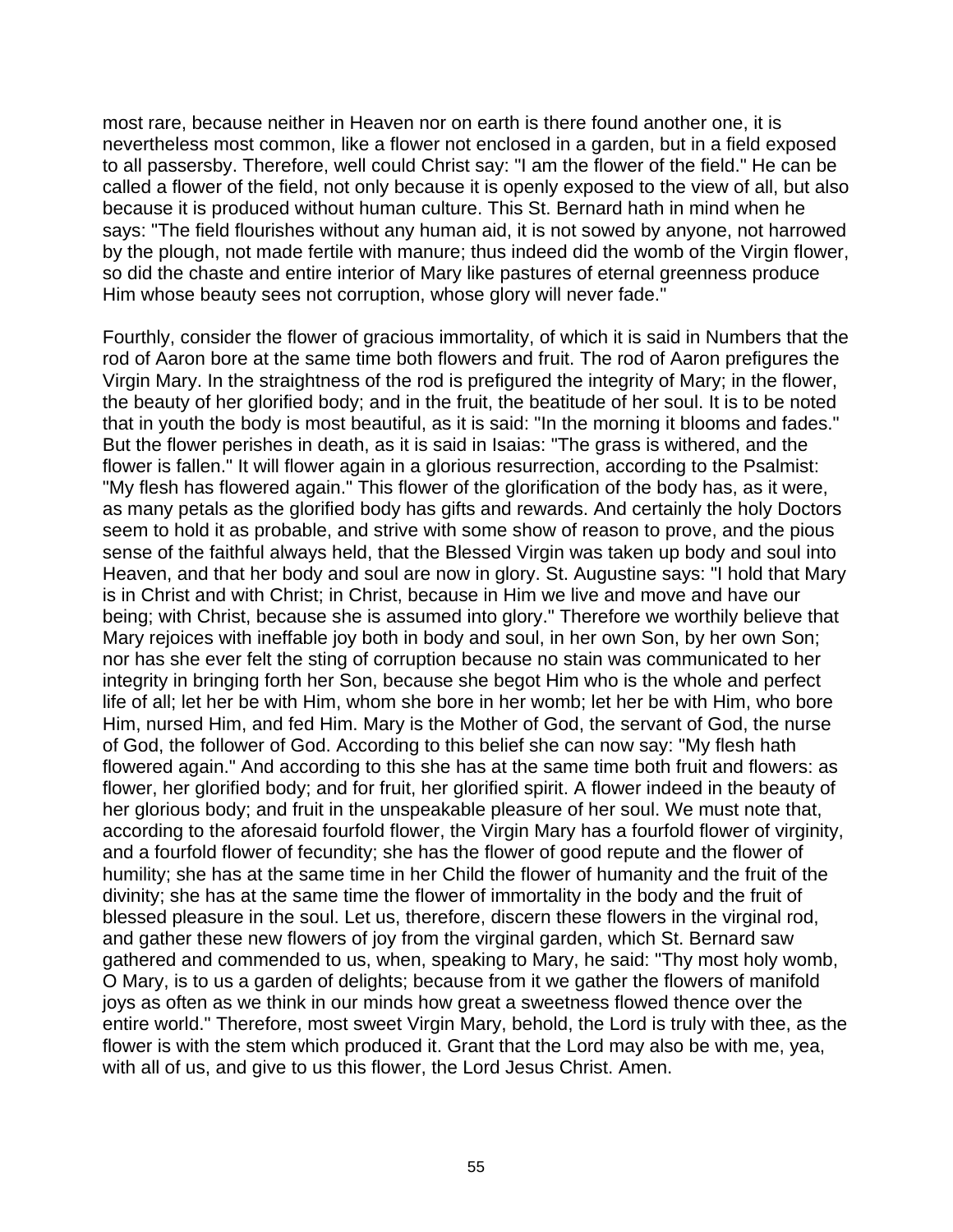## **CHAPTER XIII -- MARY COMPARED TO A QUEEN ENTERING INTO THE PALACE WITH THE KING**

The Lord is with thee, O Lady most dear to the Lord, most intimate with the Lord! The Lord is with thee, O most well-fitted Lady, most worthy of the Lord! The Lord is with thee: with thee most certainly, according to what has been said above, as the sun is with the dawn which precedes it, as the flower is with the stem which produces it, as the king is with the queen entering into his palace.

Having seen how Mary is as the dawn to the eternal Sun, preventing the Sun of justice; having seen also how Mary is as the stem or rod to the eternal flower, producing the flower of mercy; let us now consider in what manner Mary is the Queen of the Eternal King, entering into glory.

Mary is that Queen entering in, of whom it is said that the queen entered into Jerusalem with a great company and with riches (3 Kings, X, 1.) Truly Mary is a queen. St. Augustine says: "We truly confess her to be the Queen of Heaven, because she brought forth the King of angels." I have spoken of this Queen in my sermon, "The Queen stood, etc."; therefore, I will now speak of her entrance.

We are to consider, therefore, that we find Mary going in, going forth, going on, and going above. Her going forth was of nature, her progress was of grace, her entrance was into glory, her elevation was in abundance.

She went forth by being born, she progressed by advancing in grace and virtue, she entered in by attaining, she surpassed all by her sanctity. She went forth without sin, she made progress beyond all example, she entered in without obstacle, she surpassed all without limits.

First consider that we find Mary going forth into the world by her nativity without sin....

Secondly, consider that we find Mary advancing without equal by her grace. Therefore it is said in the Canticle: "Who is she that cometh forth as the rising dawn, fair as the moon, bright as the sun?" (Cant. VI, 9.) To these three luminaries, that is, the dawn, the moon, and the sun, Mary is fitly compared, for three excellent perfections shine forth in her. Resplendent virginity was in her mind and heart in a superlative degree; in her virginity shone forth fecundity, and in her fecundity shone forth a singular pre-eminence. A refreshing dawn and one pleasing to the birds was Mary; for by her virginity she. cooled the ardor of the flesh, as St. Bernard says, speaking to her: "By the virtue of chastity thou didst extinguish in thy virginal flesh the ardor of the forbidden concupiscence, that He, in whose sight even the stars are not pure, judged thy flesh to be of such purity that He deigned to unite it to His own divine purity." She also by her virginity was pleasing to the birds of heaven, that is, to the angels of God, for, as St. Jerome says: "Virginity is always related to the angels." Therefore we read that the angel blessed Jacob in the dawn. Jacob may here signify a chaste spirit, because Jacob supplanted his brother, that is, the body, his body. He was blessed not only by the angel, but also by his father, in the dawn, or in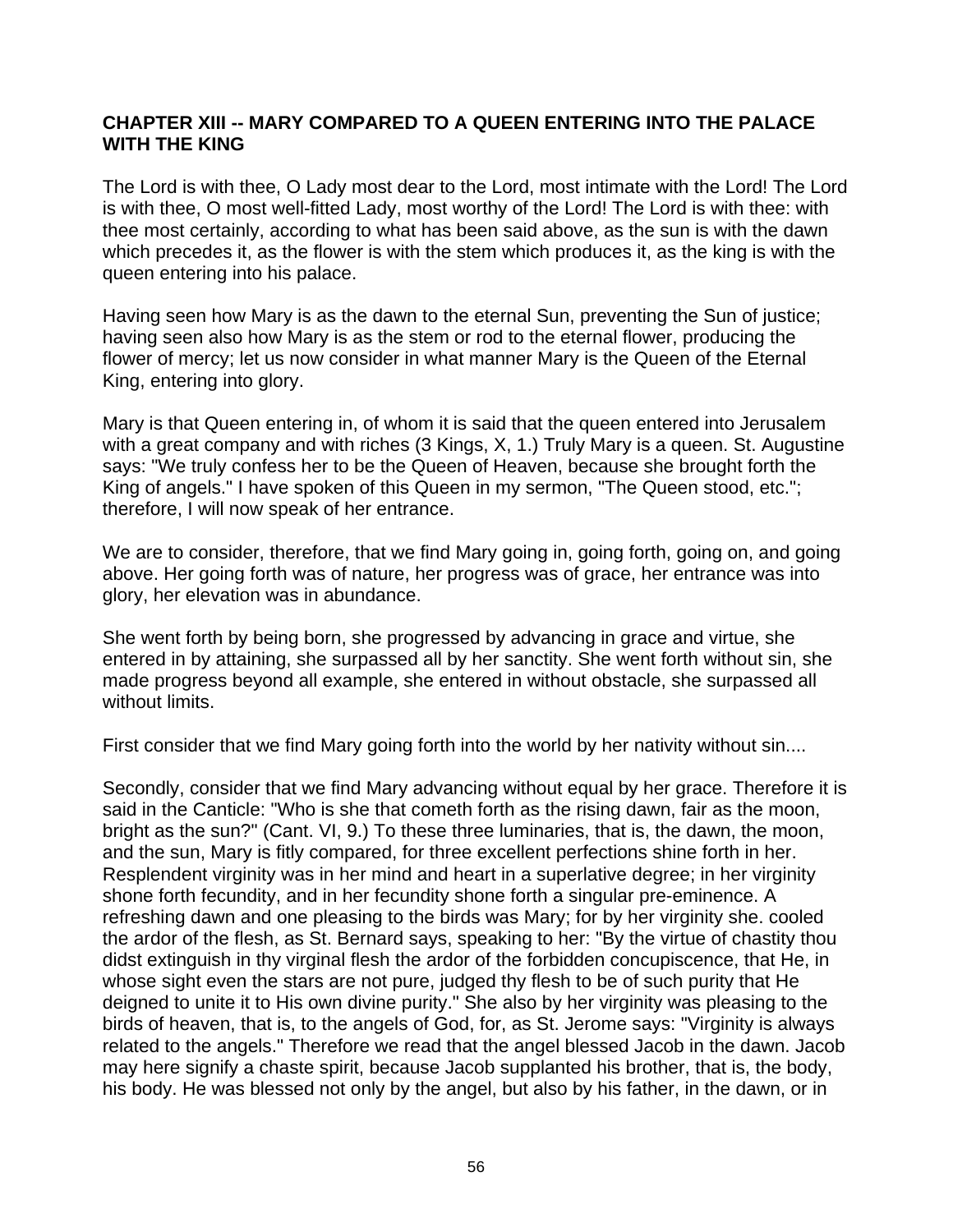the morning, that is, in the chaste Virgin Mary, to whom the angel said: "Blessed art thou among women." Likewise Mary was fair as the moon in the lightgiving fecundity of her virginity; for the beauty of the moon consists in the light it receives from the sun. Think, therefore, what a beautiful moon was Mary, when that Eternal Sun was wholly received and conceived in her. Mary, therefore, is that moon in whose fullness that Man returned to the Church of whom it is said: "In the day of the full moon he will return to his house" (Prov. VII, 20.) The Blessed Virgin was the full moon, when it was said to her: "Hail, full of grace!" Again Mary was chosen as the sun in the illumining privilege of her fecundity, when not mere man alone, nor a real angel, but the Son of God Himself placed in her His tabernacle, when He was conceived in Mary. Without doubt it would have been most singular if the Virgin had conceived a mere man; but it would have been much more singular if the Virgin had conceived an angel. It was singular above all that a virgin conceived and brought forth God. Well, therefore, doth St. Augustine say: "Rightly is the Blessed Mary extolled by us with extraordinary praise, who has shown to the world so extraordinary a benefit, when she is raised to so sublime a height that, while the Word was from the beginning abiding with God, she should yet receive Him into her bosom from the highest heavens." The Blessed Virgin Mary, therefore, has advanced like the rising morning, in admirable virginity of mind and body; bright as the sun, in the adorable divinity of her virginal offspring.

Thirdly, consider that we find Mary entering into the glory of Heaven without obstacle. For what could have opposed such a great queen advancing with so great a retinue? She was prefigured by the Queen of Saba, of whom it is said: "Entering into Jerusalem with a great train, and riches, and camels that carried spices, and an immense quantity of gold and precious stones" (3 Kings X, 2.) Consider in these words the glory of Mary entering into the heavenly Jerusalem. Consider, I say, the excellence of her who enters, her power and her wealth. Consider the excellence of the primacy of our Queen Mary, insomuch as she is compared to the Queen of Saba, which signifies a cry. For Mary is the Queen of the world, where there is a cry of mourning. She is also the Queen of Heaven, where there is a cry of joy. For the dwellers in Heaven cry out, as it is said in the Apocalypse: "Holy, holy, holy, Lord God Almighty!" And this Queen of those who cry out ceases not herself to cry out with the others, as St. Augustine says: "Thou, O Mary, fellow-citizen of the inhabitants of Heaven, being endlessly associated with the angels and archangels, ceasest not to cry out with untiring voice: "Holy, holy, holy!" She indeed is the queen whom the Psalmist describes, saying: "The queen stood on thy right hand, in gilded clothing, surrounded with variety" (Ps. XLIV, 10.) All can follow this Queen with confidence into the kingdom who have faithfully served her in this world. St. Bernard says: "Our Queen has gone before us: she has gone before us and has been so gloriously received that her servants may confidently cry out: 'Draw me after thee.' "Likewise consider in the entering in of our Queen the power of the retinue accompanying her, for it says: "with a multitudinous retinue." Mary entered into the heavenly Jerusalem with a multitudinous retinue of angelic powers. St. Jerome says: "We read how the angels have come to the death and burial of some of the Saints, and how they have accompanied the souls of the elect to Heaven with hymns and praises." And he adds: "How much more should we believe that the heavenly army, with all its bands, came forth rejoicing in festive array, to meet the Mother of God,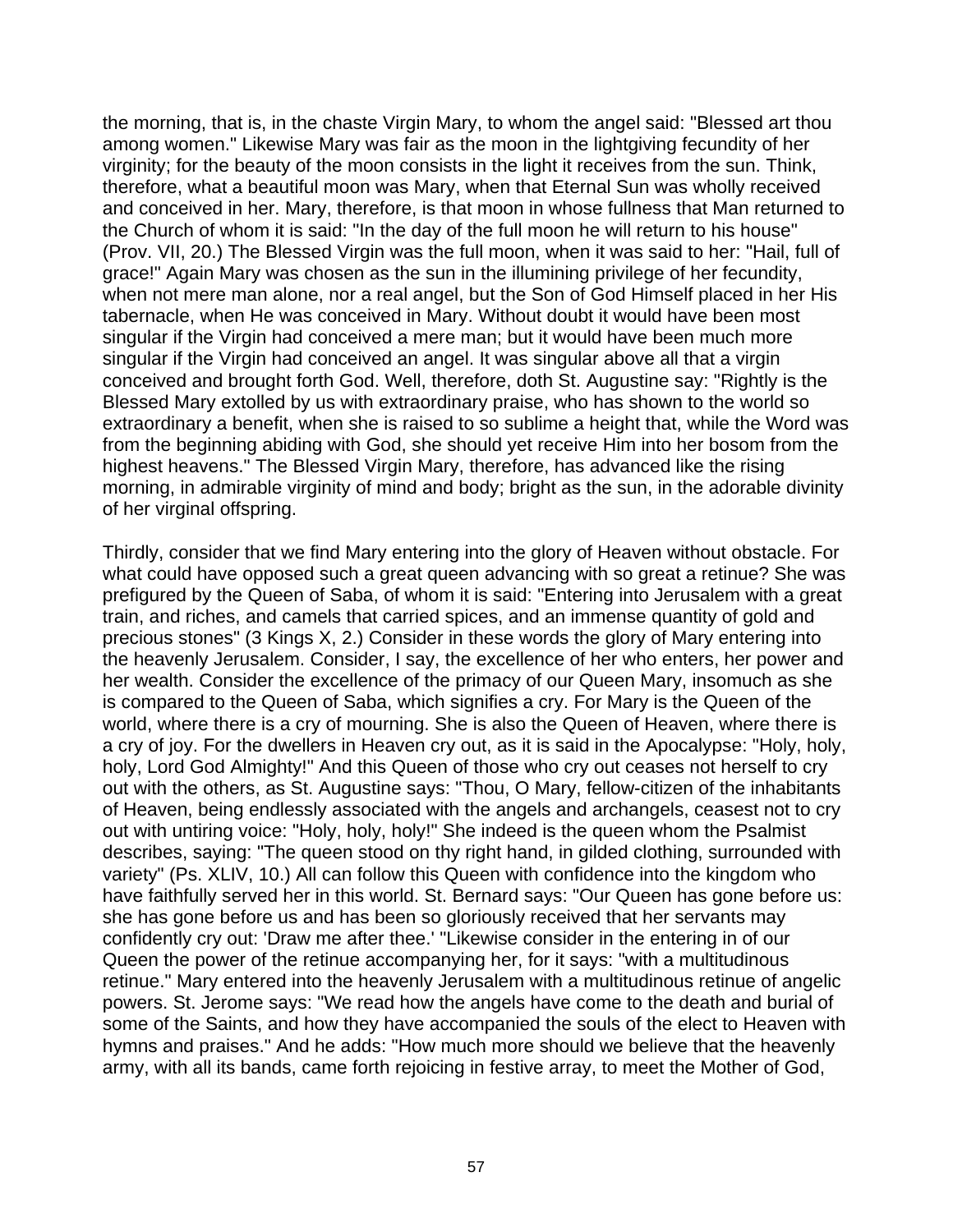surrounded her with effulgent light, and led her with praises and canticles to the throne prepared for her from the beginning of the world."

Likewise, consider in Mary the wealth of her merits, as it were in a dower of precious gifts: for she brought with her infinite gold in her love of God and of her neighbor, the precious gems of virtues and gifts, the spices of good works and examples. What I say of the treasures of Mary is little compared with what St. Bernard says. "In thy hands," he says, speaking to Mary, "are all the treasures of the mercies of the Lord. God forbid that thy hand should cease to give; for thy glory is not diminished, but augmented, when sinners are pardoned and the justified are taken up into glory." The Mother of God, therefore, entered into glory, as the Queen of Heaven, accompanied by a vast retinue of angels, with innumerable riches of merit.

Fourthly, consider that we find her surpassing all the Saints in the superabundance of her merits and rewards without end, according to the saying: "Many daughters have gathered together riches, thou hast surpassed them all." Thou hast indeed surpassed them in nature, in grace, in glory; thou hast surpassed all the daughters of men, all souls, all angelical intelligences, O Mary. I say that Mary in nature has surpassed all the daughters of men, for what nature does not admit of, she, a virgin, conceived, and brought forth, according to that word: "Behold a virgin shall conceive and bring forth a son." And it was not this alone that is above all nature, that a virgin should bring forth a son, but that she should bring forth God. Therefore, St. Jerome says: "What nature does not possess, what custom wants not, what reason knows nothing of, what the human mind cannot grasp, what the heavens fear, what the earth is astonished at, all this was what was divinely announced by the Angel Gabriel to Mary, and was fulfilled in Christ." Likewise, Mary surpassed in grace all the souls of the Saints, for she was not only full of grace, but overfull (superplena), as Gabriel signified, who said at first, "full of grace," and afterwards added: "And the Holy Ghost shall come upon thee." If, therefore, she was full of grace, whatever the Holy Spirit brought her afterwards was more than full measure; she was then more than full, she was surpassingly full (superplena). St. Bernard says: "While the Holy Spirit was coming, she was full of grace for herself (plena sibi); but when the Holy Spirit had come upon her, she was overfull and overflowed with grace for our sakes (superplena nobis)." So Mary surpassed in glory all the angelical intelligences; for she is the sapphire throne which, as we read in Ezechiel, is raised above the angelic firmament. St. Bernard says: "Mary ascended above every heavenly creature; up to the angels and even above these." So, therefore, Mary went forth, and advanced, and entered in, and went beyond all. She went forth, I say, by coming into this mortal life; she advanced in grace and privileges; she entered in by attaining to the Heavenly Kingdom; she surpassed all by exceeding the glory of all the blessed. Behold, therefore, O most sweet Virgin Mary, the Lord is truly with thee, as the sun is with the dawn which goes before it, as the flower is with the flowering stem, as the King is with the Queen entering in. O most sweet aurora, grant that the Sun of justice may also be with us! O most sublime Rod, grant that with us also may be the flower of grace! O most powerful Queen, grant that the King of glory, Our Lord Jesus Christ, may stay with us!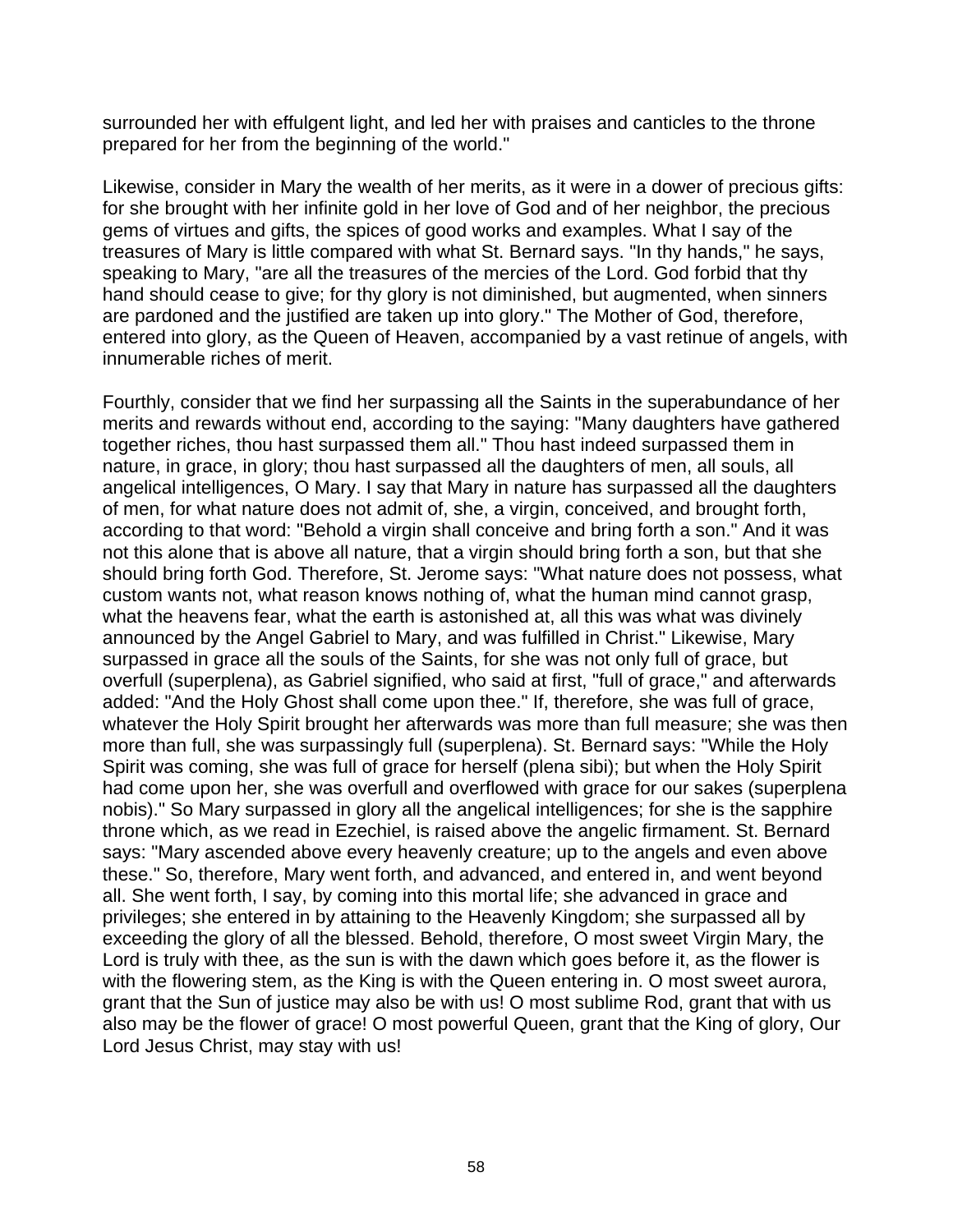#### **CHAPTER XIV -- MARY IS BLESSED ON ACCOUNT OF HER FULLNESS OF GRACE, THE MAJESTY OF HER OFFSPRING, THE MULTITUDE OF HER MERCIES, THE GREATNESS OF HER GLORY**

Blessed art thou among women. It has been shown how Mary, because of the innocence of her life, is saluted by the Ave: it has also been shown how she is rightly called "full of grace," because of the most copious affluence of her grace; it has moreover been shown how, because of the special presence of Our Lord with her, she is saluted with the words "The Lord is with thee." Now we have to show how, because of the most pleasing reverence of her person, she is hailed as "Blessed among women." Behold, therefore, that the Archangel Gabriel by saluting the glorious Virgin Mary with a glorious salutation, most fittingly consummated her blessedness by saying, "Blessed art thou among women," that is, more blessed than all women. And by this, whatever of malediction was infused into our nature by Eve was taken away by the blessing of Mary. Let Gabriel therefore say: "Blessed art thou among women"; blessed, I say, because of the fullness of grace to be venerated in thee; blessed, because of the greatness of the mercy to be bestowed by thee; blessed, because of the majesty of the Person who is to take flesh of thee; blessed, because of the weight of glory which is to be accumulated in thee.

First, consider how Mary is truly blessed because of the fullness of grace to be venerated in her, as Gabriel shows most aptly when he says: "Hail, full of grace, the Lord is with thee; blessed art thou among women." Blessed art thou, because thou art full of grace. Thou hast found grace with God, and therefore thou art blessed with the Lord. St. Bernard well says of this blessedness of Mary: "By thee we have access to thy Son, O blessed among women, finder of grace, Mother of life, Mother of salvation." Blessed art thou, O Mary, because of grace. Blessed, I say, because of the grace of the heart, of the lips, of the work. Blessed in heart, because of the grace of gifts; blessed in mouth, because of the grace of the lips; blessed in work, because of the grace of manners. Truly is Mary blessed because of the grace of the heart, for the grace of her gifts in her heart; for her heart was as the most delightful paradise of God, so that of this blessedness could be understood that word of Ecclesiasticus: "Grace is like a paradise in blessing." Here the commentary says: "Bearing fruit in the different species of virtues." Of these happy degrees and blessings of virtues the Apostle says: "Who hath blessed us in all spiritual blessings in the heavenly places in Christ." If, therefore, grace makes the mind of man delightful as the paradise of God in the blessings of virtues, how much more delightful must the soul of Mary be, that Paradise of God, in the blessings of the gifts of the Holy Spirit? Yea, verily, not only was the mind of Mary a Paradise of God, but also her bosom, containing within itself the tree of life, Jesus Christ. St. Bernard says: "Truly thou art the Paradise of God, who hast brought forth to the world the Tree of Life, of which he who shall eat shall live forever." Alas, how far from this blessedness of Mary is he whose mind is not a paradise of God in the blessings of grace, but a sink of the devils in the curse of malice! Of such is it said in the Psalm: "He loved cursing, and it shall come unto him: and he would not have blessing, and it was removed far from him" (Ps. CVIII, 18.)

Again, Mary is blessed, not only because of the gifts of her heart, but also because of the grace of her lips, according to that word of the Psalm: "Grace is poured abroad in thy lips,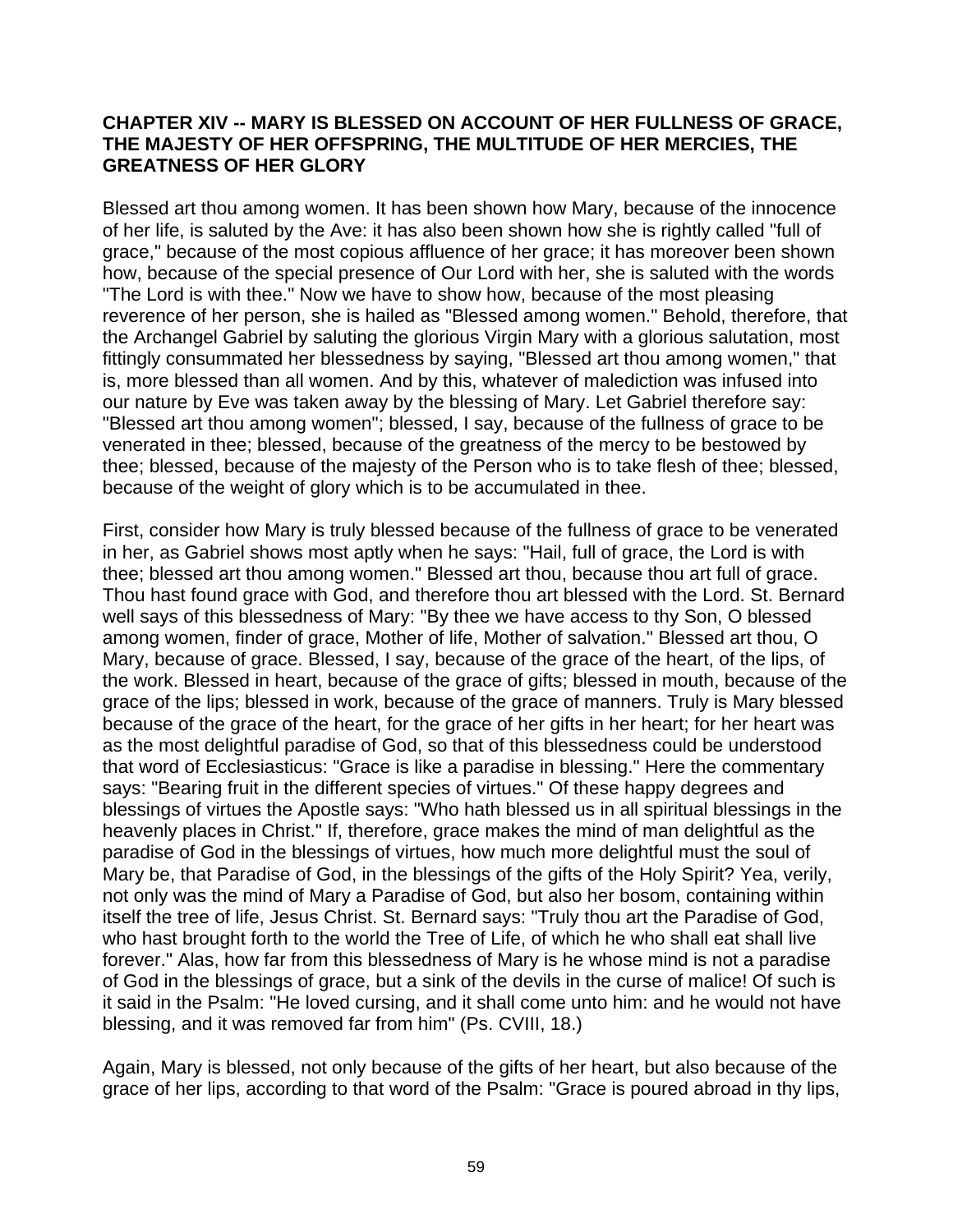therefore hath God blessed thee forever." Oh, how great a grace was on the lips of Mary, in devout prayers, in useful conversations! Oh, how great a grace was always on the lips of Mary, for men, for angels, for the Lord! St. Bernard tells us how pleasing to God were the words of her lips, saying: "Him whom thou hast pleased by thy silence, thou shalt henceforth please much more by thy words, for He cries to thee from Heaven: 'O most beautiful of women, let me hear thy voice.' " Oh, how true, how sincere, were the lips of Mary, and therefore God truly hath blessed her forever. Oh, how far from the blessedness of Mary are they whose lips are so unlike hers, on whose lips grace is not poured, but malice; therefore, God hath not blessed, but cursed them forever.

Again, Mary is blessed not only because of the gifts of her heart and of her lips, but also because of the grace of her life and conversation. Of this blessedness can be understood what is said in Jeremias: "May the Lord bless thee, beauty of justice, holy mountain." The holy mountain is Mary, who is fitly called a mountain because of the loftiness of her life and manners. This is the mountain of which we read in Daniel: "A stone was cut out without hands" (Dan. II, 45.) This was when Christ was born of Mary without male cooperation. The beauty of this mountain is the beauty of justice. So great was the beauty of the life and manners of Mary that it could justly be said of her as in the Canticle: "Thou art all fair, O my beloved." She was beautiful indeed, in her life; beautiful in the discipline of her manners; and all beautiful. Without doubt all in her was beautiful. How all? Hear St. Jerome: "Whatever was in Mary, was all purity and simplicity, all grace and truth, all mercy and justice, which looked down from Heaven." Rightly did the Lord bless such beauty in Mary. Alas, how far are they from this blessing of Mary of whom it may be said, not what was said to Mary, "May the Lord bless thee, thou beauty of justice," but, "May the Lord curse thee, thou vileness of injustice!" Oh, what a malediction that will be when it will be said: "Depart from Me, ye cursed, into everlasting fire!" Behold, we have seen, O most dear Mary, that thou art truly blessed because of thy fullness of grace. Blessed, I say, because of the grace of conscience and of gifts; blessed, because of the grace of the tongue and of the lips; blessed, because of the grace of thy life and thy manners.

Secondly, consider how truly Mary is blessed because of the majesty of her heavenly Child, because of the blessed fruit of her womb. Rightly is that land blessed which produces so blessed a fruit. The Psalmist says: "Thou hast blessed, O Lord, thy land." That land is Mary, of whom it is said in the same Psalm: "Truth has sprung up from the earth." The Truth is Christ, who said: "I am the Way, and the Truth, and the Life." Blessed, therefore, is this earth, because of its blessed fruit; blessed is Mary, because of her blessed Son. Therefore St. Bernard says: "Not because thou art blessed, is the fruit of thy womb blessed; but because He hath prevented thee in the blessings of sweetness, therefore art thou blessed." Mary is blessed because of her Divine Child. Blessed, I say, by the Lord, by the Angel, by man. Because of her Child she is indeed blessed by the Lord, who is Himself her blessing; blessed by the Angel, who announces her blessing; blessed by man, who prophesies her blessing. Truly is Mary blessed by the Lord because of her Child, who Himself is and gives her blessing. This is well signified in the second Book of Kings, where we read: "The Lord blessed Obededom because of the Ark." Obededom is interpreted "Servant of blood."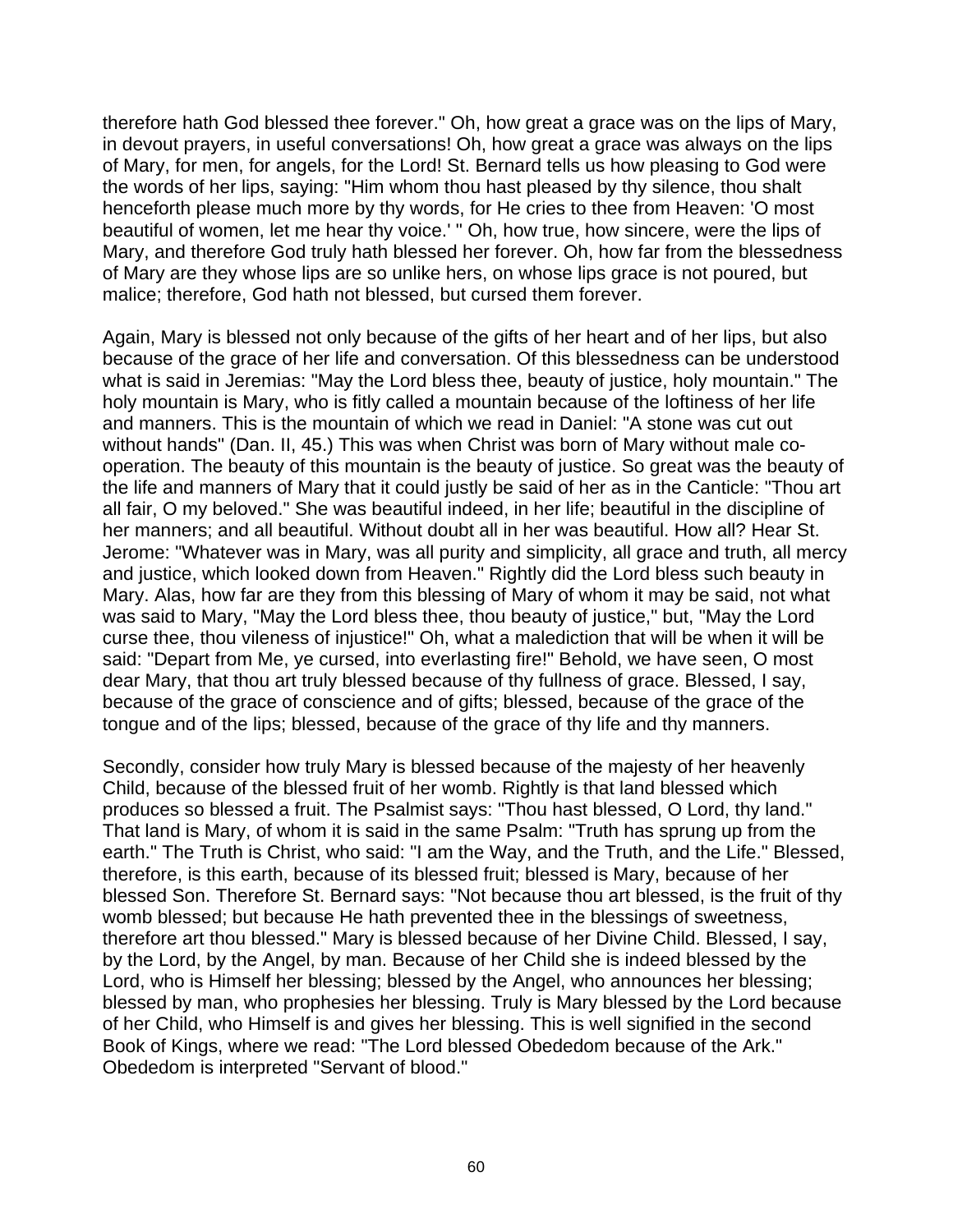Well doth he signify Christ, who, having become our servant, serves us miserable sinners even unto blood. For our sake He became a slave, and shed His blood--the blood of His back by the scourge; the blood of His head by the thorns; the blood of His side by the lance; the blood of His hands and feet by the nails. The house of this servant is Mary, of whom it is said in the Psalm: "We shall be filled with the good things of His house." The ark placed in that house signifies Christ, for Christ is our servant and our life. In the ark was the golden urn and the manna. The holy ark is the sacred flesh; the golden urn is the precious soul of Christ; and the manna signifies His divinity. Because of this ark, because of Jesus Christ, the Son of Mary, the Lord blessed the house of Mary. O truly blessed house, from whence the life of all hath come forth! St. Augustine says: "Blessed art thou among women, who hast brought forth life to men and women."

Likewise, Mary is blessed because of her Child, not only by the Lord Himself being her blessing, but also by the Angel announcing her blessing. Gabriel says: "The Lord is with thee, blessed art thou among women." How "with thee"? St. Augustine explains: "With thee in heart, in the womb." Therefore, blessed art thou together with Him, because He is in thee and with thee. With thee, not only as the Creator is with His creature, but also as the Child is with her who is to bring Him forth. Because of thy Child, thou art blessed before thy delivery; because of thy Child, thou art blessed in bringing forth; because of thy Child, thou art blessed after bringing forth. Truly blessed art thou, who hast so brought forth thy Child that before His birth, and in His birth, and after His birth, thou hast remained a virgin; and therefore thou hast deserved to be called blessed, because thou hast brought forth not a mere man, not an angel, but the Lord of men and angels. Therefore St. Bede well says: "Truly art thou blessed among women, who without example in womankind rejoicest in the honor of a mother and the beauty of virginity, and as becomes a virgin mother, thou hast given life to the Son of God."

Again, Mary is blessed because of her Child, not only by the Lord Himself being her blessing, not only by the Angel announcing her blessing, but by man prophesying her blessing. Elizabeth, when the infant in her womb exulted, cried out and said: "Blessed art thou among women, and blessed is the fruit of thy womb." Therefore, thou art blessed indeed, because the fruit of thy womb is blessed; as a field is blessed because the fruit of it is blessed. Mary is that blessed field of which it is said: "Behold the smell of my son is as the smell of a plentiful field, which the Lord hath blessed" (Gen. XXVII, 27.) St. Jerome says: "Well is Mary called a full field, because she is said to be full of grace, from whose womb the Fruit of life came forth to all believers." O field truly blessed above all fields because of its fruit! O Mother truly blessed above all mothers because of thy Son! St. Augustine exclaims: "O Woman blessed above all women, who knew not man, yet encompassed a Man in her womb!" Behold we have seen, O most sweet Mary, that thou, because of the blessed Son of thy womb, art truly blessed with a divine blessing, an angelic blessing, and a human blessing ! Alas, how far from this blessing of Mary are those who, because of the accursed fruit of their work, have incurred the divine malediction, the curse of angels and of men; for all eternity they will be cursed by God, cursed by angels, cursed by men.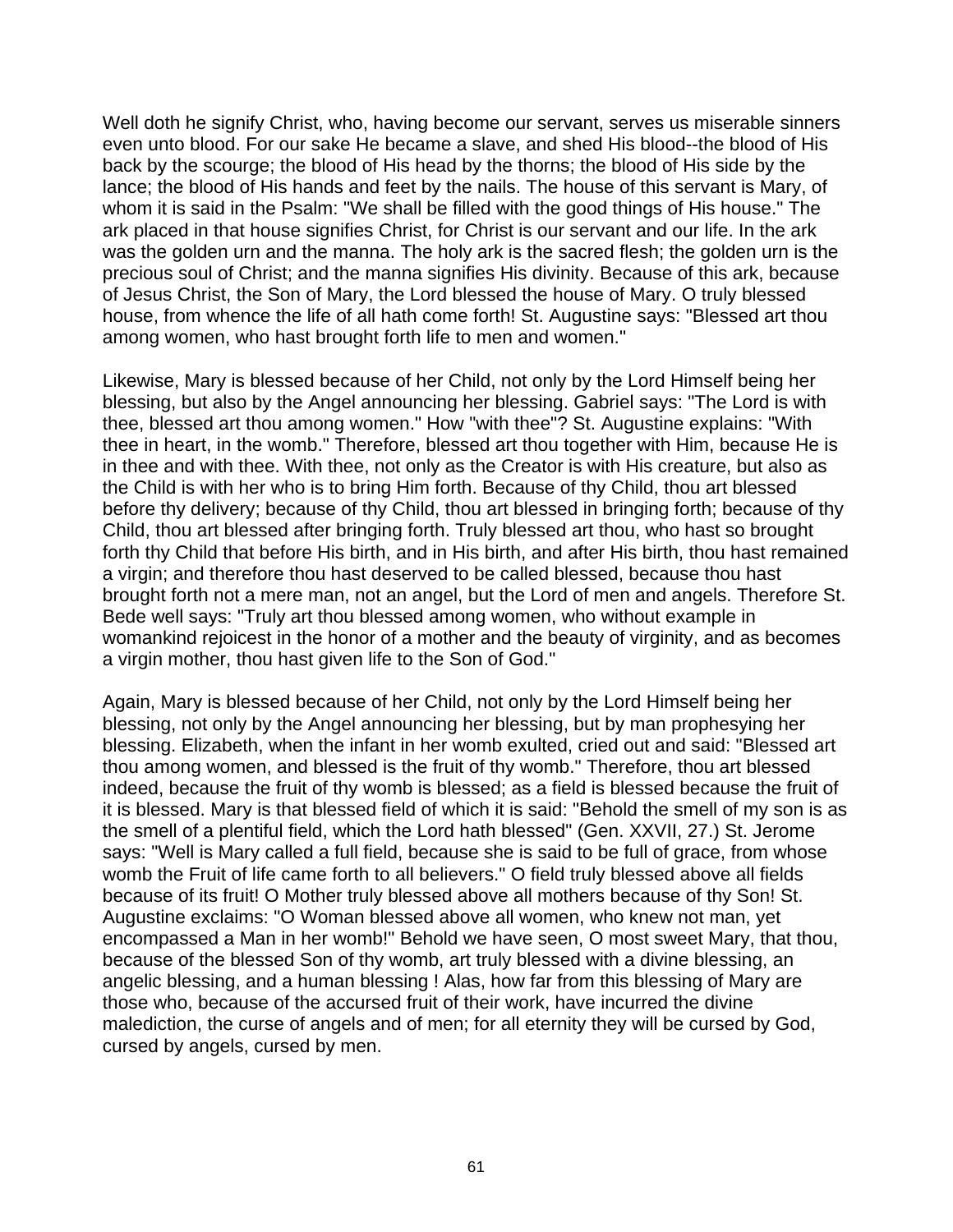Thirdly, think how truly Mary is blessed because of the multitude of her mercy. She is signified by Ruth, of whom it is said: "Blessed art thou by the Lord, because thy former mercy hath surpassed the latter." The former mercy of Mary was that which she showed while she still lived in this world; the latter mercy is that which she has now shown for centuries from Heaven. The latter blessing has surpassed the former, because she has exceeded it by an innumerable multitude of blessings. Who can reckon how inestimably Mary is blessed because of her mercy, when her mercy in itself is inestimable? And who can reckon how inestimable is the mercy of Mary, on account of which she herself is so inestimably blessed? St. Bernard says: "Blessed, therefore, is Mary for the manifold mercy which man received through her; blessed indeed, because by her, God was induced to be favorable to man; blessed is she also, because by her, man was made acceptable to God; blessed, moreover, is she, because by her, the devil was overcome." I say that Mary is blessed because by her, God was induced to be favorable to man, as is signified in the example of Abigail, of whom we read, that when David, being angry, wanted to kill the fool Nabal, Abigail, meeting him half-way, appeased him; who being appeased, said: "Blessed be thy speech, and blessed be thou, who hast kept me to-day from coming to blood, and revenging me with my own hand" (I Kings XXV, 32 f.) The fool Nabal signifies the sinner; for every sinner is a fool. But, alas, as it is said in Ecclesiasticus: "The number of fools is infinite" (I, 15). Abigail signifies Mary, for the name is interpreted, "joy of the father." Oh, how great was the joy of the heavenly Father in Mary, and that of Mary in the heavenly Father, when she herself said: "My spirit hath rejoiced in God my Savior." As Abigail typifies Our Lady, so David typifies Our Lord. For David was offended by the fool Nabal, when the Lord was offended by guilty man. David was appeased by the fool Nabal, when the Lord was appeased and reconciled to guilty man by Mary. Abigail appeased David by words and gifts; Mary appeased the Lord by her prayers and merits. Abigail turned away temporal vengeance, but Mary turned away that which was eternal; the former averted the sword of man, the latter, that of God. Therefore St. Bernard well says: "No one was so fitting, Lady, to turn away the sword of the Lord by their own hand, as thou, the most beloved of God, through whom we first received mercy from the hand of the Lord, our God." Likewise, Mary is blessed not only because by her God's wrath with man was appeased, but also because by her man was made acceptable to God, inasmuch as man was blessed because of her blessing. Therefore, is it well said in Isaias: "Israel will be a blessing in the midst of the earth, whom the Lord of hosts hath blessed, saying, 'Blessed be my people,' " etc. The middle of the earth which the Lord blessed can be said to be the Blessed Virgin, in whom was begun the blessing of our salvation, according to that word of the Psalmist: "But God our King hath wrought salvation in the middle of the earth." Of this middle of the earth, St. Bernard says: "With wonderful fitness is Mary called the middle of the earth; for towards her, as to the center, as to the ark of God, as to the cause of things, as to the business of the world, look all those who dwell in Heaven and in hell, and those who have gone before us, and those who follow us. Those who are in Heaven, that they may be repaired; those who are in hell, that they may be delivered; those who went before, that prophets may be found trustworthy; those who follow, that they may be glorified." In this blessed middle of the earth, therefore, blessed is Israel, blessed is the people of God, since by the blessed Mother of God, it is acceptable to God. What wonder if by the blessed Mary every rational creature is blessed and acceptable to God, since by her is blessed every creature? Therefore St. Anselm exclaims: "O Virgin blessed, and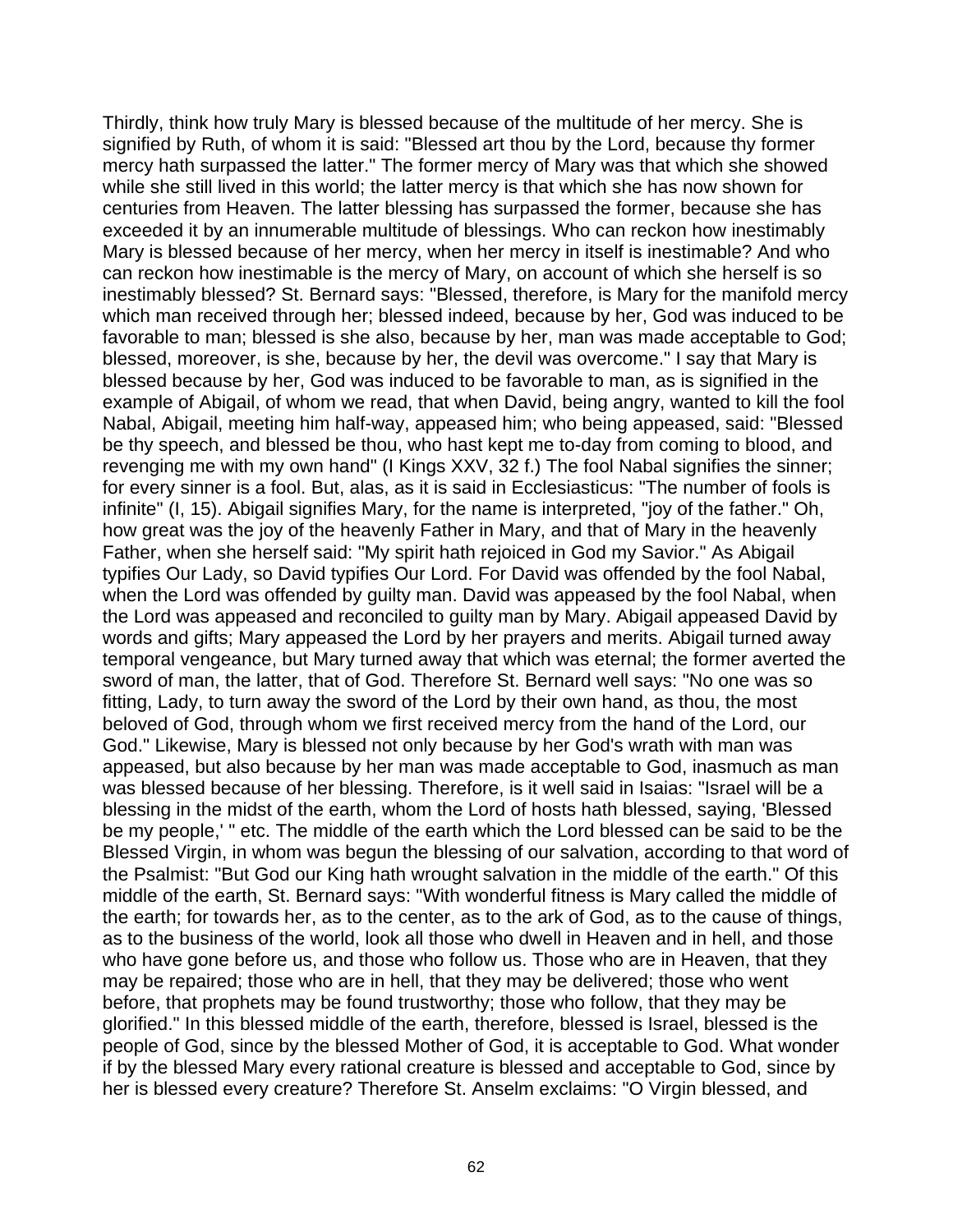more than blessed, by whose blessing every creature is blessed, not only the creature by the Creator, but the Creator by the creature."

Again, Mary is not only blessed because by her the Lord has been appeased towards man, but also because by her the devil has been rendered subject to man. She is, therefore, signified by Judith, of whom it is said: "The Lord hath blessed thee in his power, who by thee has reduced our enemies to naught." Our enemies are the demons, whom the Blessed Virgin reduced to naught when, in herself and in many others, she brought his wiles to naught, as St. Bernard says: "Thou formidable warrior"; and again: "The entire militia of evil spirits has been put to flight before thee." Let us, therefore, fly, and fly all together to the protection of the Mother of the Lord, in all the attacks and vexations of the devil. For she is terrible to the enemies of our souls, as an army in battle array. Alas, how manifold is our misery, for which we need the blessing and mercy of Mary. Let us, therefore, invoke this mercy and this blessing with St. Bernard, who speaks thus: "Let it be thine, O blessed Virgin, that grace which thou hast merited from God, to show to the world pardon to the guilty, healing to the sick, strength to the faint-hearted, help and deliverance to pilgrims, by obtaining all these favors by thy prayers."

We have seen, O most sweet Mary, that thou art truly blessed because of thy manifold mercy. Blessed, I say, because by thee God is appeased towards man.; blessed art thou, because by thee man is made pleasing to God; blessed art thou, because by thee the devil is overcome by man. Alas, how far from this blessing of Mary is one who is not pleasing to God, one towards whom God's wrath is not appeased, one who is willingly subject to the devil. And therefore such a one is accursed of God; Fourthly, consider how truly Mary is blessed because of the greatness of her glory, according to that word of Ezechiel: "Blessed is the glory of the Lord from its place." The glory of the Lord is the glorious Mother of God, who is truly blessed because of the glory which she possesses from her twofold place. She is blessed from the place wherein she rests with her Son in Heaven; and she is blessed from the place wherein her Son rested within her. Both these places are most worthy, as St. Bernard proves, saying: "There was not in the world a more venerable place than the virginal bride-chamber into which Mary received the Son of God; nor in Heaven, than the regal throne to which the Son of Mary elevated Mary." Blessed is Mary, therefore, because of her glory; blessed indeed because of her most sublime, most copious, most enduring glory. Blessed, I say, because of her glory most sublime in dignity; blessed because of her glory most copious in immensity; blessed because of her glory most enduring in stability. I say that Mary is blessed because of her glory most excellent in dignity. Of this blessing can be understood that word of the Psalmist: "Thou shalt bless the crown of the year of thy kindness." Note that there is a year of equanimity, a year of severity, and a year of benignity. The first year is that of those still fighting in this world; the second is that of those weeping in hell; and the third is that of those rejoicing in Heaven. The first year has days and nights; the second has nights, but no days; the third has days, but no nights. I say that the first year has days and nights, that is, the good and the bad, who are still in this world. There are as many days and nights in this year as there are good and evil people in the world. The second year has nights only, that is, only sinners who are darker than night. For there are as many nights in this year as there are sinners in hell. The third year has only days, that is, the good, who are more resplendent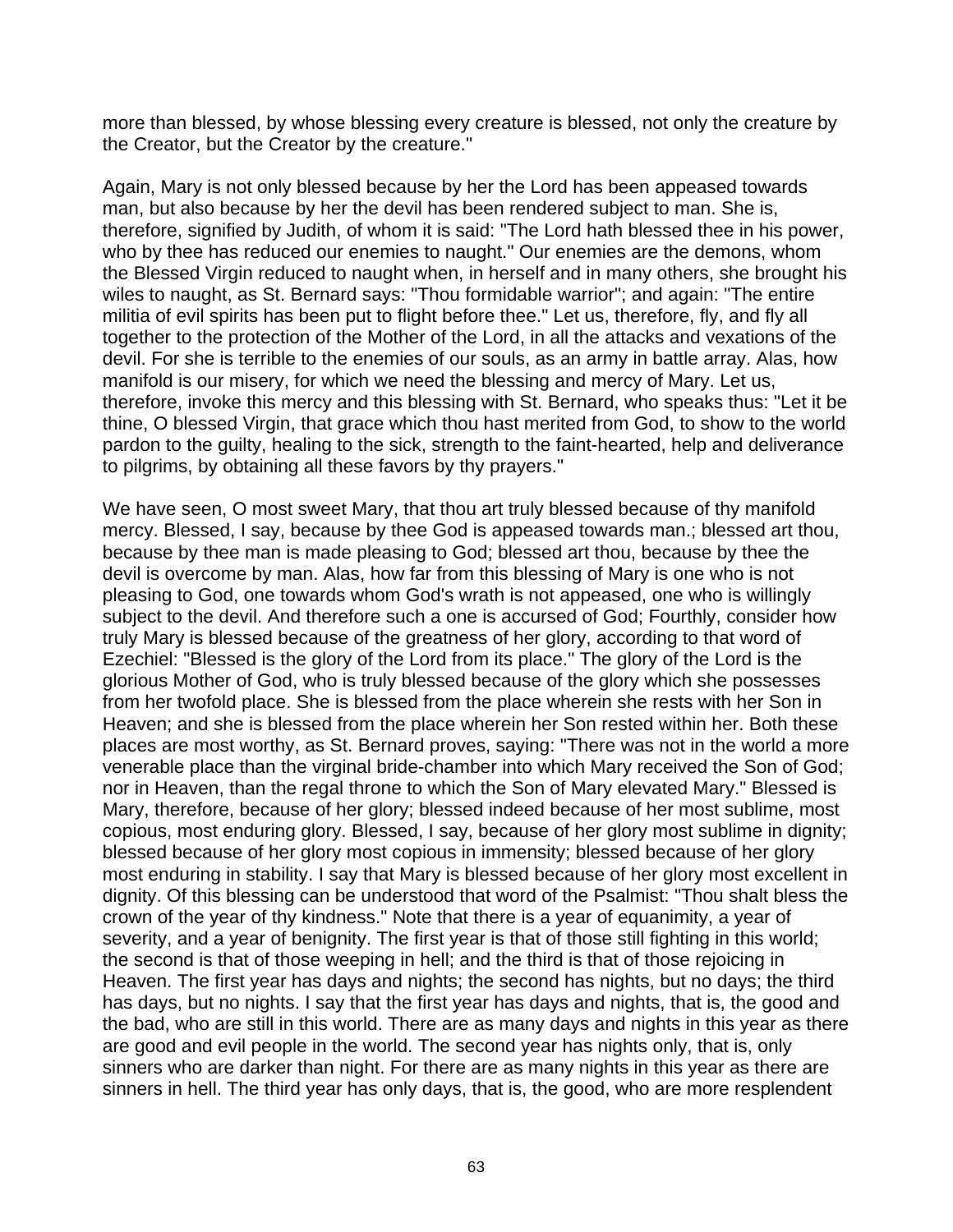than the day. There are as many days in this year as there are just souls in Heaven. In the first year, that of equanimity, the good and the evil are equally tolerated; in the second year, that of severity, the evil are most severely tortured; in the third year, that of kindness, the good are most benignantly crowned. The crown of this blessed year is the Virgin Mary. She is without doubt the crown of all the days of this year, for she is the crown of all the Saints in Heaven. A crown is put on the head; so Mary is, as it were, placed over the heads of all the Saints, as St. Jerome says: "She deserved to be placed above the choirs of the angels; and she went beyond what is of the nature of our lowliness." Without doubt the Son of Mary is the highest crown of the Saints; but Mary is a crown below a crown. It is manifest, therefore, how sublimely blessed is our crown, our Mother Mary. Let us all, therefore, follow her who is so sublimely blessed, blessed indeed, of whom St. Bernard says: "We have not here a lasting city, but we seek that to which Mary has blessedly attained."

Again, Mary is blessed, not only because of the most excellent glory of her dignity, but because of the most abundant glory in immensity; its fullness is such that it is blessed by all men, and reaches to all, and, therefore, rightly is it blessed by men, according to what is said of it by figure in the Book of Judith: "They blessed her with one voice, saying: 'Thou art the glory of Jerusalem, thou art the joy of Israel, thou art the honor of our people."' They all blessed her indeed. Note that they say all. For this there should be at least three. And there are three who bless Mary: God, the Angel, and man. God the Father indeed blessed Mary; the Son blessed His Mother; the Holy Ghost blessed her; all three Persons blessed her. The Angels also blessed Mary; the first hierarchy blessed her, the second also, and the third, all blessed her. Man also has blessed Mary; the married have blessed her; widows blessed her; virgins blessed her; all have blessed her. They have blessed her, saying: "Thou art the glory of the triumphant Jerusalem, the glory, I say, of all the Saints; thou art the joy of Israel, contemplating God; thou art the joy, I say, of all the angels; thou art the honor of our people who are still pilgrims, that is, thou art the honor of all the just who are in this world. Blessed, therefore, be thy most sweet Son, O Mary, who by thy abundant blessing bestows such good things on Heaven and on earth, so that the angels as well as men can rejoice with Anselm, and praise thee, saying: "These great gifts came through the blessed Fruit of the blessed womb of the blessed Mary."

Again, Mary is blessed not only because of her glory most sublime in dignity, not only because of her glory most abundant in immensity, but also because of her glory most enduring in stability. That is signified by the house, spoken of in the First Book of Paralipomenon: "Thou, O Lord, giving the blessing, it shall be blessed for ever." Truly forever, as it is said in the Psalm: "Therefore hath God blessed thee forever" (Ps. XLIV.) Thus, therefore, O sweet Virgin Mary, thou art truly blessed among women, and above women, yea also above men, nay, even above the angels. Blessed, I say, because of the fullness of grace which thou hast found; blessed, because of the majesty of the Person whom thou hast given birth to; blessed, because of the multitude of the mercies which thou hast shown; blessed, because of the greatness of the glory which thou hast received. Thee, therefore, O Blessed One, we invoke, we implore, we pray to thee with St. Bernard: "Grant, O blessed one, by the grace which thou hast found, by the prerogatives which thou hast merited, by the mercy which thou hast brought forth, that He who through thee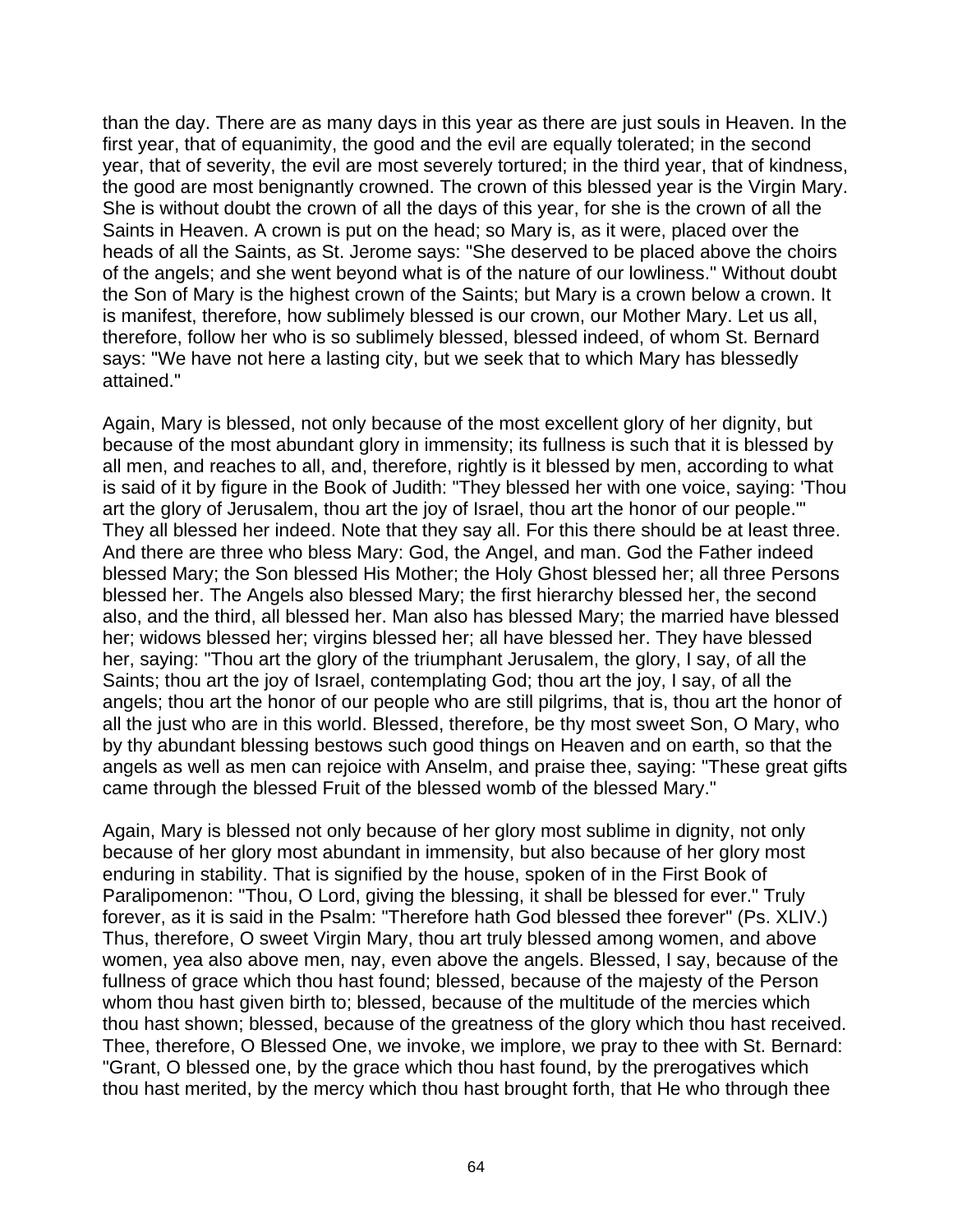deigned to become a partaker of our weakness and misery, may, by thy intercession, make us sharers of His heavenly glory. Amen."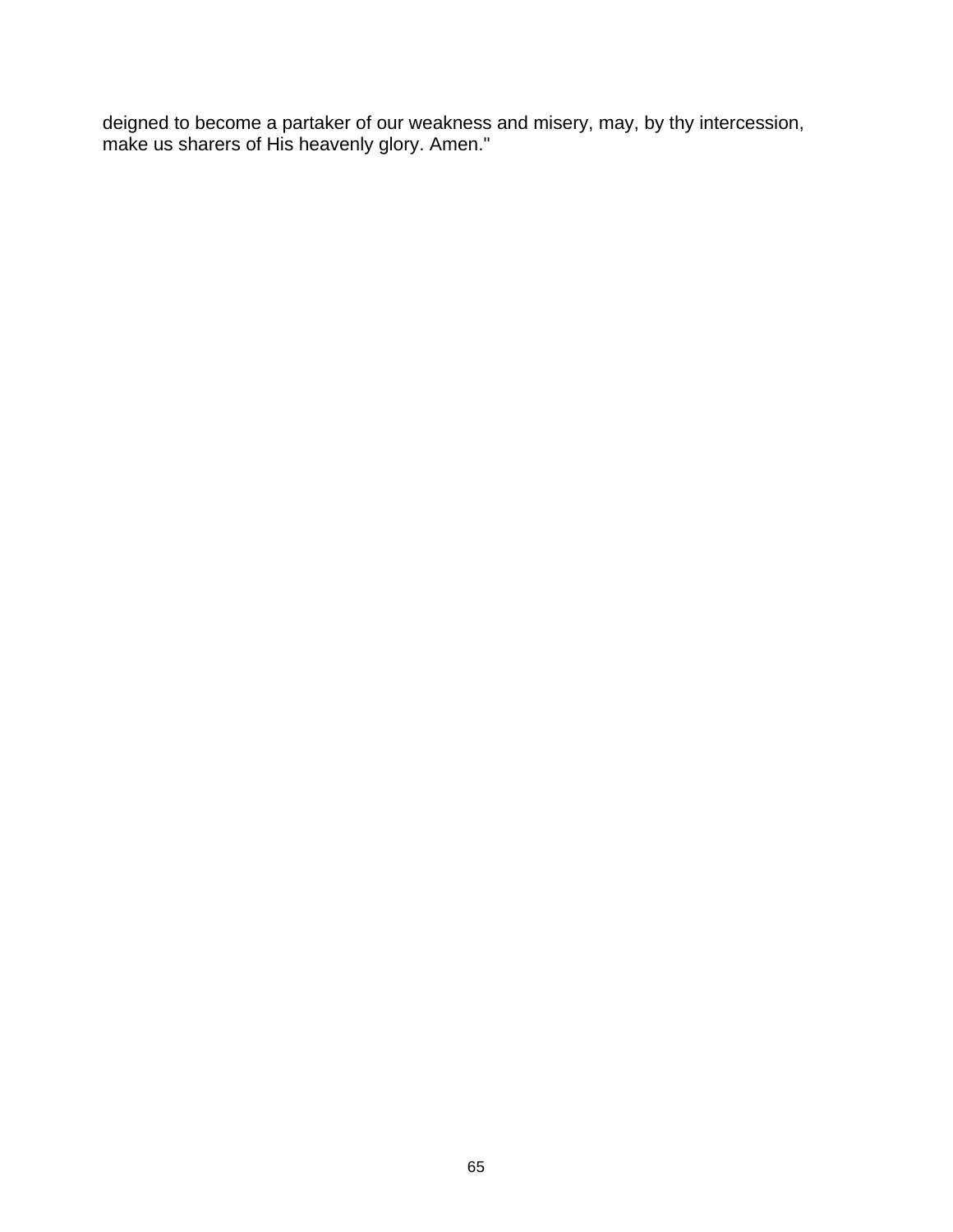## **CHAPTER XV -- MARY IS BLESSED BY THE SEVEN VIRTUES AGAINST THE SEVEN CAPITAL VICES**

Blessed art thou among women. Let us still speak of the blessing of our Blessed Virgin, let us still hear of it. Happy is the Blessed Mary; unhappy is every accursed soul to whom it shall be said: "Depart from me, ye cursed, into everlasting fire!" Cursed without doubt is every sinful soul, but blessed art thou, O virtuous Mary. The world incurred malediction by the seven capital vices; but Mary obtained blessing by the contrary virtues. Blessed, therefore, art thou among women, O Mary. Blessed by humility against pride, by charity against envy, by meekness against anger, by diligence against sloth, by temperance against gluttony, by chastity against lust.

First let us hear how Mary is blessed by humility against pride. For the proud are accursed, as it is written: "Thou hast rebuked the proud; cursed are they who decline from thy ways." Against this curse of pride Mary obtained the blessing of humility. Thus she may be signified by that valley of which it is said in Paralipomenon: "They called that place the valley of blessing" (2 Paralip. XX, 6.) If every humble soul is, as it were, a valley of God, according to that word of Isaias, "Every valley shall be filled," how much more was Mary a valley, who was so deep in humility! What wonder if she were the valley of valleys, who was the most humble of the humble? Oh, how greatly is this blessed valley exalted with blessings for her humility, so deep, so useful, so pleasing! St. Augustine says: "O truly blessed humility of Mary, who brought forth the Lord to men, gave life to mortals, renewed the heavens, purified the world, opened paradise, and delivered the souls of men from hell." The deeper a valley is, the more is it a receptacle for waters; so was Mary for graces. A valley receives irrigation by waters, sometimes from above, sometimes from below; from above, when the rains flow down from the mountains; from below, when there are springs of water in it. In like manner the humble Mary received waters, as it were, both from above and from below; she was, as it were, irrigated from a mountain and from a spring, when from the divine and from the human nature of her Son so great a blessing of graces was poured into her. This is that blessing of which we read in the Book of Judges, when Axa said to her father: "Give me a blessing." Her father gave her a place well watered from above and from below. Axa was a type of Mary, who received a wellwatered blessing from the heavenly Father. For God the Father gave her a blessing from above in the divinity of Christ, and from below in His humanity; again from above in her mind, and from below in her womb; from above in her charity to God, from below in her love for her neighbor; again from above in contemplation, from below, in action. Or the heavenly Father gave her an ineffable blessing, from above in Heaven, from below on earth, that in Heaven she might possess the blessing of glory, and on earth that of grace; and thus be blessed both in Heaven and on earth, according to what St. Bernard intimates when he says: "Remember, O Mary, that Christ bore the malediction of the cross, who blessed thee, His Mother, in Heaven. But thou wert blessed also on earth by the Angel, and art rightly called blessed on earth by all generations."

Secondly, let us hear how Mary is blessed for charity against envy. The envious are accursed, as it is said of the envious Cain: "Cursed art thou upon earth, which has opened its mouth, and received the blood of thy brother from thy hand." Against the curse of envy,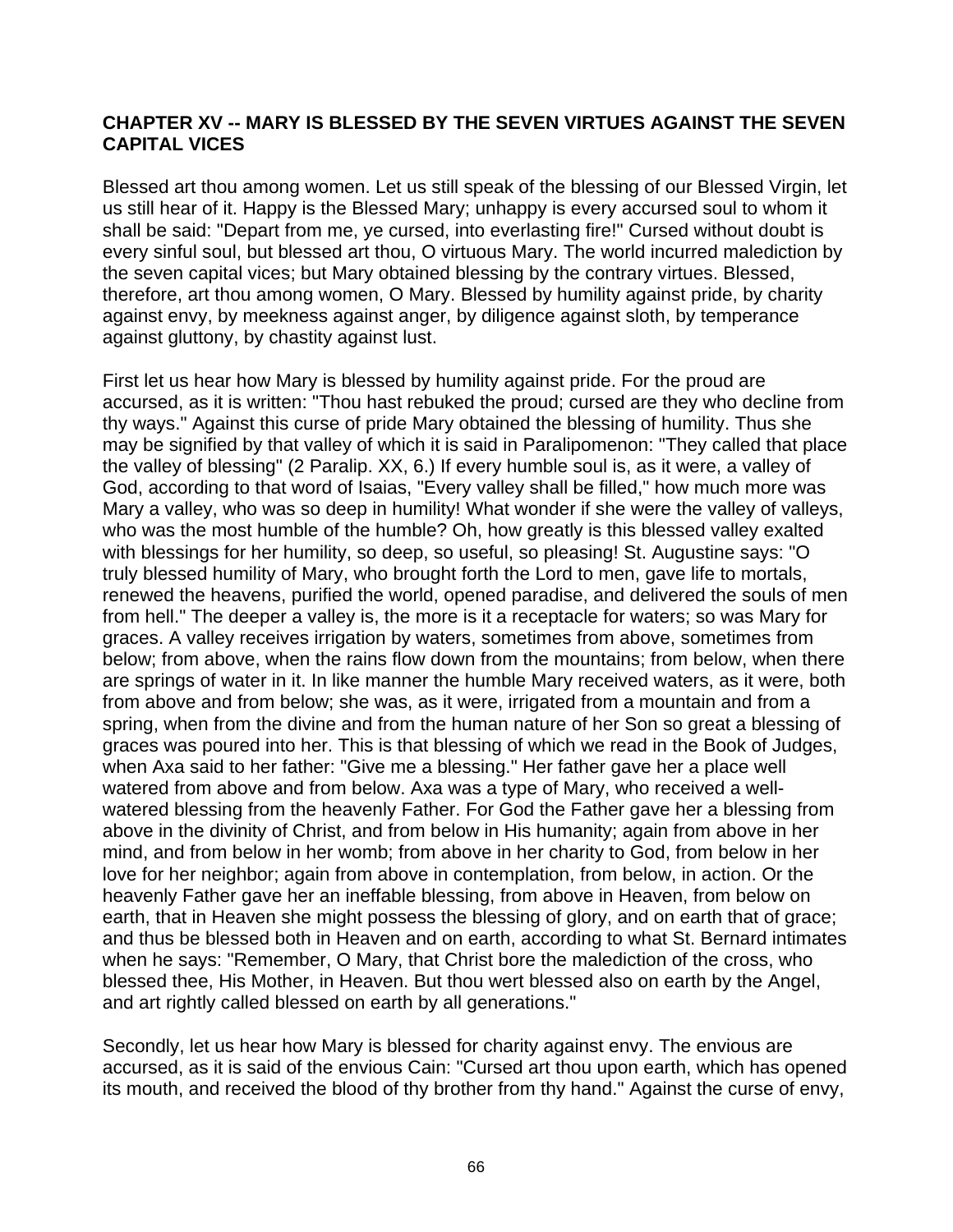Mary has received the blessing of charity. She may well, therefore, be signified by Sara, of whom the Lord said: "I will bless her, and out of her I will give thee a son, whom I will bless" (Gen. XVII, 16.) Sara is interpreted as "coal." This is well suited to Mary, who, like a coal, was on fire with the ardor of charity. Therefore, the burning bush is a fit figure of Mary, by whom the blessing of grace is ministered to every faithful soul. It is said in Deuteronomy: "The blessing of him, who appeared in the bush, may it come upon the head of Joseph." Joseph is interpreted as "increase," and signifies every faithful soul enriched by divine grace. Blessed is the bush, and blessed is He who by His Incarnation appeared in the bush, by whom so great a blessing came upon the faithful. O truly blessed coal, producing so blessed a flame, blessed Mary bringing forth so blessed a Child. "From her," saith the Lord, "I will give thee a son, whom I will bless" (Gen. XVII, 16.) Think, therefore, what great charity Mary had towards God, when God is her Son according to the flesh. Think also what charity she had towards her neighbor, when the good neighbor is spiritually her son. And if we are her sons, we are the brethren of her Son. Well, therefore, doth St. Anselm say of this blessed Mother: "O blessed and exalted one, not for thyself alone, but also for us, what is it, how great is it, how lovable, what we see happening by thee for us, which, seeing, I rejoice, which, rejoicing, I dare not utter ? For if thou, O Lady, art the Mother of God, are not thy other sons the brethren of God?"

Thirdly, hear how Mary is blessed for her meekness and gentleness against anger. For the angry are accursed, as it is written in Genesis: "Cursed be their fury, for it was stubborn: and their wrath, because it was cruel" (Gen. XLIX, 7.) Against this curse of wrath, Mary obtained the blessing of meekness. For truly her meekness was such that not only had she no anger of her own, but she even turned the anger of God to meekness. Therefore, she is well signified by Abigail, to whom David said: "Blessed be thy speech, and blessed be thou, who hast kept me to-day from coming to blood and revenging me with my own hand" (I Kings XXV, 32.) It is the property of meekness to soothe with kind words the anger of those who are offended, according to that word of Proverbs: "A mild word turneth away anger" (Prov. XV, 1.) The meek Abigail signifies the meek Mary. Do you wish to know how meek Mary was? Listen to St. Bernard: "Turn over," he says, "diligently in your mind the whole of the Gospel story, and if you note in Mary anything of rebuke, anything hard, or even the slightest sign of indignation, you may perhaps suspect her in other things, and fear to approach her. But if you find that in all things she was rather full of grace and loving kindness, full of meekness and mercy, give thanks to Him who with such kind compassion has provided thee with such a mediatrix, in whom thou hast nothing to fear." David signifies Christ, who by Mary's meekness is soothed and placated, lest He should take vengeance on the sinner by eternal death. Let every soul in danger of eternal death never cease to sigh to Mary in her great meekness, for which she is rightly so blessed. I say, therefore: Let every soul about to die say with St. Anselm: "O thou blessed above women, who conquerest the angels by thy purity, surpassest the Saints by thy loving kindness, let my dying soul sigh at the sight of such great kindness; but let it blush at such resplendent whiteness."

Fourthly, hear how Mary is blessed by her diligence against sloth. For the slothful are accursed, because they do not do the work of God faithfully and earnestly. Jeremias says: "Cursed is he who doth the work of God negligently." Against the curse of torpor, Mary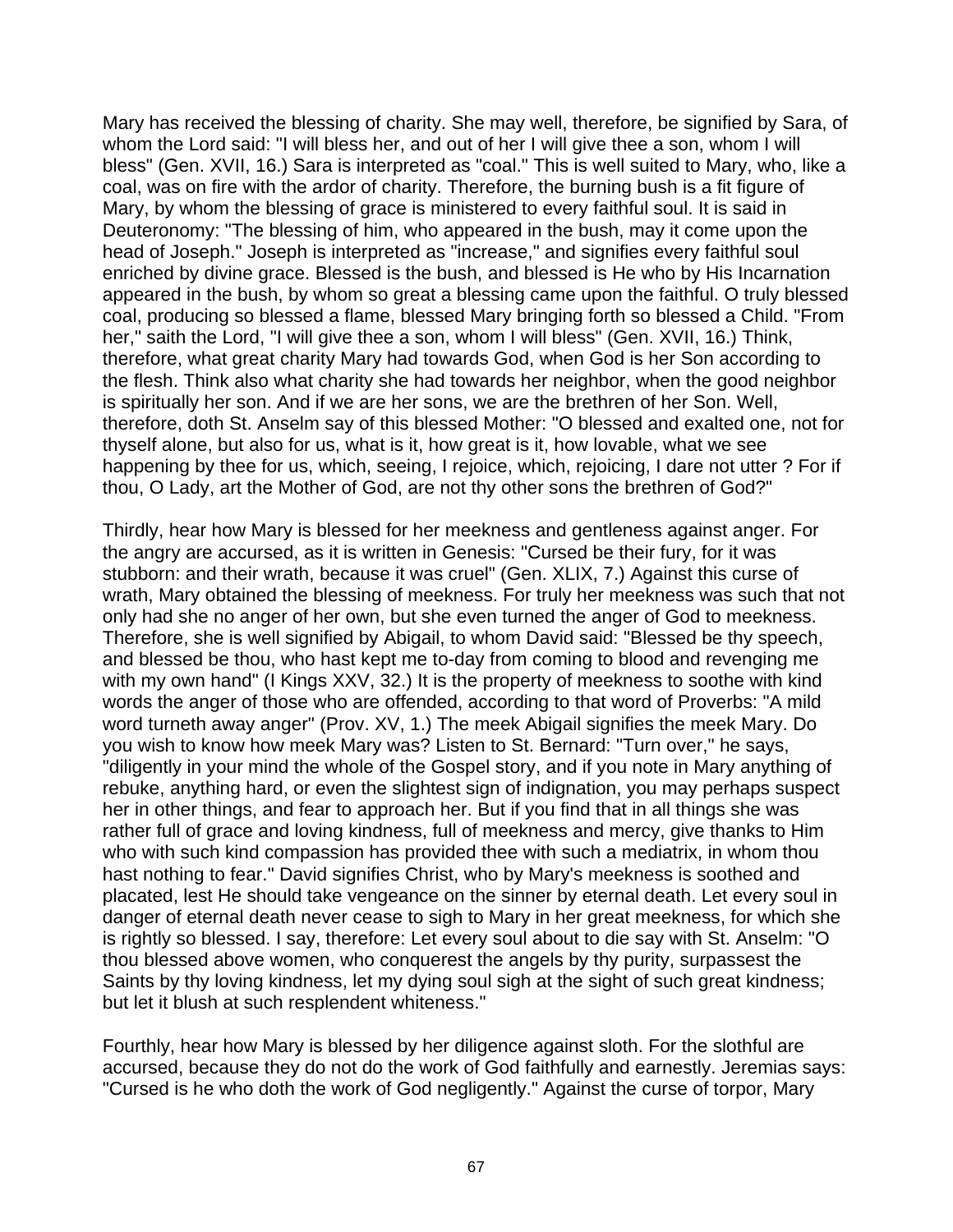deserted the blessing of earnestness. For she may be signified by that Jahel, who killed Sisara with a nail. Therefore, in the Book of Judges it says: "Blessed is Jahel among women." Jahel is interpreted as "going up," which suits Mary, who did not, like the slothful, go down, but most earnestly always ascended from virtue to virtue, from a lower to a higher grade, according to that word of the Canticle: "Who is this who cometh up from the desert, like a rod of incense?" What has this blessed Jahel done? She killed Sisara with a nail. Sisara is interpreted as "the shutting out of joy," and well does this signify the devil, because he himself, being shut out from eternal joy, tries also to keep others out of it. Alas, yes, by means of the first mother of the human race he excluded all of us, and the curse of this exclusion was lifted by the Mother of our Savior. Well, therefore, does the Venerable Bede say: "Blessed art thou among women, by whose virginal bringing forth the curse of the first mother was excluded from those born of women." But what is signified by the nail wherewith the head of Sisara was pierced? What is this nail but severity of discipline? What is strictness of life to the lazy, but a sort of nail through the eyes? Strictness of discipline is, as it were, a nail painfully transfixing the devil, and sharply wounding him. The blessed Jahel, therefore, pierced the head of Sisara with that deathdealing nail, while the blessed Mary extinguished in herself the strength of Satan by strictness of discipline. Blessed, therefore, is Jahel among women, blessed is Mary among women. Among which women ? Listen to Bede, who says: "Not only art thou blessed among women, but among women who are blessed thou art eminent by a greater blessing."

Fifthly, hear how blessed is Mary by her liberality against avarice. For the avaricious are accursed, as St. Peter says: "Having their heart exercised with covetousness, children of malediction" (2 Pet. II, 14. ) Against this curse of avarice, Mary merited the blessing of generosity and profusion. For she was like a fountain ever flowing and ever giving, and therefore was truly blessed, according to that word: "Let thy vein be blessed" (Prov. V, 18.) In temporal things Mary, that vein, was more than generous, because she generously and liberally despised all things. Therefore, according to Haymon, the Blessed Mother of God had the moon beneath her feet because she despised all temporal things. Oh, how great graces have flowed on to men by means of this vein I Therefore, O Church, thy vein be blessed, by whom so great good gifts have come to thee. Truly a noble vein, a vein full of the Holy Ghost, a vein the fountain of life; Mary is to us a vein of salvation. For by this vein Christ, the fountain of life, came to us, and by this vein we come to Jesus Christ, who is the fountain of life; truly, therefore, is it blessed. St. Bernard says: "By thee, O blessed finder of grace, we have access to God, Mother of life, Mother of salvation, that by thee He may receive us, who by thee was given to us."

Sixthly, hear how Mary is blessed by temperance against gluttony. For the gluttons are accursed, as it appears in the greediness of our first parents, for which both they and the whole human race incurred a curse. Against this curse of gluttony Mary obtained the blessing of abstinence and of every kind of temperance. Rightly indeed, in opposition to the curses of gluttony in the material paradise, did the blessings of temperance abound in the spiritual paradise, according to that word of Ecclesiasticus: "Grace is like paradise in blessings." So great an abundance of grace was in Mary that she, the gracious Virgin, might almost be called grace itself. This grace, that is, the most gracious Virgin Mary, was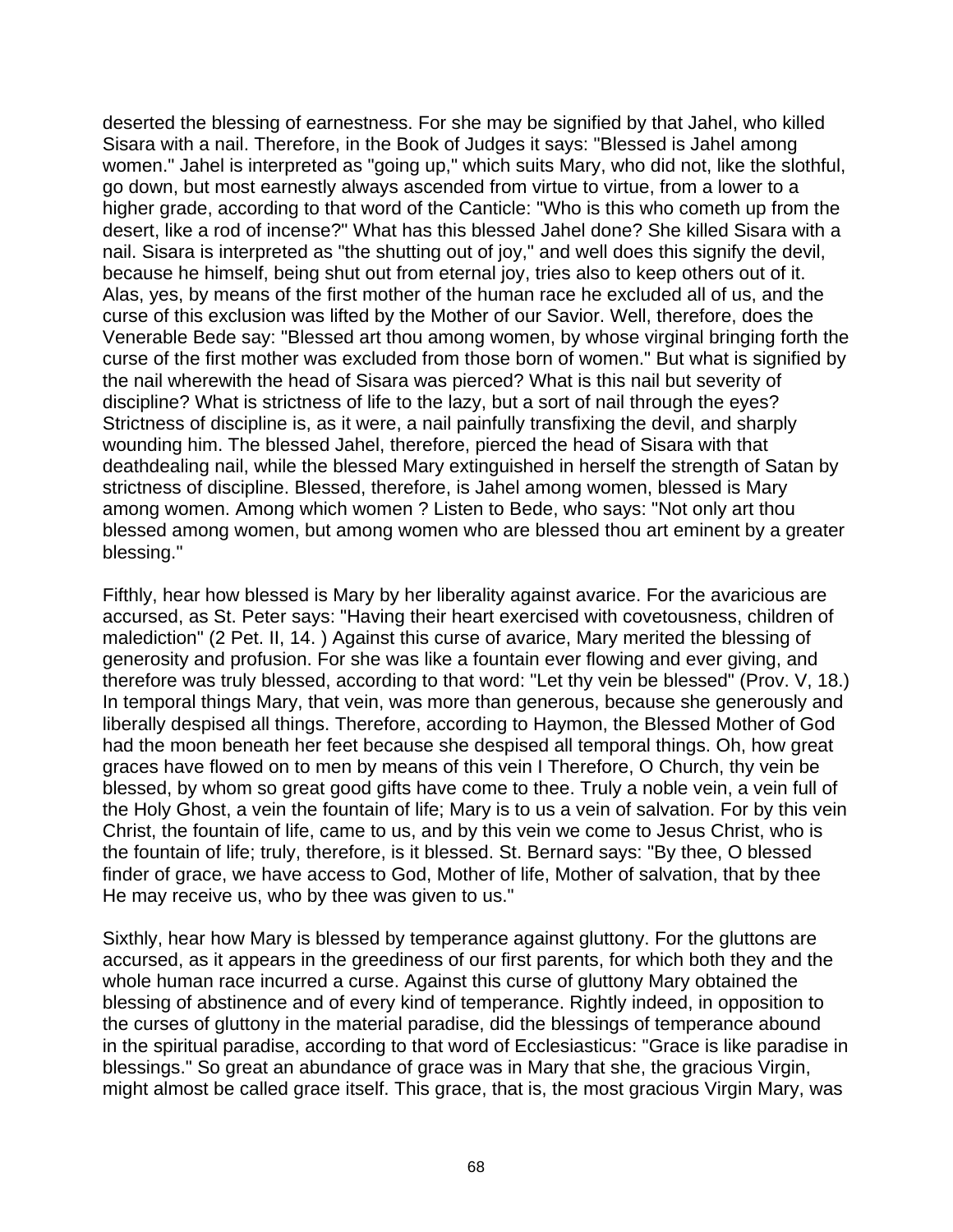as a paradise in blessings. For as in the material paradise the gluttony of Eve merited the curses of punishments, so in the spiritual paradise the temperance of Mary merited the blessings of graces. Therefore Augustine says: "The curse of Eve was turned into the blessing of Mary." As the gluttony of Eve brought forth a curse not only in the body, but also in the soul, so Mary obtained for us a blessing not only in the body, but also in the soul; not a spiritual blessing alone, but likewise a corporeal one. The malediction of the greedy Eve was to bring forth in pain; the blessing of the temperate Mary was to bring forth without pain, as St. Bernard says: "Blessed art thou among women, thou who hast escaped that general curse, in which it is said: 'In sorrow thou shalt bring forth children,' and yet at the same time too that other, 'Cursed is the sterile in Israel'; and thou hast obtained a singular blessing, that thou shouldst neither remain sterile nor bring forth in sorrow."

Seventhly, let us hear how Mary is blessed by her chastity against lust. To the lustful it is said: "Cursed is he who shall sleep with the wife of his neighbor; and all the people shall say, Amen." Against this curse of incontinence, Mary merited the blessing of continence, as it may be signified in the Book of Judith, where we read: "They all blessed her with one voice, saying: Thou art the glory of Jerusalem, thou art the joy of Israel, thou art the honor of our people: for thou hast done manfully, and thy heart has been strengthened because thou hast loved chastity, and after thy husband hast not known any other: therefore also the hand of the Lord hath strengthened thee, and therefore thou shalt be blessed for ever" (Judith XV, 10 f.)

In this blessing of the chaste Judith, the blessing of Mary may not only be signified, but by this passage we may pass to a higher conclusion. If such was the blessing of a chaste widow, how much more will be that of a chaste virgin? And above all, of such a virgin as merited to bring forth God, and to do this in such a manner as not to lose her virginity. Well therefore doth Bede say: "She is incomparably blessed, who both received the glory of the divine seed, and kept the crown of virginity." Note, however, that in Scripture we find a blessed wife, a blessed widow, and a blessed virgin. The blessed wife was Sara, of whom it is said in Tobias: "A blessing was pronounced over the wife of Tobias." The blessed widow was Judith, as we have pointed out. Of a blessed widow it is also said in the Psalm: "Blessing I will bless his widow." And the Blessed virgin was Mary, as the Angel testifies, saying: "Blessed art thou among women." She is blessed, therefore, because she was a wife; she is more blessed because she was a widow; she is blessed above all those who loved virginal chastity. She is blessed without doubt, who, like Sara and Susanna, was chaste in wedlock; she is more blessed, who, like Judith and Anna, was a chaste widow; she is blessed above all, who with Mary shall have been chaste as a virgin. Therefore St. Augustine says: "We praise Susanna as a model of conjugal chastity; but we prefer before her the virtue of the widow Anna, and much more that of the Virgin Mary." This is truly meet and just. It is just that she should be blessed who had known no other man than her husband; it is more just that she should be blessed who neither during her husband's life-time nor after his death had known any man. It is meet and just that she should be blessed above all who neither knew her own, nor any other man, yet conceived a Man so supreme. Therefore St. Augustine exclaims: "O woman blessed above women, who knew no man, yet encompassed a man in her womb!"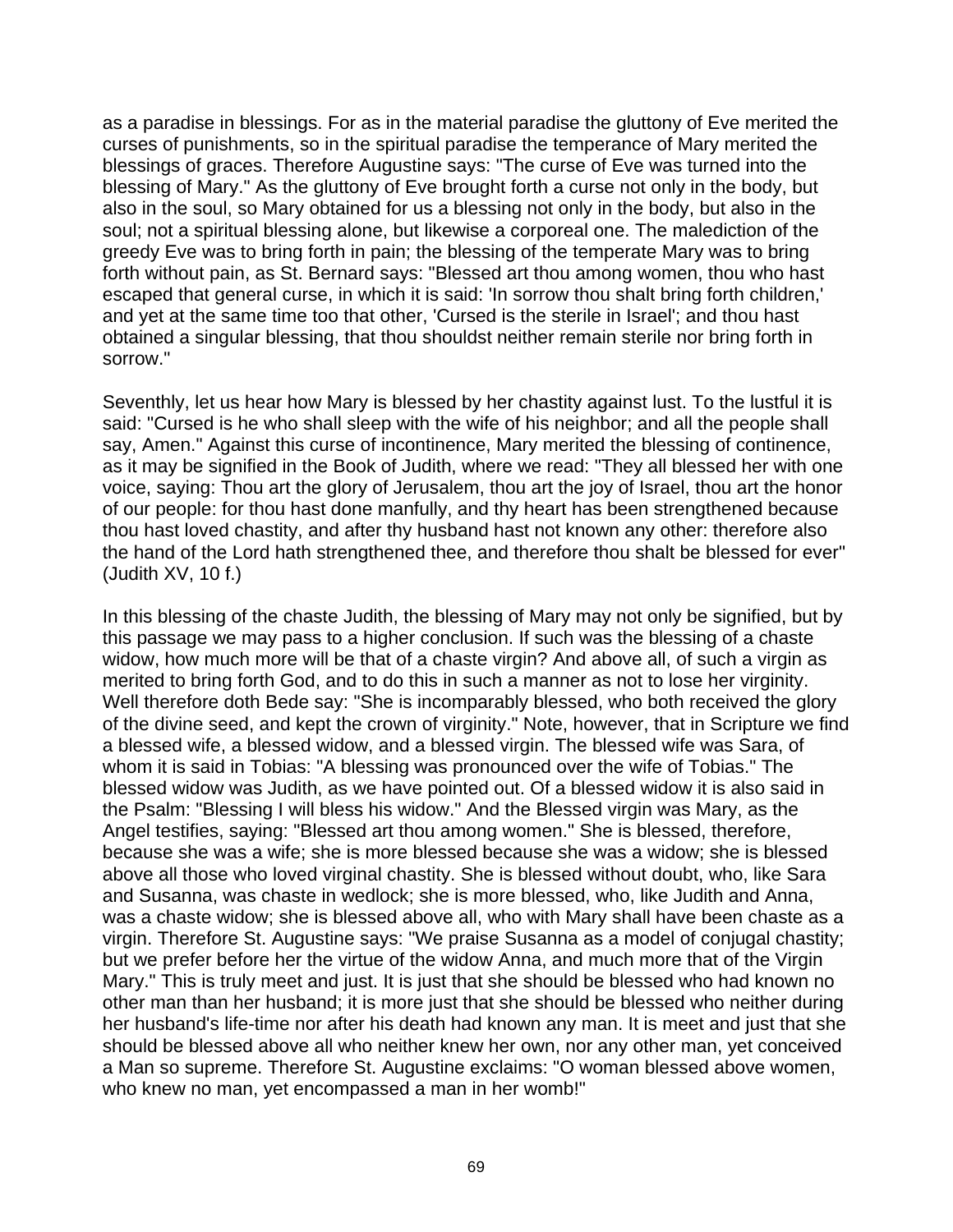Thus, therefore, was Mary deservedly blessed for her humility, for her charity, for her meekness, for her diligence, for her liberality, for her sobriety, for her chastity; she who was most excellent in humility, most rich in charity, most patient in meekness, most fervent in diligence, most temperate in sobriety, most continent in virginity. Thus, therefore, thou who art so manifoldly blessed, thou more than blessed Mary, let us pray that by thy blessing thou mayest free us wretched ones from every curse, and mayest make us worthy of the divine blessing, through Our Lord Jesus Christ. Amen.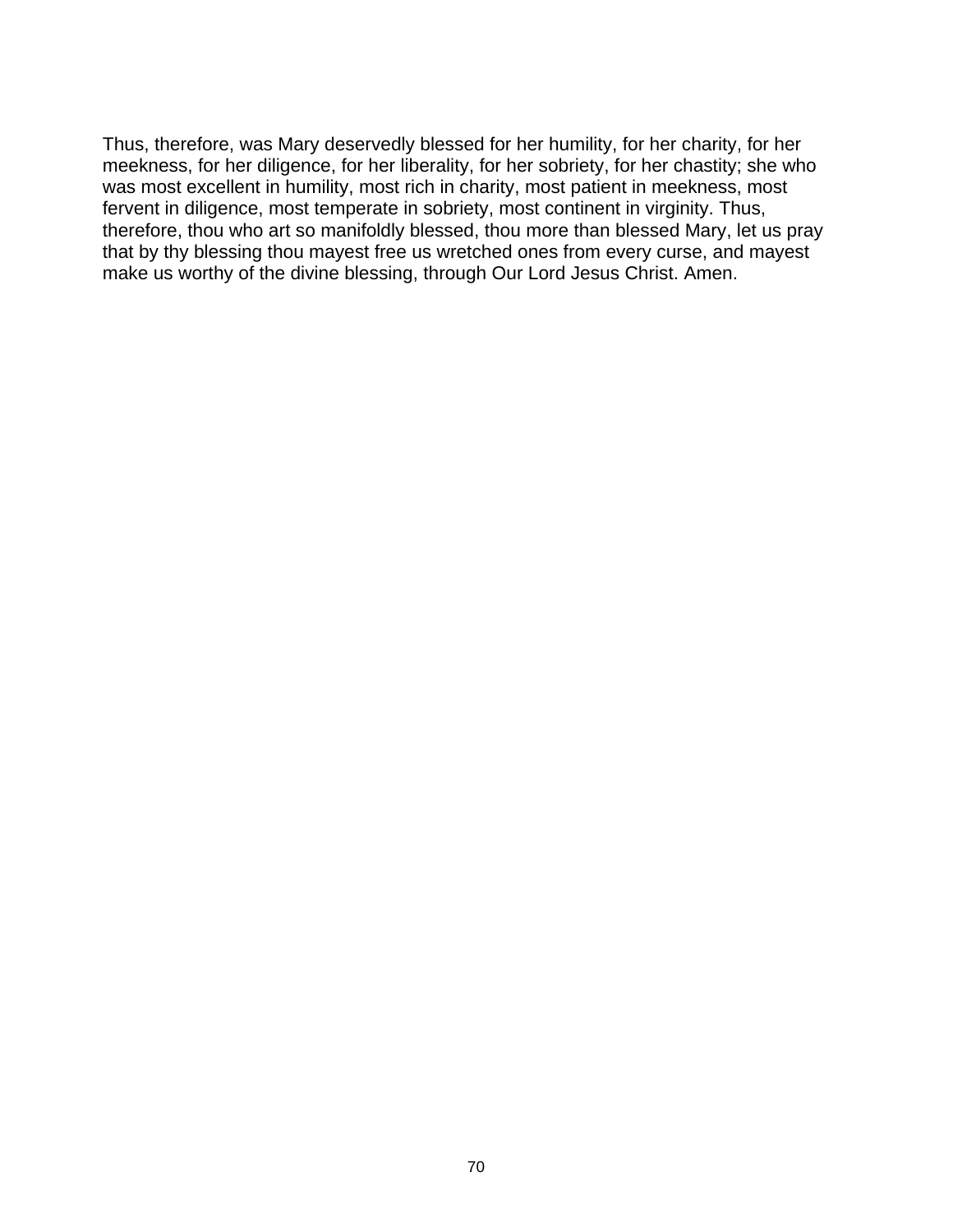#### **CHAPTER XVI -- WHO AND WHAT WAS THE FRUIT OF THE WOMB OF BLESSED MARY**

Blessed is the fruit of thy womb. It has been shown above how Mary, because of the innocence of her life, is rightly saluted by the Ave; how because of the abundance of her grace, she is called full of grace; how because of the familiar presence of God with her it is said that the Lord is with her. We have now to show how, because of the most useful excellence of her Child, the Fruit of her womb is called blessed. Blessed, therefore, is the Fruit of thy womb, O Blessed Mother of the Son of God ! This is that Fruit of which the Prophet saith: "The Lord will give benignity, and our earth will give its fruit." Commenting on this passage, Bede says: "The Lord gave benignity, because, by the entrance of His Only Begotten Son, He consecrated by the grace of the Holy Ghost the temple of the virginal womb. And our earth will give its fruit, because the same Virgin, who had her body from the earth, brought forth a Son, co-equal indeed in divinity with God the Father, but in the reality of His Flesh consubstantial with her." We have to consider, that this Fruit is a most well-born Fruit, a most delicious Fruit, a most virtuous and most abundant Fruit. A Fruit, I say, most sublime in being well-born, most desirable in delight, most useful in virtue, most universal in its abundance.

First, consider how the Fruit of the virginal womb is most well-born. It is well-born, because it is from a regal womb; it is more well-born because it is from a virginal womb; but it is without doubt most wellborn because it is from the paternal womb, that is, from the womb of the Eternal Father. I say that this Fruit is well-born because it proceeds from a regal womb, that is, from the womb of King David, as the Lord had promised him, saying in the Psalm: "Of the fruit of thy womb I will place upon the throne." The Apostle bears witness to this in his letter to the Romans: "Who was made from the seed of David according to the flesh." Without doubt this Fruit is well-born and noble, not only because of King David, but because of all those noble kings, his progenitors, by whom, according to the genealogy described by Matthew, He came into this world, according to that word of Wisdom: "He came from a royal throne" (Wisd. XVIII, 15.) Again, this Fruit, although it is well-born because of the regal womb, is even more well-born because of the virginal womb, of which it is said: "Blessed is the fruit of thy womb," of that womb which, according to what is signified by the rod of Aaron, retained the flower of virginity together with the fruit of fecundity. Therefore, St. Bernard says: "Christ is born of a woman, but one to whom the fruit of fecundity came in such a manner that the flower of virginity did not fall." This nobility of the virginal fruit, as it is more wonderful, so it is also more excellent than the former, as far as the heavens are above the earth. O truly wonderful and unheard-of nobility! O truly noble birth from the Virgin! "The nobility of the Child was in the virginity which brought Him forth," says St. Augustine, "and the nobility of the parent was in the Divinity of the Child." Again, this Fruit is well-born because of the regal womb which bore it; more well-born because the womb was virginal; most well-born of all, because of its fatherhood. We can understand of this Fruit that word of Osee: "From me is thy fruit found to be" (Osee XIV, 9.3 The original text has "thy," but the Septuagint has "hers." Let God the Father, therefore, say to Mary: let Him say to the faithful soul, let Him say to the Church: "From Me is thy fruit." Thine, O Mary, chosen to produce this fruit; thine, O soul, who art drawn to love this Fruit; thine, O Church, gathered together to partake of this Fruit.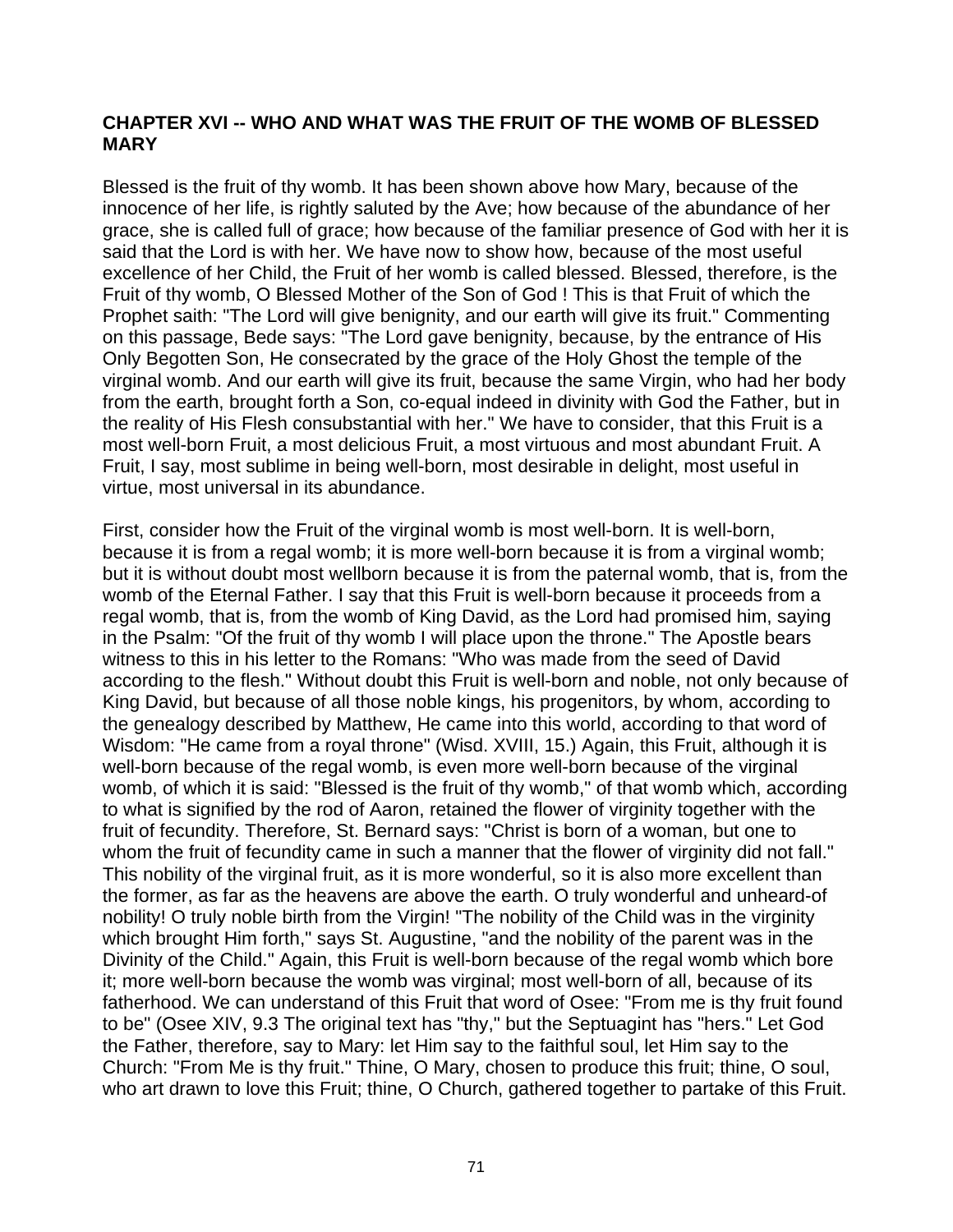Thine, without doubt in the body by the nature He assumed; thine spiritually by grace; thine sacramentally by the Eucharist; thine eternally by glory. But it is of me that He is thine, because He was begotten from my womb, as it is written in the Psalm: "From the womb, before the day-star I have begotten thee." O truly wonderful and venerable nobility, that the fruit of the maternal womb is the Son of the Eternal Father, and the Wisdom of the paternal Heart, as St. Bernard says of this Fruit: "O Mary, thou wilt be the Mother of Him whose Father is God; the Son of the paternal love will be the crown of thy chastity; the Wisdom of the paternal heart will be the fruit of the virginal womb." The nobility of this most well-born fruit precedes in dignity the first and the second in an infinite degree, and exceeds by its sublimity every intellect, both human and angelic. Well, therefore, is it said of this fruit by Isaias: "There will be a bud of the Lord in magnificence and glory, and a sublime fruit of the earth"; in magnificence, because of the regal dignity; in glory, because of the virginal dignity; and it will be sublime, because of the eternal or paternal generosity.

Secondly, let us consider how the Fruit of the virginal womb is most delightful. It is delightful in smell, more delightful in appearance, but most delightful in savor. Its beauty is in faith, its odor in hope. We perceive its beauty by faith, its fragrance by hope, its savor by charity. I say that the Fruit of Mary is delightful by its sweet fragrance. Therefore, the Mother of this Fruit can well say with Ecclesiasticus: "I like a vine have borne a fruit of sweetness of odor." The fruit of the vine is the Child of the Virgin. But what is truly wonderful, and wonderfully true, as says St. Augustine, speaking of this fruit: "The Creator of all things is born of a creature, a great fountain flows from a little rill, the root of all things springs from its stem, and the true vine is the fruit of its own branch." The fruit of the vine is wine; the smell of wine is delightful. So without doubt the fragrance of the examples of Christ, the fragrance of the consolations of Christ, the fragrance of promises of Christ, is most delightful to the soul that thirsts for Christ. And, therefore, as the smell of wine draws one who thirsts, so does the odor of Christ draw one who runs and says: "Draw me after thee," etc. That we miserable ones do not run, but creep, is a sign that we little relish the sweet odor of this Fruit. Oh, that we had Isaac's sense of smell, who perceived the odor of this divine fruit from such a distance; as St. Bernard says: "He perceived the fragrance of this sweet-smelling fruit, who said: Behold the smell of my son is as the smell of a full field, which the Lord hath blessed." Again, this Fruit is not only delightful to the sense of smell, but it is more delightful in beauty and fairness. Note on this point what is said in Leviticus: "Ye shall take on the first day the fruit of the most fair tree." The first day illumining the soul is faith. And certainly, if we ought to eat the Fruit of the most beautiful tree, that most fair tree is Mary; fair indeed in the leaves of the words of her mouth; fairer in the flowers of her heart; fairest of all in the most beautiful Fruit of her womb. Of which St. Bernard well says: "If that fruit of death was not only sweet to the palate, but also, according to Scripture, 'delightful to behold'; how much more should we seek the vivifying beauty of this life-giving Fruit, on which the angels long to look? Christ indeed is a beautiful Fruit, beautiful in form above the sons of men." But if we wish to appreciate more fully the beauty of this Fruit, let us have recourse to the beautiful tree itself, let us seek that most beautiful Mother herself, and let us speak to her that word of the Canticle: "What manner of one is thy beloved of the beloved, O thou most beautiful of women?" And behold she will at once answer: "My Beloved is white and ruddy, chosen from thousands." He, the brightness of eternal light, is indeed white in His divinity, but ruddy in His humanity, white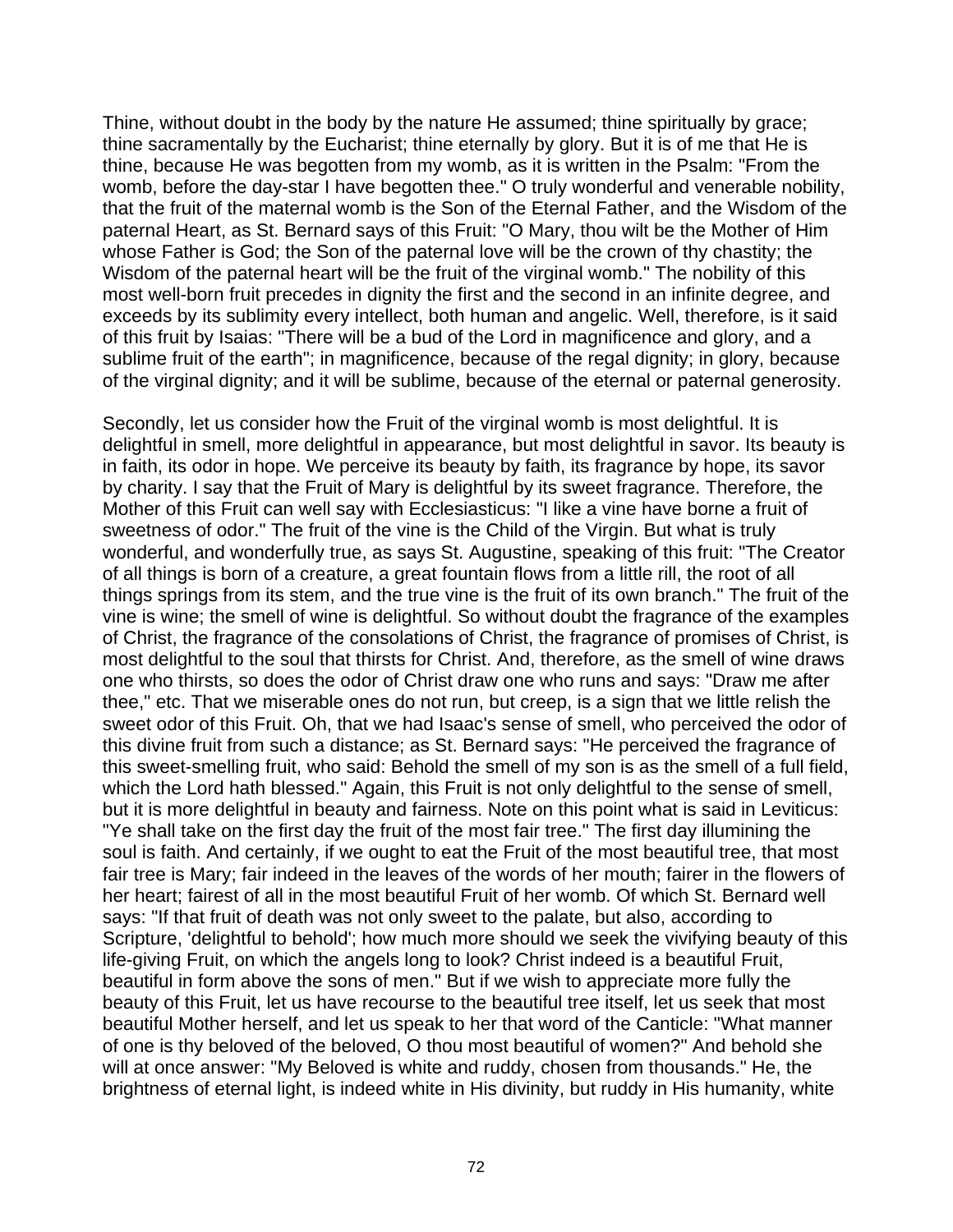in His life, ruddy in His Passion. Behold how beautiful is this Fruit! Well, therefore, doth St. Augustine say of Him: "Beautiful in Heaven, beautiful on earth, beautiful as the Word in the Father, beautiful in His Mother as the Word and as Flesh" And this most beautiful tree, Mary, has not only the most beautiful Fruit of the womb, but also the most beautiful Fruit of the mind. Of these fruits the Apostle, writing to the Galatians, says: "The fruit of the spirit is charity, joy, peace, patience, benignity, goodness, longanimity, mildness, faith, modesty, continence, and chastity." Again, this fruit is not only delightful in fragrance, and more delightful in beauty, but it is also most delicious in savor. This was felt by that holy soul who says: "I sat under the shadow of Him whom I desired, and His fruit was sweet to my palate." What wonder if this Fruit is so sweet, which is also so high? For St. Bernard says: "The higher a fruit is, the sweeter it is." Therefore, thou alone art most sweet, because thou alone art Most High. But how can that fruit be most high, whose tree is most short? But without doubt this tree, which is Mary, is at the same time most high and most short. She is most high in dignity, most lowly in humility; most high in the eyes of the Lord, most lowly in her own; although in this manner she is lowly, her fruit is nevertheless exceedingly sweet. Therefore is it said in Ecclesiasticus: "The bee is small among flying things, but her fruit hath the chiefest sweetness" (XI, 3.) If, therefore, the fruit of Mary is most delicious in fragrance, in appearance, and in savor, therefore is it truly blessed, as St. Bernard testifies, saying: "Blessed is the fruit of thy womb": blessed in smell, blessed in savor, blessed in beauty.

Thirdly, consider that the fruit of the virginal womb is most powerful. It has great power to save the lost, to multiply the number of those who are to be saved, and to preserve this great number. I say that this blessed fruit is powerful to save, or powerful unto salvation, and for this reason it is called the Fruit of salvation. Ecclesiasticus says: "The fear of the Lord is the crown of wisdom, filling with peace and the fruit of salvation." Why does he say, peace and fruit? The fruit of our salvation and our peace is He who maketh both one, Jesus Christ. And certainly, the fear of the Lord did fill this fruit, this peace, as Isaias says: "And He was filled with the spirit of the fear of the Lord." Well is He called the Fruit of salvation, without whom we have no salvation, according to that word: "There is no salvation in any other." And St. Anselm says: "There is no salvation except Him whom thou, O Virgin, hast brought forth." Thou, therefore, O Mary, art truly the tree of salvation, who hast borne for the world the Fruit of salvation, as St. Bernard says: "O truly celestial plant, more precious than all, more holy than all! O truly a tree of life, which alone was worthy to bear the fruit of salvation!" But, alas, there are many who make this life-giving fruit one of death; they turn this fruit, which is so sweet, so to speak, into an eternal wormwood for themselves, as it is said in Amos: "Ye have turned judgment into bitterness, and the fruit of justice into wormwood." Again, this fruit is exceedingly powerful, not only with a saving power, but with a multiplying power. We could explain it well perhaps by that word which is written, "By the fruit of their wheat, wine and oil they are multiplied," if we say that the wheat is the Body of Christ, the oil the soul of Christ, and the wine the Divinity of Christ. We can see in the fruit of the wheat the Sacrament of the Body of Christ, in the fruit of the wine the Blood of Christ in the Sacrament, and in the fruit of the oil the unction of the Holy Spirit. By this fruit sons are multiplied to the Church, and the Church is multiplied in sons. For all the sons of the womb of the Church are the inheritance and the fruit of the womb of Mary, as it is said in the Psalm: "Behold, the inheritance of the Lord is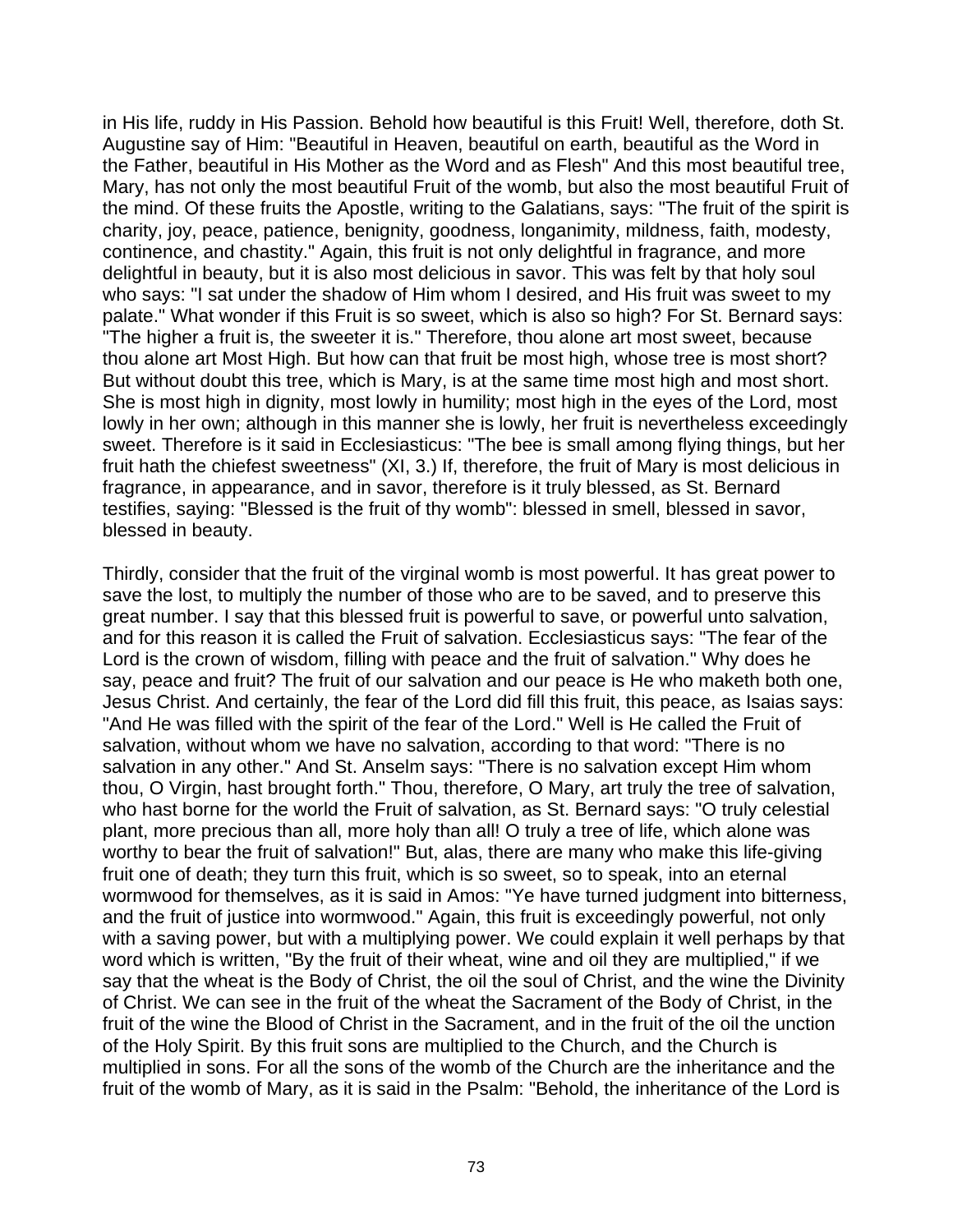sons, the fruit of the womb." Of this St. Jerome says: "The Lord Himself, born of the Virgin, became the fruit of the womb, whose assumed humanity obtained this reward, that the nations called to be His sons should be His inheritance." Again, this blessed fruit is powerful not only in its salvific virtue, not only more powerful by its multiplying power, but also most powerful by its preserving virtue. Of this fruit we may understand that word of the Proverbs: "The fruit of the just is the tree of life." For, as the tree of life, which was in the middle of the earthly paradise, had power to preserve the life of nature, so without doubt the fruit of Mary's womb, which is the Tree and the Fruit of Life, in the midst of the Paradise of the Church, preserves the life of grace; in the midst of the Paradise of the heavenly life, preserves the life of glory. It preserves the life of grace from the corruption of guilt, and the life of glory from the corruption of every misery, that so we may receive in the fruit of Mary what we lost in the fruit of Adam and Eve, as Bede well says: "Blessed is the fruit of the womb of her by whom we have received the fruit of the seed of incorruption in the field of the eternal inheritance, which we had lost in Adam." Let, therefore, the fruit of Mary by spiritually giving salvation, by universally multiplying those who are to be saved, by eternally preserving those who are multiplied, be most powerful.

Fourthly, consider how the fruit of the virginal womb is most abundant. It is, in fact, so abundant that it can abundantly refresh the soul; it is so abundant that it can suffice for all; it is so abundant that it can never fail. In the first it is abundant; in the second it is more abundant; in the third it is most abundant of all. I say that this blessed Fruit is so abundant that it can refresh to satiety the rational soul, which the whole world and every creature cannot satisfy. Therefore it is written: "Of the fruit of thy works the earth shall be filled" (Ps. CIII, 13.) The fruit of the womb of Mary is the fruit of thy works, O Lord: indeed, of Thine, not of human beings, not of mortals, but of Thine. Thine, O Lord, is the work of the reparation of so much power; Thy work is the mission of Gabriel; the supervention of the Holy Ghost is Thy work; the union of the Word with Flesh is Thy work. Of such works of Thine, O Lord, is this fruit, because from such works proceeded this fruit, as it were from flowers. Therefore aptly did these flowers appear in Nazareth, which is interpreted as "flower." For St. Bernard says: "In Nazareth is it announced that Christ will be born, because of the flower is hoped the coming of the fruit." The earth which is filled with this fruit is human nature, which, like the earth, is ever ready to germinate either useful or noxious plants, that is, thoughts and desires. This earth, I say, is filled with the fruit of Mary, as is written: "I shall be satisfied when thy glory shall appear." What wonder if those enjoying this fruit in glory are satisfied, when even those in misery here below are satisfied in believing in it! Therefore Cassiodorus cries out: "Oh, that wonderful Fruit, which has satisfied the human race in sweet belief!" Not to taste of it is to sin. See, therefore, how abundant this Fruit is, which can satisfy the soul, which the whole world cannot satisfy. Again, this Fruit, this blessed Fruit, is not only so abundant that it can fully refresh the insatiable soul, but it is also so abundant that it can well suffice for the whole number of those who are to be saved. Hence it is the fruit of that glorious tree of which it is said: "Its fruit was exceeding much; and in it was food for all" (Dan. IV, 9), certainly for all those who live in the Lord, those who rest and those who rise again, as it may be beautifully signified in Leviticus, where it says: "I will give you my blessing in the sixth year, and it will bring forth the fruit of three years" (Lev. XXV, 21) The sixth year signifies the sixth age, the seventh the seventh age, and the eighth the eighth. This sixth year is the year of fullness,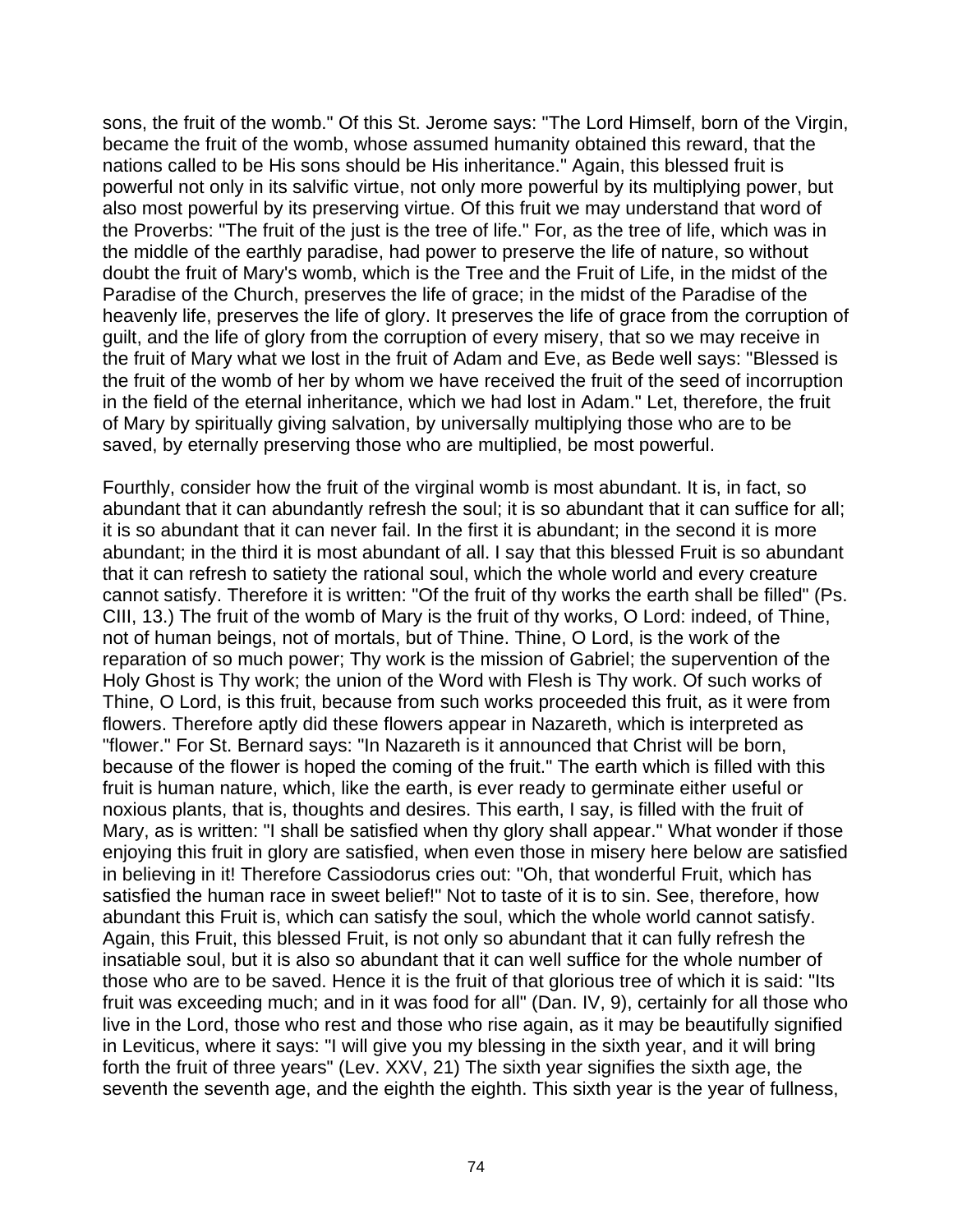according to the Apostle: "But when the fullness of time was come, God sent His Son," etc. This year, therefore, brought forth the Fruit, the Son of God--a Fruit so abundant, that by it, in the sixth year of the living, in the seventh year of the dead, and in the eighth year of those rising again, we have all the fruit of our souls. He, therefore, is the Fruit sufficing to the universality of souls, because it is the Lord who suffices to all creatures. This indeed is the Fruit of the womb of Mary, as St. Augustine testifies, saying: "This Virgin was prevented and filled by a singular grace, that she might have Him for the fruit of her womb, whom from the beginning all things had as their Lord." Again, this blessed Fruit is not only abundant in this that it can fill to repletion all souls who are to be refreshed; it is not only more abundant in this that it can satisfy all the souls who need to be refreshed; but it is also most abundant in this that it can never fail in satisfying souls and angels, according to that word of Ezechiel, "Its fruit shall not fail" (Ezech. XLVII, 12.) O infinite abundance! O abundance which knows no defect! The abundance of this Fruit can never fail, for it is most abundantly blessed forever. St. Bernard says: "Blessed is the Fruit of thy womb, who is blessed forever." Thus this blessed fruit is abundant, for it refreshes unto complete satisfaction; it is more abundant, because it suffices to the whole multitude of those who are to be fed upon it; it is most abundant because it never fails those who feed upon it, nor ever will for all eternity. You see now, O reader, O hearer, how exceedingly well-born, how exceedingly delicious, how exceedingly abundant is the blessed Fruit of the womb of Mary. You see, I say, how it is well-born because it is from a regal womb, more well-born because it is from a virginal womb, most well-born from its paternal origin. You see also how it is delightful in smell, more delightful in beauty, and most delightful of all in savor. You see how powerful it is to heal, more powerful in multiplying, most powerful of all in preserving. You see, moreover, how it is abundant to satisfy, more abundant in its universality, most abundant in its perpetuity. These twelve conditions or qualities of this Fruit may be signified by those twelve fruits of which it is said in the Apocalypse, that the angel showed John a tree of life bearing twelve fruits. And because this Fruit, the Fruit of life, the tree of life, is produced for the life of all men, therefore it is fitting and right that all men should praise the Maker of this Fruit in the words of the Psalm: "Let all peoples praise thee, O God, let all peoples praise thee; the earth hath given its fruit" (Ps. LXVI, 7.) O blessed Mother of this blessed Fruit, grant us that we may enjoy this fruit forever, by the same Fruit, Jesus Christ Our Lord, thy Son. Amen.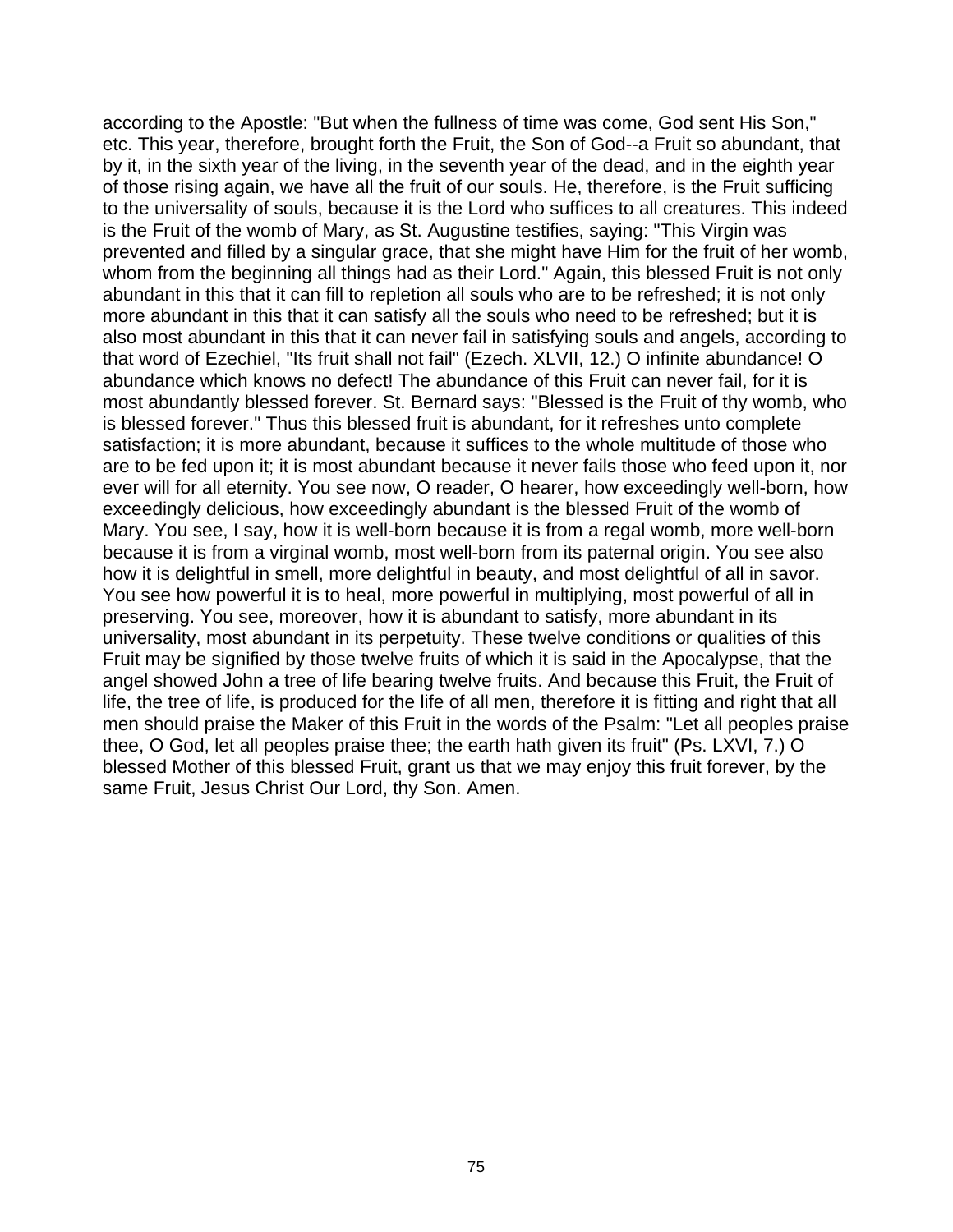## **CHAPTER XVII -- TO WHOM THE FRUIT OF THE WOMB OF THE BLESSED MARY BELONGS, AND TO WHOM IT IS DUE**

"Benedictus fructus ventris tui." After we have seen, in some small measure, of what kind and how great the Fruit of the womb of Mary is and is believed to be, let us now see to whom it belongs and to whom it is due. For this Fruit is not only the fruit of the womb, but of the mind. It is the fruit of the womb of Mary alone; but it is the fruit of the mind of any faithful soul; the fruit of the womb according to the flesh; the fruit of the mind by faith. Therefore St. Ambrose says: "If, according to the flesh, one only is the Mother of Christ; nevertheless, according to the mind, Christ is the fruit of all. For every soul conceives the Word of God, if only it is immaculate and immune from vices." Therefore, according to St. Ambrose, anyone who wishes to have this fruit of the mind, should be free from all vice. For Christ is the fruit of the virtuous, not of the vicious mind: not of the mind vicious by the seven deadly sins; but virtuous against the seven capital vices. Therefore, this fruit is the fruit of the humble against pride, the fruit of those possessing fraternal love in opposition to envy, the fruit of the meek as opposed to anger, the fruit of the diligent as against sloth, the fruit of the liberal as opposed to avarice, the fruit of the temperate as against gluttony, the fruit of the chaste against lust.

First, let us see how this blessed fruit is that of the humble against pride. On this we may understand what is said in the Book of Kings: "Whatsoever shall be left of the house of Juda, shall take root downward, and bear fruit upward" (4 Kings XIX, 30.) The Blessed Virgin Mary was of the house of Juda, and every faithful soul is of the house of Juda; the former in the body, the latter in spirit; the former by blood, the latter by faith. And, therefore, not only Mary, but every faithful soul wishing to bear fruit upward, should take root downward. The root sending its shoots downward is humility; which, after the manner of roots, always tends to the lowest. The higher the tree, the deeper should be its root, according to that word of Ecclesiasticus: "The greater thou art, the more humble thyself in all things, and thou shalt find grace before God." Also, the taller a tree is, the more danger there is of its being uprooted by the winds of elation, if the root is not firmly fixed in great and deep humility. Let us, therefore, ponder how deeply the root of this rod was established (in humility), which was to grow to so sublime a height that it deserved to bear a fruit higher than the angels, that fruit indeed of which St. Ambrose says: "This fruit is the flower of the rod, of whom Isaias says: 'There shall come forth a rod from the root of Jesse, and a flower shall ascend from its root.' " Whatever soul shall have struck deeply the roots of humility, shall deserve to bear fruit upward; upward, I say, in high understanding, in high affection; upward in contemplation, upward in love. Thus this blessed fruit is that of the humble. Therefore Mary, above all human beings, was most worthy, because of all she was the most deeply rooted in humility. Well, therefore, doth St. Bernard say of her: "O Virgin, rod sublime, to what a height dost thou raise thy holy summit! Even unto the throne of majesty, because thou strikest deep down the root of humility."

Secondly, let us see how this blessed fruit is that of those who love God and fly envy. Of this we can understand the word of the Psalmist: "Behold the inheritance of the Lord, the fruit of the womb." Commenting on this passage, St. Ambrose says: "The inheritance of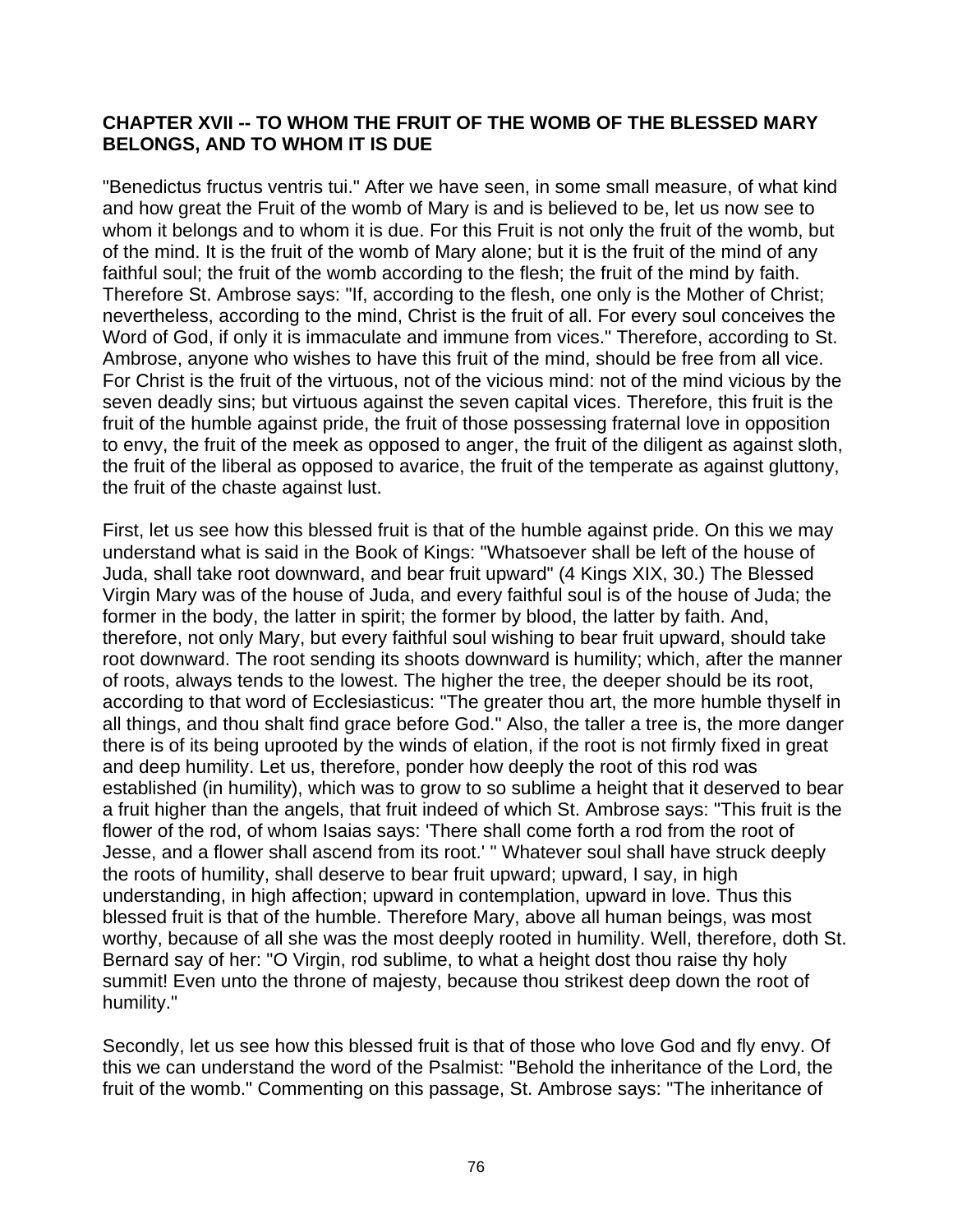the Lord is sons, which reward is the fruit of Him who came forth from the womb of Mary." Therefore, many sons are the reward of that only Son, who is the blessed fruit of the womb. But where or when did He merit that reward? Without doubt He merited it in being born, in lying in the manger; He merited it in bearing to be circumcised, in teaching; He merited it in doing the works of our salvation; He merited it by dying; He merited it, I say, in serving for us for thirty-three years. And because of this, He justly exacts this reward, saying: "If it seems good in your eyes, bring my reward" (Zach. XI, 12.) But without doubt it is not only sons who are the reward of the Fruit of the womb; but this Fruit of the most holy womb is Himself the reward of every son of adoption. Who are these sons? Listen and hear. It belongs to sons to love their father, and to the father to love his sons. Those, therefore, are sons of God and of the Church, who ever love God and their neighbor. Therefore, the Apostle says to the Ephesians: "Be ye imitators of Gad, as most dear children, and walk in love." And in St. Matthew it is said: "Love your enemies, do good to those that hate you, and pray for those that persecute and calumniate you, that you may be the children of your Father, who is in Heaven," etc. Such sons as these, therefore, that is to say, lovers of God and of men, are the reward of the Fruit of this blessed womb, and the reward of sons such as these is this blessed Fruit itself. Thus, therefore, is this Fruit that of those who love; and Mary above all men was most worthy of this Fruit, because she was the most affectionate in charity. Well, therefore, does St. Augustine say: "Who can doubt that all the bowels of Mary had passed into the love of charity, since within her rested for nine months that charity which is God?"

Thirdly, let us see how this fruit of Mary is that of those who are meek and patient and avoid anger. It is said in the Book of Job: "Submit thyself then to him, and be at peace, and thereby thou shalt have the best fruits" (Job. XXII, 21.) To submit and to be at peace belongs to the meek and to the patient; and those who are meek and patient have the best fruits by these very virtues. But the best fruit of the mind is charity, of which the Apostle says: "Now the fruits of the Spirit," etc. The fruits which are here enumerated are some, indeed, which are good, but there are some which are better; the first is best, namely, charity, by which all the others, as St. Augustine says, are good. The best Fruit of the womb is Christ: for whoever is sanctified in the womb, is the good fruit of the womb: therefore, good is the fruit of the womb of Elizabeth--John; better is the fruit of the womb of Anne--Mary; best is Jesus, the Fruit of the womb of Mary. Ponder, brother, who is this fruit, and from what earth it was produced, and thou shalt see that it is the best. St. Jerome says: "The fruit is a Virgin from a virgin, the Lord from the handmaid, God from man, the Son from the Mother, the fruit from the earth" O happy ones, who in the discipline of every sort of trial have a soul so patient, so just, so well prepared, that because of this they most justly reap the fruit of patience, that most peaceful fruit of which St. Paul says in the Epistle to the Hebrews: "Now all chastisement for the present indeed seemeth not to bring with it joy, but sorrow; but afterwards it will yield, to them that are exercised by it, the most peaceable fruit of justice" (Heb. XII, 11) Having had their patience tested, they reap the best fruit, according to St. Luke: "They bring forth fruit in patience." As this blessed fruit is that of the patient and the meek, Mary above all men was most worthy of this fruit, because she was above all most meek, so that neither in looks, nor in word, nor in deed did she ever show the very slightest sign of impatience, but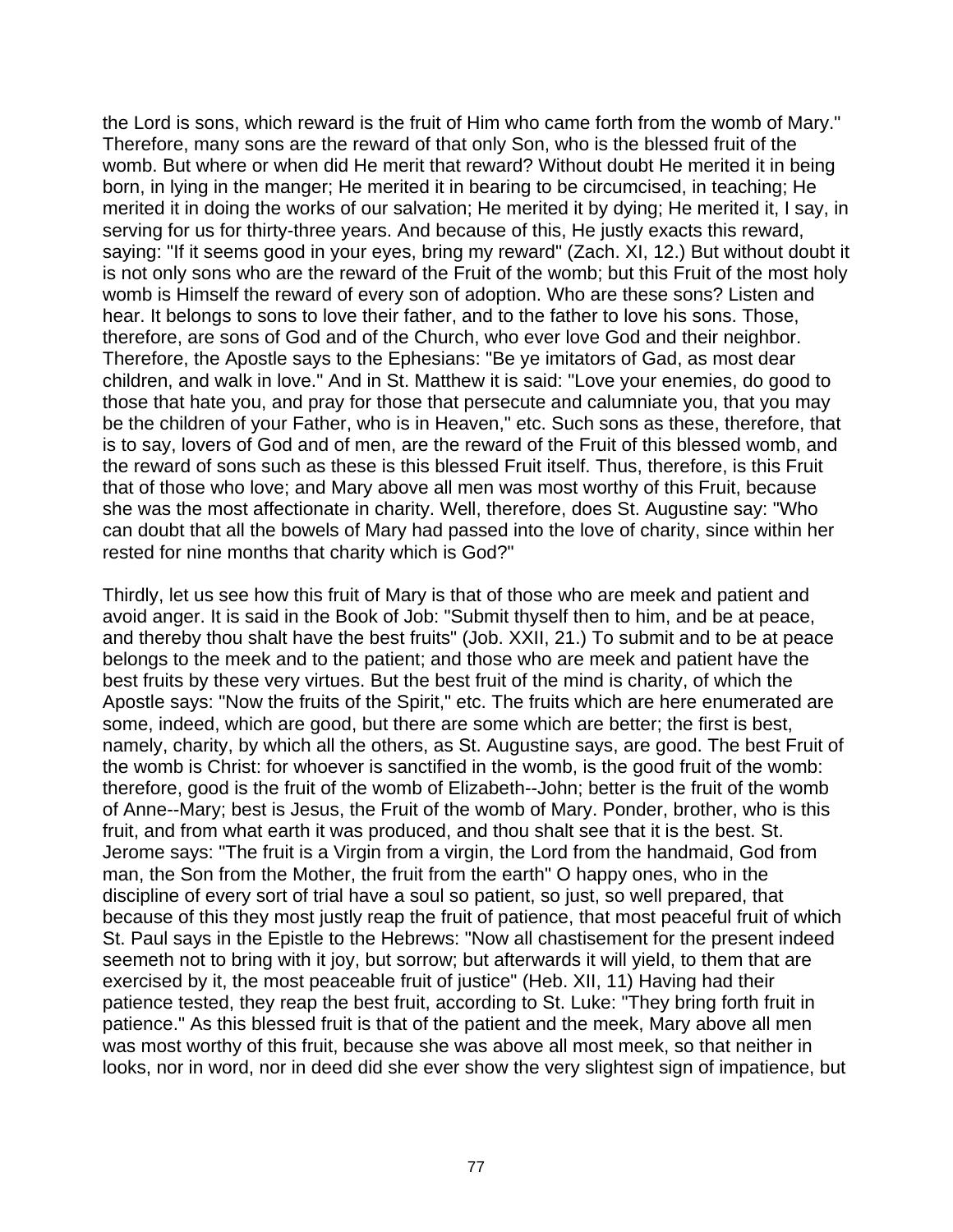was most patient, as St. Ambrose says: "There was nothing fierce in the looks of Mary, nothing prolix in her words, nothing unbecoming in her deeds."

Fourthly, let us see how the fruit of Mary is that of those who labor and are diligent, and fly sloth. Of this it is said in the Book of Wisdom: "Glorious is the fruit of good works." This fruit, therefore, is to be sought by labor, as the bee seeks the fruit of honey; that fruit of which Ecclesiasticus says: "Small among flying things is the bee, and her fruit has the first sweetness." Consider, how the bee flies from garden to garden, from flower to flower, from tree to tree, in search of the fruit of honey; so do thou in meditations, in desires, and zealous imitation of virtues. exercise thyself about the examples of the just, and principally of the perfect. Fly, I say, from garden to garden, that is, from state to state; run from tree to tree, that is, from one just soul to another; from flower to flower, that is, from one virtue to another, from one good example to another. Above all, ruminate chiefly upon that flower in which you will find the whole fruit of the divine honey, upon that flower which is both flower and fruit, of which St. Ambrose says: "The Flower of Mary is Christ, who, like the fruit of a good tree, for our progress in virtue now bears fruit in us."

Note that this fruit is not of any labors whatsoever, but only of good works; it is not of those labors of which we read in the Book of Wisdom: "He that rejecteth wisdom and discipline, is unhappy: and their hope is vain, and their labors without fruit, and their works unprofitable" (Wisdom III, 11.) Thus is this blessed fruit that of those who exercise themselves in good and fly sloth. And therefore Mary above all human beings was most worthy of this fruit, because above all she was most diligent in good, as Bede well shows, when, in discoursing on the Magnificat, he puts these words into her mouth: "I offer the whole affection of my soul in the praises of thanksgiving; all my life, all that I feel, all that I discern in contemplating His magnitude, all this I employ in observing His precepts."

Fifthly, let us see how the fruit of Mary is of those who are liberal and fly avarice- principally of those generous souls who for the sake of this fruit renounce all temporal things, according to that word in the Canticle of Canticles: "Every man bringeth for the fruit thereof a thousand pieces of silver" (Cant. VIII, 11.) The commentator says, "by leaving all things." And again he says: "By 'a thousand' perfection, by 'silver' every worldly thing is meant." Whoever, therefore, has left all worldly things for Christ, as it were gives a thousand pieces of silver for this fruit. But he who is unwilling to give a thousand by leaving all things, let him at least give something for this fruit, by helping the poor, that he may be as the fruit-bearing olive by bearing the fruit of mercy. Because the highest fruit of mercy is the highest mercy, which is God; therefore Mary, who bore this fruit of mercy most abundantly, was most fittingly said to be like a fruit-bearing, a beautiful olive-tree in the fields. St. John Damascene well says: "Mary, planted in the house of the Lord and nourished by the Holy Ghost like a fruit-bearing olive-tree, became the dwelling-place of every virtue." Alas, how far from this fruit of mercy of the merciful, and of those detached from the love of earthly things, are the souls of the avaricious, of whom it is said: "Going their way they are choked with the cares and the riches and pleasures of this life, and yield no fruit" (Luke VIII, 14.) It is also said in Ecclesiastes: "He that loveth riches, shall reap no fruit from them" (Eccles. V, 9.) Thus this blessed fruit is of the liberal and of those who despise earthly things; and, therefore, Mary was above all most worthy of this fruit,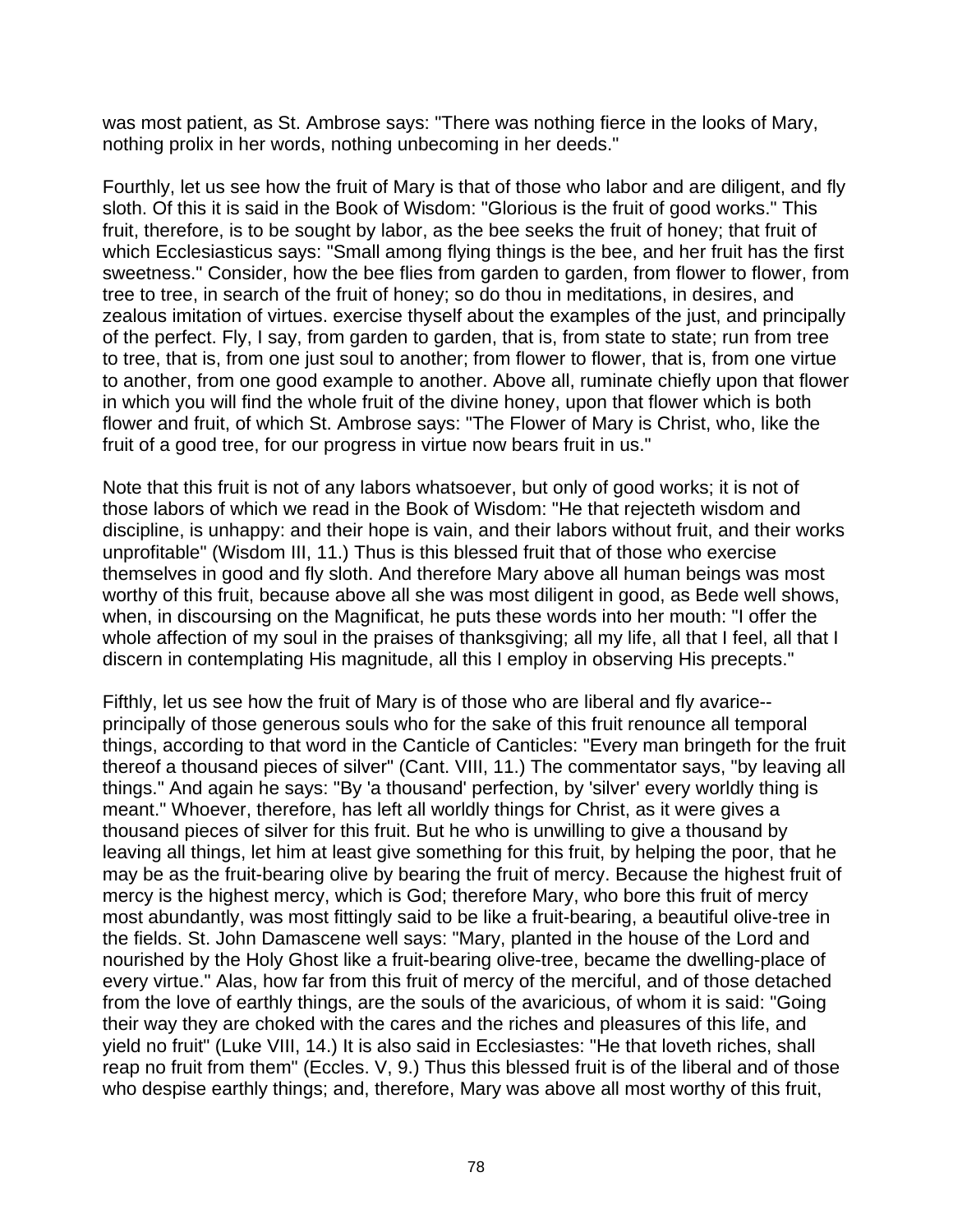because she was most generous in the contempt of temporal things, as St. Bernard says: "Whatever honor Mary had among her people, whatever she could have had of the riches of her father's house, she esteemed it all as dung, that she might gain Christ."

Sixthly, let us see how the fruit of Mary belongs to those who are temperate, and fly gluttony. And on this point we must note what is said by Solomon: "Of the fruit of his own mouth shall a man be filled with good things" (Prov. XIII, 2.)

The fruit of Mary can be said to be the fruit of the mouth, because it is acquired not only by the prayer of the lips and by teaching, but also by abstinence. With this fruit he is filled with spiritual things who for the sake of this fruit abstains from temporal goods. He shall be satisfied with the good things of this fruit who bears in his body hunger and thirst, but who hungers and thirsts spiritually with more eagerness for this fruit. Therefore St. Bernard says: "This is a good fruit, which is meat and drink to the souls who hunger and thirst after justice." It is well for those who thirst for this fruit in the world, because they shall be satisfied with it in Heaven, according to that word of the Savior: "Blessed are ye who thirst now, for you shall be filled." Here the blessing is for those who abstain for the sake of this fruit, there it will be for those who eat of this fruit. Wherefore Isaias says: "Say to the just, that it is well; for he shall eat of the fruits of his doings" (Is. III, 10.) Thus this blessed fruit is of those who are temperate and fly gluttony, and therefore Mary above all human beings is most worthy of this fruit, for she was the most temperate and shunned gluttony. Well, therefore, does St. John Chrysostom say: "Mary was never a great eater nor given to wine; she was not light, nor frivolous, not a loud talker, nor a lover of evil words; these things are always the consequence of intemperance."

Seventhly, let us see how the fruit of the womb of Mary belongs to the chaste and continent who fly lust. Of this the Wise Man says: "Happy is the barren; and the undefiled, that hath not known bed in sin, she shall have fruit in the visitation of holy souls" (Wisd. III, 13.) I say, in the visitation by grace, but more so in the visitation by glory. And truly, the fruit of the most chaste womb, of the virginal womb, is rightly the special fruit of those who are chaste. When, therefore, by the blessed fruit of the Virgin all the faithful in general are blessed, rightly the chaste are specially Blessed by Him, by whom also the blessed Queen of the chaste is blessed above all, as St. Bernard says: "Truly blessed is the Fruit of thy womb, in whom all nations are blessed: of whose fullness thou, too, hast received with the rest, and also differently from the rest." Woe to the lustful, who have no part in the virginal fruit: woe to the wretched, who have no branch which can bear a virginal fruit. Therefore is it said of the adulterous woman: "Her branches will not bear fruit" (Eccli. XXIII, 35.) Therefore does this blessed fruit belong to the chaste, who fly lust. And therefore Mary was above all worthy of this fruit, because she was most chaste, as St. Chrysostom well says: "O ineffable praise of Mary, Joseph trusted more to her chastity than to her womb, and more to grace than to nature; he rather believed it possible for a woman to conceive without a man, than that Mary could sin." O Mary most happy, who truly, as the most virtuous one, wast most worthy of the divine fruit, help us, that by our virtues we may be worthy to attain to this fruit, Our Lord Jesus Christ, thy Son. Amen.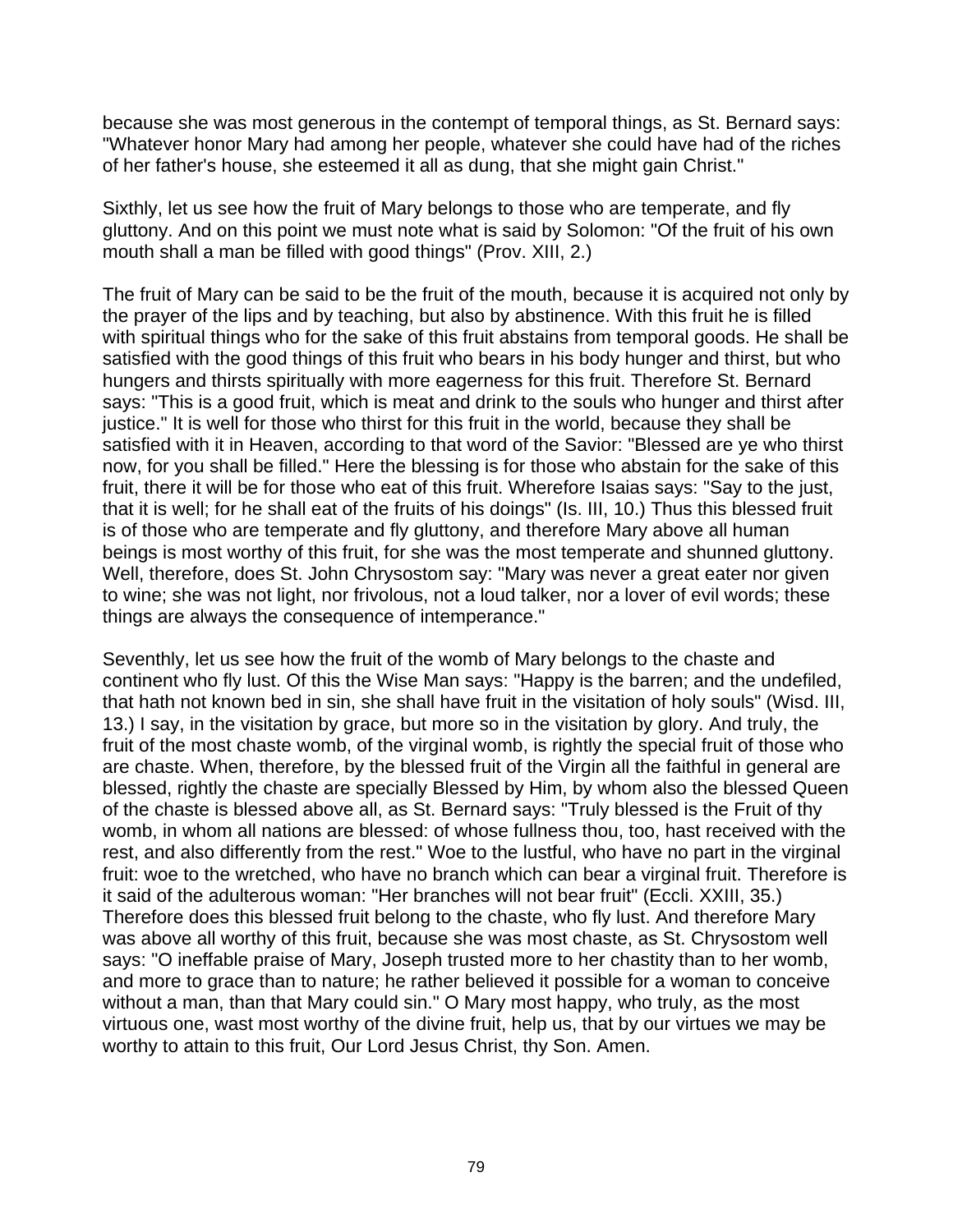## **CHAPTER XVIII -- TO WHOM THE RESULTS OF THE FRUIT OF THE WOMB OF MARY ARE NECESSARY, AND OF ITS TWELVE ADVANTAGES**

Blessed is the fruit of thy womb. We have seen of what nature and quality the blessed fruit of the womb of Mary was; we have also seen to whom it rightfully belongs; we must now see to whom and to what effects it is needful. For this fruit is a remedy against evil, and it is necessary for good. It is necessary in six of its effects as a remedy against evil; and it is necessary in six other effects for the attainment of good. For this blessed fruit has twelve very useful effects, or remarkable advantages, on account of which all men rightly praise its effects, according to what is written in the Psalm: "Let all peoples praise thee, O God, let all peoples praise thee: the earth has given her fruit" (Ps. LXVII.) The first effect of this fruit is the expiation of mortal sin; the second is the pacification of the supreme enmity; the third is the healing of the wound of original sin; the fourth is the satisfying of the hunger of the mind; the fifth is the avoidance of the anger of the Judge; the sixth is deliverance from the pains of hell; the seventh is the renunciation of temporal goods; the eighth is the enrichment of the rational soul; the ninth is the consummation of the spiritual life; the tenth is the multiplication of the universal Church; the eleventh is the reintegration of the empyreal ruin; the twelfth is the perpetuation of eternal glory.

First, therefore, the blessed fruit of Mary is necessary for the expiation of mortal sin. Of this we can understand what is said in Isaias: "This is the whole fruit, that sin may be taken away" (Is. XXVII, 9.) By the whole fruit we may understand Him of whom St. Bernard says: "On the cross hangs all the fruit of life, because the tree of life itself is in the midst of Paradise." All the fruit, therefore, is the whole fruit, the whole of Him. This Fruit was given, born, and suffered that the sin of man might be taken away. For, as the Angel said: "He hath saved His people from their sins." He also is the one of whom John spoke: "Behold the Lamb of God, who taketh away the sins of the world!" This Lamb truly takes away the sins of the world, both mortal and venial. He who by this fruit is purged from mortal sins, may also be cleansed from venial sins, according to the word: "Every one who beareth fruit, He will purge, that he may bring forth more fruit."

Secondly, the blessed fruit of Mary is necessary for t-he removal of the mortal enmity which existed between God and man, between angels and men. Isaias says: "I created the fruit of the lips, peace, peace to him that is far off, and to him that is near" (Is. LVII, 19.) The fruit of the womb of Mary may well be called the fruit of the lips of Mary, because while from her lips distilled the honey-flowing words, "Behold the handmaid of the Lord, be it done unto me according to thy word," she immediately conceived her most sweet Fruit. O truly honeyflowing lips, as it is said in the Canticle: "Thy lips are as the dropping honeycomb." It was God the Father who created this fruit, which is Our Lord Jesus Christ, or who made (in Him) peace; peace, I say, to him who is afar, by guilt, that he may become near by grace, and peace to him who is near by grace, lest he should be made far by guilt. For He, as the Apostle says, is "our peace, who maketh both one." This fruit also was made peace between man, who is far distant in this world, and the angel, who in Heaven is near; for Christ made peace with both on the gibbet of the Cross, according to the word of the Apostle: "Making peace by the blood of his Cross, both those things which are in Heaven and those which are on earth." Therefore, this fruit is peace from man to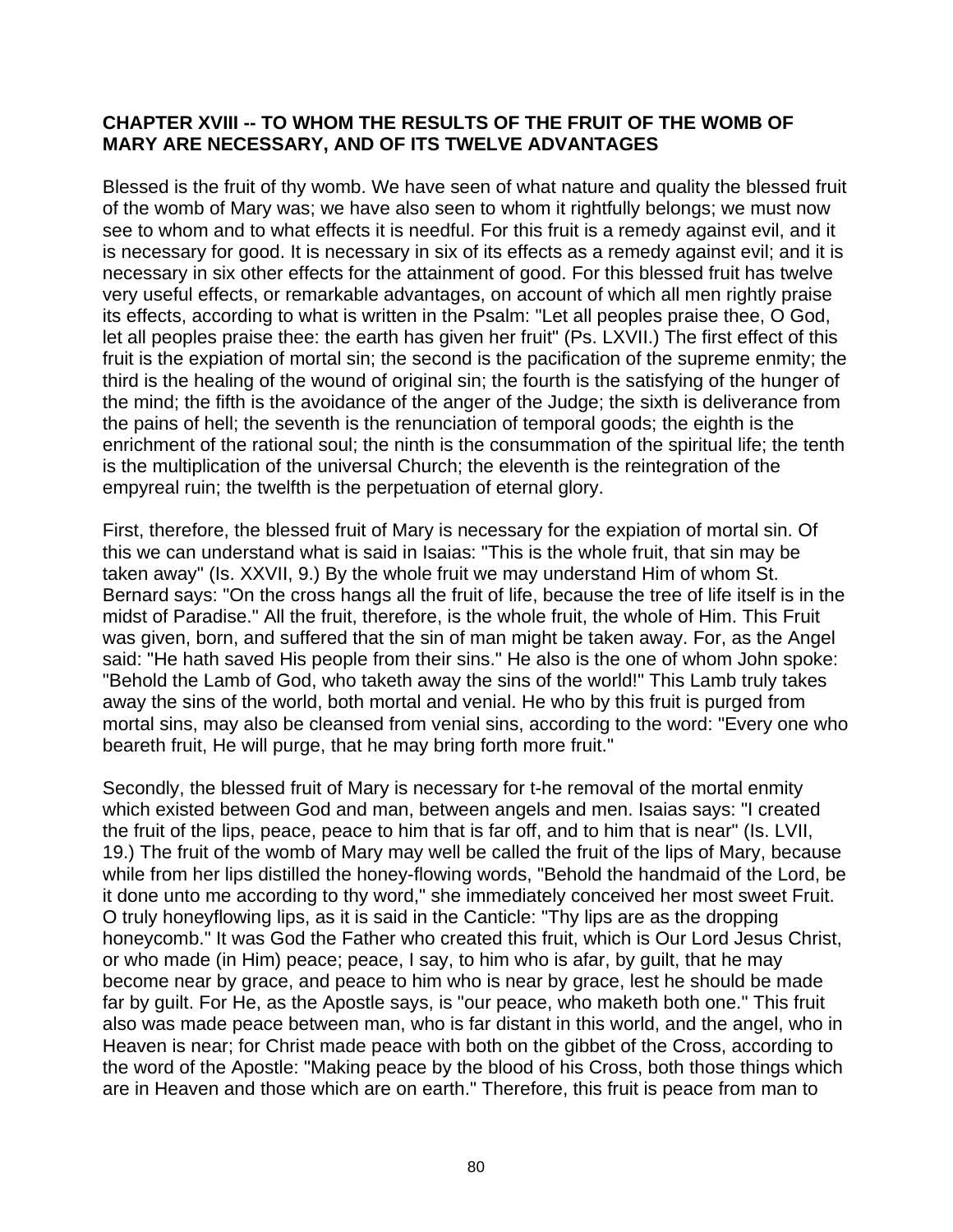man, peace from man to the angel, and peace between God and man. What wonder if by this fruit man has peace with God, when He Himself, the peace-giving Fruit, is both God and man? Bede gives testimony to this, saying: "Our earth will give its fruit, because the Virgin Mary, who had her body from the earth, brought forth a Son in divinity indeed, coequal with the Father, but consubstantial with herself in the reality of His flesh."

Thirdly, this blessed fruit of Mary is necessary for the healing of the wound of original sin; for man, falling among thieves, was wounded with a grievous wound, nay, many grievous wounds, while by original sin he became so blind to the truth, so infirm in good, so prone to evil. But these wounds are healed by this fruit. In this life indeed they are only partially healed by grace; but in the future life they will be entirely healed in glory. Therefore, well is it said in the Apocalypse: "The Angel showed John the tree of life, bearing its fruits every month, and the leaves of the tree were for the healing of nations." The tree of life is Mary, the Mother of Life; or the tree of life is the tree of the Cross; or else the tree is Jesus Christ, the Author of Life, who is also the Fruit of Life. Those healing leaves are edifying words and deeds. If even the leaves are healing, how much more healing and life-giving is the fruit? Therefore, that we may be healed by this fruit, let us approach its tree; let us draw near, I say, to Mary. Let us pray with St. Anselm: "Hear me, O Lady! Heal the soul of thy servant who is a sinner, by virtue of the blessed Fruit of thy womb, who sitteth at the right hand of his Almighty Father."

Fourthly, the blessed fruit of Mary is necessary for the relief of hunger, or the famine of the soul, lest for want of due nourishment the animals of God should perish. Therefore it is well said by the Prophet Joel: "Fear not, animals of the region, for the beautiful places of the desert have blossomed, and the tree has brought forth its fruit." It is a desert or a wilderness because it germinates without culture, and brings forth food for animals. This desert may signify Mary, who without marital culture brought forth a Son, who is the food of all the faithful. Therefore it can be said of her: "That earth is uncultivated, it has become as a garden of pleasure" (Ezech. XXXVI, 35.) The beautiful blooms of this uncultured earth are the flowers of heavenly desires, the grasses of good works, the fair flowers of virtues and gifts, the lovely leaves of useful words, and the truly beautiful fruit of Mary's womb, which is the food of all the just. Mary is this beautiful desert. Mary is also this fruitful tree, of which it is said: "And the tree brought forth its fruit" (Joel II, 22.) Oh, truly wonderful fruit, by which both the hunger and the thirst of souls is relieved, as St. Bernard says: "Good Fruit, which is food and drink to hungering and thirsting souls." Do not fear, therefore, animals of God; fear not, ye faithful of Christ, that you will perish from want of food, because you have full pasture in the desert, full fruit on the tree, full food in the manger." For St. Bernard says: "The Child lies in the manger, that all the faithful--as it were, the beasts of burden --may find refreshment for their flesh." St. Augustine says: "O resplendent manger, in which has lain the food of animals, but also the food of angels!"

Fifthly, the blessed fruit of Mary is necessary for the avoidance of the anger of the Judge, which every unjust man has to fear, in the same way as every just man has by right that by which he may escape the anger of the Judge. Therefore it is said in the Psalm: "If indeed there is fruit to the just, God indeed judging them on earth," etc. "Them," that is, the unjust, for God will judge the unjust upon earth, while at the judgment the just will be in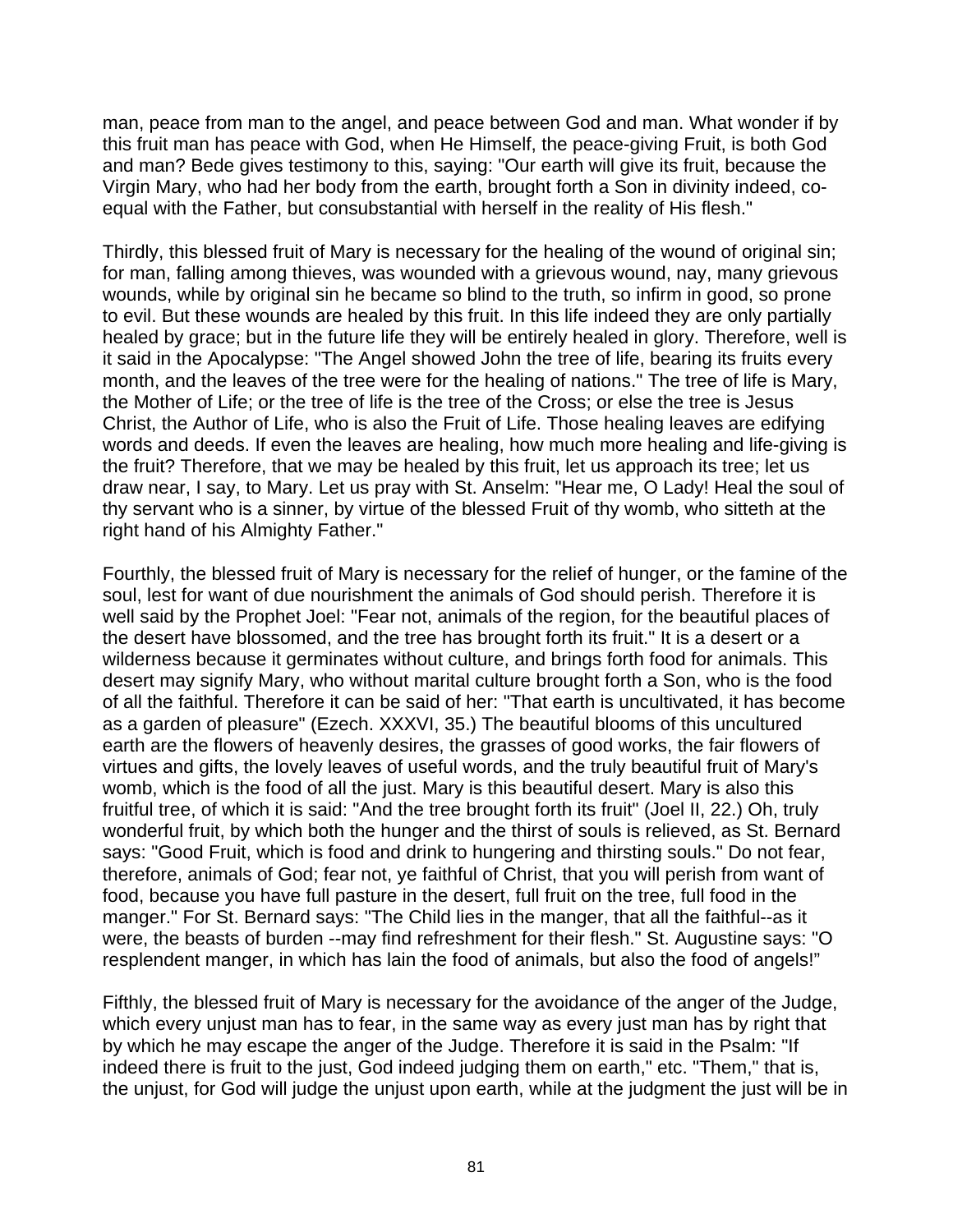the air, but the unjust will remain upon the earth, because they preferred to cleave to earthly things instead of God, so that they could truly say: "My soul hath cleaved to the pavement." There the Lord will be indeed a sweet fruit to the just, but to the unjust and wicked he will be a severe judge. Woe, therefore, to them who turn so sweet a fruit into a most bitter judgment for themselves, as it is said in Amos: "You have turned judgment into bitterness, and the fruit of justice into wormwood", (Amos VI, 13.) The fruit of justice is the fruit of the just. Just is the fruit of Mary, of whom the Psalmist truly says: "The just has borne fruit. The earth is the virgin, because truth has sprung forth from the earth."

Sixthly, the blessed fruit of Mary is necessary for the avoidance of the pains of hell, or eternal death, on which we can say that which we find in the fourth of Kings: "I will take you away to . . . a fruitful land, and plentiful in wine, a land of bread and vineyards, a land of olives, and oil and honey, and you shall live, and not die" (4 Kings XVIII, 32.) All those who will be converted to her with their whole heart shall be taken away into the land of Mary, or the land of the Church. This land is exceedingly fertile, bearing fruit of bread, wine, oil, and honey, that is, Our Lord Jesus Christ. For He is to us the fruit of bread which strengthens, and puts to flight defect or failure; He is to us the fruit of the vine, for all perfection; He is to us the fruit of oil, illuminating the intellect; and He is moreover to us the fruit of honey, instilling sweetness into our affections. By this fruit ye shall truly live, dearly beloved, and ye shall not die. Blessed is the earth of this fruit; blessed above all be this fruit itself, by whom we are delivered from so many evils, as St. Anselm well says: "What praise shall I give that is worthy of the Mother of my Lord and God, by whose fecundity I, a captive, have been redeemed, by whose Child I am delivered from eternal death, by whose offspring I, a lost one, am restored, and led back from exile to my fatherland?" Blessed among women, all these things Christ, the blessed fruit of her womb, has given me in the regeneration of Baptism. Woe, therefore, to all those who are estranged from this fruit, for it is written: "Every tree, that bringeth not forth good fruit, shall be cut down and cast into the fire."

Seventhly, the blessed fruit of Mary is necessary for the renunciation or contempt of earthly goods. Therefore, it is said in the Canticle: "A man shall give for this fruit a thousand silver pieces," namely, leave all things. For, as the Gloss says, a thousand means perfection, and silver means all worldly substance. Therefore, anyone who perfectly renounces all earthly riches for Christ's sake, gives as it were a thousand silver pieces for this fruit, and rightly does he despise for the sake of this fruit all temporal things whoever diligently marks how exceedingly precious is this fruit, saying that word of the Proverbs: "My fruit is better than gold and precious stones, and my jewels than chosen gold" (Prov. XVIII, 20.) He is truly a man who has such virility as this; and this man ought manfully, for the sake of this fruit, to contemn not only possessions and riches, but also honors and dignities, saying: "Can I leave my sweetness, and my delicious fruits, and go to be promoted among the other trees?" (Judges IX, 11.) Most sweet are the fruits of Christ, and charity. The trees of the wood, says the Gloss, are barren men, prepared for the eternal fire.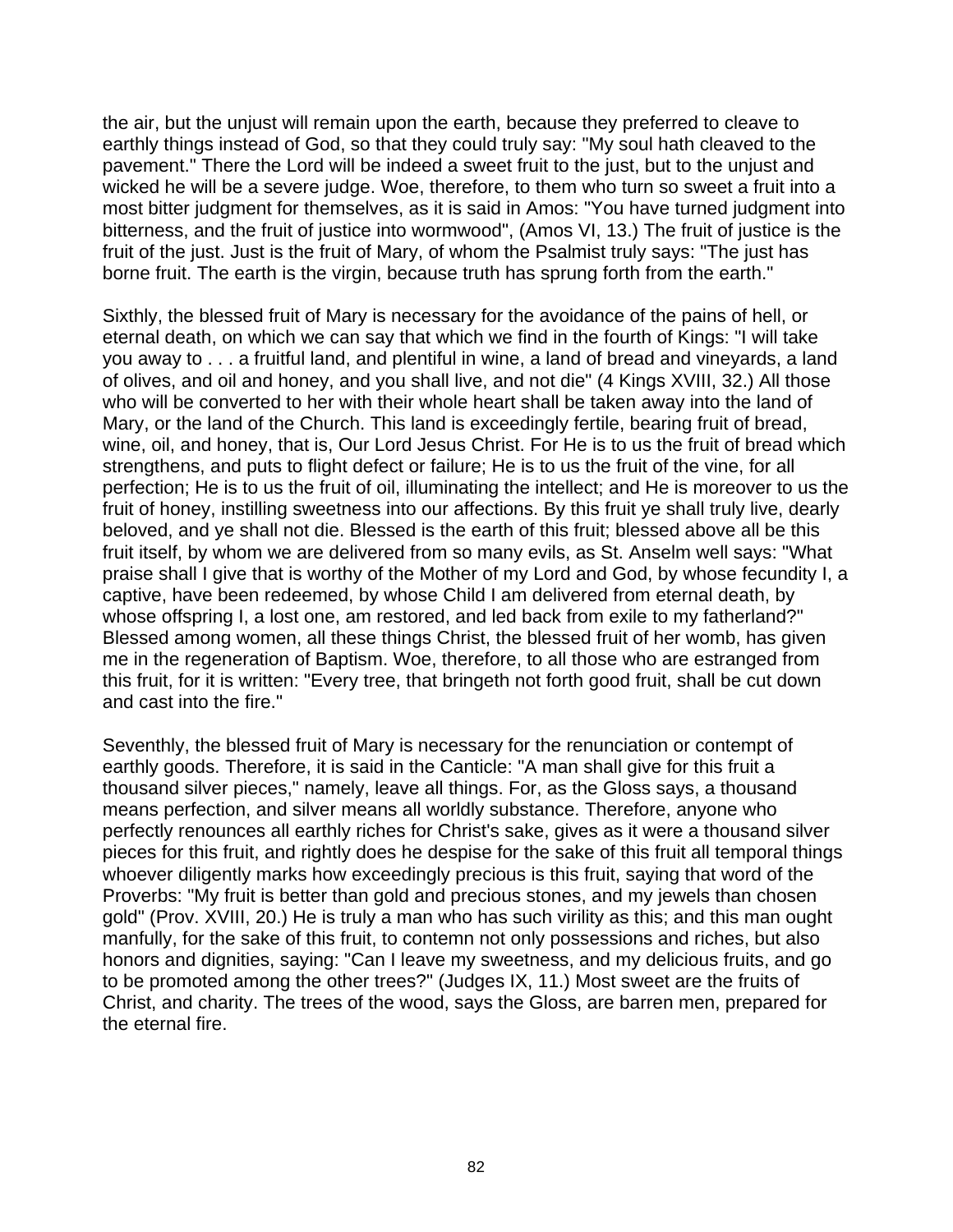Therefore, for the sake of these most sweet fruits he manfully contemns most dangerous honors which promote him above the trees of the wood; he manfully contemns all things for the sake of this blessed fruit, which is blessed above all, God forever.

Eighthly, the blessed fruit of Mary is necessary for the enrichment of the rational soul. It is said in Proverbs: "Each one shall be filled with the fruits of his mouth" (Prov. XVIII, 20.) We confess that the Lord Jesus is truly not only the fruit of the womb, but also the fruit of the lips, because we obtain Him by the preaching of the mouth or lips, by the praise of the lips, and by the prayer of the lips. With the external mouth we receive Him sacramentally, with the inward mouth we receive Him spiritually. Therefore St. Jerome says: "The Flower of Mary became fruit, that we might eat of it." With this fruit of the lips each one shall be filled with the goods of spiritual riches, the goods, I say, of virtues and graces. Of such goods the Apostle says: "May the God of hope fill you with all joy and peace in believing, that you may abound in hope and in the power of the Holy Ghost." O truly blessed fullness of this fruit, with which was filled not only the field of the Virgin which produced it, but also the soul of every faithful Christian who contains it, as is manifest by what St. Jerome says: "Truly is she called a full field, for the Virgin Mary is said to be full, from whose womb the Fruit of life came forth to believers, and all of us of His fullness have received grace for grace."

Ninthly, the blessed fruit of Mary is necessary for the perfection of the spiritual life. Therefore it is well said in the Psalm of the perfect man: "And he shall be like a tree planted by the running waters," etc. What should we understand by the running waters but the streams of grace, by which man gives or produces his fruit, the Lord Jesus Christ. Three conditions of a perfect life are signified which accompany the man who has this fruit. It belongs to the perfect not to waste their time, therefore it is well said: "It will give its fruit in its time." It is also a sign of perfection nor to overflow in useless words, which we understand to be signified in the words, "and his leaf shall not fall off." It is also a characteristic of perfection not to omit those things which are profitable to the soul; hence we find, "and all that he shall do shall prosper." Truly anyone who shall bear this fruit by charity shall find all things prosperous, for all things will work together unto good for him, as it is written: "We know that for those who love God, all things work together unto good." Blessed is the man who shall have borne this fruit so perfectly that he shall not pass his time uselessly, that he shall utter no idle word, that he shall let no opportunity of virtue pass, and so he shall be like the tree bearing fruit spiritually, as Mary did corporeally, of whom St. Bernard says: "O truly the tree of life, which alone was worthy to bear the fruit of salvation!"

Tenthly, the blessed fruit of Mary is necessary for the multiplication of the universal Church. Therefore is it said: "With the fruit of her hands she hath planted a vineyard" (Prov. XXXI, 16.) The Lord Jesus, as He is well said to be the fruit of the womb, because He was conceived in the womb, and as He is well said to be the fruit of the lips, because He is received in the mouth--so also is well said to be the fruit of the hands, because He is acquired by the labor of the hands in good works, and is ministered to the faithful by the hands of the priest. Therefore, this fruit is most fully the fruit of Mary: it is truly the fruit of her womb, because He was born in a most singular way from her womb. He is also the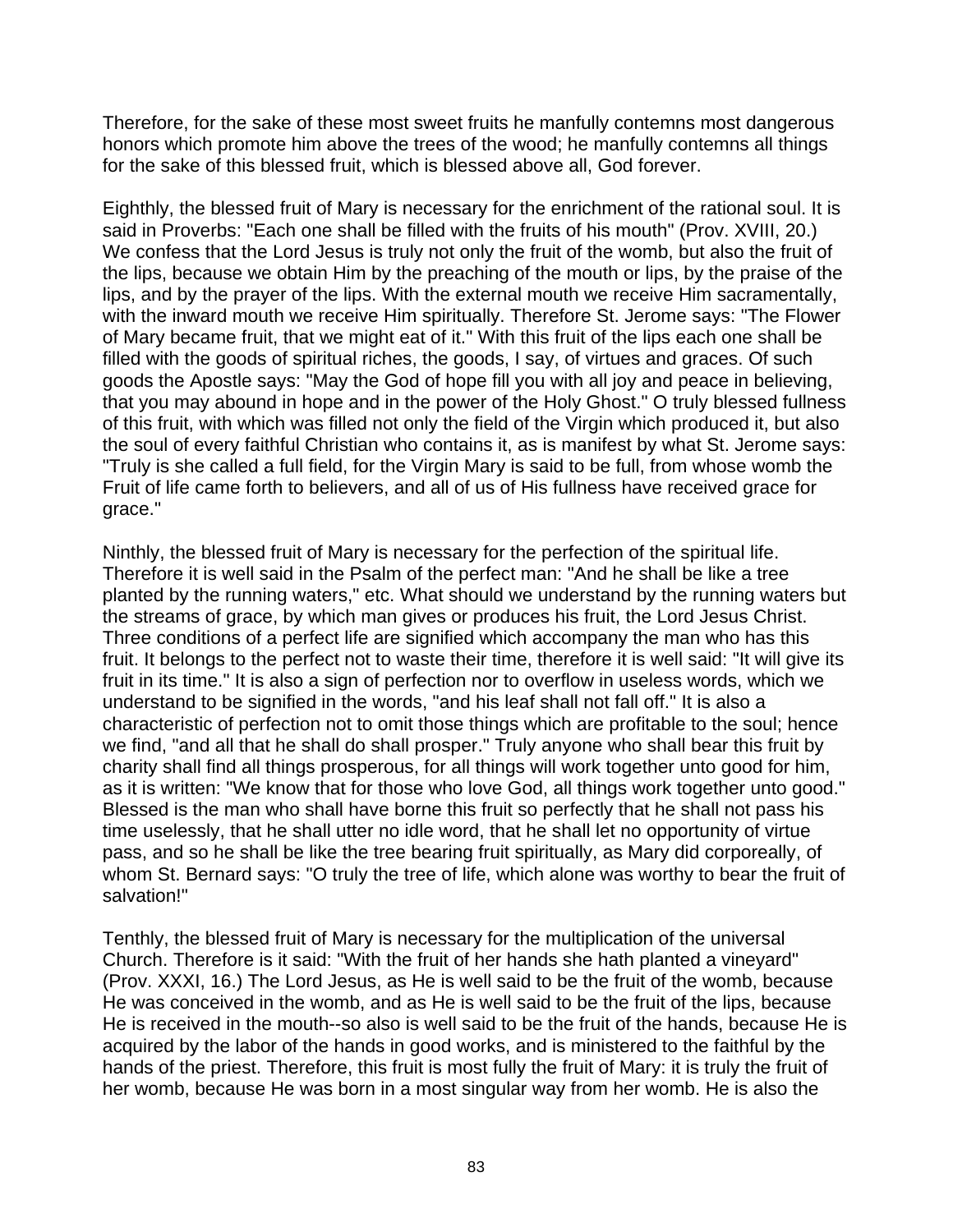fruit of her mouth, because by her mouth He was most sweetly communicated. He is also the fruit of her hands, because by her hands He was most devoutly handled. Of this fruit of her hands, Mary, or the primitive Church, planted a vineyard, that is, the universal Church, which is diffused throughout the world. Oh, how the branches of this vine, that is, the faithful members of the Church, have been multiplied by this fruit, while the rulers of the Church have caused this fruit to be spiritually born in the hearts of the faithful! Hence it is well said in the Psalm: "They yielded fruit of birth, and He blessed them, and they were multiplied exceedingly" (Ps. CVI, 37-38.) And because the Church in all ages has been multiplied by this fruit, therefore, the Virgin producing this fruit is rightly called blessed by all generations. As she herself well says: "Behold from henceforth all generations shall call me blessed." St. Bernard explains these words as follows: "Behold I see what is to come to pass in me, what fruit shall come forth from me, how great and how many good things will come to pass, by means of me, not to me alone, but to all generations."

Eleventhly, the blessed fruit of Mary is necessary for the restoration of the empyreal ruin, the ruin, I say, brought about in the high Heaven. On this we may note what the Lord, wishing to plant of the marrow of a high cedar, said: "On the high mountains of Israel I will plant it, and it shall shoot forth into branches, and shall bear fruit" (Ezech. XVII, 23) The high mountain is that sublime mansion, that sublime society of angels, which is well called the high mountain of Israel, because Israel is interpreted "the vision of God." And behold the angels always see God, as we find in the Gospel of St. Matthew: "Their angels always see the face of My Father, who is in heaven." On this high mountain, in this sublime society of angels, God planted that which He had chosen from the mass of perdition; He planted, I say, the marrow of a cedar, the marrow of the human race, that is, all the elect, of whom some, in reality, some in hope, are already planted on the angelic mountain. O fruit, truly to be loved above all things, on whose account every elect soul is planted on so sublime a height! We must joyfully bear this fruit, Our Lord Jesus Christ, for whose sake we are already planted in hope among the angels. Let us always give thanks to this fruit by whose grace we fill up the number of the angels. Therefore Mary, the Mother of this fruit, may well glory, and utter those words which St. Bernard, speaking as it were by her lips, says: "The number of the generations of the angels is by my Child filled up, restored, and the race of men, cursed in Adam, by the blessed fruit of my womb is regenerated unto eternal blessedness."

Twelfthly, the blessed fruit of Mary is necessary for the perpetuation of eternal glory, which would not be eternal, unless it was preserved by this fruit. Therefore, is it said in Proverbs: "The fruit of the just is a tree of life." Excellently is this fruit said to be a tree of life, because as the tree of life was to preserve the natural life in the terrestrial Paradise, so Christ is to preserve eternal life in the heavenly Paradise. St. Anselm notes all the good things which we obtain through the blessed fruit of Mary, and says: "All these good things came from the blessed fruit of the blessed womb of the Blessed Mary."

Thus you have heard how the blessed fruit of Mary is necessary, first, to expiate mortal sin; secondly, to placate the supreme enmity between God and man; thirdly, to heal the wound of original sin; fourthly, to relieve spiritual obstinacy; fifthly, to appease the anger of the Judge; sixthly, to escape the pains of hell; seventhly, to obtain the grace to despise